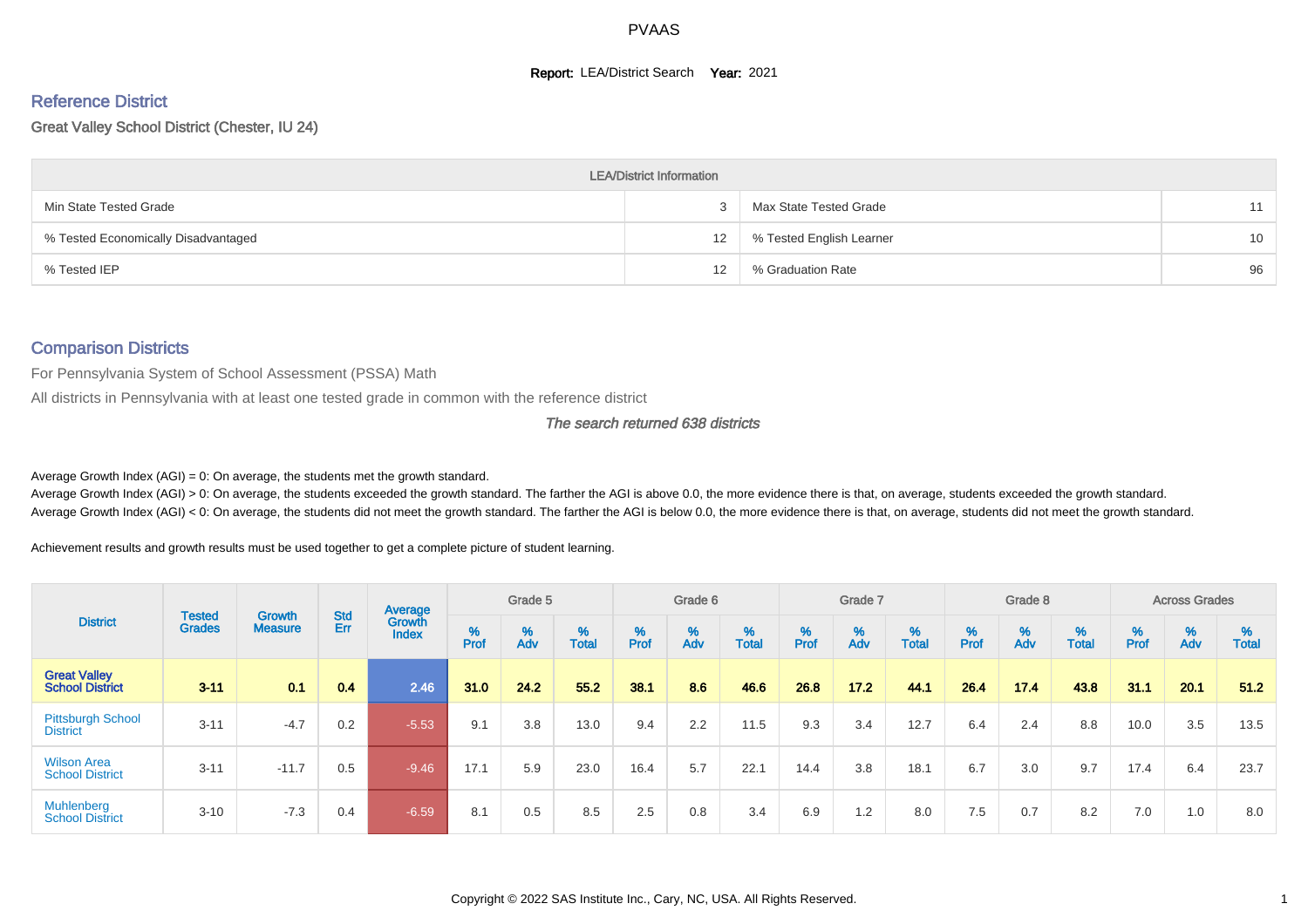| <b>District</b>                                    |                                |                                 | <b>Std</b> | <b>Average</b>         |           | Grade 5  |                   |           | Grade 6  |                   |              | Grade 7  |                   |           | Grade 8  |                   |           | <b>Across Grades</b> |            |
|----------------------------------------------------|--------------------------------|---------------------------------|------------|------------------------|-----------|----------|-------------------|-----------|----------|-------------------|--------------|----------|-------------------|-----------|----------|-------------------|-----------|----------------------|------------|
|                                                    | <b>Tested</b><br><b>Grades</b> | <b>Growth</b><br><b>Measure</b> | Err        | Growth<br><b>Index</b> | %<br>Prof | %<br>Adv | %<br><b>Total</b> | %<br>Prof | %<br>Adv | %<br><b>Total</b> | $\%$<br>Prof | %<br>Adv | %<br><b>Total</b> | %<br>Prof | %<br>Adv | %<br><b>Total</b> | %<br>Prof | %<br>Adv             | %<br>Total |
| <b>Great Valley</b><br><b>School District</b>      | $3 - 11$                       | 0.1                             | 0.4        | 2.46                   | 31.0      | 24.2     | 55.2              | 38.1      | 8.6      | 46.6              | 26.8         | 17.2     | 44.1              | 26.4      | 17.4     | 43.8              | 31.1      | 20.1                 | 51.2       |
| <b>Shaler Area</b><br><b>School District</b>       | $3 - 11$                       | $-6.1$                          | 0.4        | 1.00                   | 26.2      | 5.8      | 32.0              | 12.6      | 1.9      | 14.5              | 22.1         | 5.5      | 27.7              | 19.6      | 5.2      | 24.8              | 23.3      | 7.8                  | 31.2       |
| <b>West Mifflin Area</b><br><b>School District</b> | $3 - 12$                       | $-8.5$                          | 0.5        | $-2.29$                | 18.4      | 5.7      | 24.1              | 6.8       | 0.7      | 7.4               | 6.7          | 0.0      | 6.7               | 5.5       | 0.0      | 5.5               | 11.1      | 2.8                  | 13.9       |
| <b>MaST Community</b><br><b>Charter School</b>     | $3 - 10$                       | $-8.7$                          | 0.6        | $-3.76$                | 30.0      | 3.0      | 33.0              | 20.0      | 3.8      | 23.8              | 24.3         | 3.9      | 28.2              | 17.5      | 1.9      | 19.4              | 23.1      | 3.6                  | 26.7       |
| <b>Baldwin-Whitehall</b><br><b>School District</b> | $3 - 11$                       | $-5.8$                          | 0.4        | $-2.93$                | 24.7      | 6.6      | 31.4              | 18.6      | 1.2      | 19.8              | 16.0         | 1.6      | 17.7              | 11.5      | 2.1      | 13.6              | 22.2      | 6.8                  | 29.0       |
| <b>Abington School</b><br><b>District</b>          | $3 - 10$                       | $-3.8$                          | 0.3        | 0.35                   | 25.7      | 12.4     | 38.1              | 30.8      | 10.8     | 41.6              | 23.9         | 6.4      | 30.2              | 14.9      | 1.1      | 15.9              | 26.9      | 10.4                 | 37.3       |
| <b>Pennridge School</b><br><b>District</b>         | $3 - 10$                       | $-1.2$                          | 0.3        | 6.80                   | 35.5      | 15.4     | 50.9              | 19.1      | 2.9      | 22.0              | 21.4         | 13.9     | 35.3              | 21.6      | 3.4      | 25.1              | 28.5      | 12.0                 | 40.5       |
| <b>Allentown City</b><br><b>School District</b>    | $3 - 12$                       | $-4.5$                          | 0.3        | $-9.09$                |           |          |                   | 2.0       | 0.7      | 2.8               | 2.2          | 0.3      | 2.5               |           |          |                   | 4.3       | 1.1                  | 5.4        |
| <b>Parkland School</b><br><b>District</b>          | $3 - 11$                       | $-3.5$                          | 0.3        | $-5.03$                | 33.6      | 26.4     | 60.0              | 33.4      | 15.9     | 49.3              | 27.1         | 18.6     | 45.7              | 23.1      | 11.8     | 34.9              | 30.8      | 24.1                 | 54.9       |
| <b>Wyoming Area</b><br><b>School District</b>      | $3 - 10$                       | $-7.7$                          | 0.6        | $-1.00$                | 22.1      | 8.8      | 31.0              | 4.8       | 1.0      | 5.8               | 9.3          | 3.1      | 12.4              | 7.4       | 1.8      | 9.3               | 14.1      | 4.3                  | 18.4       |
| <b>MaST Community</b><br><b>Charter School II</b>  | $3 - 10$                       | $-8.4$                          | 0.7        | $-4.62$                | 5.0       | 2.0      | 6.9               | 7.2       | 1.0      | 8.2               | 8.9          | 2.0      | 10.9              |           |          |                   | 12.6      | 3.2                  | 15.8       |
| <b>Pittston Area</b><br><b>School District</b>     | $3 - 11$                       | $-8.4$                          | 0.8        | 0.10                   | 5.7       | 0.0      | 5.7               | 4.2       | 0.0      | 4.2               | 4.8          | 3.2      | 7.9               | 7.1       | 1.8      | 8.9               | 10.7      | 3.8                  | 14.4       |
| <b>Seneca Valley</b><br><b>School District</b>     | $3 - 11$                       | $-2.1$                          | 0.3        | 1.45                   | 28.8      | 15.8     | 44.6              | 33.8      | 9.8      | 43.6              | 26.6         | 12.0     | 38.5              | 18.6      | 6.0      | 24.6              | 30.0      | 14.4                 | 44.4       |
| <b>Woodland Hills</b><br><b>School District</b>    | $3 - 12$                       | $-6.1$                          | 0.5        | $-2.24$                | 5.7       | 5.1      | 10.8              | 4.8       | 1.4      | 6.2               | 8.7          | 2.9      | 11.6              | 2.3       | 3.0      | 5.3               | 7.9       | 2.7                  | 10.6       |
| <b>Kiski Area School</b><br><b>District</b>        | $3 - 11$                       | $-4.9$                          | 0.4        | $-1.08$                | 15.4      | 5.6      | 21.0              | 11.1      | 1.8      | 13.0              | 22.9         | 5.0      | 27.9              | 9.6       | 2.8      | 12.4              | 20.2      | 7.5                  | 27.7       |
| <b>Lancaster School</b><br><b>District</b>         | $3 - 12$                       | $-3.2$                          | 0.3        | $-3.06$                | 8.8       | 3.0      | 11.8              | 3.9       | 0.8      | 4.7               | 4.4          | 0.9      | 5.3               | 2.3       | 0.6      | 3.0               | 7.4       | 1.9                  | 9.3        |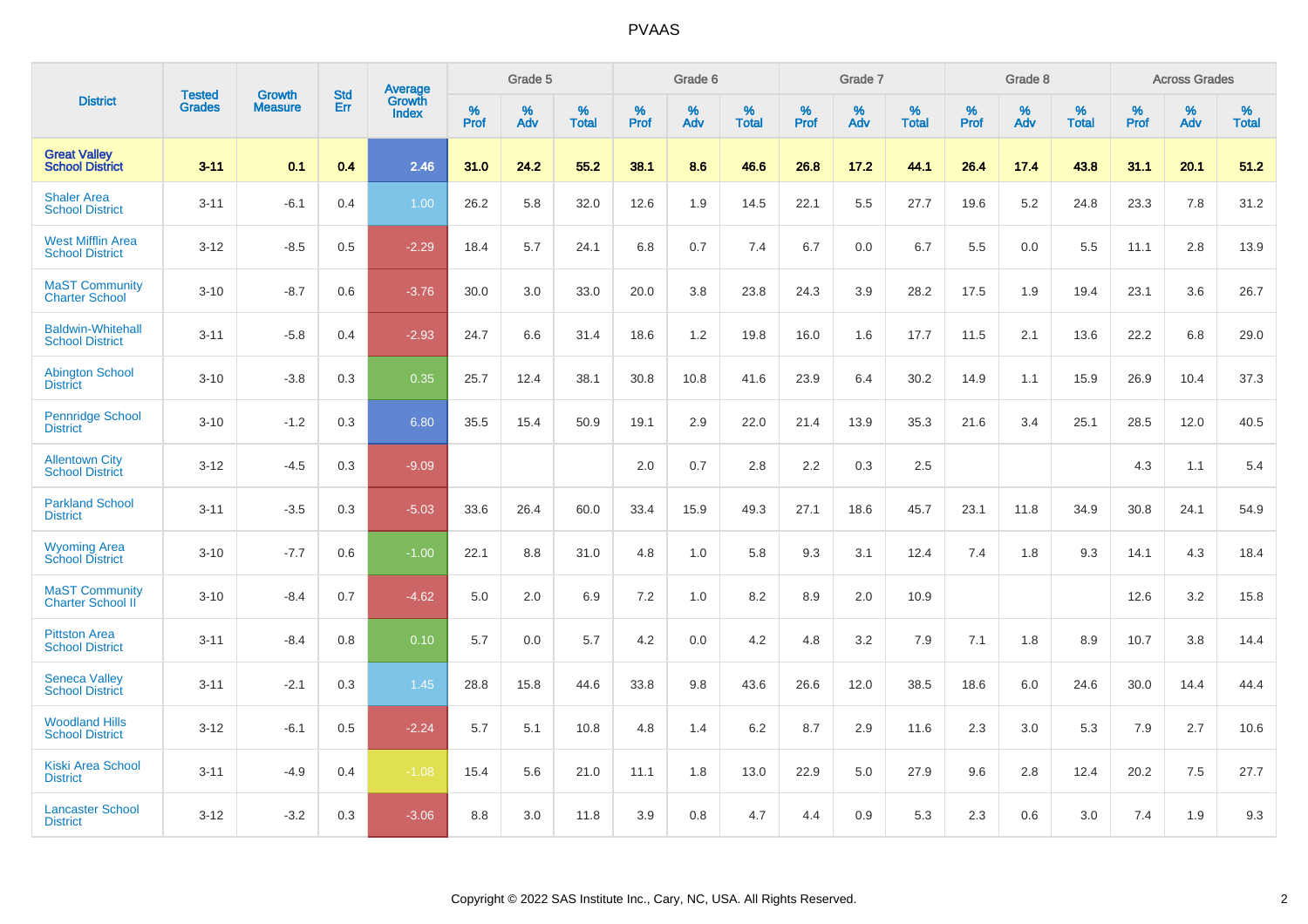|                                                                | <b>Tested</b> | <b>Growth</b>  | <b>Std</b> |                                   |           | Grade 5  |                   |           | Grade 6  |                   |           | Grade 7  |                   |           | Grade 8  |                   |           | <b>Across Grades</b> |                   |
|----------------------------------------------------------------|---------------|----------------|------------|-----------------------------------|-----------|----------|-------------------|-----------|----------|-------------------|-----------|----------|-------------------|-----------|----------|-------------------|-----------|----------------------|-------------------|
| <b>District</b>                                                | <b>Grades</b> | <b>Measure</b> | Err        | Average<br>Growth<br><b>Index</b> | %<br>Prof | %<br>Adv | %<br><b>Total</b> | %<br>Prof | %<br>Adv | %<br><b>Total</b> | %<br>Prof | %<br>Adv | %<br><b>Total</b> | %<br>Prof | %<br>Adv | %<br><b>Total</b> | %<br>Prof | %<br>Adv             | %<br><b>Total</b> |
| <b>Great Valley<br/>School District</b>                        | $3 - 11$      | 0.1            | 0.4        | 2.46                              | 31.0      | 24.2     | 55.2              | 38.1      | 8.6      | 46.6              | 26.8      | 17.2     | 44.1              | 26.4      | 17.4     | 43.8              | 31.1      | 20.1                 | 51.2              |
| <b>Dallas School</b><br><b>District</b>                        | $3 - 11$      | $-5.7$         | 0.5        | 5.42                              | 43.8      | 15.6     | 59.4              | 24.3      | 2.8      | 27.1              | 18.1      | 6.3      | 24.4              | 17.9      | 0.0      | 17.9              | 30.9      | 12.9                 | 43.8              |
| Southeastern<br><b>Greene School</b><br><b>District</b>        | $3 - 10$      | $-11.8$        | 1.0        | $-3.05$                           | 34.5      | 13.8     | 48.3              | 32.4      | 2.9      | 35.3              | 8.2       | 4.1      | 12.2              | 25.6      | 2.3      | 27.9              | 26.6      | 12.9                 | 39.5              |
| <b>Bristol Township</b><br><b>School District</b>              | $3 - 11$      | $-4.1$         | 0.4        | $-1.98$                           | 12.4      | 2.9      | 15.3              | 2.7       | 0.7      | 3.4               | 7.5       | 1.1      | 8.6               | 3.8       | 0.4      | 4.2               | 10.6      | 2.1                  | 12.7              |
| <b>Central Bucks</b><br><b>School District</b>                 | $3 - 11$      | 0.2            | 0.2        | 7.38                              | 36.0      | 18.4     | 54.4              | 31.8      | 16.6     | 48.4              | 29.2      | 13.4     | 42.6              | 22.8      | 7.4      | 30.1              | 32.0      | 16.6                 | 48.6              |
| <b>Pine-Richland</b><br><b>School District</b>                 | $3 - 11$      | $-1.8$         | 0.3        | 0.90                              | 35.0      | 21.7     | 56.7              | 35.6      | 11.5     | 47.1              | 37.1      | 18.2     | 55.4              | 30.1      | 15.8     | 45.9              | 34.9      | 21.2                 | 56.1              |
| Northwestern<br><b>School District</b>                         | $3 - 11$      | $-6.8$         | 0.6        | $-3.84$                           | 34.7      | 6.3      | 41.0              | 21.8      | 1.2      | 23.0              | 16.8      | 7.5      | 24.3              | 9.1       | 1.8      | 10.9              | 25.1      | $6.0\,$              | 31.1              |
| Wissahickon<br><b>Charter School</b>                           | $3-8$         | $-0.8$         | 0.7        | 4.54                              | 0.0       | 0.0      | 0.0               | 2.4       | $0.0\,$  | 2.4               | 3.7       | 0.0      | 3.7               | 1.5       | 0.0      | 1.5               | 4.0       | $0.2\,$              | 4.2               |
| <b>Owen J Roberts</b><br><b>School District</b>                | $3 - 11$      | $-3.2$         | 0.3        | $-0.55$                           | 35.7      | 21.9     | 57.7              | 29.6      | 17.3     | 46.9              | 28.3      | 12.5     | 40.8              | 22.8      | 5.5      | 28.4              | 31.9      | 16.7                 | 48.6              |
| <b>Gateway School</b><br><b>District</b>                       | $3 - 11$      | $-4.4$         | 0.4        | $-2.08$                           | 15.3      | 7.4      | 22.7              | 16.5      | 7.1      | 23.6              | 14.6      | 4.2      | 18.8              | 16.2      | 6.9      | 23.2              | 21.5      | 9.7                  | 31.2              |
| <b>Conrad Weiser</b><br><b>Area School</b><br><b>District</b>  | $3 - 11$      | $-1.9$         | 0.5        | 2.69                              | 15.3      | 1.8      | 17.2              | 18.5      | 2.6      | 21.2              | 15.6      | 1.6      | 17.2              | 9.4       | 3.0      | 12.3              | 17.9      | 5.0                  | 23.0              |
| <b>Trinity Area School</b><br><b>District</b>                  | $3 - 11$      | $-4.0$         | 0.4        | 3.77                              | 35.4      | 13.4     | 48.9              | 20.9      | 3.2      | 24.1              | 21.5      | 8.0      | 29.5              | 15.3      | 3.2      | 18.6              | 25.6      | 9.6                  | 35.2              |
| Penn-Trafford<br><b>School District</b>                        | $3 - 11$      | $-3.6$         | 0.4        | 3.72                              | 40.3      | 24.6     | 64.9              | 36.1      | 20.9     | 57.0              | 33.3      | 18.7     | 52.0              | 19.3      | 3.7      | 23.0              | 34.4      | 21.1                 | 55.5              |
| <b>Tuscarora School</b><br><b>District</b>                     | $3 - 11$      | $-2.4$         | 0.5        | 3.82                              | 16.5      | 7.4      | 23.9              | 11.3      | 2.7      | 14.0              | 13.4      | 4.5      | 17.9              | 11.0      | 2.1      | 13.1              | 17.7      | 6.0                  | 23.6              |
| <b>Mount Pleasant</b><br><b>Area School</b><br><b>District</b> | $3 - 11$      | $-5.7$         | 0.5        | $-0.96$                           | 18.0      | 1.6      | 19.7              | 12.8      | 2.4      | 15.2              | 12.7      | 2.8      | 15.5              | 7.4       | 0.8      | 8.3               | 18.3      | 4.3                  | 22.6              |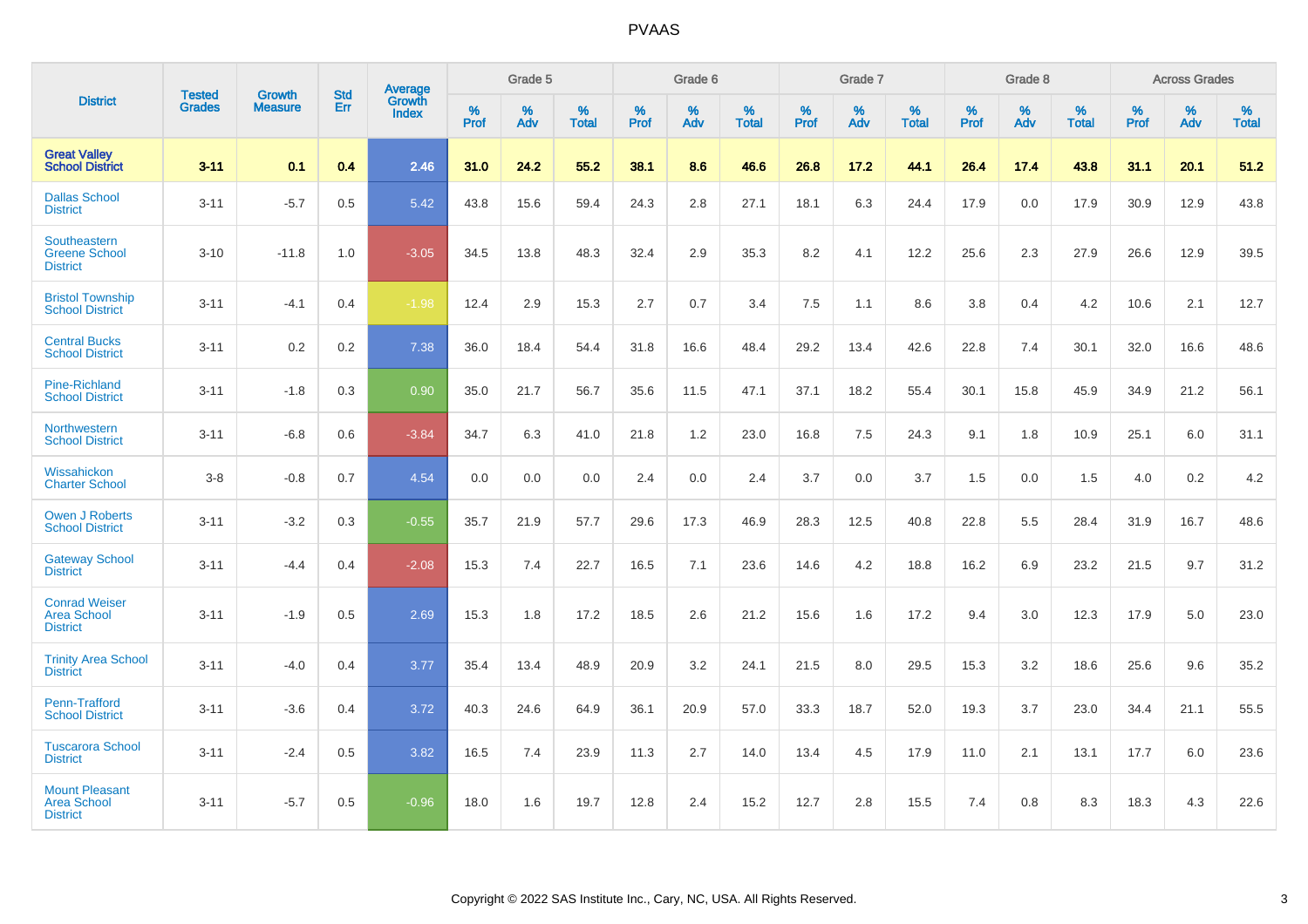| <b>District</b>                                                   |                                |                                 | <b>Std</b> | Average                       |           | Grade 5  |                   |           | Grade 6  |                   |           | Grade 7  |                   |           | Grade 8  |                   |           | <b>Across Grades</b> |                   |
|-------------------------------------------------------------------|--------------------------------|---------------------------------|------------|-------------------------------|-----------|----------|-------------------|-----------|----------|-------------------|-----------|----------|-------------------|-----------|----------|-------------------|-----------|----------------------|-------------------|
|                                                                   | <b>Tested</b><br><b>Grades</b> | <b>Growth</b><br><b>Measure</b> | Err        | <b>Growth</b><br><b>Index</b> | %<br>Prof | %<br>Adv | %<br><b>Total</b> | %<br>Prof | %<br>Adv | %<br><b>Total</b> | %<br>Prof | %<br>Adv | %<br><b>Total</b> | %<br>Prof | %<br>Adv | %<br><b>Total</b> | %<br>Prof | %<br>Adv             | %<br><b>Total</b> |
| <b>Great Valley</b><br><b>School District</b>                     | $3 - 11$                       | 0.1                             | 0.4        | 2.46                          | 31.0      | 24.2     | 55.2              | 38.1      | 8.6      | 46.6              | 26.8      | 17.2     | 44.1              | 26.4      | 17.4     | 43.8              | 31.1      | 20.1                 | 51.2              |
| Penn-Delco School<br><b>District</b>                              | $3 - 11$                       | $-4.5$                          | 0.4        | $-1.99$                       | 31.7      | 11.9     | 43.6              | 20.2      | 6.6      | 26.8              | 22.0      | 6.8      | 28.8              | 10.9      | 1.6      | 12.5              | 25.2      | 8.0                  | 33.2              |
| <b>Ringgold School</b><br><b>District</b>                         | $3 - 11$                       | $-4.9$                          | 0.5        | $-3.96$                       | 13.5      | 1.8      | 15.3              | 5.7       | 0.0      | 5.7               | 8.3       | 1.2      | 9.5               | 6.4       | 0.5      | 6.9               | 12.7      | 1.7                  | 14.4              |
| <b>Springfield School</b><br><b>District</b>                      | $3 - 11$                       | $-3.6$                          | 0.4        | $-2.60$                       | 35.0      | 20.1     | 55.1              | 30.6      | 7.7      | 38.4              | 35.8      | 10.7     | 46.5              | 26.0      | 12.6     | 38.6              | 33.8      | 18.4                 | 52.2              |
| Penn Hills School<br><b>District</b>                              | $3 - 11$                       | $-4.0$                          | 0.5        | 1.96                          | 4.7       | 1.8      | 6.4               | 2.7       | 0.7      | 3.4               | 2.1       | 1.6      | 3.7               | 3.4       | 0.0      | 3.4               | 6.8       | 2.1                  | 8.9               |
| <b>Nazareth Area</b><br><b>School District</b>                    | $3 - 11$                       | $-2.2$                          | 0.4        | 3.03                          | 30.3      | 13.0     | 43.3              | 27.3      | 13.5     | 40.8              | 27.8      | 6.8      | 34.6              | 17.3      | 3.5      | 20.9              | 28.9      | 10.3                 | 39.2              |
| <b>Connellsville Area</b><br><b>School District</b>               | $3 - 11$                       | $-3.8$                          | 0.4        | $-0.77$                       | 19.0      | 7.5      | 26.5              | 10.8      | 3.6      | 14.3              | 9.5       | 2.4      | 11.9              | 9.4       | 2.2      | 11.6              | 15.5      | 4.5                  | 20.0              |
| <b>East Stroudsburg</b><br><b>Area School</b><br><b>District</b>  | $3 - 11$                       | $-4.6$                          | 0.5        | $-0.82$                       | 19.0      | 5.3      | 24.3              | 8.8       | 1.6      | 10.4              | 9.7       | 3.0      | 12.7              | 7.7       | 1.9      | 9.7               | 16.0      | 4.5                  | 20.5              |
| <b>Eastern Lebanon</b><br><b>County School</b><br><b>District</b> | $3 - 11$                       | $-3.3$                          | 0.5        | 2.09                          | 19.8      | 7.9      | 27.7              | 9.1       | 0.6      | 9.7               | 13.1      | 3.1      | 16.2              | 8.9       | 1.8      | 10.6              | 17.0      | 5.0                  | 22.0              |
| <b>Pottstown School</b><br><b>District</b>                        | $3 - 12$                       | $-5.0$                          | 0.5        | $-2.29$                       | 6.0       | 3.6      | 9.5               | 2.1       | 0.0      | 2.1               | 5.3       | 0.7      | 5.9               | 5.6       | 0.0      | 5.6               | 6.5       | 1.2                  | 7.7               |
| <b>Beaver Area</b><br><b>School District</b>                      | $3 - 10$                       | $-4.4$                          | 0.6        | 1.92                          | 36.2      | 23.8     | 60.0              | 37.3      | 28.8     | 66.1              | 22.6      | 13.0     | 35.6              | 17.1      | 7.2      | 24.3              | 29.2      | 25.6                 | 54.8              |
| <b>Greensburg Salem</b><br><b>School District</b>                 | $3 - 11$                       | $-3.8$                          | 0.5        | $-1.81$                       | 31.1      | 7.9      | 39.0              | 12.0      | 1.2      | 13.2              | 16.5      | 3.8      | 20.3              | 17.6      | 4.6      | 22.2              | 20.7      | 7.4                  | 28.2              |
| Susquehanna<br><b>Township School</b><br><b>District</b>          | $3 - 12$                       | $-3.4$                          | 0.5        | 0.05                          | 13.7      | 3.7      | 17.4              | 3.0       | 0.5      | 3.5               | 6.2       | 2.3      | 8.5               | 9.8       | 0.5      | 10.3              | 11.5      | 3.0                  | 14.4              |
| <b>York Suburban</b><br><b>School District</b>                    | $3 - 11$                       | $-1.0$                          | 0.5        | 6.95                          | 28.6      | 23.2     | 51.7              | 17.1      | 6.5      | 23.6              | 23.6      | 15.3     | 38.9              | 20.6      | 9.2      | 29.9              | 27.3      | 17.9                 | 45.3              |
| <b>Pleasant Valley</b><br><b>School District</b>                  | $3 - 11$                       | $-2.3$                          | 0.4        | 2.77                          | 20.4      | 6.2      | 26.6              | 17.4      | 2.3      | 19.7              | 23.2      | 3.5      | 26.8              | 8.3       | 3.2      | 11.5              | 20.4      | 5.0                  | 25.4              |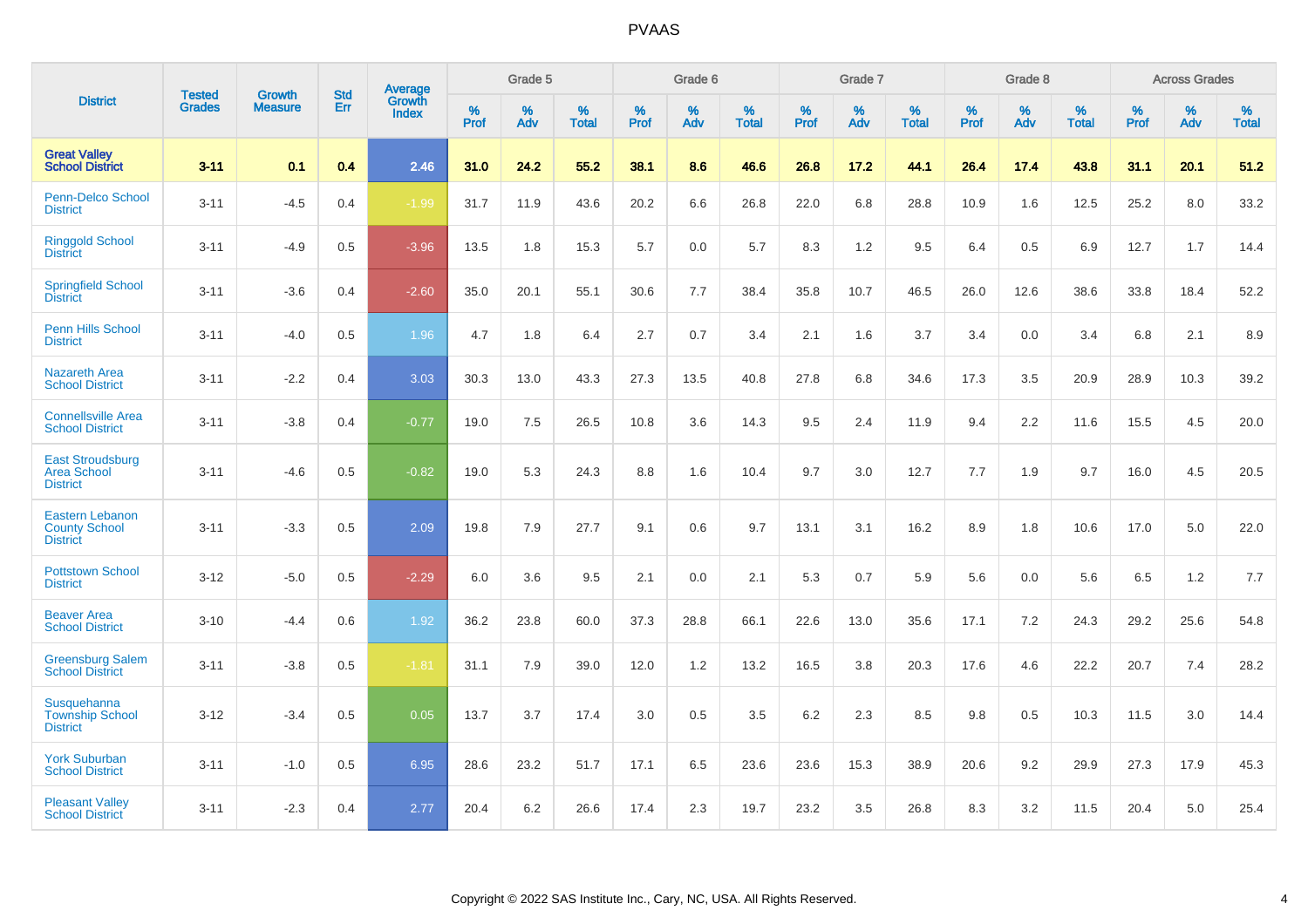| <b>District</b>                                             |                                | <b>Growth</b>  | <b>Std</b> | Average                |              | Grade 5  |                      |              | Grade 6     |                      |              | Grade 7  |                      |              | Grade 8     |                      |              | <b>Across Grades</b> |                      |
|-------------------------------------------------------------|--------------------------------|----------------|------------|------------------------|--------------|----------|----------------------|--------------|-------------|----------------------|--------------|----------|----------------------|--------------|-------------|----------------------|--------------|----------------------|----------------------|
|                                                             | <b>Tested</b><br><b>Grades</b> | <b>Measure</b> | Err        | Growth<br><b>Index</b> | $\%$<br>Prof | %<br>Adv | $\%$<br><b>Total</b> | $\%$<br>Prof | $\%$<br>Adv | $\%$<br><b>Total</b> | $\%$<br>Prof | %<br>Adv | $\%$<br><b>Total</b> | $\%$<br>Prof | $\%$<br>Adv | $\%$<br><b>Total</b> | $\%$<br>Prof | $\%$<br>Adv          | $\%$<br><b>Total</b> |
| <b>Great Valley</b><br><b>School District</b>               | $3 - 11$                       | 0.1            | 0.4        | 2.46                   | 31.0         | 24.2     | 55.2                 | 38.1         | 8.6         | 46.6                 | 26.8         | 17.2     | 44.1                 | 26.4         | 17.4        | 43.8                 | 31.1         | 20.1                 | 51.2                 |
| <b>Crestwood School</b><br><b>District</b>                  | $3 - 11$                       | $-2.8$         | 0.5        | 3.04                   | 19.1         | 5.6      | 24.7                 | 24.3         | 7.7         | 32.0                 | 21.0         | 8.7      | 29.7                 | 19.0         | 6.6         | 25.6                 | 23.4         | 8.3                  | 31.7                 |
| <b>Pennsbury School</b><br><b>District</b>                  | $3 - 11$                       | $-2.3$         | 0.3        | 0.78                   | 32.1         | 19.0     | 51.1                 | 23.0         | 10.9        | 34.0                 | 19.4         | 7.0      | 26.4                 | 15.8         | 9.8         | 25.6                 | 26.7         | 15.5                 | 42.2                 |
| <b>Neshaminy School</b><br><b>District</b>                  | $3 - 11$                       | $-0.6$         | 0.3        | 4.21                   | 26.6         | 8.4      | 35.0                 | 18.4         | 3.5         | 21.9                 | 21.1         | 6.5      | 27.6                 | 17.0         | 5.4         | 22.4                 | 24.8         | 10.8                 | 35.6                 |
| <b>Plum Borough</b><br><b>School District</b>               | $3 - 11$                       | $-3.1$         | 0.4        | 3.08                   | 34.5         | 8.4      | 42.9                 | 32.3         | 19.5        | 51.8                 | 22.5         | 13.0     | 35.5                 | 17.6         | 4.3         | 21.9                 | 28.8         | 15.8                 | 44.6                 |
| Jefferson-Morgan<br><b>School District</b>                  | $3 - 10$                       | $-0.4$         | 0.8        | 4.12                   | 7.1          | 1.4      | 8.6                  | 23.6         | 0.0         | 23.6                 | 10.9         | 3.6      | 14.6                 | 24.4         | 2.2         | 26.7                 | 17.1         | 4.8                  | 21.9                 |
| <b>Tacony Academy</b><br><b>Charter School</b>              | $3 - 11$                       | $-3.3$         | 0.8        | 3.79                   | 4.1          | 1.4      | 5.5                  | 2.9          | 0.0         | 2.9                  | 6.8          | 0.0      | 6.8                  | 5.7          | 2.9         | 8.6                  | 5.0          | 1.0                  | 6.0                  |
| <b>Philadelphia City</b><br><b>School District</b>          | $3 - 12$                       | $-0.5$         | 0.2        | 3.67                   | 8.4          | 4.9      | 13.3                 | 9.6          | 3.1         | 12.7                 | 10.6         | 4.5      | 15.1                 | 5.0          | 4.4         | 9.4                  | 9.8          | 5.2                  | 15.0                 |
| <b>North Penn School</b><br><b>District</b>                 | $3 - 11$                       | 0.9            | 0.2        | 9.59                   | 30.6         | 14.1     | 44.6                 | 25.7         | 14.1        | 39.7                 | 29.4         | 8.8      | 38.2                 | 25.4         | 7.7         | 33.2                 | 29.6         | 14.0                 | 43.7                 |
| <b>Whitehall-Coplay</b><br><b>School District</b>           | $3 - 11$                       | $-3.3$         | 0.4        | $-2.64$                | 23.4         | 6.6      | 30.0                 | 12.7         | 1.9         | 14.7                 | 11.1         | 2.5      | 13.6                 | 10.5         | 3.2         | 13.7                 | 18.5         | 4.9                  | 23.5                 |
| Downingtown Area<br><b>School District</b>                  | $3 - 11$                       | $-1.3$         | 0.3        | 5.44                   | 40.5         | 24.2     | 64.7                 | 28.9         | 24.6        | 53.5                 | 31.4         | 21.1     | 52.5                 | 27.1         | 28.6        | 55.7                 | 36.8         | 25.9                 | 62.7                 |
| <b>Manheim</b><br><b>Township School</b><br><b>District</b> | $3 - 12$                       | $-0.7$         | 0.3        | 6.38                   | 29.8         | 17.1     | 46.9                 | 33.2         | 23.2        | 56.3                 | 28.9         | 9.6      | 38.6                 | 18.1         | 11.2        | 29.3                 | 28.7         | 21.3                 | 49.9                 |
| <b>Shippensburg Area</b><br><b>School District</b>          | $3 - 11$                       | $-3.6$         | 0.4        | 1.09                   | 18.3         | 13.7     | 32.0                 | 12.9         | 4.2         | 17.0                 | 13.4         | 2.4      | 15.8                 | 13.6         | 4.0         | 17.7                 | 17.3         | 7.6                  | 24.9                 |
| <b>Interboro School</b><br><b>District</b>                  | $3 - 12$                       | $-3.0$         | 0.4        | 0.02                   | 13.5         | 2.2      | 15.8                 | 11.8         | 2.4         | 14.2                 | 14.4         | 3.4      | 17.8                 | 10.7         | 2.1         | 12.8                 | 16.4         | 3.1                  | 19.6                 |
| <b>Burgettstown Area</b><br><b>School District</b>          | $3 - 11$                       | $-6.3$         | 0.7        | $-3.35$                | 16.9         | 2.6      | 19.5                 | 15.4         | 0.0         | 15.4                 | 3.6          | 2.4      | 6.0                  | 9.3          | 4.0         | 13.3                 | 15.1         | 3.7                  | 18.9                 |
| <b>Yough School</b><br><b>District</b>                      | $3 - 10$                       | $-4.9$         | 0.6        | $-3.11$                | 19.1         | 5.3      | 24.4                 | 17.8         | 5.2         | 23.0                 | 16.5         | 1.0      | 17.5                 | 6.6          | 0.8         | 7.4                  | 19.1         | 4.3                  | 23.4                 |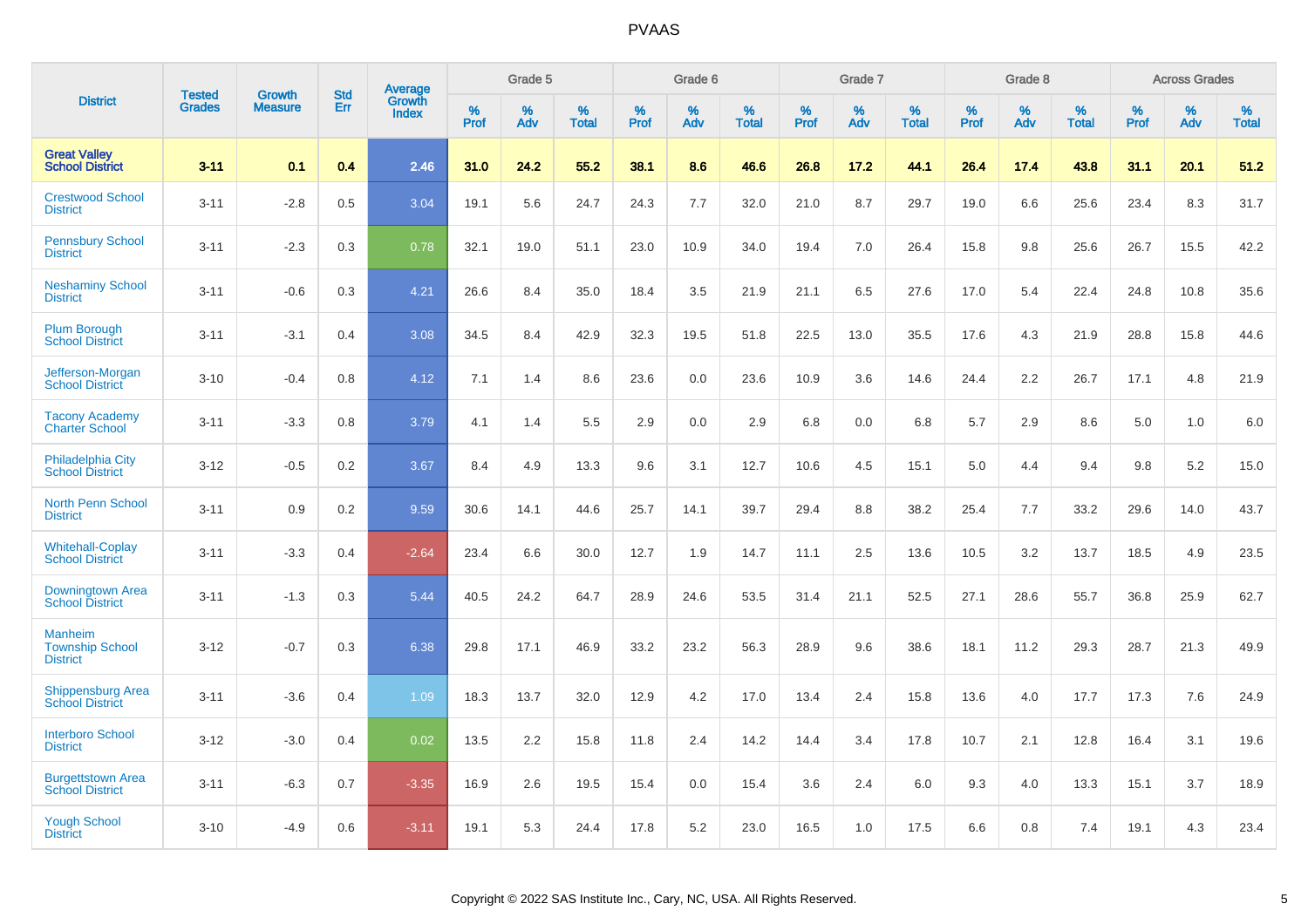| <b>District</b>                                        | <b>Tested</b> | <b>Growth</b>  | <b>Std</b> | Average                |              | Grade 5  |                   |              | Grade 6  |                   |              | Grade 7  |                   |              | Grade 8  |                   |              | <b>Across Grades</b> |                   |
|--------------------------------------------------------|---------------|----------------|------------|------------------------|--------------|----------|-------------------|--------------|----------|-------------------|--------------|----------|-------------------|--------------|----------|-------------------|--------------|----------------------|-------------------|
|                                                        | <b>Grades</b> | <b>Measure</b> | Err        | Growth<br><b>Index</b> | $\%$<br>Prof | %<br>Adv | %<br><b>Total</b> | $\%$<br>Prof | %<br>Adv | %<br><b>Total</b> | $\%$<br>Prof | %<br>Adv | %<br><b>Total</b> | $\%$<br>Prof | %<br>Adv | %<br><b>Total</b> | $\%$<br>Prof | %<br>Adv             | %<br><b>Total</b> |
| <b>Great Valley</b><br><b>School District</b>          | $3 - 11$      | 0.1            | 0.4        | 2.46                   | 31.0         | 24.2     | 55.2              | 38.1         | 8.6      | 46.6              | 26.8         | 17.2     | 44.1              | 26.4         | 17.4     | 43.8              | 31.1         | 20.1                 | 51.2              |
| <b>Phoenixville Area</b><br><b>School District</b>     | $3 - 11$      | $-3.6$         | 0.4        | 4.13                   | 37.1         | 16.7     | 53.8              | 17.6         | 8.6      | 26.1              | 18.6         | 3.8      | 22.5              | 13.4         | 3.6      | 17.0              | 25.5         | 11.8                 | 37.3              |
| Philipsburg-<br>Osceola Area<br><b>School District</b> | $3 - 11$      | $-4.9$         | 0.6        | 0.04                   | 35.5         | 10.5     | 46.0              | 27.8         | 7.4      | 35.2              | 23.0         | 3.2      | 26.2              | 15.6         | 5.2      | 20.8              | 27.5         | 12.4                 | 40.0              |
| <b>Blackhawk School</b><br><b>District</b>             | $3 - 11$      | $-1.6$         | 0.5        | 4.57                   | 38.0         | 8.8      | 46.7              | 28.3         | 8.8      | 37.1              | 27.3         | 7.4      | 34.8              | 13.5         | 1.7      | 15.2              | 28.7         | 9.2                  | 37.8              |
| <b>Riverview School</b><br><b>District</b>             | $3 - 11$      | $-6.6$         | 0.8        | $-0.07$                | 28.8         | 5.8      | 34.6              | 29.9         | 9.1      | 39.0              | 21.7         | 3.3      | 25.0              | 12.7         | 5.1      | 17.7              | 25.8         | 15.0                 | 40.8              |
| <b>Laurel Highlands</b><br><b>School District</b>      | $3 - 11$      | $-4.3$         | 0.5        | $-1.98$                | 13.3         | 5.7      | 19.0              | 9.7          | 7.1      | 16.8              | 11.0         | 3.9      | 15.0              | 12.6         | 4.8      | 17.5              | 17.1         | 7.0                  | 24.1              |
| <b>North Hills School</b><br><b>District</b>           | $3 - 11$      | $-3.1$         | 0.4        | $-1.31$                | 34.1         | 14.0     | 48.1              | 30.1         | 11.4     | 41.5              | 28.1         | 11.5     | 39.6              | 21.9         | 9.6      | 31.5              | 30.4         | 13.8                 | 44.2              |
| <b>Hopewell Area</b><br><b>School District</b>         | $3 - 11$      | $-1.6$         | 0.5        | 4.04                   | 31.1         | 8.2      | 39.3              | 28.6         | 11.8     | 40.3              | 18.7         | 4.5      | 23.1              | 12.5         | 2.5      | 15.0              | 23.5         | 8.4                  | 32.0              |
| <b>Governor Mifflin</b><br><b>School District</b>      | $3 - 11$      | $-1.6$         | 0.4        | 2.23                   | 20.4         | 9.3      | 29.6              | 18.8         | 4.8      | 23.6              | 20.6         | 3.2      | 23.7              | 11.2         | 2.2      | 13.4              | 20.0         | 7.5                  | 27.4              |
| <b>Bethlehem-Center</b><br><b>School District</b>      | $3 - 10$      | $-6.4$         | 0.7        | $-0.87$                | 5.6          | 1.4      | 6.9               | 0.0          | 0.0      | 0.0               | 4.0          | 0.0      | 4.0               | 3.2          | 1.6      | 4.8               | 9.6          | 3.9                  | 13.6              |
| <b>West Chester Area</b><br><b>School District</b>     | $3 - 11$      | $-1.3$         | 0.3        | 6.72                   | 35.0         | 18.9     | 53.9              | 29.1         | 9.5      | 38.7              | 26.7         | 11.1     | 37.8              | 22.1         | 13.0     | 35.1              | 32.0         | 17.9                 | 49.8              |
| <b>Central Dauphin</b><br><b>School District</b>       | $3 - 11$      | $-0.5$         | 0.2        | 4.10                   | 22.0         | 11.6     | 33.6              | 14.9         | 2.6      | 17.4              | 14.8         | 7.0      | 21.8              | 12.5         | 4.2      | 16.7              | 19.3         | 7.8                  | 27.1              |
| <b>Central Valley</b><br><b>School District</b>        | $3 - 10$      | $-3.2$         | 0.5        | 2.71                   | 24.6         | 4.9      | 29.6              | 22.1         | 2.2      | 24.3              | 20.3         | 7.2      | 27.4              | 20.4         | 8.0      | 28.5              | 26.6         | 9.0                  | 35.6              |
| <b>Norristown Area</b><br><b>School District</b>       | $3 - 12$      | $-2.3$         | 0.4        | 0.04                   | 10.2         | 0.6      | 10.8              | 9.0          | 1.1      | 10.0              | 9.3          | 1.3      | 10.7              | 7.4          | 3.0      | 10.4              | 11.0         | 1.9                  | 13.0              |
| Northern Lebanon<br><b>School District</b>             | $3 - 11$      | $-3.8$         | 0.5        | $-1.80$                | 30.5         | 8.6      | 39.1              | 12.8         | 0.8      | 13.6              | 8.1          | 2.7      | 10.8              | 7.2          | 0.6      | 7.8               | 19.9         | 7.9                  | 27.9              |
| Renaissance<br><b>Academy Charter</b><br>School        | $3 - 11$      | $-5.7$         | 0.7        | $-3.32$                | 16.7         | 11.1     | 27.8              | 19.2         | 4.1      | 23.3              | 20.0         | 1.3      | 21.3              | 10.1         | 7.2      | 17.4              | 18.7         | 5.7                  | 24.4              |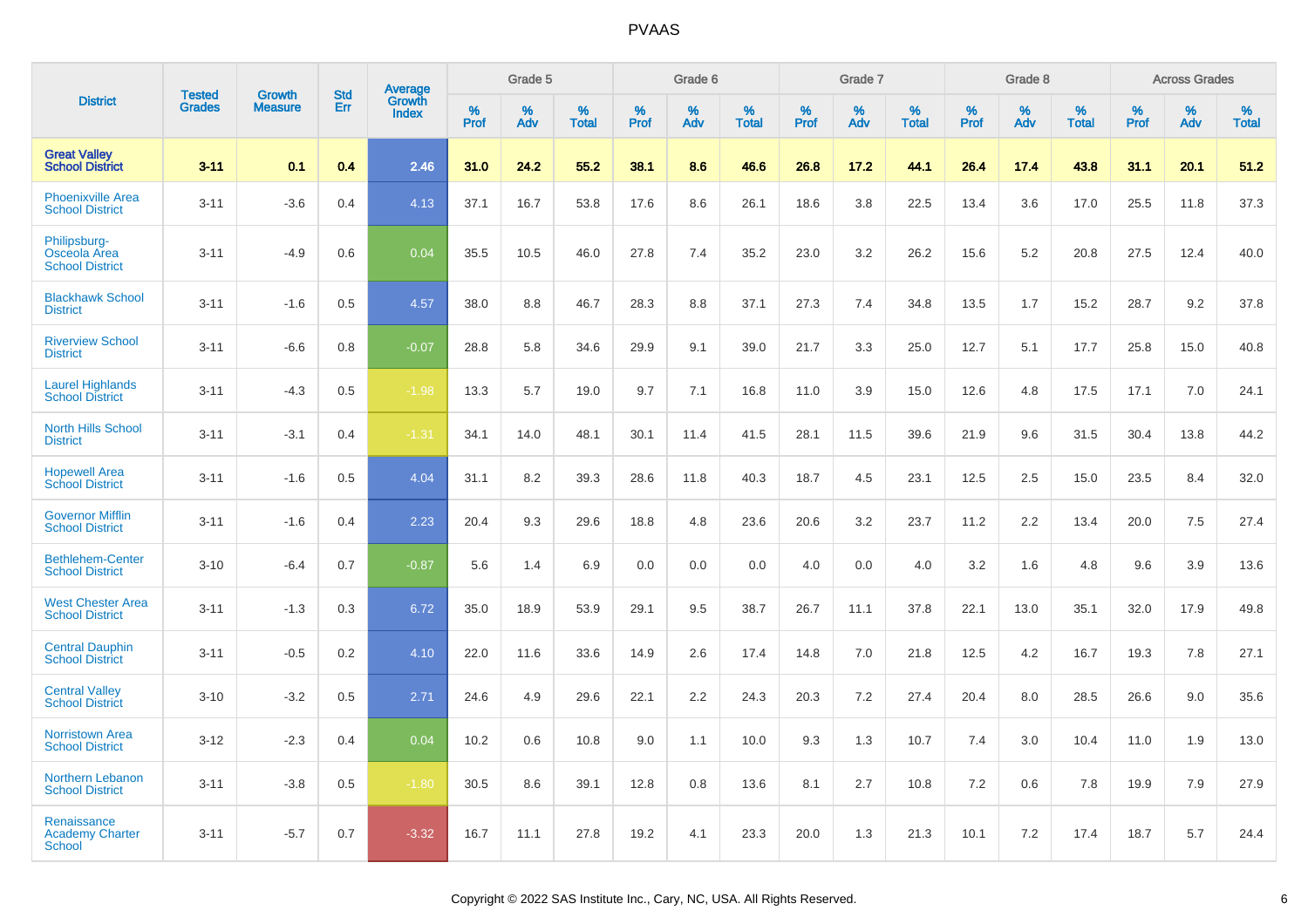|                                                      |                                |                                 | <b>Std</b> | <b>Average</b>         |           | Grade 5  |                   |           | Grade 6  |                   |           | Grade 7  |                   |           | Grade 8  |                   |           | <b>Across Grades</b> |            |
|------------------------------------------------------|--------------------------------|---------------------------------|------------|------------------------|-----------|----------|-------------------|-----------|----------|-------------------|-----------|----------|-------------------|-----------|----------|-------------------|-----------|----------------------|------------|
| <b>District</b>                                      | <b>Tested</b><br><b>Grades</b> | <b>Growth</b><br><b>Measure</b> | Err        | Growth<br><b>Index</b> | %<br>Prof | %<br>Adv | %<br><b>Total</b> | %<br>Prof | %<br>Adv | %<br><b>Total</b> | %<br>Prof | %<br>Adv | %<br><b>Total</b> | %<br>Prof | %<br>Adv | %<br><b>Total</b> | %<br>Prof | %<br>Adv             | %<br>Total |
| <b>Great Valley</b><br><b>School District</b>        | $3 - 11$                       | 0.1                             | 0.4        | 2.46                   | 31.0      | 24.2     | 55.2              | 38.1      | 8.6      | 46.6              | 26.8      | 17.2     | 44.1              | 26.4      | 17.4     | 43.8              | 31.1      | 20.1                 | 51.2       |
| Mt Lebanon<br><b>School District</b>                 | $3 - 11$                       | $-2.1$                          | 0.4        | 4.72                   | 39.7      | 34.6     | 74.3              | 42.0      | 15.7     | 57.7              | 32.6      | 20.7     | 53.3              | 31.6      | 17.4     | 49.1              | 36.2      | 29.4                 | 65.5       |
| <b>Chartiers Valley</b><br><b>School District</b>    | $3 - 11$                       | $-2.3$                          | 0.4        | 1.51                   | 33.8      | 14.7     | 48.5              | 16.8      | 5.3      | 22.1              | 15.6      | 7.4      | 22.9              | 10.8      | 4.2      | 15.1              | 23.4      | 11.6                 | 35.0       |
| <b>Ridley School</b><br><b>District</b>              | $3 - 12$                       | $-1.6$                          | 0.3        | 0.71                   | 24.4      | 10.9     | 35.3              | 16.6      | 2.2      | 18.8              | 11.2      | 6.6      | 17.8              | 12.6      | 6.5      | 19.1              | 19.6      | 9.1                  | 28.7       |
| <b>Council Rock</b><br><b>School District</b>        | $3 - 11$                       | $-0.6$                          | 0.2        | 4.05                   | 30.5      | 16.8     | 47.3              | 33.6      | 14.1     | 47.6              | 27.3      | 16.1     | 43.4              | 21.3      | 13.1     | 34.4              | 31.0      | 18.6                 | 49.7       |
| <b>Tri-Valley School</b><br><b>District</b>          | $3 - 10$                       | $-6.5$                          | 0.8        | $-1.14$                | 13.2      | 2.4      | 15.7              | 13.2      | 0.0      | 13.2              | 7.3       | 0.0      | 7.3               | 2.4       | 7.3      | 9.8               | 15.8      | 3.7                  | 19.4       |
| <b>School Lane</b><br><b>Charter School</b>          | $3 - 11$                       | $-4.8$                          | 0.7        | 0.49                   | 26.9      | 7.5      | 34.3              | 11.9      | 1.7      | 13.6              | 7.0       | 2.8      | 9.9               | 18.8      | 3.1      | 21.9              | 21.0      | 6.5                  | 27.5       |
| Octorara Area<br><b>School District</b>              | $3 - 11$                       | $-2.8$                          | 0.6        | 1.31                   | 25.9      | 6.5      | 32.4              | 17.5      | 4.2      | 21.7              | 13.9      | 0.0      | 13.9              | 10.2      | 0.0      | 10.2              | 21.2      | 4.1                  | 25.4       |
| <b>Pottsgrove School</b><br><b>District</b>          | $3 - 11$                       | $-3.5$                          | 0.4        | $-0.89$                | 27.2      | 6.5      | 33.7              | 10.2      | 5.4      | 15.6              | 21.6      | 4.1      | 25.7              | 9.8       | 1.6      | 11.4              | 19.2      | 4.4                  | 23.5       |
| <b>Wilson School</b><br><b>District</b>              | $3 - 12$                       | $-3.7$                          | 0.5        | $-3.10$                | 27.9      | 12.6     | 40.5              | 24.6      | 4.2      | 28.8              | 19.9      | 7.0      | 26.9              | 13.0      | 9.8      | 22.8              | 28.3      | 14.3                 | 42.6       |
| <b>Marple Newtown</b><br><b>School District</b>      | $3 - 11$                       | $-3.4$                          | 0.4        | $-1.81$                | 36.2      | 21.4     | 57.6              | 31.7      | 20.2     | 51.9              | 27.1      | 8.3      | 35.4              | 20.5      | 6.0      | 26.5              | 32.9      | 20.2                 | 53.1       |
| <b>Morrisville Borough</b><br><b>School District</b> | $3 - 11$                       | $-6.7$                          | 0.9        | $-1.42$                | 9.8       | 0.0      | 9.8               | 1.9       | 0.0      | 1.9               | 3.9       | 0.0      | 3.9               | 0.0       | 0.0      | 0.0               | 5.1       | 0.6                  | 5.7        |
| Charleroi School<br><b>District</b>                  | $3 - 11$                       | $-4.8$                          | 0.6        | 2.44                   | 10.8      | 1.0      | 11.8              | 13.1      | 0.0      | 13.1              | 8.5       | 3.8      | 12.3              | 11.6      | 1.0      | 12.6              | 12.5      | 2.4                  | 14.9       |
| <b>Carmichaels Area</b><br><b>School District</b>    | $3 - 10$                       | $-5.5$                          | 0.7        | 1.91                   | 13.8      | 1.2      | 15.0              | 1.5       | 0.0      | 1.5               | 3.0       | 3.0      | 6.0               | 6.8       | 0.0      | 6.8               | 11.3      | 2.2                  | 13.4       |
| <b>Berwick Area</b><br><b>School District</b>        | $3 - 11$                       | $-3.7$                          | 0.5        | $-0.18$                | 17.8      | 6.3      | 24.1              | 18.3      | 3.0      | 21.3              | 16.8      | 3.2      | 20.0              | 12.0      | 2.0      | 14.0              | 20.4      | 9.0                  | 29.4       |
| <b>Tyrone Area</b><br><b>School District</b>         | $3 - 12$                       | $-0.7$                          | 0.5        | 4.35                   | 18.0      | 3.8      | 21.8              | 12.4      | 4.6      | 17.0              | 18.0      | 2.5      | 20.5              | 12.4      | 5.3      | 17.7              | 20.5      | 8.1                  | 28.6       |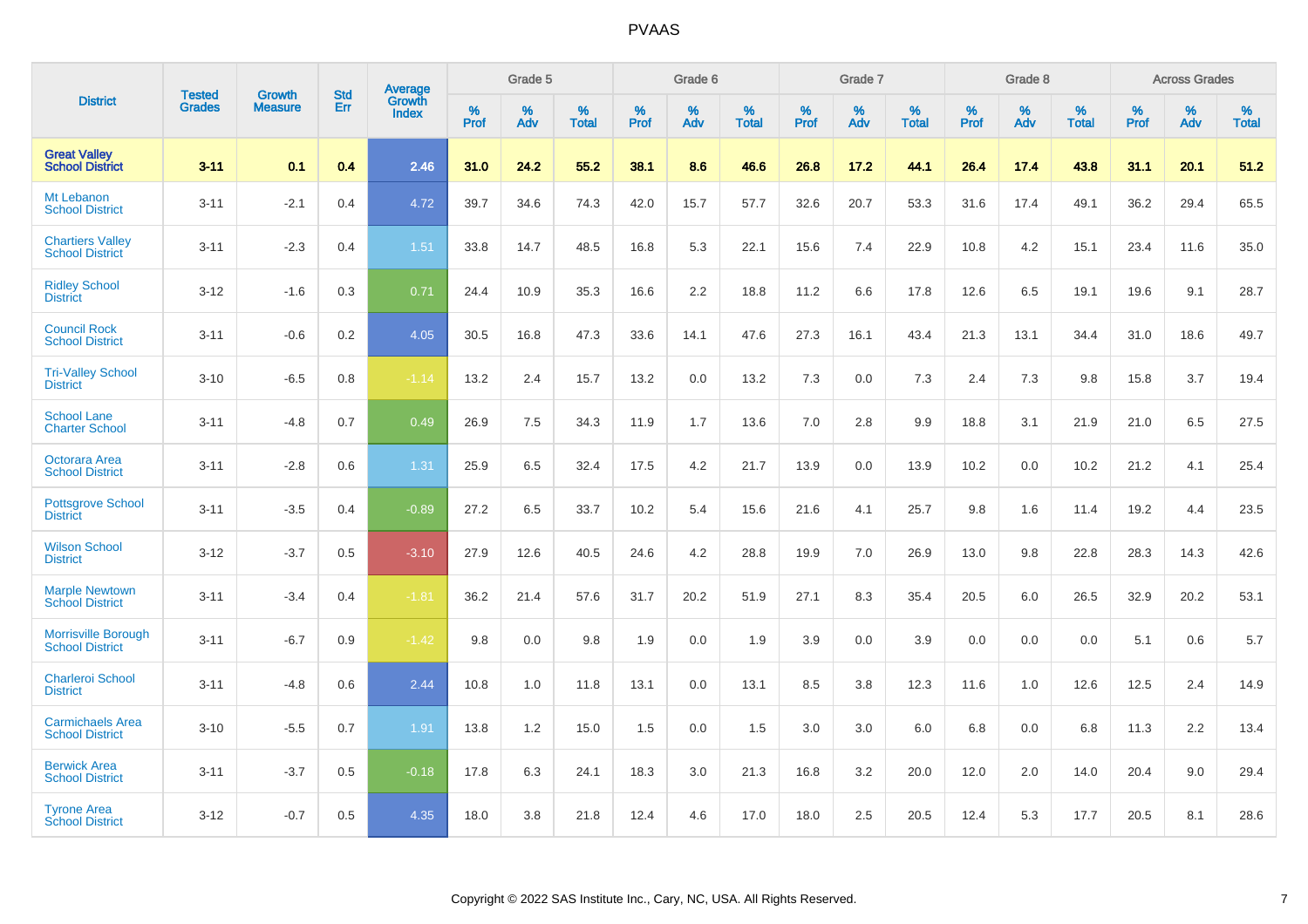| <b>District</b>                                                            | <b>Tested</b> | <b>Growth</b>  | <b>Std</b> | Average                |              | Grade 5  |                   |              | Grade 6  |                   |              | Grade 7  |                   |              | Grade 8  |                   |              | <b>Across Grades</b> |                   |
|----------------------------------------------------------------------------|---------------|----------------|------------|------------------------|--------------|----------|-------------------|--------------|----------|-------------------|--------------|----------|-------------------|--------------|----------|-------------------|--------------|----------------------|-------------------|
|                                                                            | <b>Grades</b> | <b>Measure</b> | Err        | Growth<br><b>Index</b> | $\%$<br>Prof | %<br>Adv | %<br><b>Total</b> | $\%$<br>Prof | %<br>Adv | %<br><b>Total</b> | $\%$<br>Prof | %<br>Adv | %<br><b>Total</b> | $\%$<br>Prof | %<br>Adv | %<br><b>Total</b> | $\%$<br>Prof | %<br>Adv             | %<br><b>Total</b> |
| <b>Great Valley</b><br><b>School District</b>                              | $3 - 11$      | 0.1            | 0.4        | 2.46                   | 31.0         | 24.2     | 55.2              | 38.1         | 8.6      | 46.6              | 26.8         | 17.2     | 44.1              | 26.4         | 17.4     | 43.8              | 31.1         | 20.1                 | 51.2              |
| <b>Maritime Academy</b><br><b>Charter School</b>                           | $3 - 10$      | $-3.7$         | 0.6        | 1.10                   | 3.5          | 1.2      | 4.7               | 1.2          | 3.6      | 4.8               | 7.9          | 5.6      | 13.5              | 3.3          | 0.0      | 3.3               | 4.6          | 2.1                  | 6.7               |
| <b>Uniontown Area</b><br><b>School District</b>                            | $3 - 11$      | $-4.0$         | 0.6        | $-0.51$                | 17.1         | 3.8      | 21.0              | 18.7         | 3.7      | 22.4              | 6.5          | 0.9      | 7.5               | 0.0          | 0.0      | 0.0               | 15.0         | 4.4                  | 19.3              |
| <b>Souderton Area</b><br><b>School District</b>                            | $3 - 11$      | 0.8            | 0.3        | 7.15                   | 35.8         | 26.1     | 61.9              | 29.8         | 8.6      | 38.4              | 30.6         | 10.4     | 41.0              | 24.3         | 4.2      | 28.5              | 30.8         | 18.3                 | 49.1              |
| <b>Erie City School</b><br><b>District</b>                                 | $3 - 12$      | $-1.7$         | 0.3        | 1.03                   | 7.6          | 2.4      | 10.0              | 2.9          | 0.5      | 3.4               | 5.9          | 1.6      | 7.4               | 5.2          | 0.3      | 5.5               | 6.4          | 1.4                  | 7.8               |
| <b>Clearfield Area</b><br><b>School District</b>                           | $3 - 10$      | $-3.9$         | 0.5        | $-2.41$                | 16.5         | 3.3      | 19.8              | 4.7          | 1.6      | 6.3               | 9.3          | 0.8      | 10.1              | 6.3          | 3.5      | 9.8               | 12.1         | 2.5                  | 14.6              |
| <b>Chester Charter</b><br><b>Scholars Academy</b><br><b>Charter School</b> | $3 - 12$      | $-3.3$         | 0.8        | 2.00                   | 0.0          | 0.0      | 0.0               | 2.1          | 0.0      | 2.1               | 6.2          | 0.0      | 6.2               | 0.0          | 0.0      | 0.0               | 1.8          | 0.4                  | 2.2               |
| <b>Hampton Township</b><br><b>School District</b>                          | $3 - 11$      | 0.5            | 0.4        | 5.96                   | 33.5         | 35.2     | 68.7              | 30.6         | 12.9     | 43.6              | 33.3         | 26.9     | 60.2              | 33.0         | 21.4     | 54.3              | 33.4         | 29.9                 | 63.3              |
| <b>Boyertown Area</b><br><b>School District</b>                            | $3 - 11$      | $-2.5$         | 0.3        | 1.59                   | 29.0         | 8.5      | 37.4              | 24.6         | 4.6      | 29.2              | 28.2         | 14.4     | 42.6              | 24.8         | 6.0      | 30.8              | 29.1         | 9.0                  | 38.2              |
| <b>Brentwood</b><br><b>Borough School</b><br><b>District</b>               | $3 - 11$      | $-2.3$         | 0.7        | 3.94                   | 25.6         | 4.6      | 30.2              | 8.5          | 2.4      | 11.0              | 9.2          | 0.0      | 9.2               | 19.4         | 1.4      | 20.8              | 19.6         | 5.3                  | 24.9              |
| <b>Scranton School</b><br><b>District</b>                                  | $3 - 12$      | $-3.3$         | 0.5        | $-1.47$                | 10.4         | 0.8      | 11.2              | 2.1          | 1.3      | 3.4               | 3.7          | 1.1      | 4.8               | 3.4          | 2.3      | 5.7               | 7.0          | 1.7                  | 8.6               |
| <b>Colonial School</b><br><b>District</b>                                  | $3 - 11$      | $-0.9$         | 0.3        | 2.48                   | 32.7         | 27.3     | 60.0              | 35.6         | 15.3     | 50.9              | 29.4         | 16.8     | 46.2              | 21.2         | 15.0     | 36.2              | 31.5         | 21.3                 | 52.8              |
| <b>Reynolds School</b><br><b>District</b>                                  | $3 - 10$      | $-3.3$         | 0.8        | 0.34                   | 13.0         | 1.4      | 14.5              | 18.2         | 1.3      | 19.5              | 14.0         | 10.0     | 24.0              | 11.8         | 1.5      | 13.2              | 15.2         | 2.8                  | 18.0              |
| <b>Ligonier Valley</b><br><b>School District</b>                           | $3 - 11$      | $-3.6$         | 0.7        | 1.35                   | 14.6         | 3.7      | 18.3              | 16.5         | 0.0      | 16.5              | 12.3         | 0.0      | 12.3              | 6.9          | 0.0      | 6.9               | 17.2         | 2.9                  | 20.0              |
| <b>North Pocono</b><br><b>School District</b>                              | $3 - 11$      | $-3.6$         | 0.6        | 0.08                   | 34.1         | 6.2      | 40.3              | 12.8         | 1.8      | 14.7              | 24.2         | 8.3      | 32.5              | 19.3         | 7.9      | 27.2              | 27.9         | 10.4                 | 38.3              |
| <b>Lower Dauphin</b><br><b>School District</b>                             | $3 - 11$      | $-1.8$         | 0.4        | 2.03                   | 29.8         | 22.8     | 52.6              | 23.7         | 4.8      | 28.5              | 22.0         | 6.4      | 28.4              | 18.6         | 9.5      | 28.0              | 25.6         | 14.4                 | 39.9              |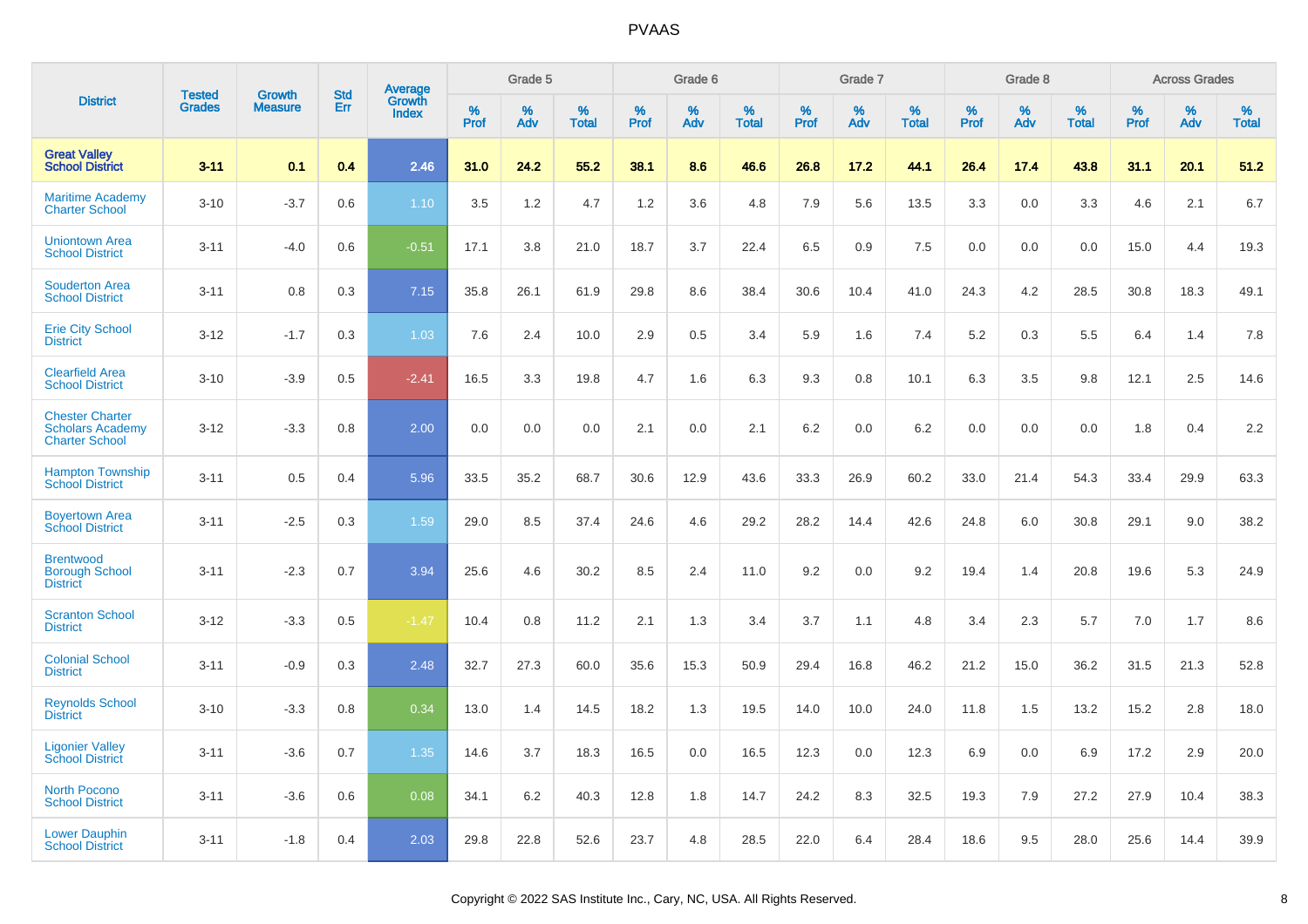| <b>District</b>                                                |                                |                                 | <b>Std</b> | Average                |           | Grade 5  |                   |           | Grade 6  |                   |           | Grade 7  |                      |           | Grade 8  |                   |           | <b>Across Grades</b> |                   |
|----------------------------------------------------------------|--------------------------------|---------------------------------|------------|------------------------|-----------|----------|-------------------|-----------|----------|-------------------|-----------|----------|----------------------|-----------|----------|-------------------|-----------|----------------------|-------------------|
|                                                                | <b>Tested</b><br><b>Grades</b> | <b>Growth</b><br><b>Measure</b> | Err        | Growth<br><b>Index</b> | %<br>Prof | %<br>Adv | %<br><b>Total</b> | %<br>Prof | %<br>Adv | %<br><b>Total</b> | %<br>Prof | %<br>Adv | $\%$<br><b>Total</b> | %<br>Prof | %<br>Adv | %<br><b>Total</b> | %<br>Prof | %<br>Adv             | %<br><b>Total</b> |
| <b>Great Valley</b><br><b>School District</b>                  | $3 - 11$                       | 0.1                             | 0.4        | 2.46                   | 31.0      | 24.2     | 55.2              | 38.1      | 8.6      | 46.6              | 26.8      | 17.2     | 44.1                 | 26.4      | 17.4     | 43.8              | 31.1      | 20.1                 | 51.2              |
| <b>Oil City Area</b><br><b>School District</b>                 | $3 - 11$                       | $-3.7$                          | 0.5        | 0.74                   | 15.5      | 2.8      | 18.3              | 7.9       | 0.8      | 8.7               | 10.2      | 2.4      | 12.6                 | 3.8       | 0.0      | 3.8               | 13.2      | 2.5                  | 15.8              |
| <b>Arts Academy</b><br><b>Charter School</b>                   | $5 - 8$                        | $-7.7$                          | 1.1        | $-2.90$                | 7.7       | 0.0      | 7.7               | 2.4       | 0.0      | 2.4               | 8.3       | 0.0      | 8.3                  | 0.0       | 0.0      | 0.0               | 4.4       | 0.0                  | 4.4               |
| <b>Derry Area School</b><br><b>District</b>                    | $3 - 11$                       | $-0.6$                          | 0.6        | 4.16                   | 21.3      | 14.8     | 36.1              | 32.5      | 13.0     | 45.5              | 11.9      | 6.8      | 18.6                 | 10.2      | 6.5      | 16.7              | 23.2      | 13.2                 | 36.4              |
| <b>Wyomissing Area</b><br><b>School District</b>               | $3 - 12$                       | $-3.5$                          | 0.6        | 1.22                   | 32.2      | 13.6     | 45.8              | 30.0      | 7.3      | 37.3              | 12.3      | 6.6      | 18.8                 | 13.6      | 6.4      | 20.0              | 25.7      | 12.9                 | 38.6              |
| Southmoreland<br><b>School District</b>                        | $3 - 11$                       | $-3.6$                          | 0.6        | 3.41                   | 12.6      | 4.2      | 16.8              | 15.6      | 3.7      | 19.3              | 11.1      | 2.8      | 13.9                 | 10.5      | 1.0      | 11.4              | 17.8      | 4.1                  | 21.9              |
| <b>Moon Area School</b><br><b>District</b>                     | $3 - 11$                       | $-2.5$                          | 0.4        | $-1.68$                | 32.1      | 15.8     | 48.0              | 26.9      | 9.1      | 36.0              | 28.0      | 11.5     | 39.4                 | 20.6      | 10.9     | 31.5              | 29.3      | 16.9                 | 46.2              |
| <b>Alliance For</b><br><b>Progress Charter</b><br>School       | $3 - 8$                        | $-5.0$                          | 1.1        | 2.70                   | 0.0       | 0.0      | 0.0               | 0.0       | 0.0      | 0.0               | 0.0       | 0.0      | 0.0                  | 0.0       | 0.0      | 0.0               | 0.6       | 0.0                  | 0.6               |
| <b>Daniel Boone Area</b><br><b>School District</b>             | $3 - 12$                       | $-1.1$                          | 0.5        | 3.78                   | 27.2      | 11.1     | 38.3              | 28.7      | 6.6      | 35.4              | 18.6      | 7.8      | 26.4                 | 13.8      | 2.4      | 16.2              | 25.4      | 7.1                  | 32.4              |
| <b>Danville Area</b><br><b>School District</b>                 | $3 - 11$                       | 1.2                             | 0.5        | 7.01                   | 33.8      | 25.6     | 59.4              | 26.4      | 8.3      | 34.7              | 24.5      | 14.6     | 39.1                 | 19.6      | 9.8      | 29.4              | 27.8      | 17.7                 | 45.5              |
| Chambersburg<br><b>Area School</b><br><b>District</b>          | $3 - 11$                       | $-1.4$                          | 0.3        | 3.43                   | 20.2      | 6.3      | 26.5              | 14.1      | 3.8      | 17.9              | 15.1      | 4.9      | 20.0                 | 11.2      | 4.5      | 15.7              | 16.9      | 5.3                  | 22.3              |
| <b>Keystone Oaks</b><br><b>School District</b>                 | $3 - 11$                       | $-3.0$                          | 0.6        | 0.82                   | 26.0      | 20.3     | 46.3              | 19.5      | 11.5     | 31.0              | 19.5      | 10.6     | 30.1                 | 17.5      | 12.3     | 29.8              | 25.2      | 15.8                 | 41.0              |
| <b>East Pennsboro</b><br><b>Area School</b><br><b>District</b> | $3 - 11$                       | $-2.6$                          | 0.5        | 1.39                   | 24.8      | 3.0      | 27.8              | 9.9       | 3.7      | 13.7              | 11.8      | 2.4      | 14.1                 | 10.3      | 4.2      | 14.6              | 18.3      | $6.2\,$              | 24.5              |
| Columbia Borough<br><b>School District</b>                     | $3 - 12$                       | $-4.8$                          | 0.7        | $-0.49$                | 15.1      | 1.4      | 16.4              | 1.4       | 0.0      | 1.4               | 6.2       | 1.5      | 7.7                  | 0.0       | 0.0      | 0.0               | 8.7       | 1.4                  | 10.0              |
| <b>Bensalem</b><br><b>Township School</b><br><b>District</b>   | $3 - 11$                       | $-2.0$                          | 0.3        | 0.26                   | 9.4       | 4.3      | 13.7              | 13.0      | 2.3      | 15.3              | 9.8       | 4.6      | 14.3                 | 8.2       | 1.9      | 10.1              | 12.0      | 3.5                  | 15.5              |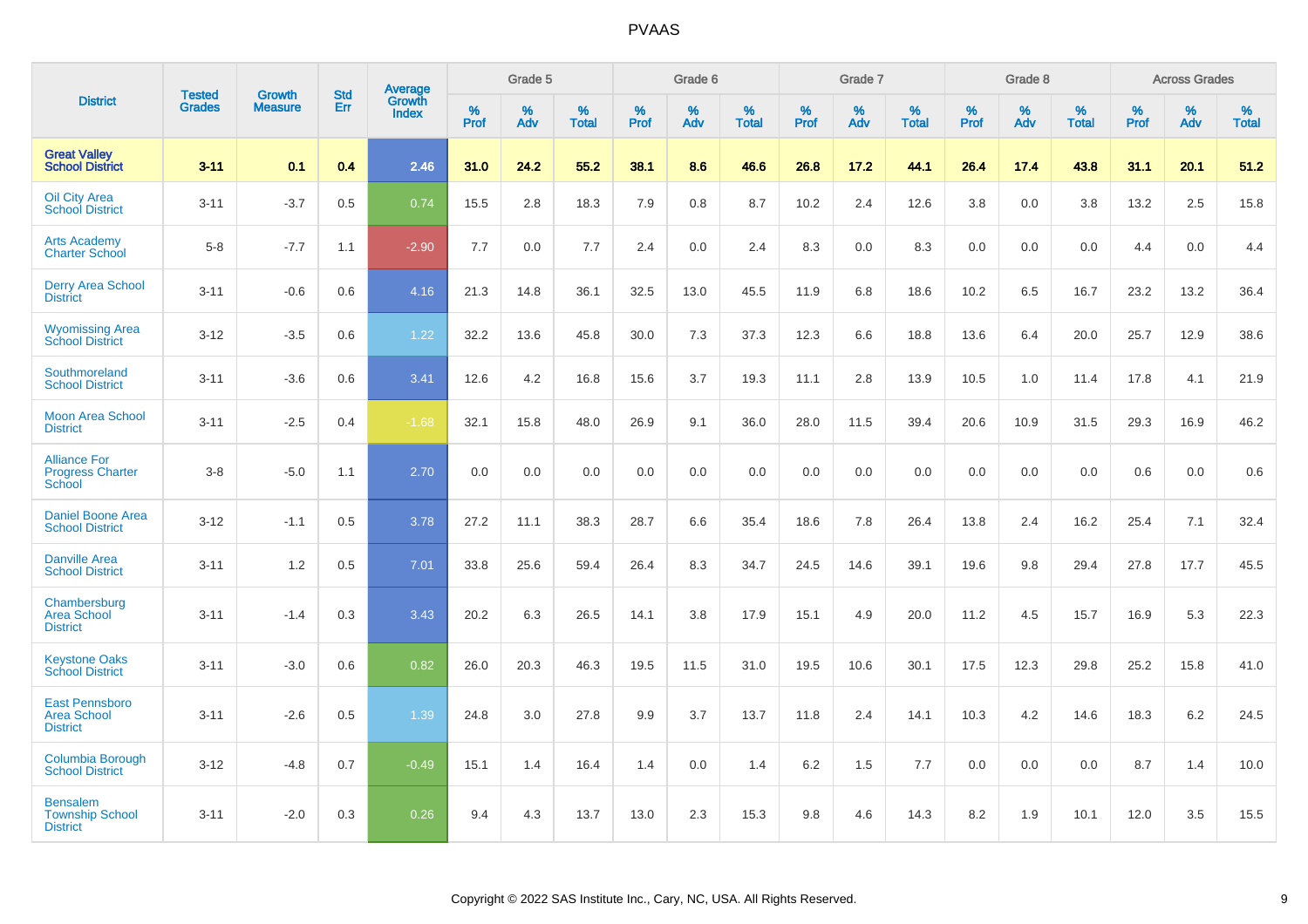| <b>District</b>                                                  | <b>Tested</b> |                          | <b>Std</b> | Average                |           | Grade 5  |                   |           | Grade 6  |                   |           | Grade 7  |                   |           | Grade 8  |                   |           | <b>Across Grades</b> |                   |
|------------------------------------------------------------------|---------------|--------------------------|------------|------------------------|-----------|----------|-------------------|-----------|----------|-------------------|-----------|----------|-------------------|-----------|----------|-------------------|-----------|----------------------|-------------------|
|                                                                  | <b>Grades</b> | Growth<br><b>Measure</b> | Err        | Growth<br><b>Index</b> | %<br>Prof | %<br>Adv | %<br><b>Total</b> | %<br>Prof | %<br>Adv | %<br><b>Total</b> | %<br>Prof | %<br>Adv | %<br><b>Total</b> | %<br>Prof | %<br>Adv | %<br><b>Total</b> | %<br>Prof | %<br>Adv             | %<br><b>Total</b> |
| <b>Great Valley</b><br><b>School District</b>                    | $3 - 11$      | 0.1                      | 0.4        | 2.46                   | 31.0      | 24.2     | 55.2              | 38.1      | 8.6      | 46.6              | 26.8      | 17.2     | 44.1              | 26.4      | 17.4     | 43.8              | 31.1      | 20.1                 | 51.2              |
| Mechanicsburg<br><b>Area School</b><br><b>District</b>           | $3 - 11$      | $-1.3$                   | 0.4        | 1.94                   | 27.0      | 14.7     | 41.8              | 16.3      | 2.8      | 19.1              | 20.3      | 5.4      | 25.8              | 14.5      | 4.6      | 19.1              | 24.3      | 10.0                 | 34.2              |
| <b>Armstrong School</b><br><b>District</b>                       | $3 - 11$      | 0.7                      | 0.3        | 11.41                  | 25.3      | 10.5     | 35.8              | 26.6      | 13.3     | 39.9              | 21.4      | 4.3      | 25.7              | 20.5      | 3.8      | 24.3              | 25.7      | 9.4                  | 35.1              |
| People For People<br><b>Charter School</b>                       | $3 - 12$      | $-1.1$                   | 1.0        | 3.27                   | 0.0       | 0.0      | 0.0               | 0.0       | 0.0      | 0.0               | 2.4       | 0.0      | 2.4               | 0.0       | 0.0      | 0.0               | 1.3       | 0.0                  | 1.3               |
| <b>Peters Township</b><br><b>School District</b>                 | $3 - 11$      | 0.5                      | 0.4        | 5.86                   | 37.8      | 32.6     | 70.4              | 35.7      | 24.9     | 60.6              | 33.1      | 29.1     | 62.2              | 35.1      | 13.0     | 48.2              | 35.8      | 30.6                 | 66.3              |
| Elizabethtown<br><b>Area School</b><br><b>District</b>           | $3 - 12$      | 0.2                      | 0.4        | 10.73                  | 29.9      | 22.6     | 52.6              | 22.2      | 10.9     | 33.1              | 20.8      | 2.8      | 23.7              | 20.8      | 3.3      | 24.1              | 26.7      | 14.6                 | 41.2              |
| <b>Tulpehocken Area</b><br><b>School District</b>                | $3 - 12$      | $-1.2$                   | 0.6        | 1.70                   | 29.9      | 18.4     | 48.3              | 15.7      | 11.8     | 27.4              | 18.4      | 5.8      | 24.3              | 14.3      | 2.7      | 17.0              | 21.6      | 11.0                 | 32.6              |
| <b>Weatherly Area</b><br><b>School District</b>                  | $3 - 11$      | $-6.9$                   | 1.1        | $-1.18$                | 26.9      | 7.7      | 34.6              | 12.1      | 0.0      | 12.1              | 6.9       | 0.0      | 6.9               | 5.6       | 0.0      | 5.6               | 15.1      | 4.0                  | 19.1              |
| Community<br>Academy Of<br>Philadelphia<br><b>Charter School</b> | $3 - 11$      | $-5.7$                   | 0.9        | $-0.37$                | 4.9       | 2.4      | 7.3               | 0.0       | 0.0      | 0.0               | 0.0       | 0.0      | 0.0               | 0.0       | 0.0      | 0.0               | 2.4       | 1.0                  | 3.5               |
| Shenandoah<br><b>Valley School</b><br><b>District</b>            | $3 - 11$      | $-5.1$                   | 0.8        | 0.47                   | 11.9      | 3.0      | 14.9              | 19.6      | 2.0      | 21.6              | 1.7       | 3.4      | 5.1               | 3.6       | 0.0      | 3.6               | 12.0      | 3.5                  | 15.5              |
| <b>Neshannock</b><br><b>Township School</b><br><b>District</b>   | $3 - 10$      | $-3.2$                   | 0.7        | 0.96                   | 26.7      | 15.6     | 42.2              | 30.9      | 13.2     | 44.1              | 20.0      | 7.0      | 27.0              | 15.6      | 3.9      | 19.5              | 23.6      | 9.2                  | 32.8              |
| <b>Harbor Creek</b><br><b>School District</b>                    | $3 - 11$      | $-3.0$                   | 0.5        | 0.88                   | 35.1      | 17.5     | 52.6              | 35.8      | 14.2     | 50.0              | 25.9      | 13.3     | 39.2              | 20.8      | 7.1      | 27.9              | 32.8      | 17.9                 | 50.6              |
| <b>West Jefferson</b><br><b>Hills School District</b>            | $3 - 11$      | $-1.1$                   | 0.4        | 3.34                   | 35.0      | 17.5     | 52.5              | 24.8      | 3.3      | 28.0              | 22.8      | 6.3      | 29.1              | 21.7      | 4.4      | 26.1              | 30.8      | 13.4                 | 44.3              |
| <b>Ambridge Area</b><br><b>School District</b>                   | $3 - 12$      | $-3.4$                   | 0.6        | $-0.98$                | 17.8      | 5.1      | 22.9              | 13.2      | 0.9      | 14.2              | 11.9      | 0.8      | 12.7              | 10.7      | 0.8      | 11.6              | 15.7      | 5.2                  | 20.8              |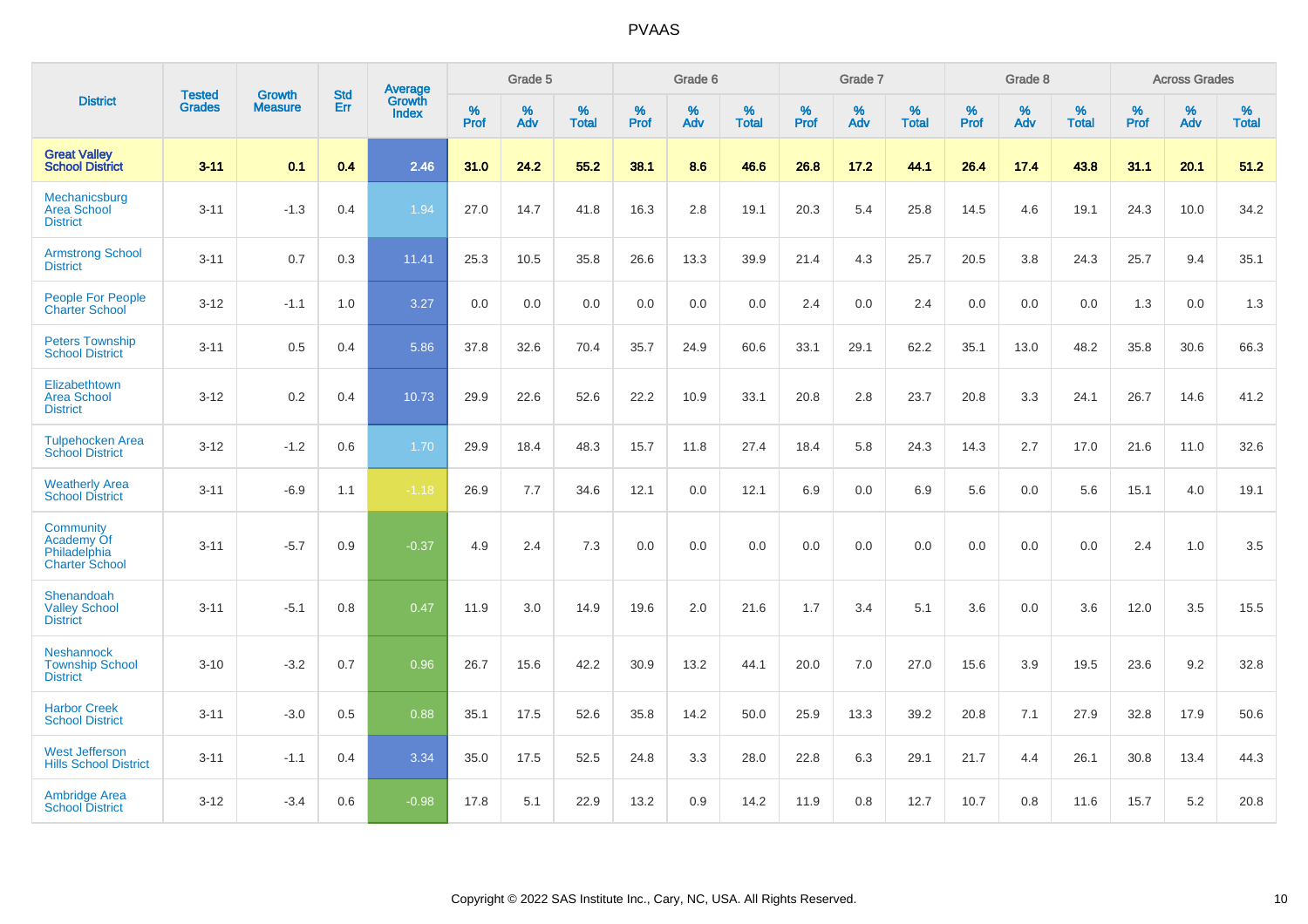| <b>District</b>                                                        | <b>Tested</b> | <b>Growth</b>  | <b>Std</b> | Average                       |           | Grade 5  |                   |           | Grade 6  |                   |           | Grade 7  |                   |           | Grade 8  |                   |           | <b>Across Grades</b> |                   |
|------------------------------------------------------------------------|---------------|----------------|------------|-------------------------------|-----------|----------|-------------------|-----------|----------|-------------------|-----------|----------|-------------------|-----------|----------|-------------------|-----------|----------------------|-------------------|
|                                                                        | <b>Grades</b> | <b>Measure</b> | Err        | <b>Growth</b><br><b>Index</b> | %<br>Prof | %<br>Adv | %<br><b>Total</b> | %<br>Prof | %<br>Adv | %<br><b>Total</b> | %<br>Prof | %<br>Adv | %<br><b>Total</b> | %<br>Prof | %<br>Adv | %<br><b>Total</b> | %<br>Prof | %<br>Adv             | %<br><b>Total</b> |
| <b>Great Valley</b><br><b>School District</b>                          | $3 - 11$      | 0.1            | 0.4        | 2.46                          | 31.0      | 24.2     | 55.2              | 38.1      | 8.6      | 46.6              | 26.8      | 17.2     | 44.1              | 26.4      | 17.4     | 43.8              | 31.1      | 20.1                 | 51.2              |
| <b>Lincoln Park</b><br><b>Performing Arts</b><br><b>Charter School</b> | $7 - 11$      | $-4.4$         | 1.0        | $-0.45$                       |           |          |                   |           |          |                   | 33.9      | 5.4      | 39.3              | 11.5      | 3.4      | 14.9              | 20.3      | 4.2                  | 24.5              |
| <b>Lakeland School</b><br><b>District</b>                              | $3 - 11$      | $-2.1$         | 0.6        | 0.56                          | 29.3      | 2.7      | 32.0              | 25.5      | 6.4      | 31.9              | 26.9      | 4.8      | 31.7              | 5.7       | 0.0      | 5.7               | 24.0      | 5.5                  | 29.5              |
| <b>Penn Cambria</b><br><b>School District</b>                          | $3 - 11$      | $-1.7$         | 0.6        | 3.05                          | 23.8      | 1.8      | 25.7              | 20.6      | 2.0      | 22.6              | 12.3      | 0.0      | 12.3              | 11.8      | 1.6      | 13.4              | 18.9      | 3.5                  | 22.5              |
| <b>Collegium Charter</b><br>School                                     | $3 - 10$      | $-1.0$         | 0.4        | 2.29                          | 15.6      | 3.0      | 18.6              | 10.6      | 1.1      | 11.6              | 8.0       | 2.3      | 10.3              | 7.6       | 2.8      | 10.3              | 14.4      | 3.4                  | 17.8              |
| <b>Wyoming Valley</b><br>West School<br><b>District</b>                | $3 - 11$      | $-0.6$         | 0.5        | 1.83                          | 9.2       | 2.7      | 11.9              | 13.8      | 2.1      | 15.9              | 10.8      | 0.0      | 10.8              | 10.5      | 2.9      | 13.4              | 11.8      | 2.4                  | 14.3              |
| <b>Millersburg Area</b><br><b>School District</b>                      | $3 - 11$      | $-2.3$         | 0.8        | 3.45                          | 37.2      | 19.6     | 56.9              | 15.1      | 3.8      | 18.9              | 18.8      | 1.6      | 20.3              | 8.1       | 1.6      | 9.7               | 23.6      | 9.2                  | 32.8              |
| <b>Propel Charter</b><br>School - East                                 | $3 - 8$       | $-4.2$         | 1.0        | 1.61                          | 2.5       | 0.0      | 2.5               | 11.4      | 0.0      | 11.4              | 9.4       | 3.1      | 12.5              | 0.0       | 0.0      | 0.0               | 9.4       | 0.5                  | 9.9               |
| <b>West Allegheny</b><br><b>School District</b>                        | $3 - 12$      | 1.0            | 0.4        | 10.83                         | 32.7      | 40.9     | 73.6              | 33.6      | 21.4     | 55.0              | 27.5      | 20.6     | 48.1              | 23.4      | 11.2     | 34.6              | 31.3      | 30.8                 | 62.1              |
| <b>Wyalusing Area</b><br><b>School District</b>                        | $3 - 12$      | 1.6            | 0.6        | 7.67                          | 12.0      | 4.8      | 16.9              | 17.8      | 4.0      | 21.8              | 14.6      | 7.9      | 22.5              | 9.6       | 1.0      | 10.6              | 16.5      | 5.1                  | 21.5              |
| <b>Palisades School</b><br><b>District</b>                             | $3 - 11$      | 1.0            | 0.6        | 4.66                          | 33.3      | 16.7     | 50.0              | 27.6      | 4.1      | 31.6              | 32.4      | 6.9      | 39.2              | 19.3      | 1.1      | 20.4              | 31.4      | 13.6                 | 45.0              |
| <b>West Shore School</b><br><b>District</b>                            | $3 - 12$      | $-1.6$         | 0.3        | $-1.96$                       | 26.7      | 11.3     | 38.1              | 24.5      | 4.3      | 28.8              | 13.5      | 7.4      | 20.9              | 16.1      | 7.2      | 23.3              | 22.8      | 10.8                 | 33.5              |
| <b>South Allegheny</b><br><b>School District</b>                       | $3 - 11$      | $-5.4$         | 0.9        | $-1.61$                       | 25.9      | 1.7      | 27.6              | 2.0       | 2.0      | 4.1               | 7.9       | 2.6      | 10.5              | 12.5      | 2.5      | 15.0              | 16.9      | 2.7                  | 19.6              |
| <b>New Kensington-</b><br><b>Arnold School</b><br><b>District</b>      | $3 - 11$      | $-1.9$         | 0.6        | 6.23                          | 9.1       | 0.9      | 10.0              | 12.5      | 5.8      | 18.3              | 4.4       | 0.0      | 4.4               | 1.2       | 0.0      | 1.2               | 11.4      | 2.6                  | 14.0              |
| <b>East Allegheny</b><br><b>School District</b>                        | $3 - 11$      | $-3.9$         | 0.7        | $-0.28$                       | 9.1       | 3.4      | 12.5              | 8.5       | 2.4      | 11.0              | 13.8      | 0.0      | 13.8              | 5.8       | 0.0      | 5.8               | 9.0       | 2.1                  | 11.1              |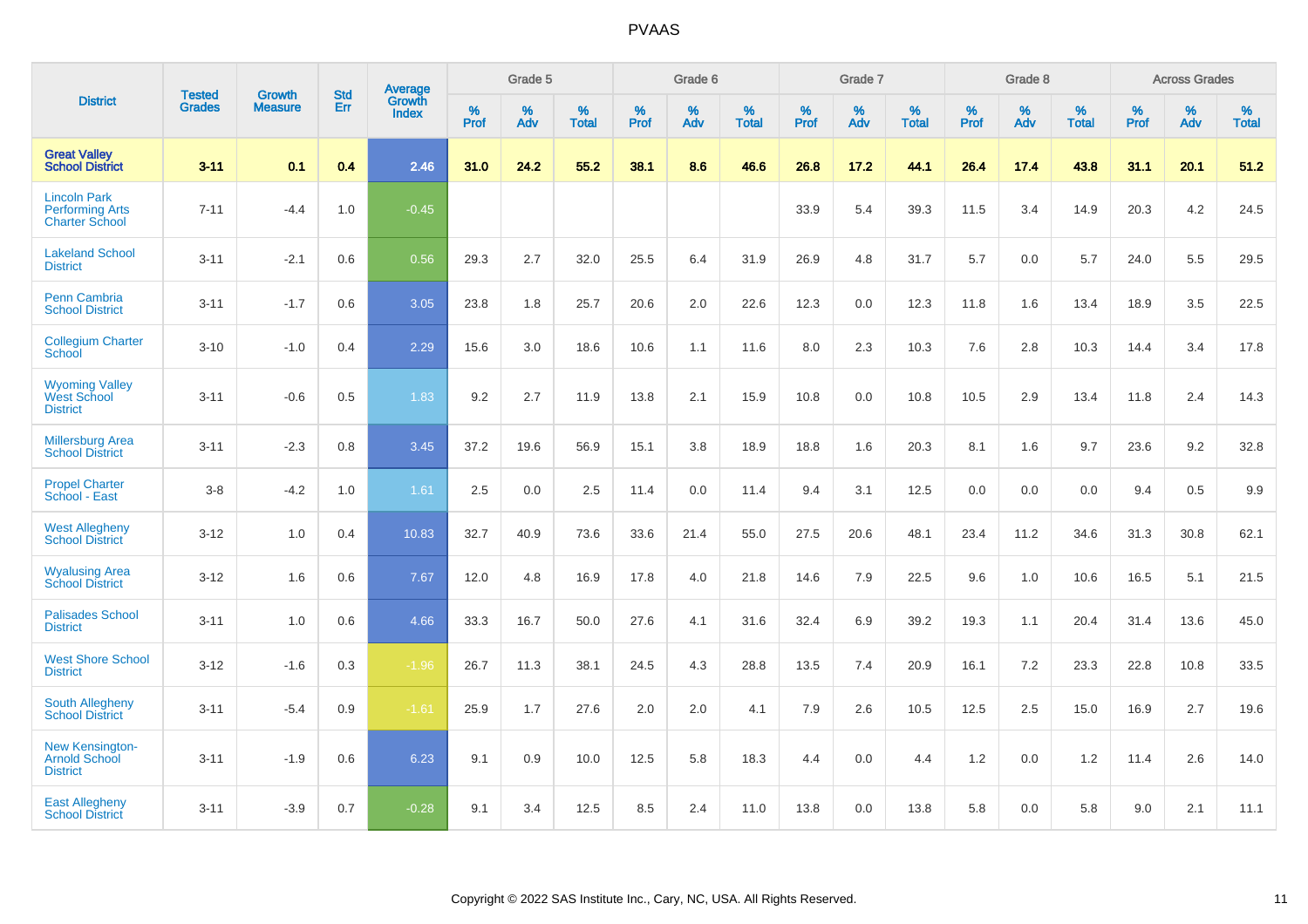|                                                           | <b>Tested</b> | <b>Growth</b>  | <b>Std</b> | Average         |                     | Grade 5  |                   |                     | Grade 6  |                   |                     | Grade 7  |                   |                     | Grade 8  |                   |                     | <b>Across Grades</b> |                   |
|-----------------------------------------------------------|---------------|----------------|------------|-----------------|---------------------|----------|-------------------|---------------------|----------|-------------------|---------------------|----------|-------------------|---------------------|----------|-------------------|---------------------|----------------------|-------------------|
| <b>District</b>                                           | <b>Grades</b> | <b>Measure</b> | Err        | Growth<br>Index | $\%$<br><b>Prof</b> | %<br>Adv | %<br><b>Total</b> | $\%$<br><b>Prof</b> | %<br>Adv | %<br><b>Total</b> | $\%$<br><b>Prof</b> | %<br>Adv | %<br><b>Total</b> | $\%$<br><b>Prof</b> | %<br>Adv | %<br><b>Total</b> | $\%$<br><b>Prof</b> | %<br>Adv             | %<br><b>Total</b> |
| <b>Great Valley</b><br><b>School District</b>             | $3 - 11$      | 0.1            | 0.4        | 2.46            | 31.0                | 24.2     | 55.2              | 38.1                | 8.6      | 46.6              | 26.8                | 17.2     | 44.1              | 26.4                | 17.4     | 43.8              | 31.1                | 20.1                 | 51.2              |
| <b>Steel Valley</b><br><b>School District</b>             | $3 - 11$      | $-2.8$         | 0.7        | 4.51            | 12.0                | 2.4      | 14.5              | 11.3                | 6.4      | 17.7              | 18.1                | 4.8      | 22.9              | 9.5                 | 4.0      | 13.5              | 18.3                | $7.3$                | 25.6              |
| <b>Schuylkill Haven</b><br>Area School<br><b>District</b> | $3 - 11$      | $-3.0$         | 0.7        | 2.62            | 11.9                | 1.2      | 13.1              | 4.9                 | 1.2      | 6.2               | 20.0                | 4.2      | 24.2              | 5.8                 | 0.0      | 5.8               | 17.6                | 5.5                  | 23.1              |
| <b>Abington Heights</b><br><b>School District</b>         | $3 - 11$      | $-1.7$         | 0.5        | 0.31            | 29.2                | 13.3     | 42.5              | 21.1                | 6.7      | 27.8              | 31.5                | 7.9      | 39.4              |                     |          |                   | 30.5                | 14.3                 | 44.8              |
| <b>Fairview School</b><br><b>District</b>                 | $3 - 11$      | $-0.6$         | 0.5        | 3.58            | 31.8                | 12.7     | 44.4              | 24.8                | 11.3     | 36.1              | 29.4                | 11.6     | 41.1              | 30.8                | 12.0     | 42.9              | 32.4                | 15.4                 | 47.7              |
| <b>Dover Area School</b><br><b>District</b>               | $3 - 12$      | $-1.9$         | 0.4        | 0.24            | 24.5                | 8.2      | 32.7              | 24.5                | 3.6      | 28.1              | 22.4                | 9.0      | 31.4              | 14.1                | 6.2      | 20.3              | 24.8                | 10.2                 | 35.0              |
| <b>Mifflin County</b><br><b>School District</b>           | $3 - 11$      | 1.8            | 0.3        | 8.99            | 26.6                | 10.4     | 37.0              | 13.8                | 4.6      | 18.4              | 10.3                | 3.8      | 14.1              | 10.7                | 1.5      | 12.2              | 17.7                | 5.5                  | 23.2              |
| <b>Roberto Clemente</b><br><b>Charter School</b>          | $3 - 12$      | $-4.0$         | 0.9        | 1.79            | 5.6                 | 0.0      | 5.6               | 0.0                 | 0.0      | 0.0               | 0.0                 | 0.0      | 0.0               | 0.0                 | 0.0      | 0.0               | 3.0                 | 0.0                  | 3.0               |
| <b>Spring Grove Area</b><br><b>School District</b>        | $3 - 11$      | $-1.9$         | 0.4        | 1.46            | 30.9                | 11.5     | 42.4              | 31.2                | 15.8     | 47.0              | 23.2                | 11.2     | 34.4              | 5.2                 | 3.2      | 8.4               | 26.1                | 15.4                 | 41.5              |
| <b>Garnet Valley</b><br><b>School District</b>            | $3 - 10$      | $-2.1$         | 0.4        | $-2.57$         | 26.5                | 22.8     | 49.3              | 30.8                | 18.2     | 49.0              | 28.0                | 20.7     | 48.7              | 21.5                | 10.3     | 31.8              | 29.2                | 18.6                 | 47.8              |
| Lampeter-<br><b>Strasburg School</b><br><b>District</b>   | $3 - 12$      | $-0.2$         | 0.4        | 3.38            | 38.6                | 13.5     | 52.2              | 32.4                | 4.9      | 37.2              | 36.0                | 7.1      | 43.2              | 22.6                | 10.6     | 33.2              | 34.5                | 12.8                 | 47.4              |
| <b>Butler Area School</b><br><b>District</b>              | $3 - 11$      | 0.7            | 0.3        | 9.95            | 36.3                | 13.7     | 50.0              | 23.1                | 5.4      | 28.5              | 15.2                | 9.0      | 24.2              | 16.4                | 9.0      | 25.4              | 25.4                | 11.6                 | 37.0              |
| <b>Cornell School</b><br><b>District</b>                  | $3 - 11$      | $-3.1$         | 1.1        | 4.74            | 10.0                | 6.7      | 16.7              | 14.0                | 0.0      | 14.0              | $7.7$               | 0.0      | 7.7               | 0.0                 | 0.0      | 0.0               | 12.2                | 2.8                  | 15.0              |
| South Middleton<br><b>School District</b>                 | $3 - 11$      | $-1.1$         | 0.5        | 2.74            | 28.8                | 22.7     | 51.5              | 23.8                | 4.0      | 27.8              | 20.7                | 7.1      | 27.8              | 16.8                | 9.2      | 26.0              | 25.9                | 15.1                 | 41.0              |
| Wissahickon<br><b>School District</b>                     | $3 - 10$      | $-0.4$         | 0.3        | 4.99            | 32.3                | 30.1     | 62.4              | 34.5                | 16.2     | 50.7              | 31.3                | 19.5     | 50.8              | 20.0                | 17.9     | 37.9              | 30.3                | 27.2                 | 57.4              |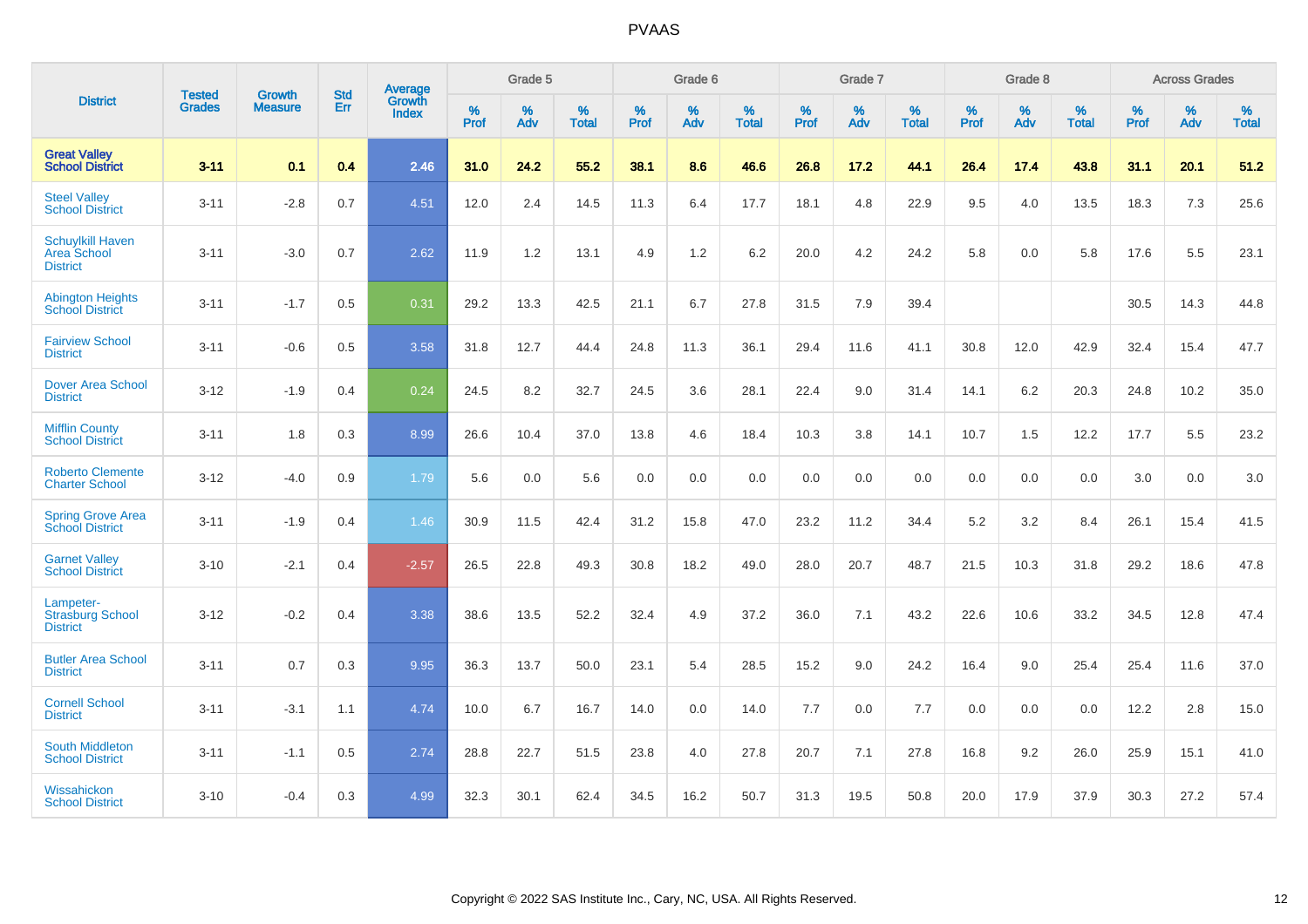|                                                                   | <b>Tested</b> | <b>Growth</b>  | <b>Std</b> | <b>Average</b><br>Growth |           | Grade 5  |                   |           | Grade 6  |                   |           | Grade 7  |                   |           | Grade 8  |                   |              | <b>Across Grades</b> |                   |
|-------------------------------------------------------------------|---------------|----------------|------------|--------------------------|-----------|----------|-------------------|-----------|----------|-------------------|-----------|----------|-------------------|-----------|----------|-------------------|--------------|----------------------|-------------------|
| <b>District</b>                                                   | <b>Grades</b> | <b>Measure</b> | <b>Err</b> | <b>Index</b>             | %<br>Prof | %<br>Adv | %<br><b>Total</b> | %<br>Prof | %<br>Adv | %<br><b>Total</b> | %<br>Prof | %<br>Adv | %<br><b>Total</b> | %<br>Prof | %<br>Adv | %<br><b>Total</b> | $\%$<br>Prof | %<br>Adv             | %<br><b>Total</b> |
| <b>Great Valley</b><br><b>School District</b>                     | $3 - 11$      | 0.1            | 0.4        | 2.46                     | 31.0      | 24.2     | 55.2              | 38.1      | 8.6      | 46.6              | 26.8      | 17.2     | 44.1              | 26.4      | 17.4     | 43.8              | 31.1         | 20.1                 | 51.2              |
| <b>Lehigh Valley</b><br>Academy Regional<br><b>Charter School</b> | $3 - 11$      | $-3.0$         | 0.5        | $-1.04$                  | 22.5      | 7.5      | 30.0              | 16.4      | 3.1      | 19.5              | 7.4       | 1.8      | 9.3               | 5.5       | 0.9      | 6.4               | 17.4         | 4.4                  | 21.8              |
| <b>Southern York</b><br><b>County School</b><br><b>District</b>   | $3 - 11$      | $-0.3$         | 0.5        | 7.16                     | 25.6      | 7.0      | 32.7              | 36.1      | 8.9      | 45.0              | 18.8      | 5.4      | 24.3              | 11.5      | 3.0      | 14.5              | 25.1         | 8.0                  | 33.0              |
| <b>Central Greene</b><br><b>School District</b>                   | $3 - 11$      | $-1.8$         | 0.6        | 2.52                     | 16.5      | 2.9      | 19.4              | 17.1      | 0.0      | 17.1              | 11.7      | 5.8      | 17.5              | 9.3       | 0.9      | 10.2              | 14.7         | 3.7                  | 18.4              |
| <b>Blairsville-</b><br><b>Saltsburg School</b><br><b>District</b> | $3 - 11$      | $-2.7$         | 0.6        | 2.20                     | 28.9      | 20.6     | 49.5              | 15.4      | 9.9      | 25.3              | 19.4      | 8.2      | 27.6              | 18.8      | 8.2      | 27.1              | 22.2         | 12.6                 | 34.8              |
| <b>Upper Merion Area</b><br><b>School District</b>                | $3 - 11$      | $-1.3$         | 0.4        | 3.72                     | 34.4      | 16.7     | 51.1              | 27.9      | 11.7     | 39.6              | 26.4      | 7.1      | 33.5              | 11.7      | 7.8      | 19.4              | 26.8         | 17.0                 | 43.8              |
| <b>Upper Darby</b><br><b>School District</b>                      | $3 - 12$      | $-0.4$         | 0.3        | 5.21                     | 12.6      | 3.0      | 15.6              | 6.9       | 0.7      | 7.6               | 5.4       | 2.9      | 8.3               | 7.5       | 1.4      | 8.8               | 10.5         | $2.2\,$              | 12.8              |
| <b>Moniteau School</b><br><b>District</b>                         | $3 - 11$      | $-2.7$         | 0.7        | $-0.13$                  | 32.5      | 8.4      | 41.0              | 22.9      | 8.4      | 31.3              | 11.0      | 2.4      | 13.4              | 11.1      | 0.0      | 11.1              | 23.7         | 9.2                  | 32.9              |
| <b>York Academy</b><br><b>Regional Charter</b><br>School          | $3 - 11$      | $-4.4$         | 0.8        | 1.08                     | 10.0      | 11.7     | 21.7              | 13.6      | 6.8      | 20.3              | 7.3       | 5.4      | 12.7              | 19.3      | 0.0      | 19.3              | 18.4         | 9.5                  | 27.9              |
| <b>Propel Charter</b><br>School-Montour                           | $3 - 10$      | $-2.8$         | 0.7        | 1.07                     | 4.9       | 1.6      | 6.6               | 4.6       | 0.0      | 4.6               | 3.1       | 0.0      | 3.1               | 3.2       | 0.0      | 3.2               | 4.8          | 1.6                  | 6.4               |
| <b>North Allegheny</b><br><b>School District</b>                  | $3 - 11$      | 0.3            | 0.3        | 4.51                     | 38.5      | 35.1     | 73.5              | 35.2      | 13.4     | 48.6              | 31.8      | 23.8     | 55.6              | 25.9      | 16.5     | 42.4              | 34.1         | 26.8                 | 60.9              |
| <b>South Fayette</b><br><b>Township School</b><br><b>District</b> | $3 - 11$      | 0.2            | 0.4        | 6.88                     | 37.5      | 23.5     | 61.0              | 40.8      | 18.4     | 59.2              | 35.5      | 24.3     | 59.8              | 30.9      | 20.9     | 51.8              | 35.4         | 28.3                 | 63.7              |
| <b>Chichester School</b><br><b>District</b>                       | $3 - 11$      | $-3.7$         | 0.7        | 1.84                     | 6.7       | 1.1      | 7.9               | 6.8       | 2.7      | 9.5               | 5.0       | 6.2      | 11.2              | 4.2       | 0.0      | 4.2               | 9.0          | 3.2                  | 12.2              |
| <b>Valley View School</b><br><b>District</b>                      | $3 - 11$      | $-2.3$         | 0.8        | 1.14                     | 26.2      | 0.9      | 27.1              | 5.8       | 1.2      | 6.9               | 9.8       | 2.4      | 12.2              | 7.9       | 0.0      | 7.9               | 18.2         | 2.7                  | 20.9              |
| <b>Mid Valley School</b><br><b>District</b>                       | $3 - 10$      | 1.5            | 0.6        | 5.23                     | 22.9      | 10.4     | 33.3              | 15.0      | 2.4      | 17.3              | 15.3      | 0.0      | 15.3              | 6.7       | 0.7      | 7.4               | 17.5         | 4.6                  | 22.0              |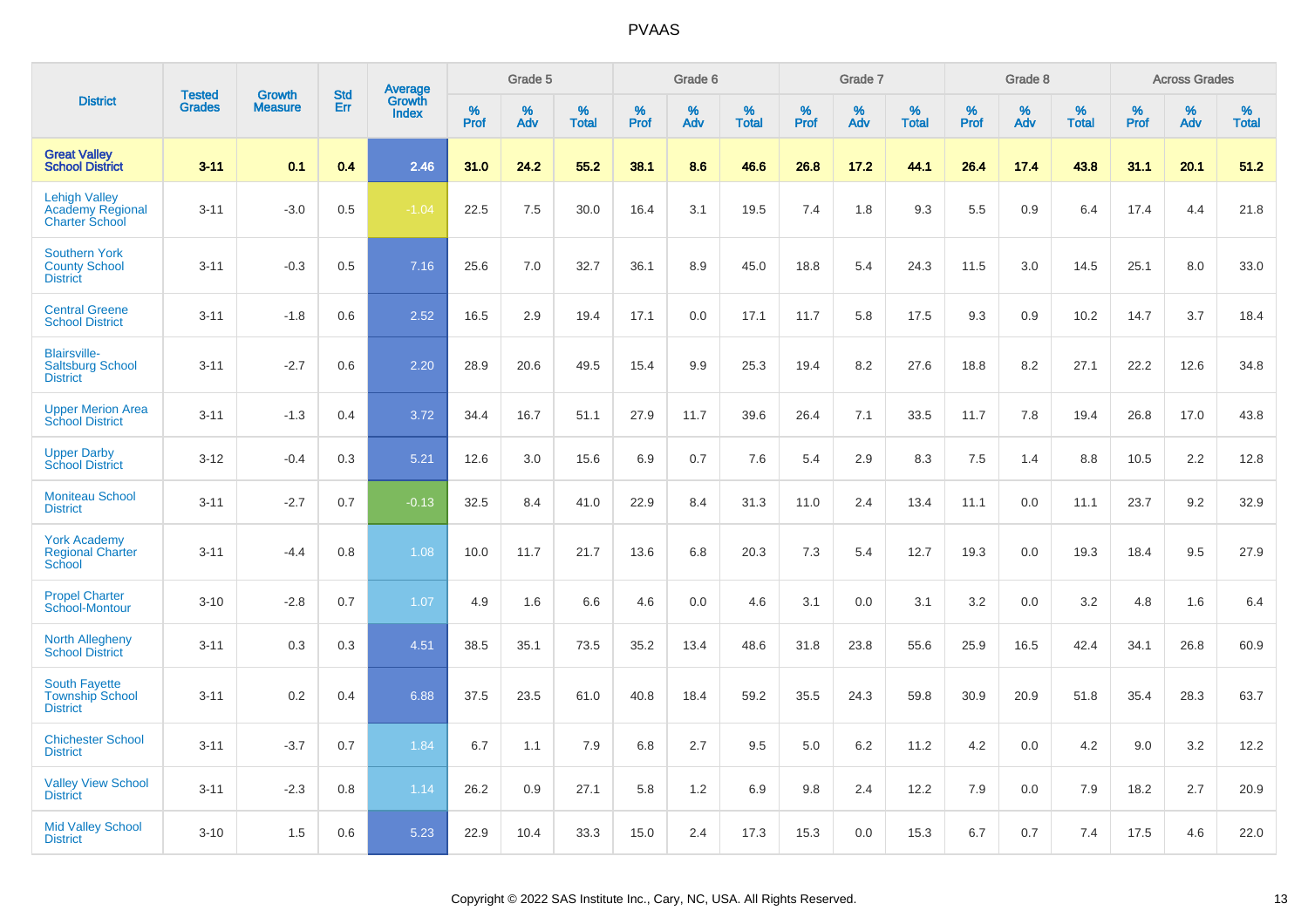|                                                              | <b>Tested</b> |                                 | <b>Std</b> |                                          |              | Grade 5  |                   |              | Grade 6  |                   |              | Grade 7  |                   |              | Grade 8  |                   |              | <b>Across Grades</b> |                   |
|--------------------------------------------------------------|---------------|---------------------------------|------------|------------------------------------------|--------------|----------|-------------------|--------------|----------|-------------------|--------------|----------|-------------------|--------------|----------|-------------------|--------------|----------------------|-------------------|
| <b>District</b>                                              | <b>Grades</b> | <b>Growth</b><br><b>Measure</b> | Err        | <b>Average</b><br>Growth<br><b>Index</b> | $\%$<br>Prof | %<br>Adv | %<br><b>Total</b> | $\%$<br>Prof | %<br>Adv | %<br><b>Total</b> | $\%$<br>Prof | %<br>Adv | %<br><b>Total</b> | $\%$<br>Prof | %<br>Adv | %<br><b>Total</b> | $\%$<br>Prof | %<br>Adv             | %<br><b>Total</b> |
| <b>Great Valley</b><br><b>School District</b>                | $3 - 11$      | 0.1                             | 0.4        | 2.46                                     | 31.0         | 24.2     | 55.2              | 38.1         | 8.6      | 46.6              | 26.8         | 17.2     | 44.1              | 26.4         | 17.4     | 43.8              | 31.1         | 20.1                 | 51.2              |
| <b>Commodore Perry</b><br><b>School District</b>             | $3 - 11$      | $-5.2$                          | 1.1        | 0.56                                     | 38.7         | 9.7      | 48.4              | 9.7          | 0.0      | 9.7               | 8.1          | 2.7      | 10.8              | 20.0         | 8.0      | 28.0              | 20.6         | 7.2                  | 27.8              |
| Northwood<br><b>Academy Charter</b><br><b>School</b>         | $3 - 8$       | $-3.7$                          | 0.7        | $-0.69$                                  | 6.6          | 1.3      | 7.9               | 5.2          | 0.0      | 5.2               | 8.7          | 1.4      | 10.1              | 10.7         | 1.8      | 12.5              | 6.3          | 0.9                  | 7.2               |
| <b>Franklin Towne</b><br>Charter<br><b>Elementary School</b> | $3 - 8$       | $-6.2$                          | 1.2        | $-2.25$                                  | 24.1         | 10.3     | 34.5              | 18.5         | 14.8     | 33.3              | 14.3         | 3.6      | 17.9              | 4.6          | 0.0      | 4.6               | 24.3         | 9.6                  | 33.9              |
| <b>North Star School</b><br><b>District</b>                  | $3 - 11$      | $-2.8$                          | 0.7        | $-0.18$                                  | 12.5         | 12.5     | 25.0              | 23.4         | 4.7      | 28.1              | 11.1         | 1.4      | 12.5              | 14.1         | 2.2      | 16.3              | 22.6         | 10.0                 | 32.6              |
| Spring-Ford Area<br><b>School District</b>                   | $3 - 11$      | 1.6                             | 0.3        | 9.56                                     | 36.6         | 13.0     | 49.6              | 33.2         | 16.5     | 49.7              | 34.3         | 16.3     | 50.6              | 23.1         | 9.8      | 32.9              | 34.2         | 19.2                 | 53.4              |
| <b>Propel Charter</b><br>School-Pitcairn                     | $3 - 8$       | $-5.7$                          | 1.1        | $-1.88$                                  | 0.0          | 0.0      | 0.0               | 7.4          | 0.0      | 7.4               | 0.0          | 0.0      | 0.0               | 0.0          | 0.0      | 0.0               | 5.5          | 0.0                  | 5.5               |
| Pocono Mountain<br><b>School District</b>                    | $3 - 12$      | $-3.0$                          | 0.6        | 0.33                                     | 23.9         | 8.1      | 32.0              | 12.4         | 4.3      | 16.7              | 10.6         | 3.5      | 14.2              | 7.8          | 2.9      | 10.8              | 18.3         | 6.6                  | 24.9              |
| 21st Century Cyber<br><b>Charter School</b>                  | $6 - 12$      | $-3.4$                          | 0.7        | $-1.54$                                  |              |          |                   | 19.1         | 9.1      | 28.2              | 21.6         | 6.0      | 27.6              | 11.3         | 3.3      | 14.7              | 17.0         | 5.8                  | 22.8              |
| <b>Lakeview School</b><br><b>District</b>                    | $3 - 11$      | $-3.9$                          | 0.8        | 0.54                                     | 28.6         | 18.4     | 46.9              | 30.0         | 7.1      | 37.1              | 22.2         | 1.6      | 23.8              | 21.0         | 1.6      | 22.6              | 28.3         | 13.3                 | 41.6              |
| Norwin School<br><b>District</b>                             | $3 - 11$      | $-0.5$                          | 0.3        | 3.82                                     | 31.7         | 25.2     | 56.9              | 37.2         | 20.7     | 58.0              | 42.6         | 14.9     | 57.4              | 32.4         | 5.4      | 37.7              | 36.5         | 21.0                 | 57.4              |
| <b>Conewago Valley</b><br><b>School District</b>             | $3 - 12$      | 1.2                             | 0.4        | 6.92                                     | 26.3         | 8.6      | 35.0              | 29.9         | 10.6     | 40.5              | 19.9         | 3.8      | 23.6              | 17.4         | 1.1      | 18.4              | 25.3         | 8.6                  | 33.9              |
| Independence<br><b>Charter School</b>                        | $3 - 8$       | 1.4                             | 0.7        | 5.93                                     | 13.7         | 4.1      | 17.8              | 26.8         | 4.9      | 31.7              | 21.0         | 4.9      | 25.9              | 24.1         | 8.6      | 32.8              | 19.7         | 7.2                  | 26.9              |
| <b>Williams Valley</b><br><b>School District</b>             | $3 - 11$      | 0.1                             | 0.8        | 3.83                                     | 31.8         | 6.8      | 38.6              | 5.2          | 0.0      | 5.2               | 8.0          | 1.3      | 9.3               | 9.4          | 1.6      | 10.9              | 12.8         | 1.6                  | 14.4              |
| <b>Rockwood Area</b><br><b>School District</b>               | $3 - 11$      | $-2.1$                          | 0.9        | 2.50                                     | 34.2         | 12.2     | 46.3              | 16.7         | 21.4     | 38.1              | 15.6         | 2.2      | 17.8              | 12.7         | 7.9      | 20.6              | 19.1         | 9.4                  | 28.5              |
| <b>Montoursville Area</b><br><b>School District</b>          | $3 - 12$      | $-1.9$                          | 0.5        | $-0.02$                                  | 31.1         | 12.9     | 43.9              | 28.8         | 8.0      | 36.8              | 25.2         | 6.7      | 31.8              | 19.9         | 8.5      | 28.4              | 28.2         | 11.2                 | 39.4              |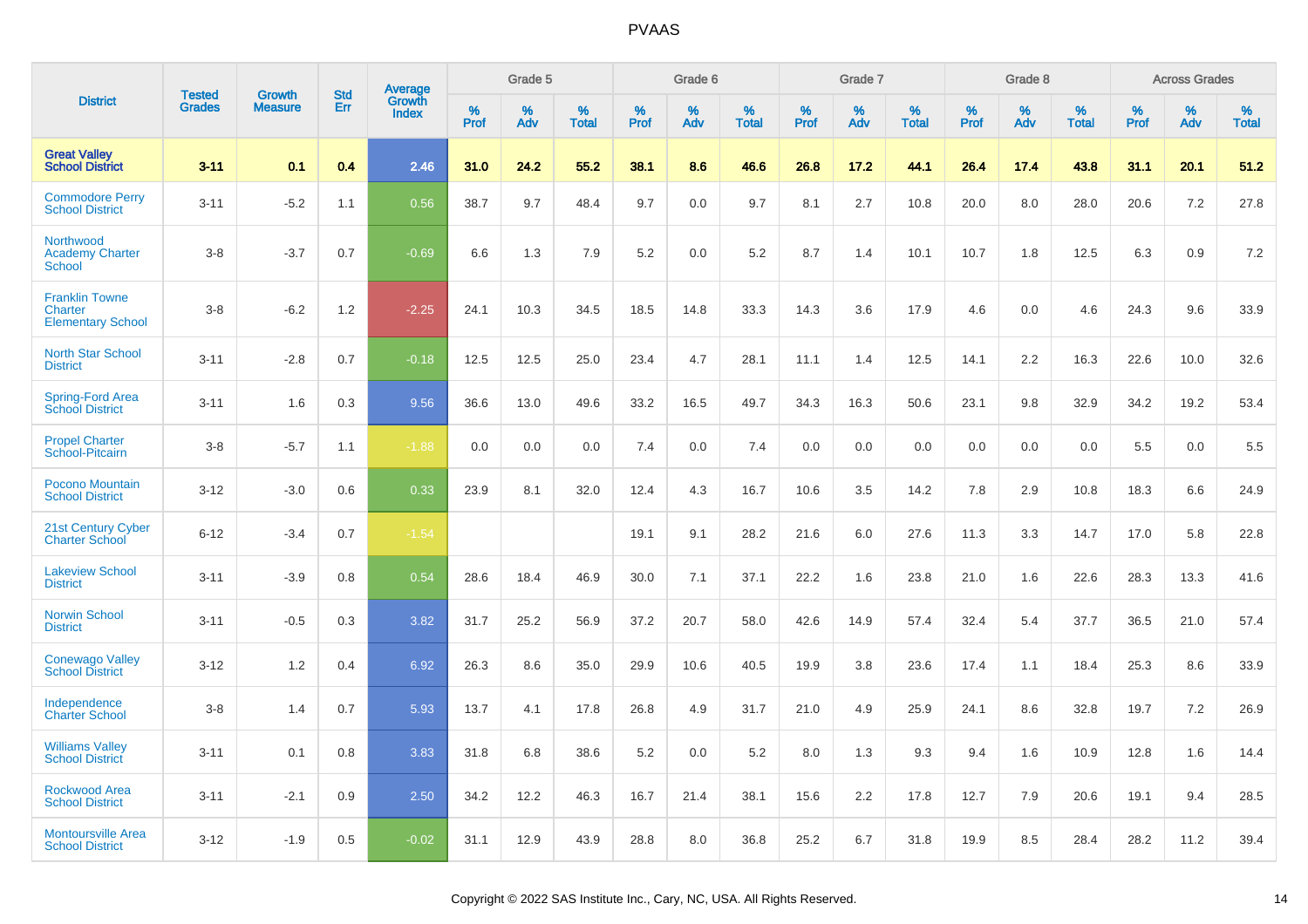|                                                                    |                                |                                 | <b>Std</b> | Average                |                     | Grade 5  |                   |              | Grade 6  |                   |                     | Grade 7  |                   |                     | Grade 8  |                   |              | <b>Across Grades</b> |                   |
|--------------------------------------------------------------------|--------------------------------|---------------------------------|------------|------------------------|---------------------|----------|-------------------|--------------|----------|-------------------|---------------------|----------|-------------------|---------------------|----------|-------------------|--------------|----------------------|-------------------|
| <b>District</b>                                                    | <b>Tested</b><br><b>Grades</b> | <b>Growth</b><br><b>Measure</b> | Err        | Growth<br><b>Index</b> | $\%$<br><b>Prof</b> | %<br>Adv | %<br><b>Total</b> | $\%$<br>Prof | %<br>Adv | %<br><b>Total</b> | $\%$<br><b>Prof</b> | %<br>Adv | %<br><b>Total</b> | $\%$<br><b>Prof</b> | %<br>Adv | %<br><b>Total</b> | $\%$<br>Prof | %<br>Adv             | %<br><b>Total</b> |
| <b>Great Valley</b><br><b>School District</b>                      | $3 - 11$                       | 0.1                             | 0.4        | 2.46                   | 31.0                | 24.2     | 55.2              | 38.1         | 8.6      | 46.6              | 26.8                | 17.2     | 44.1              | 26.4                | 17.4     | 43.8              | 31.1         | 20.1                 | 51.2              |
| <b>Jenkintown School</b><br><b>District</b>                        | $3 - 11$                       | $-5.2$                          | 1.0        | $-0.07$                | 35.4                | 12.5     | 47.9              | 18.9         | 8.1      | 27.0              | 16.0                | 0.0      | 16.0              | 8.0                 | 4.0      | 12.0              | 29.0         | 16.2                 | 45.2              |
| Pan American<br><b>Academy Charter</b><br><b>School</b>            | $3-8$                          | 0.3                             | 0.8        | 2.25                   | 1.7                 | 0.0      | 1.7               | 2.3          | 0.0      | 2.3               | 3.4                 | 0.0      | 3.4               | 0.0                 | 0.0      | 0.0               | 2.4          | 0.3                  | 2.7               |
| <b>Green Woods</b><br><b>Charter School</b>                        | $3-8$                          | $-0.3$                          | 0.8        | 2.38                   | 16.7                | 3.3      | 20.0              | 27.1         | 11.9     | 39.0              | 16.1                | 5.4      | 21.4              | 17.3                | 3.8      | 21.2              | 21.3         | 8.3                  | 29.6              |
| <b>Mcguffey School</b><br><b>District</b>                          | $3 - 11$                       | $-2.0$                          | 0.6        | 2.55                   | 25.9                | 2.8      | 28.7              | 13.7         | 2.0      | 15.7              | 4.7                 | 0.0      | 4.7               | 5.6                 | 3.2      | 8.9               | 17.6         | 5.0                  | 22.6              |
| <b>Upper Moreland</b><br><b>Township School</b><br><b>District</b> | $3 - 11$                       | $-0.1$                          | 0.4        | 4.58                   | 28.5                | 10.6     | 39.1              | 16.1         | 10.8     | 26.9              | 21.7                | 10.6     | 32.3              | 18.9                | 12.1     | 31.1              | 23.9         | 11.6                 | 35.5              |
| <b>Belmont Charter</b><br>School                                   | $3 - 10$                       | $-0.8$                          | 0.8        | 2.15                   | 1.6                 | 0.0      | 1.6               | 4.0          | 0.0      | 4.0               | 0.0                 | 0.0      | 0.0               | 5.6                 | 0.0      | 5.6               | 2.8          | 0.6                  | 3.4               |
| <b>Big Beaver Falls</b><br>Area School<br><b>District</b>          | $3 - 11$                       | $-1.7$                          | 0.6        | 1.44                   | 19.6                | 2.0      | 21.6              | 5.4          | 0.9      | 6.4               | 8.3                 | 1.0      | 9.4               | 1.0                 | 1.0      | 2.1               | 12.5         | 1.1                  | 13.6              |
| <b>Innovative Arts</b><br><b>Academy Charter</b><br><b>School</b>  | $6 - 11$                       | $-1.5$                          | 0.8        | 5.73                   |                     |          |                   | 0.0          | 0.0      | 0.0               | 0.0                 | 0.0      | 0.0               | 3.4                 | 0.0      | 3.4               | 1.4          | 0.0                  | 1.4               |
| <b>Fort Cherry School</b><br><b>District</b>                       | $3 - 10$                       | $-3.8$                          | 0.8        | $-0.22$                | 19.3                | 19.3     | 38.6              | 29.8         | 8.8      | 38.6              | 14.3                | 5.4      | 19.6              | 9.3                 | 4.6      | 14.0              | 21.9         | 9.6                  | 31.5              |
| <b>Chartiers-Houston</b><br><b>School District</b>                 | $3 - 10$                       | $-2.5$                          | 0.7        | 1.15                   | 25.6                | 12.2     | 37.8              | 35.1         | 2.6      | 37.7              | 20.5                | 1.3      | 21.8              | 18.3                | 5.6      | 23.9              | 28.7         | 8.2                  | 36.9              |
| <b>First Philadelphia</b><br>Preparatory<br><b>Charter School</b>  | $3 - 8$                        | $-2.3$                          | 0.6        | 1.67                   | 1.2                 | 0.0      | 1.2               | 1.1          | 0.0      | 1.1               | 1.3                 | 0.0      | 1.3               | 4.0                 | 0.0      | 4.0               | 2.4          | 0.0                  | 2.4               |
| <b>Western Wayne</b><br><b>School District</b>                     | $3 - 11$                       | $-2.5$                          | 0.6        | 0.99                   | 28.3                | 9.4      | 37.7              | 18.7         | 0.9      | 19.6              | 21.6                | 2.9      | 24.5              | 14.1                | 5.4      | 19.6              | 23.6         | 9.6                  | 33.2              |
| Altoona Area<br><b>School District</b>                             | $3 - 12$                       | $-0.5$                          | 0.3        | 1.50                   | 24.7                | 8.0      | 32.7              | 17.8         | 5.2      | 23.0              | 14.6                | 4.9      | 19.5              | 15.8                | 4.3      | 20.1              | 19.6         | 6.6                  | 26.2              |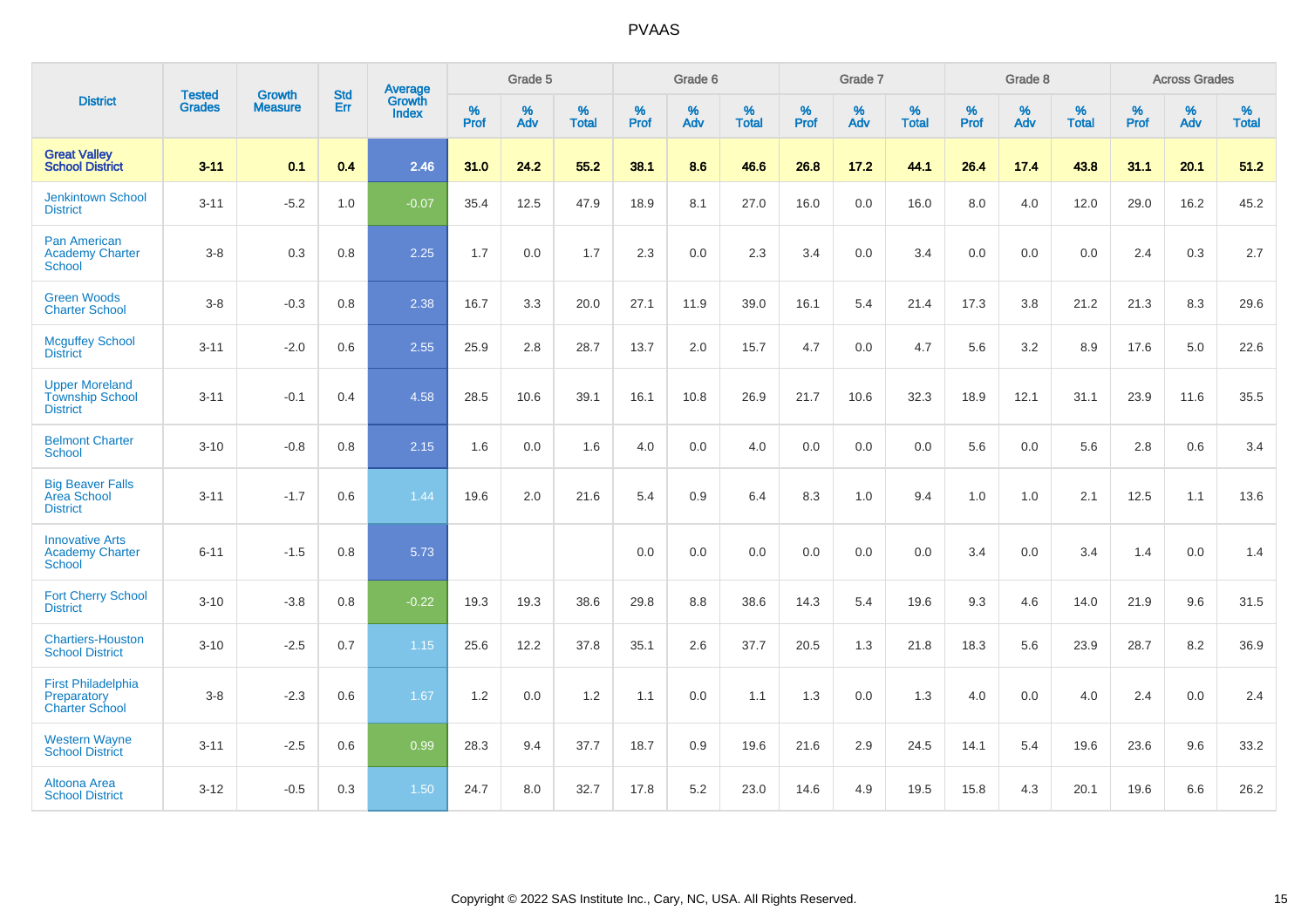|                                                                       | <b>Tested</b> | <b>Growth</b>  | <b>Std</b> | <b>Average</b>         |              | Grade 5  |                   |           | Grade 6  |                   |           | Grade 7  |                   |                  | Grade 8  |                   |              | <b>Across Grades</b> |                   |
|-----------------------------------------------------------------------|---------------|----------------|------------|------------------------|--------------|----------|-------------------|-----------|----------|-------------------|-----------|----------|-------------------|------------------|----------|-------------------|--------------|----------------------|-------------------|
| <b>District</b>                                                       | <b>Grades</b> | <b>Measure</b> | Err        | Growth<br><b>Index</b> | $\%$<br>Prof | %<br>Adv | %<br><b>Total</b> | %<br>Prof | %<br>Adv | %<br><b>Total</b> | %<br>Prof | %<br>Adv | %<br><b>Total</b> | %<br><b>Prof</b> | %<br>Adv | %<br><b>Total</b> | $\%$<br>Prof | $\%$<br>Adv          | %<br><b>Total</b> |
| <b>Great Valley</b><br><b>School District</b>                         | $3 - 11$      | 0.1            | 0.4        | 2.46                   | 31.0         | 24.2     | 55.2              | 38.1      | 8.6      | 46.6              | 26.8      | 17.2     | 44.1              | 26.4             | 17.4     | 43.8              | 31.1         | 20.1                 | 51.2              |
| <b>Southern</b><br><b>Huntingdon County</b><br><b>School District</b> | $3 - 11$      | $-2.5$         | 0.7        | $-0.14$                | 18.8         | 10.1     | 29.0              | 9.0       | 1.3      | 10.3              | 10.1      | 1.1      | 11.2              | 6.1              | 0.0      | 6.1               | 15.5         | 3.9                  | 19.4              |
| <b>New Brighton Area</b><br><b>School District</b>                    | $3 - 11$      | $-2.4$         | 0.6        | 1.31                   | 18.0         | 1.1      | 19.1              | 7.9       | 0.0      | 7.9               | 8.9       | 3.0      | 11.9              | 4.8              | 1.0      | 5.8               | 11.1         | 1.9                  | 13.0              |
| <b>Northampton Area</b><br><b>School District</b>                     | $3 - 11$      | $-3.1$         | 0.7        | 0.02                   | 28.5         | 9.3      | 37.8              | 23.7      | 5.3      | 29.0              | 18.7      | 5.3      | 24.0              | 13.3             | 1.7      | 15.0              | 29.6         | 9.8                  | 39.4              |
| Philadelphia<br><b>Performing Arts</b><br><b>Charter School</b>       | $3-9$         | $-0.4$         | 0.7        | 4.01                   | 19.2         | 9.0      | 28.2              | 19.6      | 3.6      | 23.2              | 23.0      | 14.9     | 37.9              | 18.0             | 8.0      | 26.0              | 25.2         | 9.7                  | 34.9              |
| <b>Oxford Area</b><br><b>School District</b>                          | $3 - 11$      | 2.0            | 0.4        | 10.25                  | 24.0         | 8.0      | 32.0              | 28.3      | 7.3      | 35.6              | 20.2      | 9.9      | 30.0              | 11.5             | 5.5      | 17.0              | 21.8         | 8.2                  | 30.0              |
| <b>Hazleton Area</b><br><b>School District</b>                        | $3 - 11$      | $-0.5$         | 0.4        | 1.77                   | 5.8          | 1.7      | 7.5               | 5.2       | 1.1      | 6.3               | 2.8       | 0.5      | 3.3               | 6.6              | 0.6      | 7.1               | 6.4          | 1.2                  | 7.7               |
| Wallingford-<br>Swarthmore<br><b>School District</b>                  | $3 - 10$      | 0.4            | 0.4        | 8.13                   | 38.3         | 33.9     | 72.2              | 29.9      | 20.5     | 50.4              | 27.6      | 17.6     | 45.3              | 29.4             | 14.7     | 44.2              | 33.9         | 27.8                 | 61.7              |
| <b>Coatesville Area</b><br><b>School District</b>                     | $3 - 11$      | $-0.5$         | 0.4        | 1.87                   | 14.8         | 4.8      | 19.6              | 8.5       | 0.0      | 8.5               | 8.9       | 1.3      | 10.1              | 6.9              | 0.5      | 7.4               | 10.9         | 3.9                  | 14.8              |
| <b>Jim Thorpe Area</b><br><b>School District</b>                      | $3 - 11$      | $-2.3$         | 0.6        | 0.76                   | 14.1         | 1.0      | 15.2              | 12.3      | 0.9      | 13.2              | 9.2       | 8.5      | 17.7              | 10.0             | 1.5      | 11.5              | 14.9         | 4.3                  | 19.2              |
| Pennsylvania<br><b>Leadership Charter</b><br><b>School</b>            | $3 - 11$      | $-1.4$         | 0.5        | 2.15                   | 24.7         | 11.5     | 36.2              | 24.9      | 6.4      | 31.2              | 13.4      | 19.6     | 33.0              | 16.7             | 6.2      | 22.9              | 23.9         | 12.4                 | 36.4              |
| <b>Ad Prima Charter</b><br><b>School</b>                              | $3-8$         | 1.5            | 0.8        | 4.76                   | 8.3          | 0.0      | 8.3               | 15.7      | 0.0      | 15.7              | 8.2       | 1.6      | 9.8               | 9.8              | 1.6      | 11.5              | 10.9         | 0.7                  | 11.6              |
| <b>Clarion-Limestone</b><br><b>Area School</b><br><b>District</b>     | $3 - 12$      | $-1.1$         | 0.9        | 4.00                   | 40.0         | 27.3     | 67.3              | 36.5      | 5.8      | 42.3              | 27.9      | 11.6     | 39.5              | 7.8              | 3.9      | 11.8              | 28.4         | 13.2                 | 41.6              |
| <b>Freeport Area</b><br><b>School District</b>                        | $3 - 10$      | 0.9            | 0.5        | 6.32                   | 30.5         | 9.9      | 40.5              | 26.6      | 15.3     | 41.9              | 34.3      | 12.7     | 47.0              | 19.1             | 9.9      | 29.0              | 29.3         | 13.4                 | 42.8              |
| <b>MaST Community</b><br><b>Charter School III</b>                    | $3-6$         | $-3.6$         | 0.8        | $-2.16$                | 3.8          | 0.0      | 3.8               | 6.8       | 1.5      | 8.3               |           |          |                   |                  |          |                   | 8.3          | 2.2                  | 10.5              |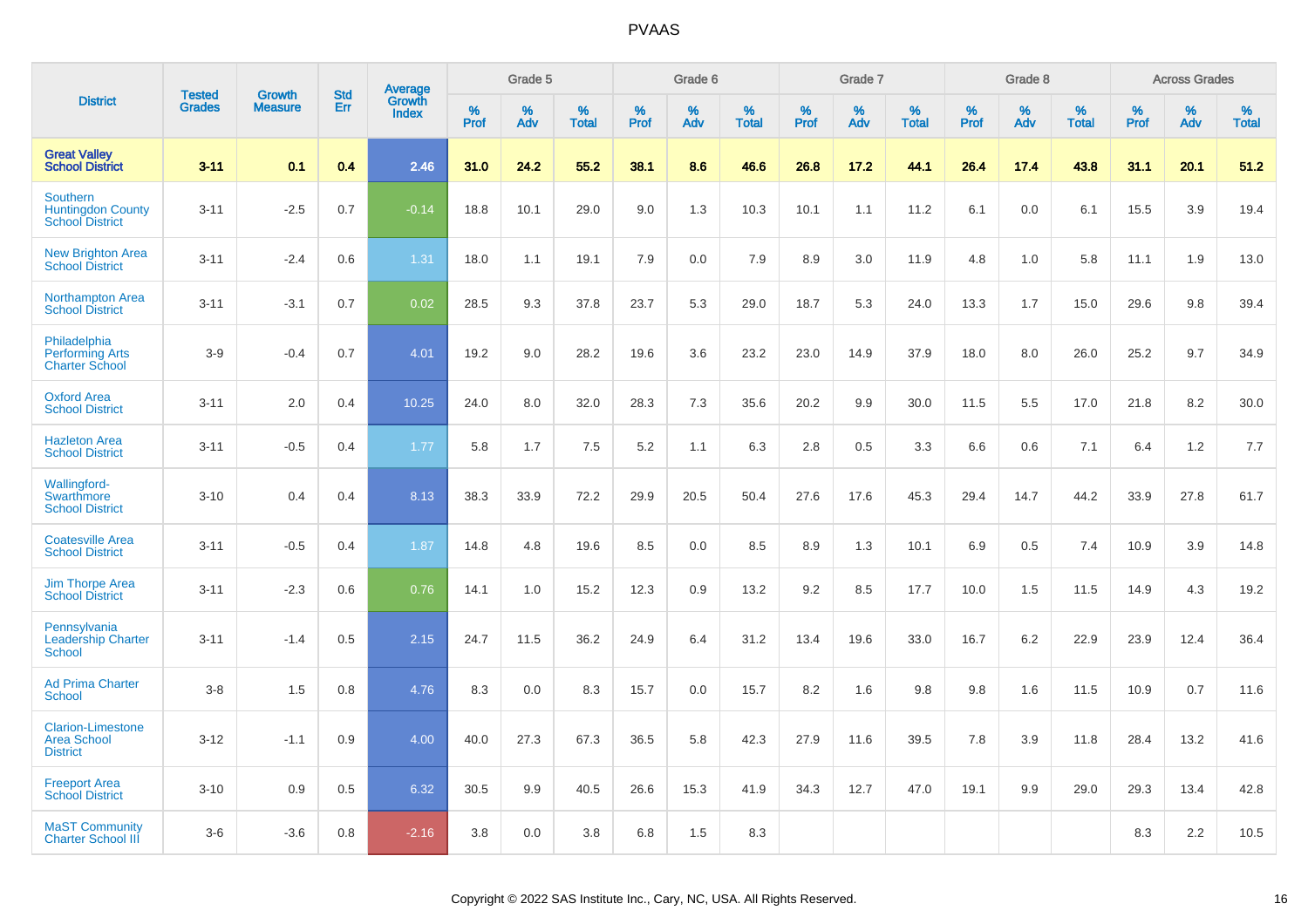|                                                                     |                                | <b>Growth</b>  | <b>Std</b> | <b>Average</b>         |              | Grade 5  |                   |           | Grade 6  |                   |              | Grade 7  |                   |              | Grade 8  |                   |              | <b>Across Grades</b> |                   |
|---------------------------------------------------------------------|--------------------------------|----------------|------------|------------------------|--------------|----------|-------------------|-----------|----------|-------------------|--------------|----------|-------------------|--------------|----------|-------------------|--------------|----------------------|-------------------|
| <b>District</b>                                                     | <b>Tested</b><br><b>Grades</b> | <b>Measure</b> | <b>Err</b> | Growth<br><b>Index</b> | $\%$<br>Prof | %<br>Adv | %<br><b>Total</b> | %<br>Prof | %<br>Adv | %<br><b>Total</b> | $\%$<br>Prof | %<br>Adv | %<br><b>Total</b> | $\%$<br>Prof | %<br>Adv | %<br><b>Total</b> | $\%$<br>Prof | %<br>Adv             | %<br><b>Total</b> |
| <b>Great Valley</b><br><b>School District</b>                       | $3 - 11$                       | 0.1            | 0.4        | 2.46                   | 31.0         | 24.2     | 55.2              | 38.1      | 8.6      | 46.6              | 26.8         | 17.2     | 44.1              | 26.4         | 17.4     | 43.8              | 31.1         | 20.1                 | 51.2              |
| <b>Delaware Valley</b><br><b>School District</b>                    | $3 - 11$                       | 0.1            | 0.4        | 4.58                   | 26.1         | 11.6     | 37.8              | 19.0      | 8.6      | 27.6              | 21.8         | 8.2      | 30.0              | 17.9         | 3.4      | 21.3              | 25.0         | 9.4                  | 34.4              |
| <b>Lindley Academy</b><br><b>Charter School At</b><br><b>Birney</b> | $3 - 8$                        | $-3.0$         | 0.7        | 0.43                   | 1.3          | 0.0      | 1.3               | 2.6       | 0.0      | 2.6               | 0.0          | 0.0      | 0.0               | 0.0          | 1.6      | 1.6               | 1.0          | 0.3                  | 1.3               |
| Antonia Pantoja<br>Community<br><b>Charter School</b>               | $3 - 8$                        | $-3.9$         | 0.8        | $-1.30$                | 1.5          | 0.0      | 1.5               | 0.0       | 0.0      | 0.0               | 4.6          | 2.3      | 7.0               | 5.6          | 0.0      | 5.6               | 1.8          | 0.9                  | 2.8               |
| <b>Towanda Area</b><br><b>School District</b>                       | $3 - 11$                       | 2.2            | 0.6        | 7.65                   | 22.7         | 15.1     | 37.8              | 22.6      | 11.3     | 34.0              | 14.5         | 7.7      | 22.2              | 17.1         | 8.6      | 25.6              | 19.2         | 10.3                 | 29.5              |
| Environmental<br><b>Charter School At</b><br><b>Frick Park</b>      | $3-9$                          | $-0.2$         | 0.7        | 3.70                   | 18.2         | 10.4     | 28.6              | 17.0      | 4.3      | 21.3              | 16.3         | 10.9     | 27.2              | 10.0         | 4.3      | 14.3              | 22.6         | 13.4                 | 36.0              |
| <b>Sharpsville Area</b><br><b>School District</b>                   | $3 - 11$                       | $-2.3$         | 0.8        | 2.39                   | 29.0         | 9.7      | 38.7              | 16.4      | 1.5      | 17.9              | 21.9         | 3.1      | 25.0              | 20.0         | 7.1      | 27.1              | 27.3         | 8.8                  | 36.1              |
| <b>Saint Marys Area</b><br><b>School District</b>                   | $3 - 11$                       | $-2.5$         | 0.5        | $-0.36$                | 35.6         | 8.7      | 44.4              | 21.8      | 1.6      | 23.4              | 10.0         | 5.4      | 15.4              | 13.3         | 1.3      | 14.7              | 24.9         | 7.3                  | 32.3              |
| <b>Southern Fulton</b><br><b>School District</b>                    | $3 - 11$                       | $-2.2$         | 0.9        | 0.85                   | 21.3         | 6.4      | 27.7              | 15.2      | 10.2     | 25.4              | 12.3         | 1.8      | 14.0              | 5.9          | 3.9      | 9.8               | 18.9         | 4.4                  | 23.3              |
| <b>Mariana Bracetti</b><br><b>Academy Charter</b><br><b>School</b>  | $3 - 10$                       | $-3.1$         | 0.9        | 2.21                   | 8.6          | 0.0      | 8.6               | 2.2       | 0.0      | 2.2               | 7.3          | 0.0      | 7.3               | 0.0          | 0.0      | 0.0               | 4.4          | 0.0                  | 4.4               |
| <b>Southern Lehigh</b><br><b>School District</b>                    | $3 - 11$                       | $-1.1$         | 0.4        | 2.10                   | 33.9         | 21.0     | 54.8              | 28.3      | 16.8     | 45.1              | 40.2         | 13.1     | 53.3              | 32.0         | 12.7     | 44.8              | 35.0         | 20.7                 | 55.8              |
| <b>Forbes Road</b><br><b>School District</b>                        | $3 - 11$                       | $-5.7$         | 1.4        | $-0.81$                | 38.7         | 3.2      | 41.9              | 26.7      | 0.0      | 26.7              | 44.4         | 0.0      | 44.4              | 15.0         | 0.0      | 15.0              | 31.9         | 2.9                  | 34.8              |
| <b>Glendale School</b><br><b>District</b>                           | $3 - 10$                       | 1.2            | 0.8        | 3.21                   | 42.9         | 4.8      | 47.6              | 26.4      | 5.7      | 32.1              | 22.7         | 15.2     | 37.9              | 7.8          | 2.0      | 9.8               | 27.0         | 7.8                  | 34.8              |
| Canon-Mcmillan<br><b>School District</b>                            | $3 - 11$                       | $-1.3$         | 0.3        | 2.20                   | 29.4         | 22.3     | 51.7              | 28.2      | 9.8      | 38.0              | 26.1         | 10.4     | 36.5              | 27.7         | 10.6     | 38.4              | 30.0         | 14.6                 | 44.6              |
| <b>Burrell School</b><br><b>District</b>                            | $3 - 11$                       | $-3.1$         | 0.7        | 1.18                   | 22.5         | 1.8      | 24.3              | 15.4      | 3.8      | 19.2              | 21.5         | 7.6      | 29.1              | 17.2         | 0.0      | 17.2              | 25.3         | 6.1                  | 31.4              |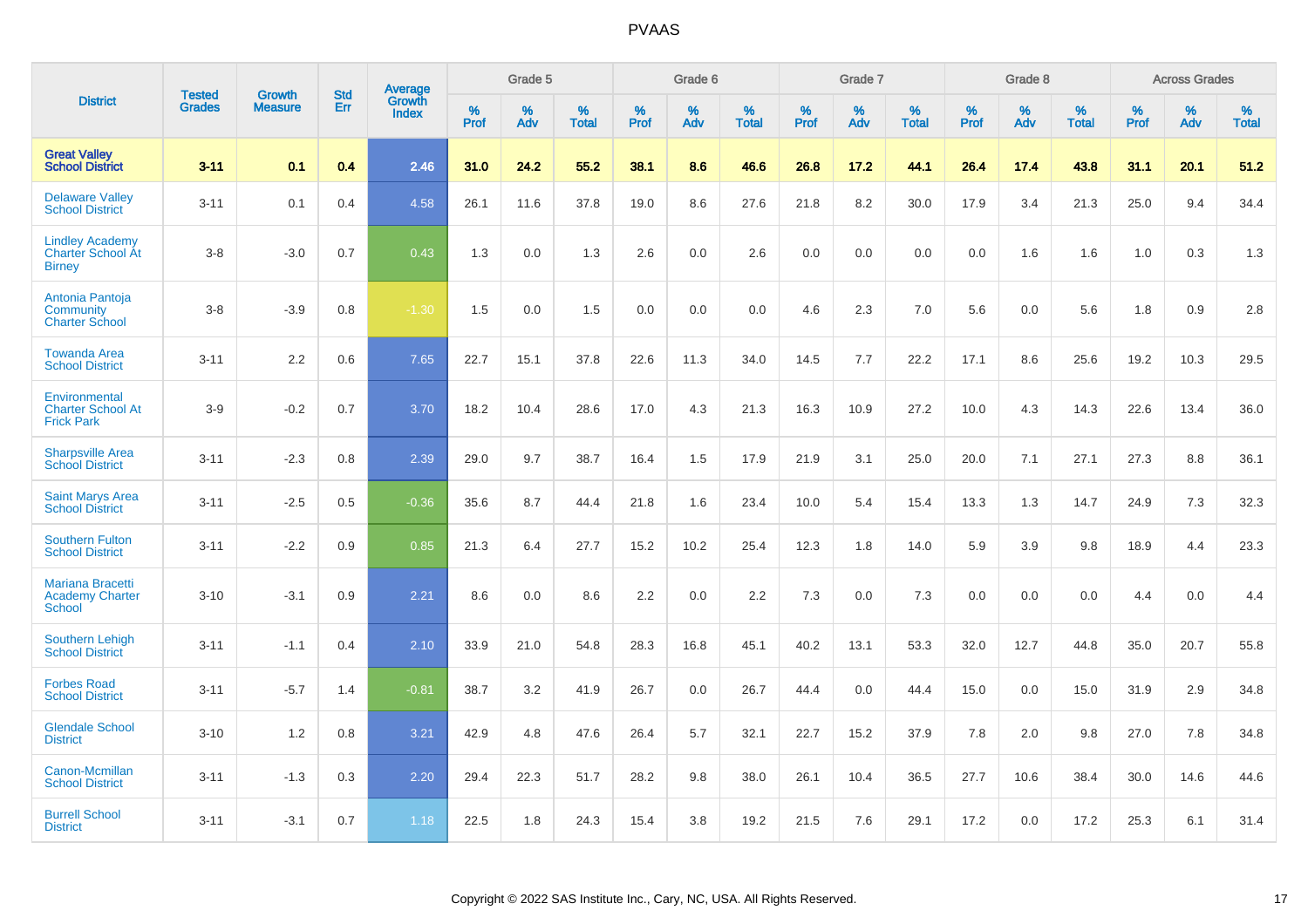|                                                                          | <b>Tested</b> | <b>Growth</b>  | <b>Std</b> | Average                |              | Grade 5  |                   |           | Grade 6  |                   |           | Grade 7  |                   |           | Grade 8  |                   |              | <b>Across Grades</b> |                   |
|--------------------------------------------------------------------------|---------------|----------------|------------|------------------------|--------------|----------|-------------------|-----------|----------|-------------------|-----------|----------|-------------------|-----------|----------|-------------------|--------------|----------------------|-------------------|
| <b>District</b>                                                          | <b>Grades</b> | <b>Measure</b> | Err        | Growth<br><b>Index</b> | $\%$<br>Prof | %<br>Adv | %<br><b>Total</b> | %<br>Prof | %<br>Adv | %<br><b>Total</b> | %<br>Prof | %<br>Adv | %<br><b>Total</b> | %<br>Prof | %<br>Adv | %<br><b>Total</b> | $\%$<br>Prof | %<br>Adv             | %<br><b>Total</b> |
| <b>Great Valley</b><br><b>School District</b>                            | $3 - 11$      | 0.1            | 0.4        | 2.46                   | 31.0         | 24.2     | 55.2              | 38.1      | 8.6      | 46.6              | 26.8      | 17.2     | 44.1              | 26.4      | 17.4     | 43.8              | 31.1         | 20.1                 | 51.2              |
| <b>Hanover Public</b><br><b>School District</b>                          | $3 - 11$      | $-2.3$         | 0.5        | $-0.22$                | 24.4         | 4.6      | 29.0              | 19.7      | 2.2      | 21.9              | 17.8      | 5.4      | 23.3              | 11.4      | 4.9      | 16.3              | 20.4         | 9.6                  | 30.0              |
| <b>Williamsport Area</b><br><b>School District</b>                       | $3 - 11$      | 2.8            | 0.3        | 10.28                  | 24.6         | 10.7     | 35.3              | 20.4      | 12.0     | 32.4              | 21.5      | 8.3      | 29.8              | 16.1      | 5.1      | 21.2              | 22.0         | 11.0                 | 33.1              |
| John B. Stetson<br><b>Charter School</b>                                 | $5-8$         | 0.5            | 0.6        | 4.84                   | 1.6          | 0.0      | 1.6               | 0.8       | 0.0      | 0.8               | 0.0       | 0.0      | 0.0               | 0.0       | 0.0      | 0.0               | 0.4          | 0.0                  | 0.4               |
| <b>Methacton School</b><br><b>District</b>                               | $3 - 11$      | $-1.5$         | 0.3        | 2.62                   | 30.5         | 14.2     | 44.7              | 28.2      | 9.9      | 38.1              | 27.0      | 11.2     | 38.2              | 20.1      | 12.5     | 32.6              | 30.9         | 13.6                 | 44.5              |
| Insight PA Cyber<br><b>Charter School</b>                                | $3 - 11$      | $-6.7$         | 1.5        | $-1.06$                | 5.6          | 11.1     | 16.7              | 0.0       | 0.0      | 0.0               | 3.7       | 3.7      | 7.4               | 11.1      | 3.7      | 14.8              | 9.0          | 3.7                  | 12.7              |
| Quakertown<br><b>Community School</b><br><b>District</b>                 | $3 - 12$      | $-0.7$         | 0.3        | 3.64                   | 31.8         | 16.7     | 48.5              | 31.0      | 7.5      | 38.4              | 17.8      | 8.4      | 26.2              | 21.0      | 9.1      | 30.1              | 26.2         | 12.7                 | 38.9              |
| <b>Elizabeth Forward</b><br><b>School District</b>                       | $3 - 11$      | $-1.6$         | 0.5        | 2.70                   | 29.4         | 11.4     | 40.8              | 29.6      | 10.5     | 40.1              | 21.6      | 5.2      | 26.8              | 16.8      | 2.9      | 19.6              | 27.0         | 11.3                 | 38.3              |
| <b>Fort Leboeuf</b><br><b>School District</b>                            | $3 - 11$      | $-0.7$         | 0.5        | 1.49                   | 33.8         | 31.2     | 64.9              | 25.7      | 18.8     | 44.4              | 21.6      | 14.4     | 35.9              | 22.6      | 11.6     | 34.2              | 28.5         | 22.7                 | 51.2              |
| <b>Pine Grove Area</b><br><b>School District</b>                         | $3 - 11$      | $-2.2$         | 0.6        | 0.60                   | 23.2         | 4.2      | 27.4              | 19.7      | 3.4      | 23.1              | 17.1      | 0.8      | 17.9              | 20.9      | 0.8      | 21.7              | 24.6         | 7.8                  | 32.4              |
| <b>Executive</b><br><b>Education</b><br><b>Academy Charter</b><br>School | $3 - 10$      | $-2.5$         | 1.7        | 1.63                   | 0.0          | 0.0      | 0.0               |           |          |                   | 18.2      | 0.0      | 18.2              | 4.8       | 0.0      | 4.8               | 9.1          | 1.7                  | 10.9              |
| <b>Minersville Area</b><br><b>School District</b>                        | $3 - 11$      | $-0.9$         | 0.7        | 4.90                   | 9.6          | 4.1      | 13.7              | 20.8      | 2.6      | 23.4              | 10.4      | 0.0      | 10.4              | 2.7       | 1.3      | 4.0               | 15.1         | 3.2                  | 18.3              |
| <b>Conemaugh Valley</b><br><b>School District</b>                        | $3 - 12$      | $-2.6$         | 0.8        | 1.06                   | 13.7         | 3.9      | 17.6              | 22.0      | 4.0      | 26.0              | 18.9      | 7.6      | 26.4              | 9.4       | 1.9      | 11.3              | 20.1         | 6.4                  | 26.5              |
| <b>Avon Grove</b><br><b>School District</b>                              | $3 - 10$      | 0.8            | 0.4        | 5.13                   | 28.6         | 23.2     | 51.8              | 30.5      | 19.3     | 49.8              | 35.4      | 20.3     | 55.7              | 27.6      | 14.2     | 41.8              | 30.8         | 18.2                 | 49.0              |
| <b>Rose Tree Media</b><br><b>School District</b>                         | $3 - 10$      | $-1.7$         | 0.4        | $-0.25$                | 29.7         | 19.6     | 49.3              | 31.4      | 15.3     | 46.7              | 31.6      | 20.9     | 52.4              | 18.4      | 13.9     | 32.3              | 31.5         | 20.2                 | 51.8              |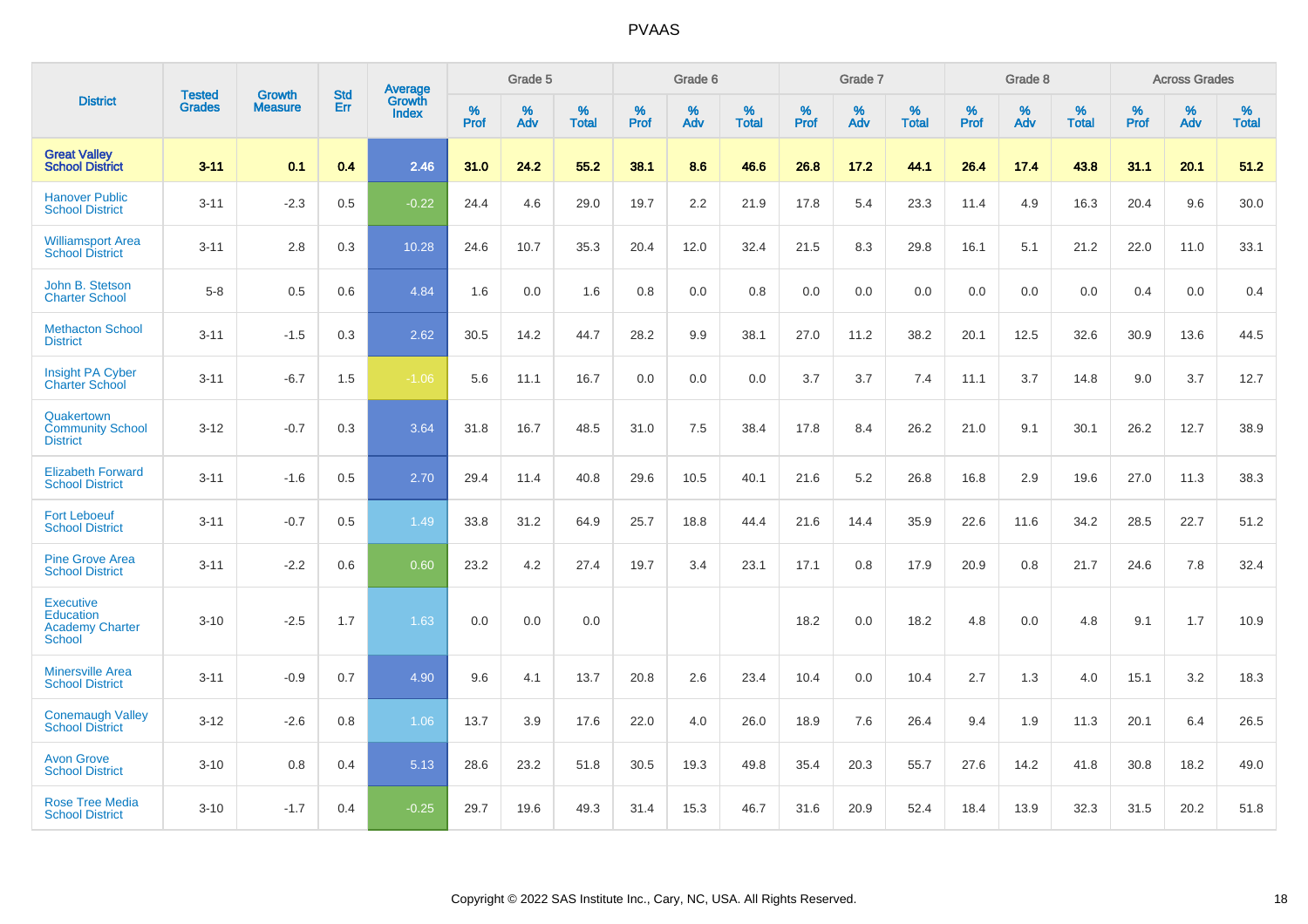|                                                                       |                                |                                 | <b>Std</b> | <b>Average</b>         |                     | Grade 5     |                   |                  | Grade 6  |                   |                  | Grade 7  |                   |           | Grade 8  |                   |              | <b>Across Grades</b> |                   |
|-----------------------------------------------------------------------|--------------------------------|---------------------------------|------------|------------------------|---------------------|-------------|-------------------|------------------|----------|-------------------|------------------|----------|-------------------|-----------|----------|-------------------|--------------|----------------------|-------------------|
| <b>District</b>                                                       | <b>Tested</b><br><b>Grades</b> | <b>Growth</b><br><b>Measure</b> | Err        | Growth<br><b>Index</b> | $\%$<br><b>Prof</b> | $\%$<br>Adv | %<br><b>Total</b> | %<br><b>Prof</b> | %<br>Adv | %<br><b>Total</b> | %<br><b>Prof</b> | %<br>Adv | %<br><b>Total</b> | %<br>Prof | %<br>Adv | %<br><b>Total</b> | $\%$<br>Prof | %<br>Adv             | %<br><b>Total</b> |
| <b>Great Valley</b><br><b>School District</b>                         | $3 - 11$                       | 0.1                             | 0.4        | 2.46                   | 31.0                | 24.2        | 55.2              | 38.1             | 8.6      | 46.6              | 26.8             | 17.2     | 44.1              | 26.4      | 17.4     | 43.8              | 31.1         | 20.1                 | 51.2              |
| <b>Perseus House</b><br><b>Charter School Of</b><br><b>Excellence</b> | $6 - 11$                       | $-4.8$                          | 1.1        | $-1.31$                |                     |             |                   | 0.0              | 0.0      | 0.0               | 1.8              | 0.0      | 1.8               | 1.5       | 0.0      | 1.5               | 1.4          | 0.0                  | 1.4               |
| <b>Schuylkill Valley</b><br><b>School District</b>                    | $3 - 11$                       | $-1.0$                          | 0.5        | 3.23                   | 24.8                | 8.5         | 33.3              | 25.6             | 5.8      | 31.4              | 15.3             | 9.9      | 25.2              | 8.2       | 2.7      | 10.9              | 21.3         | 7.6                  | 29.0              |
| Apollo-Ridge<br><b>School District</b>                                | $3-12$                         | $-2.9$                          | 0.7        | $-0.77$                | 18.8                | 0.0         | 18.8              | 12.0             | 1.2      | 13.2              | 8.5              | 1.2      | 9.8               | 10.4      | 2.6      | 13.0              | 14.8         | 3.0                  | 17.7              |
| <b>Harrisburg City</b><br><b>School District</b>                      | $3 - 11$                       | 1.3                             | 0.3        | 7.16                   | 2.0                 | 0.8         | 2.8               | 2.0              | 1.0      | 3.0               | 2.9              | 0.8      | 3.7               | 2.7       | 0.3      | 3.0               | 2.7          | 0.7                  | 3.4               |
| Cornwall-Lebanon<br><b>School District</b>                            | $3 - 11$                       | $-0.5$                          | 0.3        | 2.53                   | 31.1                | 9.0         | 40.1              | 18.2             | 6.2      | 24.4              | 16.1             | 4.9      | 21.0              | 16.4      | 9.4      | 25.8              | 23.1         | 8.6                  | 31.8              |
| <b>Kutztown Area</b><br><b>School District</b>                        | $3 - 12$                       | $-1.4$                          | 0.8        | 3.35                   | 40.3                | 11.9        | 52.2              | 24.2             | 3.2      | 27.4              | 25.6             | 10.3     | 35.9              | 10.8      | 10.8     | 21.5              | 30.0         | 13.3                 | 43.3              |
| <b>Upper Dauphin</b><br><b>Area School</b><br><b>District</b>         | $3 - 11$                       | 1.0                             | 0.7        | 6.60                   | 9.7                 | 4.8         | 14.5              | 18.3             | 8.4      | 26.8              | 18.9             | 6.8      | 25.7              | 24.3      | 7.1      | 31.4              | 22.1         | 9.5                  | 31.6              |
| Salisbury<br><b>Township School</b><br><b>District</b>                | $3 - 11$                       | $-2.3$                          | 0.6        | 0.96                   | 14.9                | 8.5         | 23.4              | 14.3             | 2.2      | 16.5              | 13.0             | 1.1      | 14.1              | 17.2      | 3.4      | 20.7              | 18.4         | 6.3                  | 24.7              |
| <b>Clairton City</b><br><b>School District</b>                        | $3 - 11$                       | 0.5                             | 0.8        | 3.14                   | 6.1                 | 2.0         | 8.2               | 1.5              | 0.0      | 1.5               | 1.6              | 0.0      | 1.6               | 0.0       | 0.0      | 0.0               | 3.5          | 0.3                  | 3.8               |
| <b>Frazier School</b><br><b>District</b>                              | $3 - 11$                       | $-2.4$                          | 0.8        | 2.50                   | 7.8                 | 0.0         | 7.8               | 17.5             | 2.5      | 20.0              | 15.1             | 10.5     | 25.6              | 3.9       | 0.0      | 3.9               | 16.1         | 4.2                  | 20.3              |
| <b>New Foundations</b><br><b>Charter School</b>                       | $3 - 11$                       | $-1.5$                          | 0.7        | 2.37                   | 18.5                | 5.6         | 24.1              | 6.4              | 0.0      | 6.4               | 21.3             | 3.3      | 24.6              | 13.1      | 2.4      | 15.5              | 17.1         | 2.9                  | 20.0              |
| Commonwealth<br><b>Charter Academy</b><br><b>Charter School</b>       | $3 - 10$                       | $-2.6$                          | 0.8        | 1.49                   | 25.4                | 3.4         | 28.8              | 26.0             | 4.0      | 30.0              | 17.2             | 3.4      | 20.7              | 14.6      | 2.1      | 16.7              | 23.9         | 5.7                  | 29.6              |
| <b>Tussey Mountain</b><br><b>School District</b>                      | $3 - 12$                       | 0.2                             | 0.7        | 2.41                   | 20.7                | 1.7         | 22.4              | 12.4             | 0.0      | 12.4              | 11.3             | 3.2      | 14.5              | 12.5      | 1.4      | 13.9              | 16.3         | 5.5                  | 21.8              |
| <b>Lincoln Leadership</b><br>Academy Charter<br>School                | $3 - 12$                       | $-1.2$                          | 0.9        | 2.09                   | 0.0                 | 0.0         | 0.0               | 2.0              | 0.0      | 2.0               | 4.0              | 2.0      | 6.0               | 0.0       | 0.0      | 0.0               | 3.8          | 0.7                  | 4.4               |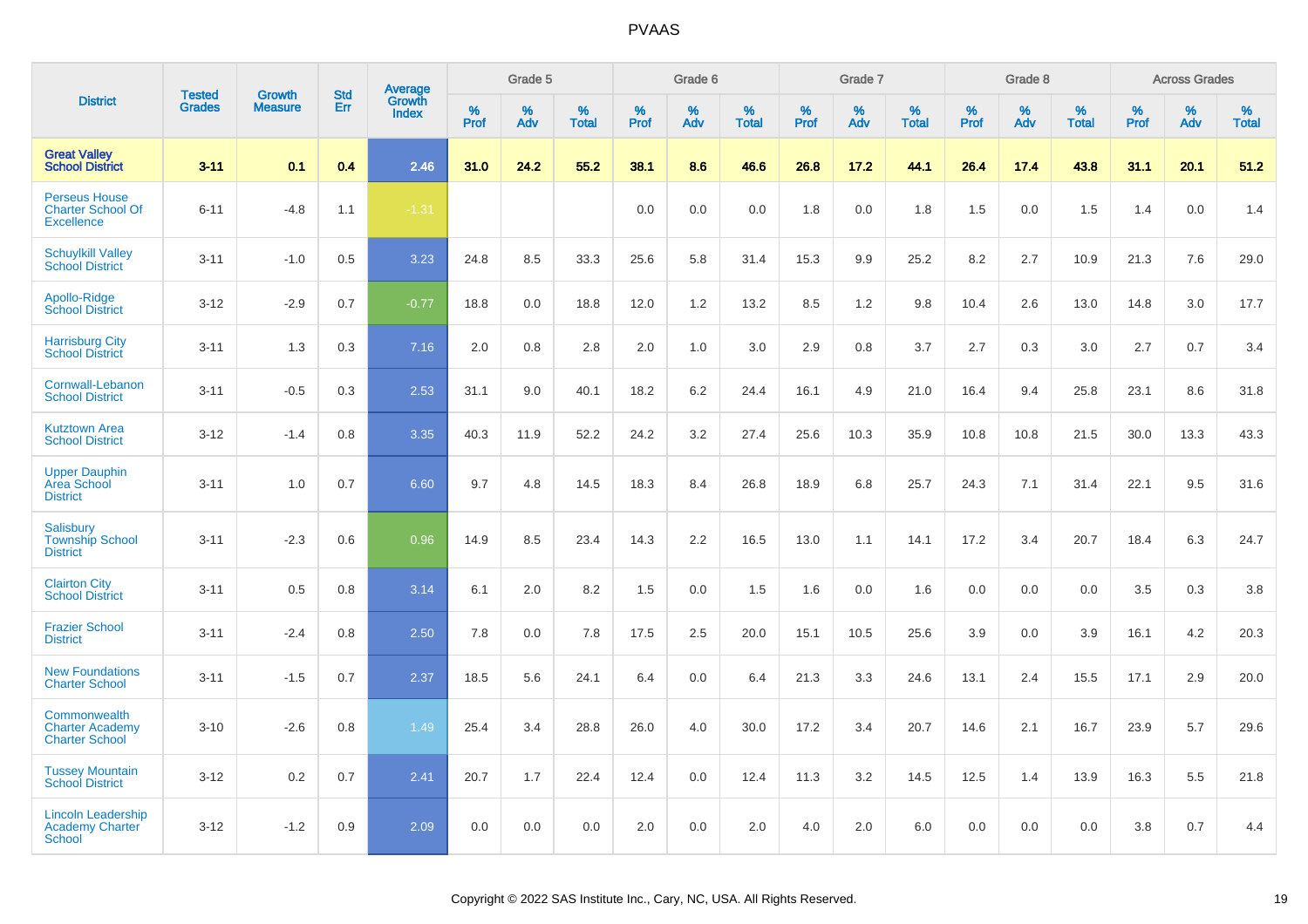|                                                                               | <b>Tested</b> | <b>Growth</b>  | <b>Std</b> | <b>Average</b>         |              | Grade 5  |                   |           | Grade 6  |                   |           | Grade 7  |                   |           | Grade 8  |                   |              | <b>Across Grades</b> |                   |
|-------------------------------------------------------------------------------|---------------|----------------|------------|------------------------|--------------|----------|-------------------|-----------|----------|-------------------|-----------|----------|-------------------|-----------|----------|-------------------|--------------|----------------------|-------------------|
| <b>District</b>                                                               | <b>Grades</b> | <b>Measure</b> | Err        | Growth<br><b>Index</b> | $\%$<br>Prof | %<br>Adv | %<br><b>Total</b> | %<br>Prof | %<br>Adv | %<br><b>Total</b> | %<br>Prof | %<br>Adv | %<br><b>Total</b> | %<br>Prof | %<br>Adv | %<br><b>Total</b> | $\%$<br>Prof | %<br>Adv             | %<br><b>Total</b> |
| <b>Great Valley</b><br><b>School District</b>                                 | $3 - 11$      | 0.1            | 0.4        | 2.46                   | 31.0         | 24.2     | 55.2              | 38.1      | 8.6      | 46.6              | 26.8      | 17.2     | 44.1              | 26.4      | 17.4     | 43.8              | 31.1         | 20.1                 | 51.2              |
| <b>Rochester Area</b><br><b>School District</b>                               | $3 - 11$      | $-1.6$         | 0.9        | 3.19                   | 27.1         | 6.2      | 33.3              | 24.5      | 3.8      | 28.3              | 2.0       | 0.0      | 2.0               | 15.4      | 0.0      | 15.4              | 20.6         | 7.5                  | 28.1              |
| <b>Urban Academy Of</b><br><b>Greater Pittsburgh</b><br><b>Charter School</b> | $3-5$         | $-7.6$         | 1.9        | $-4.05$                | 2.7          | 0.0      | 2.7               |           |          |                   |           |          |                   |           |          |                   | 7.3          | 0.0                  | $7.3$             |
| <b>Propel Charter</b><br><b>School-Mckeesport</b>                             | $3 - 8$       | $-3.2$         | 1.0        | 1.02                   | 5.6          | 0.0      | 5.6               | 2.7       | 0.0      | 2.7               | 5.3       | 7.9      | 13.2              | 2.7       | 2.7      | 5.4               | 5.4          | 2.3                  | 7.7               |
| <b>Bentworth School</b><br><b>District</b>                                    | $3 - 11$      | $-1.7$         | 0.7        | 1.37                   | 29.9         | 7.8      | 37.7              | 9.6       | 0.0      | 9.6               | 16.9      | 7.8      | 24.7              | 21.2      | 1.5      | 22.7              | 22.6         | 9.6                  | 32.3              |
| Northern Lehigh<br><b>School District</b>                                     | $3 - 12$      | $-2.6$         | 0.7        | 0.19                   | 22.7         | 6.2      | 28.9              | 13.8      | 0.0      | 13.8              | 15.0      | 1.7      | 16.7              | 12.5      | 0.0      | 12.5              | 18.6         | 3.9                  | 22.5              |
| Northgate School<br><b>District</b>                                           | $3 - 11$      | $-1.8$         | 0.8        | 1.33                   | 19.6         | 7.8      | 27.4              | 15.2      | 1.7      | 17.0              | 10.2      | 0.0      | 10.2              | 12.5      | 4.2      | 16.7              | 15.8         | 4.3                  | 20.1              |
| La Academia<br>Partnership<br><b>Charter School</b>                           | $6 - 11$      | $-5.6$         | 1.8        | $-0.91$                |              |          |                   | 0.0       | 0.0      | 0.0               | 0.0       | 0.0      | 0.0               | 0.0       | 0.0      | 0.0               | 0.0          | 0.0                  | 0.0               |
| <b>Bristol Borough</b><br><b>School District</b>                              | $3 - 12$      | $-2.4$         | 0.7        | $-0.27$                | 21.3         | 2.7      | 24.0              | 17.8      | 7.8      | 25.6              | 15.0      | 1.2      | 16.2              | 7.6       | 1.3      | 8.9               | 16.2         | 4.2                  | 20.3              |
| <b>Mercer Area</b><br><b>School District</b>                                  | $3 - 11$      | $-1.2$         | 0.7        | 2.42                   | 32.8         | 15.5     | 48.3              | 35.3      | 8.8      | 44.1              | 25.0      | 11.8     | 36.8              | 18.7      | 4.0      | 22.7              | 29.0         | 12.7                 | 41.7              |
| <b>Shamokin Area</b><br><b>School District</b>                                | $3 - 11$      | $-2.1$         | 0.5        | 0.50                   | 17.1         | 4.3      | 21.4              | 8.8       | 2.9      | 11.8              | 10.3      | 0.7      | 11.0              | 8.4       | 3.9      | 12.3              | 12.1         | 4.8                  | 16.9              |
| Pennsylvania<br><b>Distance Learning</b><br><b>Charter School</b>             | $3 - 12$      | $-1.7$         | 0.7        | 0.39                   | 6.5          | 0.0      | 6.5               | 1.3       | 0.0      | 1.3               | 4.6       | 1.2      | 5.8               | 2.3       | 0.0      | 2.3               | 5.4          | 0.4                  | 5.8               |
| <b>Perkiomen Valley</b><br><b>School District</b>                             | $3 - 11$      | $-0.2$         | 0.3        | 7.20                   | 35.2         | 22.4     | 57.5              | 21.5      | 11.3     | 32.7              | 27.3      | 16.9     | 44.2              | 21.6      | 7.2      | 28.7              | 30.6         | 16.6                 | 47.1              |
| <b>Belle Vernon Area</b><br><b>School District</b>                            | $3 - 11$      | $-1.7$         | 0.6        | 1.65                   | 22.5         | 6.3      | 28.8              | 27.6      | 7.8      | 35.3              | 11.0      | 0.9      | 11.9              | 10.6      | 2.4      | 12.9              | 22.3         | 6.8                  | 29.0              |
| <b>Cambria Heights</b><br><b>School District</b>                              | $3 - 10$      | $-2.3$         | 0.6        | $-0.70$                | 23.3         | 4.4      | 27.8              | 16.8      | 0.0      | 16.8              | 13.5      | 1.0      | 14.6              | 4.4       | 0.9      | 5.3               | 18.3         | 2.8                  | 21.2              |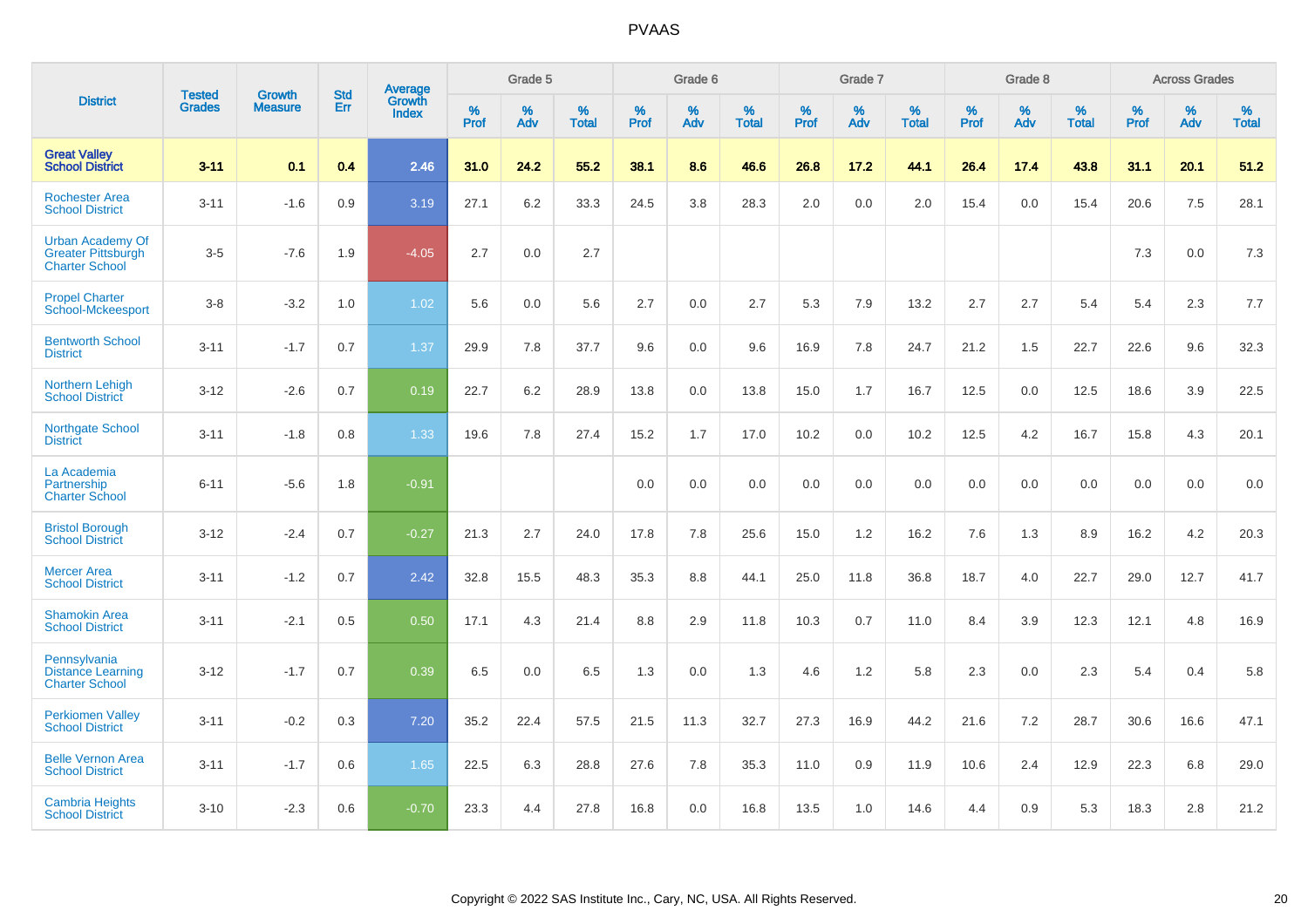|                                                                   | <b>Tested</b> |                                 | <b>Std</b> | Average                |              | Grade 5  |                   |              | Grade 6  |                   |              | Grade 7  |                   |              | Grade 8  |                   |              | <b>Across Grades</b> |                   |
|-------------------------------------------------------------------|---------------|---------------------------------|------------|------------------------|--------------|----------|-------------------|--------------|----------|-------------------|--------------|----------|-------------------|--------------|----------|-------------------|--------------|----------------------|-------------------|
| <b>District</b>                                                   | <b>Grades</b> | <b>Growth</b><br><b>Measure</b> | Err        | Growth<br><b>Index</b> | $\%$<br>Prof | %<br>Adv | %<br><b>Total</b> | $\%$<br>Prof | %<br>Adv | %<br><b>Total</b> | $\%$<br>Prof | %<br>Adv | %<br><b>Total</b> | $\%$<br>Prof | %<br>Adv | %<br><b>Total</b> | $\%$<br>Prof | %<br>Adv             | %<br><b>Total</b> |
| <b>Great Valley</b><br><b>School District</b>                     | $3 - 11$      | 0.1                             | 0.4        | 2.46                   | 31.0         | 24.2     | 55.2              | 38.1         | 8.6      | 46.6              | 26.8         | 17.2     | 44.1              | 26.4         | 17.4     | 43.8              | 31.1         | 20.1                 | 51.2              |
| <b>Unionville-Chadds</b><br><b>Ford School</b><br><b>District</b> | $3 - 11$      | 0.5                             | 0.4        | 5.10                   | 38.8         | 29.9     | 68.7              | 38.4         | 17.1     | 55.5              | 37.6         | 16.8     | 54.5              | 29.8         | 24.9     | 54.7              | 36.9         | 27.5                 | 64.4              |
| <b>Leechburg Area</b><br><b>School District</b>                   | $3 - 11$      | $-3.5$                          | 0.9        | $-0.64$                | 15.6         | 2.2      | 17.8              | 16.2         | 5.4      | 21.6              | 8.0          | 0.0      | 8.0               | 23.8         | 7.1      | 31.0              | 22.5         | 5.9                  | 28.5              |
| <b>Hollidaysburg Area</b><br><b>School District</b>               | $3 - 11$      | 2.9                             | 0.4        | 8.32                   | 33.2         | 16.0     | 49.2              | 26.4         | 12.8     | 39.2              | 27.3         | 14.7     | 42.0              | 23.2         | 8.0      | 31.2              | 28.7         | 12.7                 | 41.4              |
| <b>Warrior Run</b><br><b>School District</b>                      | $3 - 11$      | $-0.7$                          | 0.6        | 1.21                   | 29.0         | 17.1     | 46.0              | 25.7         | 1.8      | 27.5              | 16.8         | 11.2     | 28.0              | 15.6         | 12.2     | 27.8              | 23.2         | 10.7                 | 34.0              |
| <b>Greater Johnstown</b><br><b>School District</b>                | $3 - 11$      | $-1.7$                          | 0.5        | 2.59                   | 5.9          | 0.7      | 6.6               | 4.8          | 0.0      | 4.8               | 7.4          | 0.0      | 7.4               | 0.6          | 0.6      | 1.3               | 6.8          | 1.2                  | 8.0               |
| Washington<br><b>School District</b>                              | $3 - 11$      | $-2.6$                          | 0.7        | $-0.09$                | 13.5         | 2.9      | 16.4              | 5.2          | 2.1      | 7.2               | 15.0         | 1.2      | 16.2              | 0.0          | 1.5      | 1.5               | 11.8         | 3.4                  | 15.2              |
| <b>Canton Area</b><br><b>School District</b>                      | $3 - 11$      | $-0.5$                          | 0.8        | 3.67                   | 34.6         | 11.5     | 46.2              | 32.3         | 3.2      | 35.5              | 9.1          | 1.8      | 10.9              | 4.8          | 0.0      | 4.8               | 23.4         | 6.2                  | 29.6              |
| <b>Somerset Area</b><br><b>School District</b>                    | $3 - 11$      | 0.0                             | 0.5        | 4.78                   | 27.4         | 11.1     | 38.5              | 28.2         | 9.2      | 37.4              | 20.4         | 9.5      | 29.9              | 24.5         | 4.9      | 29.4              | 26.3         | 10.2                 | 36.6              |
| <b>Central Fulton</b><br><b>School District</b>                   | $3 - 11$      | $-0.7$                          | 0.8        | 3.45                   | 30.3         | 6.6      | 36.8              | 15.9         | 1.4      | 17.4              | 13.0         | 14.5     | 27.5              | 12.7         | 14.6     | 27.3              | 24.6         | 8.3                  | 32.8              |
| <b>Hermitage School</b><br><b>District</b>                        | $3 - 12$      | 1.0                             | 0.5        | 4.16                   | 39.7         | 7.8      | 47.5              | 34.3         | 21.7     | 55.9              | 30.8         | 19.6     | 50.4              | 26.2         | 4.1      | 30.3              | 33.8         | 16.8                 | 50.6              |
| <b>Propel Charter</b><br><b>School-Northside</b>                  | $3 - 8$       | $-1.6$                          | 0.9        | 0.88                   | 0.0          | 0.0      | 0.0               | 2.4          | 0.0      | 2.4               | 0.0          | 0.0      | 0.0               | 0.0          | 0.0      | 0.0               | 0.4          | 0.0                  | 0.4               |
| <b>Pottsville Area</b><br><b>School District</b>                  | $3 - 12$      | $-0.7$                          | 0.5        | 1.25                   | 21.4         | 12.2     | 33.6              | 17.6         | 4.7      | 22.3              | 14.2         | 4.3      | 18.5              | 16.1         | 2.4      | 18.4              | 18.0         | 6.0                  | 23.9              |
| Wallenpaupack<br><b>Area School</b><br><b>District</b>            | $3 - 11$      | 0.7                             | 0.5        | 7.55                   | 27.0         | 6.1      | 33.1              | 11.1         | 3.7      | 14.8              | 30.6         | 8.2      | 38.8              | 13.2         | 3.5      | 16.7              | 24.0         | 7.0                  | 31.1              |
| <b>Fleetwood Area</b><br><b>School District</b>                   | $3 - 10$      | $-1.9$                          | 0.5        | 0.68                   | 21.5         | 3.7      | 25.2              | 19.9         | 4.0      | 23.8              | 20.7         | 4.8      | 25.5              | 21.4         | 2.5      | 23.9              | 21.9         | 5.2                  | 27.1              |
| <b>Greater Latrobe</b><br><b>School District</b>                  | $3 - 11$      | 1.6                             | 0.4        | 8.54                   | 36.4         | 15.5     | 51.9              | 37.0         | 5.3      | 42.3              | 32.2         | 18.5     | 50.7              | 23.4         | 8.0      | 31.4              | 34.1         | 15.0                 | 49.1              |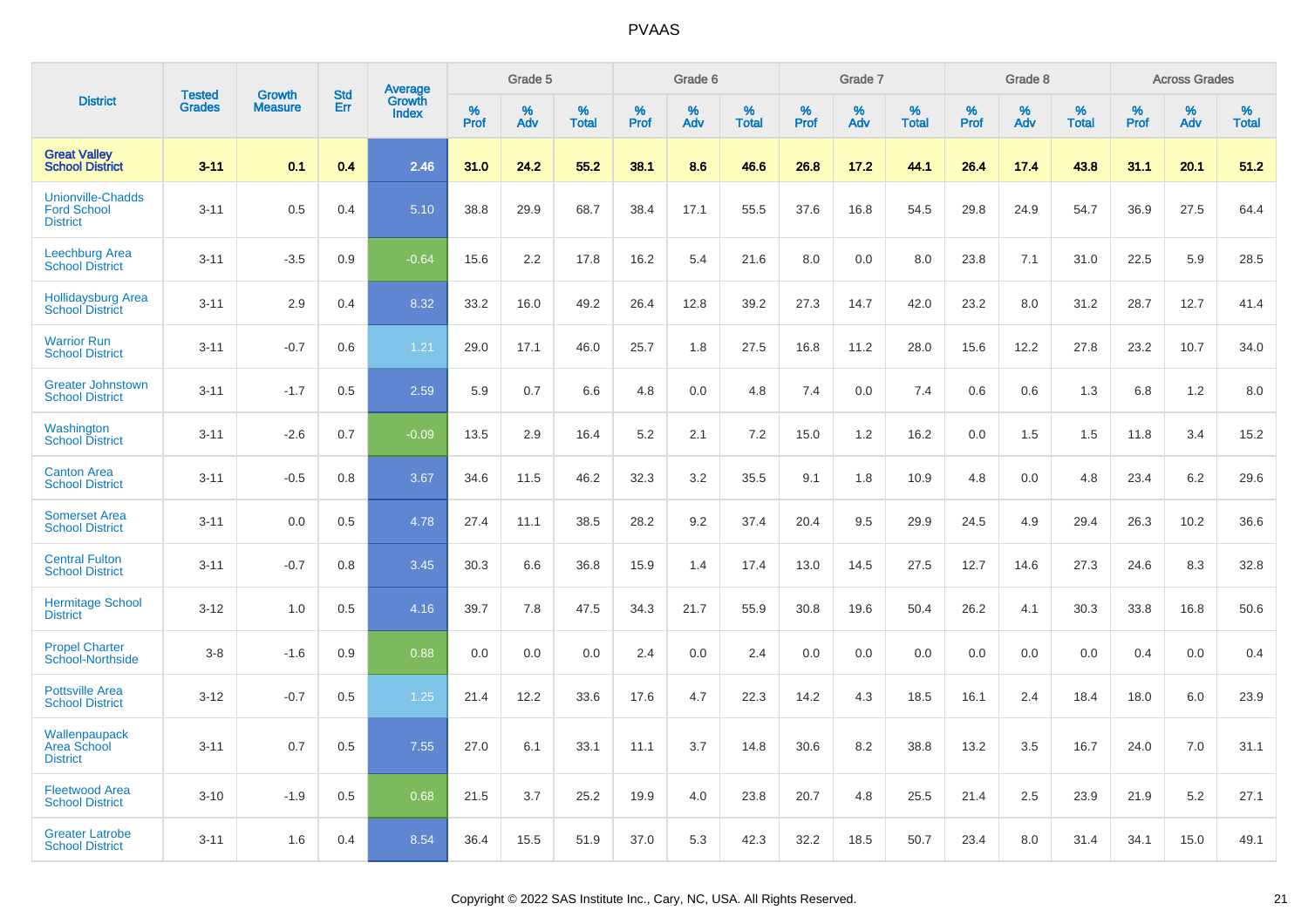|                                                                    | <b>Tested</b> | <b>Growth</b>  | <b>Std</b> | Average                |                  | Grade 5  |                   |                  | Grade 6  |                   |                  | Grade 7  |                   |           | Grade 8  |                   |                  | <b>Across Grades</b> |                   |
|--------------------------------------------------------------------|---------------|----------------|------------|------------------------|------------------|----------|-------------------|------------------|----------|-------------------|------------------|----------|-------------------|-----------|----------|-------------------|------------------|----------------------|-------------------|
| <b>District</b>                                                    | <b>Grades</b> | <b>Measure</b> | Err        | Growth<br><b>Index</b> | %<br><b>Prof</b> | %<br>Adv | %<br><b>Total</b> | %<br><b>Prof</b> | %<br>Adv | %<br><b>Total</b> | %<br><b>Prof</b> | %<br>Adv | %<br><b>Total</b> | %<br>Prof | %<br>Adv | %<br><b>Total</b> | %<br><b>Prof</b> | %<br>Adv             | %<br><b>Total</b> |
| <b>Great Valley</b><br><b>School District</b>                      | $3 - 11$      | 0.1            | 0.4        | 2.46                   | 31.0             | 24.2     | 55.2              | 38.1             | 8.6      | 46.6              | 26.8             | 17.2     | 44.1              | 26.4      | 17.4     | 43.8              | 31.1             | 20.1                 | 51.2              |
| <b>Propel Charter</b><br>School - Braddock<br><b>Hills</b>         | $3 - 11$      | $-2.4$         | 0.8        | 3.05                   | 1.8              | 1.8      | 3.5               | 1.7              | 0.0      | 1.7               | 0.0              | 0.0      | 0.0               | 2.9       | 0.0      | 2.9               | 1.9              | 0.6                  | 2.5               |
| <b>Great Valley</b><br><b>School District</b>                      | $3 - 11$      | 0.1            | 0.4        | 2.46                   | 31.0             | 24.2     | 55.2              | 38.1             | 8.6      | 46.6              | 26.8             | 17.2     | 44.1              | 26.4      | 17.4     | 43.8              | 31.1             | 20.1                 | 51.2              |
| <b>Girard School</b><br><b>District</b>                            | $3 - 11$      | 0.0            | 0.6        | 2.99                   | 33.9             | 15.2     | 49.1              | 27.4             | 13.7     | 41.0              | 22.7             | 20.9     | 43.6              | 15.6      | 5.5      | 21.1              | 25.6             | 18.0                 | 43.6              |
| <b>Propel Charter</b><br>School-Homestead                          | $3 - 11$      | $-2.7$         | 1.0        | $-0.17$                | 2.7              | 0.0      | 2.7               | 0.0              | 5.4      | 5.4               | 2.9              | 0.0      | 2.9               | 0.0       | 0.0      | 0.0               | 2.7              | 1.4                  | 4.1               |
| <b>Southeast Delco</b><br><b>School District</b>                   | $3 - 10$      | $-0.4$         | 0.6        | 4.21                   | 3.3              | 1.7      | 5.0               | 1.8              | 0.0      | 1.8               | 3.0              | 0.8      | 3.8               | 6.9       | 0.8      | 7.7               | 5.7              | 0.7                  | 6.3               |
| <b>Penns Manor Area</b><br><b>School District</b>                  | $3 - 12$      | 1.5            | 0.8        | 4.02                   | 12.7             | 4.8      | 17.5              | 14.6             | 0.0      | 14.6              | 18.5             | 1.8      | 20.4              | 16.7      | 8.3      | 25.0              | 19.0             | 3.6                  | 22.6              |
| <b>Blue Ridge School</b><br><b>District</b>                        | $3 - 11$      | $-1.1$         | 0.7        | 2.21                   | 23.3             | 5.5      | 28.8              | 14.9             | 0.0      | 14.9              | 25.8             | 3.2      | 29.0              | 12.9      | 4.3      | 17.1              | 23.5             | 4.1                  | 27.7              |
| <b>Sullivan County</b><br><b>School District</b>                   | $3 - 10$      | $-2.9$         | 1.0        | 0.92                   | 21.4             | 0.0      | 21.4              | 30.0             | 4.0      | 34.0              | 18.8             | 0.0      | 18.8              | 9.1       | 0.0      | 9.1               | 22.0             | 4.1                  | 26.0              |
| <b>Windber Area</b><br><b>School District</b>                      | $3 - 11$      | $-1.8$         | 0.7        | 2.80                   | 28.8             | 20.0     | 48.8              | 20.9             | 9.0      | 29.8              | 14.7             | 9.3      | 24.0              | 28.6      | 13.1     | 41.7              | 24.4             | 15.1                 | 39.6              |
| <b>Northern Bedford</b><br><b>County School</b><br><b>District</b> | $3 - 11$      | $-1.5$         | 0.8        | 1.00                   | 24.5             | 8.2      | 32.6              | 30.5             | 1.7      | 32.2              | 19.0             | 1.7      | 20.7              | 9.4       | 3.1      | 12.5              | 24.6             | 5.2                  | 29.8              |
| <b>Penn Hills Charter</b><br>School of<br>Entrepreneurship         | $3-8$         | $-0.2$         | 0.9        | 1.98                   | 11.6             | 2.3      | 14.0              | 13.5             | 10.8     | 24.3              | 15.4             | 2.6      | 18.0              | 5.3       | 0.0      | 5.3               | 17.0             | 3.8                  | 20.8              |
| <b>Meyersdale Area</b><br><b>School District</b>                   | $3 - 11$      | 1.9            | 0.8        | 4.25                   | 35.2             | 9.3      | 44.4              | 26.6             | 15.6     | 42.2              | 18.9             | 0.0      | 18.9              | 11.9      | 8.5      | 20.3              | 24.6             | 9.4                  | 34.0              |
| <b>Manchester</b><br><b>Academic Charter</b><br>School             | $3-8$         | 0.6            | 1.1        | 3.37                   | 3.6              | 0.0      | 3.6               | 3.4              | 0.0      | 3.4               | 3.6              | 0.0      | 3.6               | 0.0       | 0.0      | 0.0               | 4.9              | 0.5                  | 5.4               |
| Philadelphia<br><b>Academy Charter</b><br><b>School</b>            | $3 - 11$      | $-2.5$         | 0.7        | 0.18                   | 22.1             | 6.5      | 28.6              | 25.0             | 7.9      | 32.9              | 13.2             | 19.1     | 32.4              | 22.2      | 16.7     | 38.9              | 24.3             | 9.8                  | 34.2              |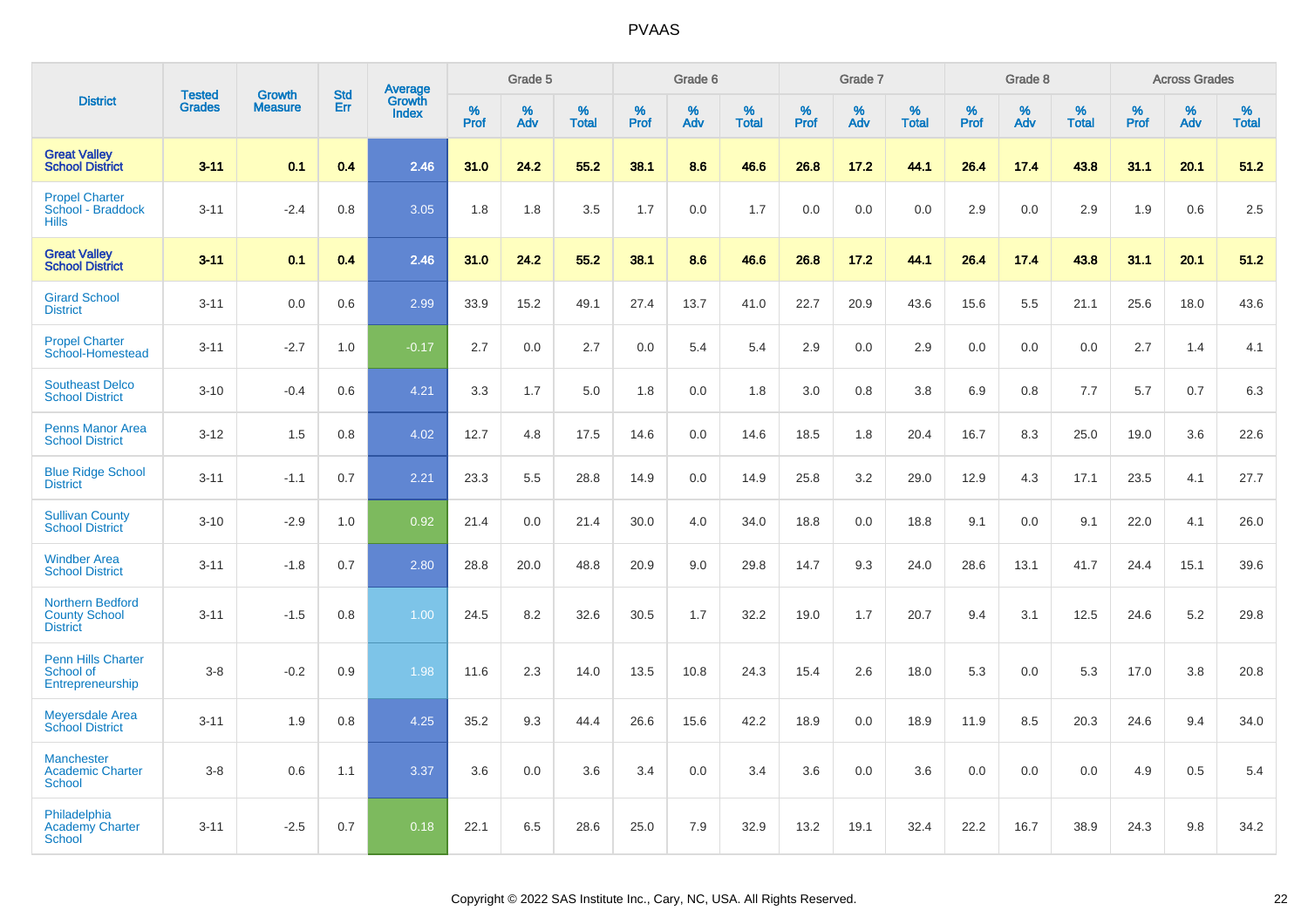|                                                                               | <b>Tested</b> | <b>Growth</b>  | <b>Std</b> | <b>Average</b><br>Growth |                     | Grade 5  |                      |                     | Grade 6  |                      |              | Grade 7  |                      |                     | Grade 8  |                      |                     | <b>Across Grades</b> |                      |
|-------------------------------------------------------------------------------|---------------|----------------|------------|--------------------------|---------------------|----------|----------------------|---------------------|----------|----------------------|--------------|----------|----------------------|---------------------|----------|----------------------|---------------------|----------------------|----------------------|
| <b>District</b>                                                               | <b>Grades</b> | <b>Measure</b> | Err        | <b>Index</b>             | $\%$<br><b>Prof</b> | %<br>Adv | $\%$<br><b>Total</b> | $\%$<br><b>Prof</b> | %<br>Adv | $\%$<br><b>Total</b> | $\%$<br>Prof | %<br>Adv | $\%$<br><b>Total</b> | $\%$<br><b>Prof</b> | %<br>Adv | $\%$<br><b>Total</b> | $\%$<br><b>Prof</b> | $\%$<br>Adv          | $\%$<br><b>Total</b> |
| <b>Great Valley</b><br><b>School District</b>                                 | $3 - 11$      | 0.1            | 0.4        | 2.46                     | 31.0                | 24.2     | 55.2                 | 38.1                | 8.6      | 46.6                 | 26.8         | 17.2     | 44.1                 | 26.4                | 17.4     | 43.8                 | 31.1                | 20.1                 | 51.2                 |
| <b>Redbank Valley</b><br><b>School District</b>                               | $3 - 11$      | $-2.5$         | 0.7        | 1.94                     | 34.3                | 20.0     | 54.3                 | 12.7                | 0.0      | 12.7                 | 19.5         | 9.2      | 28.7                 | 9.5                 | 0.0      | 9.5                  | 21.8                | 10.1                 | 31.9                 |
| <b>Mckeesport Area</b><br><b>School District</b>                              | $3 - 12$      | $-0.2$         | 0.5        | 1.94                     | 8.9                 | 3.0      | 11.9                 | 3.9                 | 0.0      | 3.9                  | 1.0          | 0.0      | 1.0                  | 1.0                 | 0.0      | 1.0                  | 7.7                 | 2.1                  | 9.7                  |
| <b>State College Area</b><br><b>School District</b>                           | $3 - 11$      | 0.6            | 0.4        | 6.90                     | 29.6                | 33.7     | 63.3                 | 27.4                | 15.3     | 42.7                 | 28.9         | 16.3     | 45.2                 | 20.8                | 8.9      | 29.7                 | 29.0                | 27.0                 | 56.1                 |
| <b>Young Scholars of</b><br><b>Greater Allegheny</b><br><b>Charter School</b> | $3 - 8$       | $-1.4$         | 1.6        | 1.32                     | 10.0                | 0.0      | 10.0                 | 6.2                 | 0.0      | 6.2                  | 10.0         | 0.0      | 10.0                 |                     |          |                      | 6.6                 | 0.0                  | 6.6                  |
| <b>Freire Charter</b><br><b>School</b>                                        | $5 - 11$      | 1.2            | 0.6        | 3.54                     | 0.0                 | 0.0      | 0.0                  | 1.5                 | 0.0      | 1.5                  | 3.0          | 0.0      | 3.0                  | 7.6                 | 0.0      | 7.6                  | 3.3                 | 0.0                  | 3.3                  |
| <b>West Greene</b><br><b>School District</b>                                  | $3 - 11$      | $-1.6$         | 0.9        | 2.26                     | 20.5                | 7.7      | 28.2                 | 7.7                 | 7.7      | 15.4                 | 9.3          | 11.1     | 20.4                 | 11.8                | 0.0      | 11.8                 | 19.6                | 10.7                 | 30.2                 |
| <b>Reading School</b><br><b>District</b>                                      | $3 - 11$      | 0.0            | 0.4        | 4.14                     | 3.8                 | 1.2      | 5.0                  | 1.5                 | 0.2      | 1.8                  | 1.9          | 0.0      | 1.9                  | 1.5                 | 0.4      | 1.9                  | 3.6                 | 1.1                  | 4.7                  |
| <b>Wilkes-Barre Area</b><br><b>School District</b>                            | $3 - 11$      | $-0.9$         | 0.5        | 1.33                     | 8.1                 | 1.7      | 9.8                  | 10.1                | 4.4      | 14.5                 | 6.0          | 1.8      | 7.8                  | 3.1                 | 1.3      | 4.4                  | 9.8                 | 3.0                  | 12.7                 |
| <b>Universal Institute</b><br><b>Charter School</b>                           | $3 - 8$       | $-2.3$         | 0.7        | 0.12                     | 1.5                 | 0.0      | 1.5                  | 1.3                 | 0.0      | 1.3                  | 0.0          | 0.0      | 0.0                  | 2.3                 | 0.0      | 2.3                  | 1.7                 | 0.2                  | 2.0                  |
| <b>Laboratory Charter</b><br><b>School</b>                                    | $3 - 8$       | $-0.7$         | 1.1        | 2.78                     | 3.2                 | 0.0      | 3.2                  | 2.3                 | 0.0      | 2.3                  | 6.4          | 0.0      | 6.4                  | 5.0                 | 0.0      | 5.0                  | 5.3                 | 0.0                  | 5.3                  |
| South Side Area<br><b>School District</b>                                     | $3 - 11$      | 1.2            | 0.8        | 4.65                     | 23.3                | 18.3     | 41.7                 | 17.7                | 0.0      | 17.7                 | 26.6         | 7.8      | 34.4                 | 12.7                | 2.8      | 15.5                 | 21.2                | 6.3                  | 27.6                 |
| <b>Shenango Area</b><br><b>School District</b>                                | $3 - 11$      | 0.1            | 0.7        | 4.17                     | 25.0                | 7.1      | 32.1                 | 40.4                | 8.8      | 49.1                 | 16.5         | 1.0      | 17.5                 | 14.4                | 1.1      | 15.6                 | 22.5                | 7.6                  | 30.1                 |
| <b>Panther Valley</b><br><b>School District</b>                               | $3 - 12$      | 0.8            | 0.6        | 5.00                     | 11.5                | 1.9      | 13.5                 | 10.2                | 1.7      | 11.9                 | 11.1         | 1.8      | 13.0                 | 4.7                 | 0.0      | 4.7                  | 12.1                | 1.6                  | 13.6                 |
| <b>Forest Hills School</b><br><b>District</b>                                 | $3 - 11$      | 0.8            | 0.5        | 4.44                     | 34.1                | 21.2     | 55.3                 | 20.8                | 3.3      | 24.2                 | 18.6         | 5.6      | 24.2                 | 10.6                | 3.2      | 13.8                 | 24.0                | 11.0                 | 35.1                 |
| Cheltenham<br><b>School District</b>                                          | $3 - 11$      | $-1.7$         | 0.6        | 1.03                     | 19.8                | 16.7     | 36.5                 | 21.7                | 4.7      | 26.4                 | 26.7         | 11.0     | 37.7                 | 12.1                | 3.3      | 15.4                 | 23.0                | 11.2                 | 34.2                 |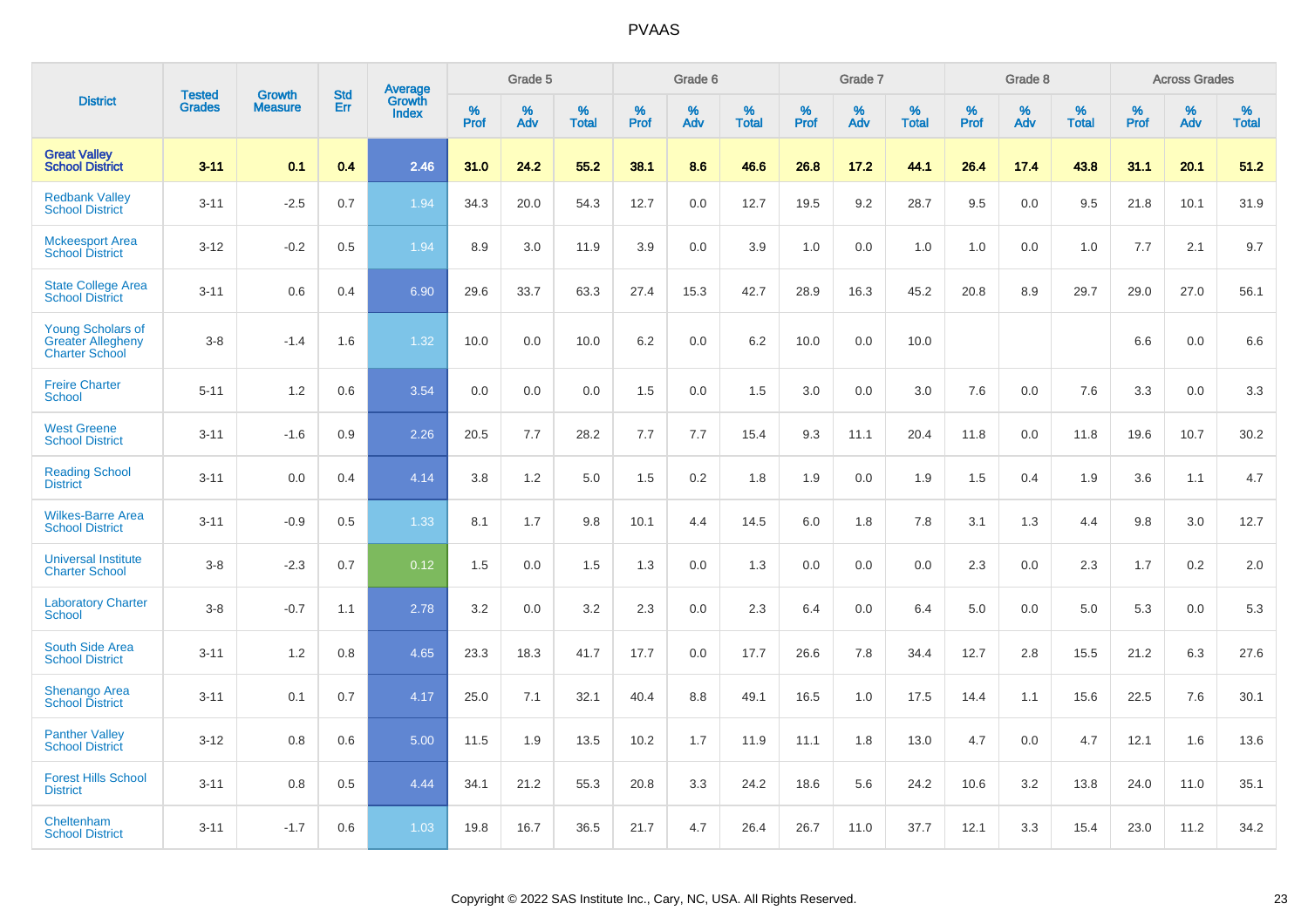|                                                                                   | <b>Tested</b> | <b>Growth</b>  | <b>Std</b> | Average         |              | Grade 5  |                   |              | Grade 6  |                   |           | Grade 7  |                   |                     | Grade 8  |                   |                     | <b>Across Grades</b> |                   |
|-----------------------------------------------------------------------------------|---------------|----------------|------------|-----------------|--------------|----------|-------------------|--------------|----------|-------------------|-----------|----------|-------------------|---------------------|----------|-------------------|---------------------|----------------------|-------------------|
| <b>District</b>                                                                   | <b>Grades</b> | <b>Measure</b> | Err        | Growth<br>Index | $\%$<br>Prof | %<br>Adv | %<br><b>Total</b> | $\%$<br>Prof | %<br>Adv | %<br><b>Total</b> | %<br>Prof | %<br>Adv | %<br><b>Total</b> | $\%$<br><b>Prof</b> | %<br>Adv | %<br><b>Total</b> | $\%$<br><b>Prof</b> | $\%$<br>Adv          | %<br><b>Total</b> |
| <b>Great Valley</b><br><b>School District</b>                                     | $3 - 11$      | 0.1            | 0.4        | 2.46            | 31.0         | 24.2     | 55.2              | 38.1         | 8.6      | 46.6              | 26.8      | 17.2     | 44.1              | 26.4                | 17.4     | 43.8              | 31.1                | 20.1                 | 51.2              |
| <b>Blue Mountain</b><br><b>School District</b>                                    | $3 - 10$      | 0.1            | 0.5        | 3.24            | 33.3         | 19.2     | 52.6              | 24.3         | 0.6      | 24.8              | 16.3      | 10.1     | 26.4              | 20.3                | 6.1      | 26.4              | 27.5                | 11.1                 | 38.6              |
| <b>Titusville Area</b><br><b>School District</b>                                  | $3 - 11$      | $-1.7$         | 0.5        | 0.12            | 28.5         | 13.8     | 42.3              | 18.9         | 4.2      | 23.1              | 18.0      | 3.9      | 21.9              | 8.0                 | 3.6      | 11.6              | 21.8                | 10.0                 | 31.8              |
| <b>Agora Cyber</b><br><b>Charter School</b>                                       | $3 - 11$      | $-0.3$         | 0.6        | 3.62            | 9.8          | 2.0      | 11.8              | 7.8          | 0.7      | 8.5               | 6.2       | 2.1      | 8.3               | 3.3                 | 1.3      | 4.6               | 9.7                 | 2.4                  | 12.1              |
| <b>Sharon City School</b><br><b>District</b>                                      | $3 - 11$      | $-0.3$         | 0.5        | 1.32            | 14.1         | 2.1      | 16.2              | 13.9         | 4.1      | 18.0              | 6.0       | 1.7      | 7.8               | 5.9                 | 1.5      | 7.4               | 12.0                | 2.8                  | 14.8              |
| <b>Indiana Area</b><br><b>School District</b>                                     | $3 - 11$      | 1.8            | 0.4        | 7.21            | 29.3         | 17.7     | 47.0              | 23.9         | 11.7     | 35.5              | 36.0      | 10.3     | 46.3              | 23.2                | 14.2     | 37.4              | 30.1                | 15.1                 | 45.2              |
| Susquehanna<br><b>Community School</b><br><b>District</b>                         | $3 - 11$      | $-2.8$         | 0.9        | $-1.20$         | 19.6         | 9.8      | 29.4              | 15.5         | 1.7      | 17.2              | 13.3      | 11.1     | 24.4              | 2.0                 | 2.0      | 4.1               | 19.6                | 6.3                  | 25.9              |
| Palmyra Area<br><b>School District</b>                                            | $3 - 11$      | 0.0            | 0.4        | 5.60            | 36.2         | 17.5     | 53.8              | 27.2         | 8.3      | 35.4              | 25.5      | 12.2     | 37.6              | 29.8                | 12.2     | 42.0              | 31.5                | 15.7                 | 47.2              |
| <b>Manheim Central</b><br><b>School District</b>                                  | $3 - 11$      | 2.8            | 0.4        | 9.93            | 25.4         | 7.6      | 33.0              | 23.6         | 5.8      | 29.3              | 15.0      | 5.2      | 20.2              | 20.9                | 6.2      | 27.1              | 22.8                | 9.4                  | 32.2              |
| <b>Highlands School</b><br><b>District</b>                                        | $3 - 11$      | 0.4            | 0.5        | 2.41            | 20.4         | 4.6      | 25.0              | 16.6         | 1.4      | 17.9              | 28.5      | 4.9      | 33.3              | 13.2                | 8.6      | 21.8              | 20.4                | 5.9                  | 26.3              |
| <b>Howard Gardner</b><br><b>Multiple</b><br>Intelligence<br><b>Charter School</b> | $3-8$         | $-3.7$         | 1.1        | $-1.27$         | 16.7         | 6.7      | 23.3              | 9.4          | 0.0      | 9.4               | 9.1       | 0.0      | 9.1               | 7.4                 | 11.1     | 18.5              | 14.7                | 3.5                  | 18.2              |
| <b>Inquiry Charter</b><br>School                                                  | $3 - 5$       | $-6.8$         | 2.1        | $-3.27$         | 8.8          | 2.9      | 11.8              |              |          |                   |           |          |                   |                     |          |                   | 11.1                | 2.8                  | 13.9              |
| <b>Purchase Line</b><br><b>School District</b>                                    | $3 - 12$      | 1.0            | 0.8        | 4.29            | 28.8         | 7.7      | 36.5              | 6.1          | 3.0      | 9.1               | 7.5       | 3.0      | 10.4              | 5.3                 | 0.0      | 5.3               | 16.1                | 3.3                  | 19.4              |
| <b>Haverford</b><br><b>Township School</b><br><b>District</b>                     | $3 - 11$      | $-0.7$         | 0.3        | $-0.06$         | 30.7         | 27.3     | 58.0              | 26.4         | 15.0     | 41.4              | 28.5      | 12.8     | 41.3              | 33.9                | 15.2     | 49.1              | 31.6                | 23.1                 | 54.7              |
| <b>Easton Area</b><br><b>School District</b>                                      | $3 - 12$      | $-1.1$         | 0.3        | $-0.56$         | 22.4         | 5.9      | 28.3              | 14.6         | 3.3      | 17.9              | 11.0      | 6.9      | 18.0              | 10.3                | 2.2      | 12.4              | 18.5                | 8.4                  | 26.9              |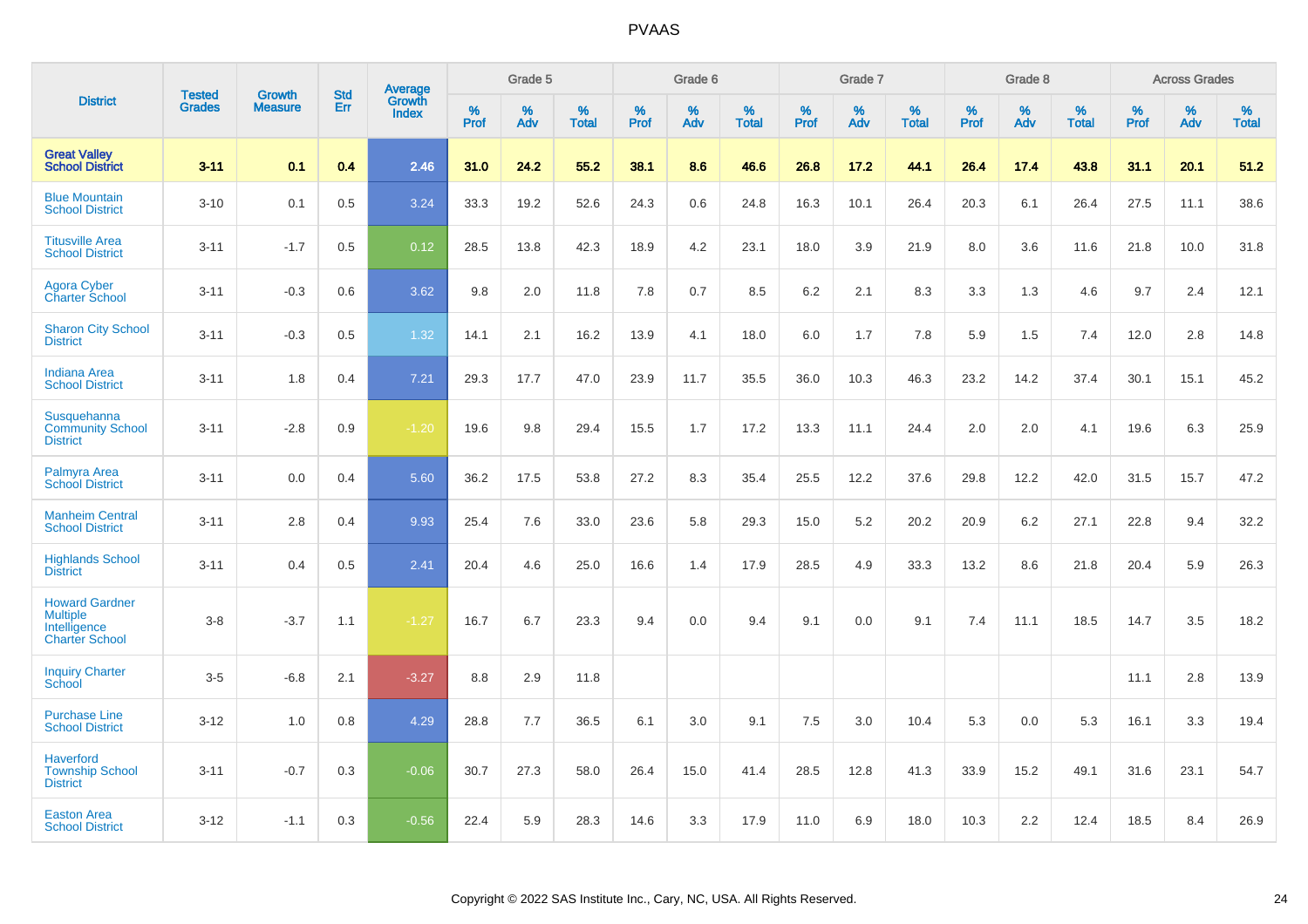|                                                                   |                                | <b>Growth</b>  |                          |                                   |           | Grade 5  |                   |                  | Grade 6  |                   |           | Grade 7  |                   |           | Grade 8  |                   |           | <b>Across Grades</b> |                   |
|-------------------------------------------------------------------|--------------------------------|----------------|--------------------------|-----------------------------------|-----------|----------|-------------------|------------------|----------|-------------------|-----------|----------|-------------------|-----------|----------|-------------------|-----------|----------------------|-------------------|
| <b>District</b>                                                   | <b>Tested</b><br><b>Grades</b> | <b>Measure</b> | <b>Std</b><br><b>Err</b> | Average<br>Growth<br><b>Index</b> | %<br>Prof | %<br>Adv | %<br><b>Total</b> | %<br><b>Prof</b> | %<br>Adv | %<br><b>Total</b> | %<br>Prof | %<br>Adv | %<br><b>Total</b> | %<br>Prof | %<br>Adv | %<br><b>Total</b> | %<br>Prof | %<br>Adv             | %<br><b>Total</b> |
| <b>Great Valley</b><br><b>School District</b>                     | $3 - 11$                       | 0.1            | 0.4                      | 2.46                              | 31.0      | 24.2     | 55.2              | 38.1             | 8.6      | 46.6              | 26.8      | 17.2     | 44.1              | 26.4      | 17.4     | 43.8              | 31.1      | 20.1                 | 51.2              |
| <b>Mastery Charter</b><br>School - Harrity<br>Campus              | $3 - 8$                        | $-0.7$         | 1.1                      | 2.42                              | 4.6       | 4.6      | 9.1               | 2.3              | 0.0      | 2.3               | 0.0       | 0.0      | 0.0               | 3.1       | 0.0      | 3.1               | 5.5       | 1.0                  | 6.5               |
| <b>Salisbury-Elk Lick</b><br><b>School District</b>               | $3 - 11$                       | $-4.2$         | 1.3                      | 0.13                              | 29.2      | 12.5     | 41.7              | 37.5             | 0.0      | 37.5              | 15.8      | 0.0      | 15.8              | 14.3      | 4.8      | 19.0              | 28.9      | 5.8                  | 34.7              |
| <b>Albert Gallatin</b><br><b>Area School</b><br><b>District</b>   | $3 - 11$                       | $-1.4$         | 0.5                      | 0.97                              | 19.0      | 10.2     | 29.3              | 18.6             | 1.6      | 20.2              | 12.8      | 2.8      | 15.6              | 14.8      | 2.0      | 16.8              | 17.4      | 4.9                  | 22.3              |
| <b>Carbondale Area</b><br><b>School District</b>                  | $3 - 10$                       | 1.1            | 0.6                      | 5.95                              | 10.3      | 1.2      | 11.5              | 4.2              | 0.0      | 4.2               | 4.8       | 3.6      | 8.4               | 13.9      | 0.0      | 13.9              | 9.4       | 0.8                  | 10.1              |
| <b>Fannett-Metal</b><br><b>School District</b>                    | $3 - 11$                       | $-2.4$         | 1.0                      | 2.68                              | 17.2      | 6.9      | 24.1              | 10.3             | 0.0      | 10.3              | 9.4       | 0.0      | 9.4               | 8.9       | 2.2      | 11.1              | 15.5      | 5.8                  | 21.3              |
| <b>Freedom Area</b><br><b>School District</b>                     | $3 - 11$                       | $-0.8$         | 0.7                      | 1.59                              | 13.6      | 3.7      | 17.3              | 21.4             | 2.4      | 23.8              | 18.6      | 2.9      | 21.6              | 10.7      | 1.3      | 12.0              | 17.8      | 3.7                  | 21.6              |
| <b>Richard Allen</b><br>Preparatory<br><b>Charter School</b>      | $5 - 8$                        | 0.8            | 0.7                      | 3.33                              | 0.0       | 0.0      | 0.0               | 1.0              | 0.0      | 1.0               | 1.8       | 0.9      | 2.7               | 0.9       | 0.0      | 0.9               | 1.1       | 0.3                  | 1.4               |
| <b>Troy Area School</b><br><b>District</b>                        | $3 - 10$                       | $-1.8$         | 0.6                      | 0.45                              | 11.1      | 4.0      | 15.2              | 4.0              | 4.0      | 8.0               | 14.1      | 0.0      | 14.1              | 6.8       | 0.8      | 7.7               | 11.9      | 2.1                  | 14.0              |
| <b>North Schuylkill</b><br><b>School District</b>                 | $3 - 11$                       | 0.5            | 0.5                      | 4.31                              | 8.2       | 3.0      | 11.2              | 4.8              | 0.8      | 5.6               | 5.8       | 3.9      | 9.7               | 11.8      | 6.7      | 18.5              | 12.1      | 4.1                  | 16.1              |
| <b>Middletown Area</b><br><b>School District</b>                  | $3 - 11$                       | $-1.6$         | 0.5                      | 0.08                              | 19.5      | 5.0      | 24.5              | 6.1              | 0.8      | 6.9               | 16.1      | 9.8      | 25.9              | 11.8      | 2.0      | 13.7              | 18.4      | 7.5                  | 25.9              |
| <b>Selinsgrove Area</b><br><b>School District</b>                 | $3 - 12$                       | 4.7            | 0.5                      | 11.20                             | 26.0      | 6.1      | 32.0              | 32.0             | 17.0     | 49.0              | 26.4      | 18.7     | 45.2              | 25.6      | 10.5     | 36.1              | 25.8      | 14.6                 | 40.4              |
| <b>Greater Nanticoke</b><br><b>Area School</b><br><b>District</b> | $3 - 12$                       | $-0.5$         | 0.6                      | 4.36                              | 13.6      | 2.7      | 16.4              | 2.6              | 0.0      | 2.6               | 3.6       | 0.0      | 3.6               | 4.2       | 1.7      | 5.9               | 7.6       | 2.0                  | 9.6               |
| Portage Area<br><b>School District</b>                            | $3 - 10$                       | 0.3            | 0.8                      | 2.06                              | 28.6      | 7.1      | 35.7              | 30.0             | 10.0     | 40.0              | 25.4      | 9.5      | 34.9              | 17.0      | 7.6      | 24.5              | 29.8      | 12.9                 | 42.6              |
| <b>Mount Carmel</b><br><b>Area School</b><br><b>District</b>      | $3 - 11$                       | 0.2            | 0.6                      | 3.89                              | 10.8      | 2.7      | 13.5              | 12.5             | 7.1      | 19.6              | 13.6      | 3.6      | 17.3              | 8.8       | 2.6      | 11.5              | 12.2      | 4.5                  | 16.7              |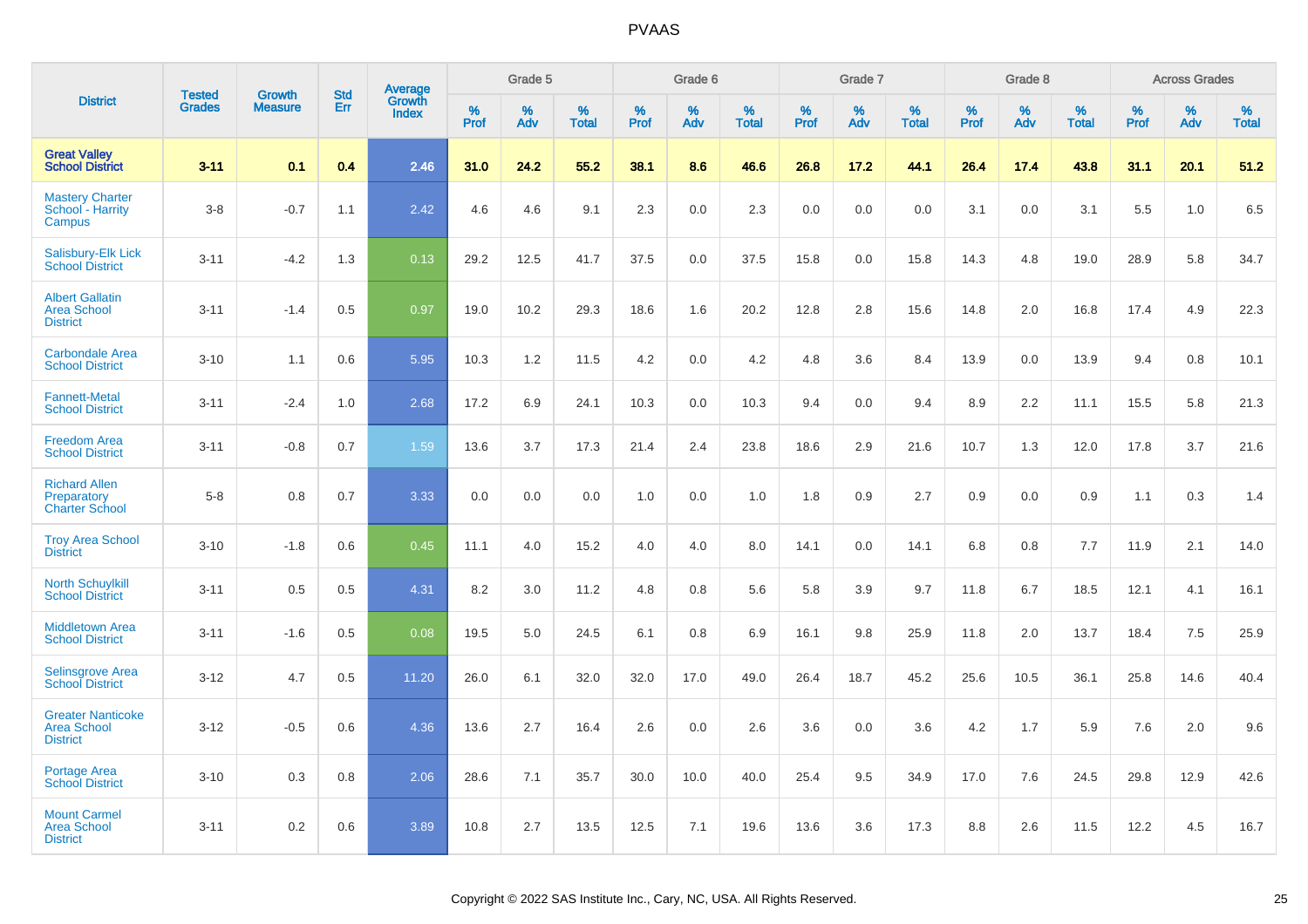|                                                                                            | <b>Tested</b> | <b>Growth</b>  | <b>Std</b> | Average                |           | Grade 5  |                   |              | Grade 6  |                   |              | Grade 7  |                   |              | Grade 8  |                   |           | <b>Across Grades</b> |                   |
|--------------------------------------------------------------------------------------------|---------------|----------------|------------|------------------------|-----------|----------|-------------------|--------------|----------|-------------------|--------------|----------|-------------------|--------------|----------|-------------------|-----------|----------------------|-------------------|
| <b>District</b>                                                                            | <b>Grades</b> | <b>Measure</b> | <b>Err</b> | Growth<br><b>Index</b> | %<br>Prof | %<br>Adv | %<br><b>Total</b> | $\%$<br>Prof | %<br>Adv | %<br><b>Total</b> | $\%$<br>Prof | %<br>Adv | %<br><b>Total</b> | $\%$<br>Prof | %<br>Adv | %<br><b>Total</b> | %<br>Prof | %<br>Adv             | %<br><b>Total</b> |
| <b>Great Valley</b><br><b>School District</b>                                              | $3 - 11$      | 0.1            | 0.4        | 2.46                   | 31.0      | 24.2     | 55.2              | 38.1         | 8.6      | 46.6              | 26.8         | 17.2     | 44.1              | 26.4         | 17.4     | 43.8              | 31.1      | 20.1                 | 51.2              |
| <b>Lebanon School</b><br><b>District</b>                                                   | $3 - 11$      | 0.1            | 0.3        | 4.53                   | 10.8      | 2.5      | 13.2              | 5.4          | 1.6      | 7.0               | 3.4          | 0.6      | 4.1               | 4.5          | 0.8      | 5.4               | 7.2       | 1.6                  | 8.8               |
| <b>Mastery Charter</b><br>School - Hardy<br><b>Williams</b>                                | $3 - 11$      | $-0.1$         | 1.2        | 1.30                   | 4.9       | 0.0      | 4.9               | 11.4         | 2.9      | 14.3              | 5.6          | 0.0      | 5.6               |              |          |                   | 6.9       | 0.6                  | 7.5               |
| <b>Cameron County</b><br><b>School District</b>                                            | $3 - 12$      | 1.0            | 1.0        | 4.16                   | 48.4      | 0.0      | 48.4              | 29.0         | 2.6      | 31.6              | 7.3          | 2.4      | 9.8               | 13.5         | 0.0      | 13.5              | 30.3      | 6.8                  | 37.2              |
| Johnsonburg Area<br><b>School District</b>                                                 | $3 - 11$      | 2.2            | 1.0        | 5.07                   | 17.5      | 7.5      | 25.0              | 21.2         | 12.1     | 33.3              | 18.6         | 7.0      | 25.6              | 15.6         | 2.2      | 17.8              | 25.5      | 10.2                 | 35.7              |
| <b>Marion Center</b><br><b>Area School</b><br><b>District</b>                              | $3 - 10$      | 0.9            | 0.7        | 5.76                   | 24.4      | 7.7      | 32.0              | 37.2         | 11.8     | 49.0              | 19.0         | 10.7     | 29.8              | 22.6         | 8.6      | 31.2              | 27.9      | 10.6                 | 38.4              |
| The Philadelphia<br><b>Charter School for</b><br><b>Arts and Sciences</b><br>at HR Edmunds | $3 - 8$       | 1.7            | 0.6        | 4.09                   | 6.4       | 0.0      | 6.4               | 0.0          | 0.0      | 0.0               | 2.1          | 0.0      | 2.1               | 2.2          | 0.0      | 2.2               | 2.1       | $0.2\,$              | 2.3               |
| <b>Montgomery Area</b><br><b>School District</b>                                           | $3 - 11$      | 0.8            | 0.8        | 4.18                   | 25.7      | 10.8     | 36.5              | 29.0         | 30.6     | 59.7              | 33.3         | 6.9      | 40.3              | 17.2         | 1.7      | 19.0              | 28.4      | 13.2                 | 41.6              |
| <b>Camp Hill School</b><br><b>District</b>                                                 | $3 - 12$      | $-2.0$         | 0.7        | $-0.33$                | 40.7      | 27.2     | 67.9              | 24.0         | 4.0      | 28.0              | 17.6         | 9.9      | 27.5              | 22.0         | 3.7      | 25.7              | 30.7      | 15.4                 | 46.1              |
| <b>Antietam School</b><br><b>District</b>                                                  | $3 - 10$      | $-2.5$         | 0.8        | $-0.25$                | 9.4       | 1.6      | 10.9              | 10.0         | 3.3      | 13.3              | 5.6          | 0.0      | 5.6               | 5.8          | 0.0      | 5.8               | 8.3       | 1.2                  | 9.5               |
| <b>Franklin Area</b><br><b>School District</b>                                             | $3 - 11$      | 0.9            | 0.5        | 5.84                   | 22.0      | 7.1      | 29.1              | 25.8         | 3.1      | 28.9              | 10.1         | 4.2      | 14.3              | 8.2          | 0.7      | 8.9               | 19.0      | 4.3                  | 23.2              |
| South Williamsport<br><b>Area School</b><br><b>District</b>                                | $3 - 10$      | $-0.6$         | 0.6        | 3.18                   | 20.4      | 1.1      | 21.5              | 25.8         | 4.5      | 30.3              | 15.5         | 2.4      | 17.9              | 15.1         | 0.0      | 15.1              | 20.2      | 2.8                  | 23.0              |
| <b>Deep Roots</b><br><b>Charter School</b>                                                 | $3-6$         | $-0.9$         | 1.3        | 2.28                   | 0.0       | 0.0      | 0.0               | 0.0          | 0.0      | 0.0               |              |          |                   |              |          |                   | 1.3       | 0.0                  | 1.3               |
| <b>Ellwood City Area</b><br><b>School District</b>                                         | $3 - 11$      | $-1.7$         | 0.6        | 1.08                   | 20.6      | 7.8      | 28.4              | 19.0         | 2.6      | 21.6              | 21.7         | 2.5      | 24.2              | 5.5          | 2.8      | 8.3               | 17.5      | 4.7                  | 22.2              |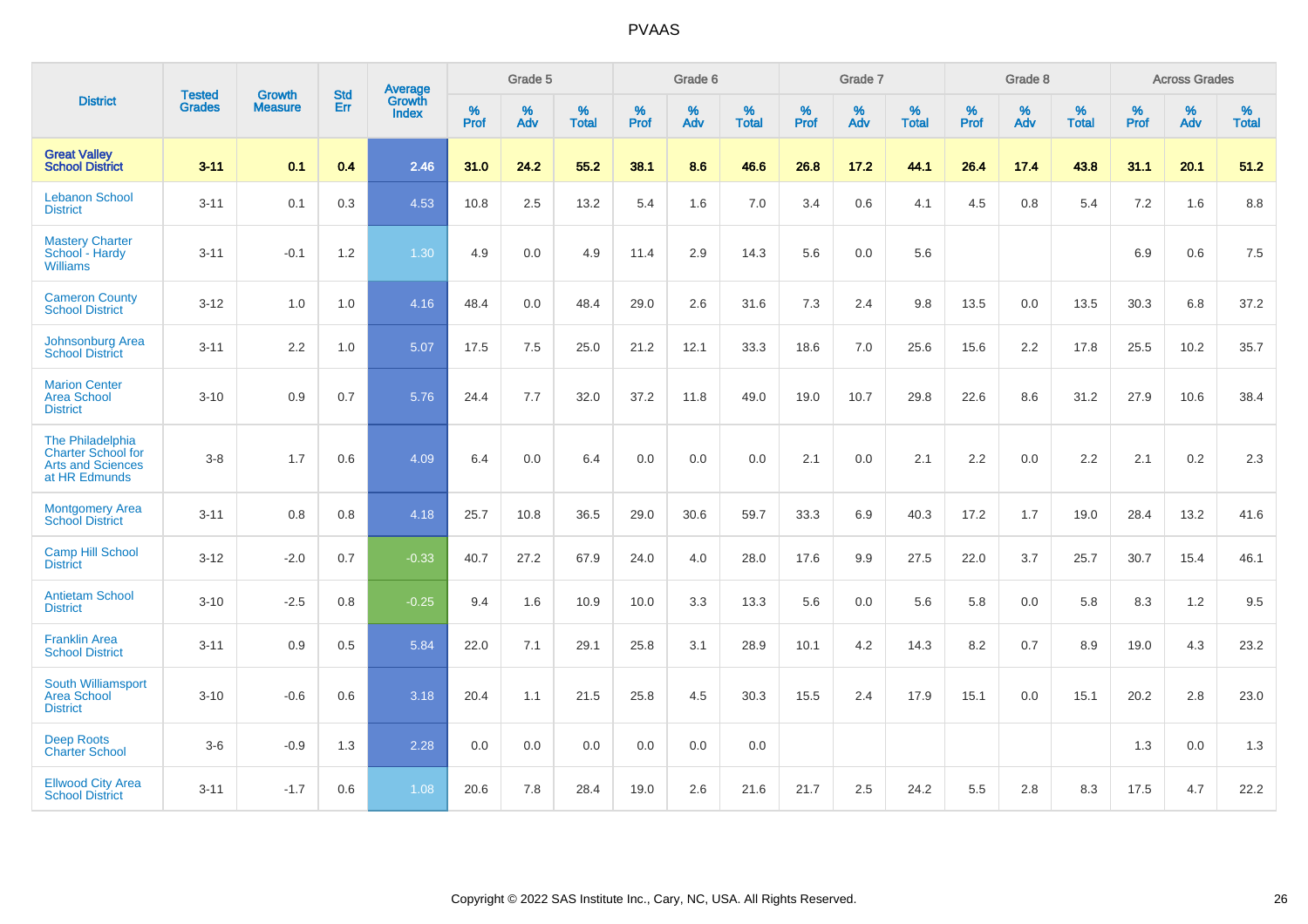|                                                                 |                                | <b>Growth</b>  | <b>Std</b> |                                   |              | Grade 5  |                   |           | Grade 6  |                   |              | Grade 7  |                   |              | Grade 8  |                   |              | <b>Across Grades</b> |                   |
|-----------------------------------------------------------------|--------------------------------|----------------|------------|-----------------------------------|--------------|----------|-------------------|-----------|----------|-------------------|--------------|----------|-------------------|--------------|----------|-------------------|--------------|----------------------|-------------------|
| <b>District</b>                                                 | <b>Tested</b><br><b>Grades</b> | <b>Measure</b> | <b>Err</b> | Average<br>Growth<br><b>Index</b> | $\%$<br>Prof | %<br>Adv | %<br><b>Total</b> | %<br>Prof | %<br>Adv | %<br><b>Total</b> | $\%$<br>Prof | %<br>Adv | %<br><b>Total</b> | $\%$<br>Prof | %<br>Adv | %<br><b>Total</b> | $\%$<br>Prof | %<br>Adv             | %<br><b>Total</b> |
| <b>Great Valley</b><br><b>School District</b>                   | $3 - 11$                       | 0.1            | 0.4        | 2.46                              | 31.0         | 24.2     | 55.2              | 38.1      | 8.6      | 46.6              | 26.8         | 17.2     | 44.1              | 26.4         | 17.4     | 43.8              | 31.1         | 20.1                 | 51.2              |
| <b>West Middlesex</b><br><b>Area School</b><br><b>District</b>  | $3 - 10$                       | 0.9            | 0.9        | 4.10                              | 21.7         | 21.7     | 43.5              | 39.3      | 4.9      | 44.3              | 30.0         | 2.0      | 32.0              | 7.1          | 0.0      | 7.1               | 30.3         | 7.4                  | 37.7              |
| <b>Gillingham Charter</b><br>School                             | $3 - 11$                       | $-5.9$         | 2.0        | $-1.16$                           | 9.1          | 0.0      | 9.1               | 0.0       | 0.0      | 0.0               |              |          |                   | 0.0          | 0.0      | 0.0               | 4.4          | 1.4                  | 5.8               |
| <b>Ferndale Area</b><br><b>School District</b>                  | $3 - 10$                       | $-0.9$         | 0.9        | 1.11                              | 27.3         | 0.0      | 27.3              | 19.5      | 7.3      | 26.8              | 31.6         | 2.6      | 34.2              | 11.1         | 8.9      | 20.0              | 21.3         | 7.9                  | 29.1              |
| <b>Mastery Charter</b><br>School - Pickett<br>Campus            | $6 - 10$                       | 1.2            | 1.1        | 2.33                              |              |          |                   | 0.0       | 0.0      | 0.0               | 0.0          | 0.0      | 0.0               | 2.8          | 0.0      | 2.8               | 0.9          | 0.0                  | 0.9               |
| <b>Big Spring School</b><br><b>District</b>                     | $3 - 11$                       | $-1.2$         | 0.5        | 0.68                              | 26.7         | 13.0     | 39.7              | 22.0      | 3.8      | 25.8              | 20.9         | 6.7      | 27.6              | 10.9         | 3.3      | 14.1              | 24.6         | 10.4                 | 35.0              |
| <b>Elk Lake School</b><br><b>District</b>                       | $3 - 11$                       | 1.9            | 0.7        | 7.96                              | 17.5         | 3.8      | 21.2              | 35.8      | 12.6     | 48.4              | 11.4         | 3.4      | 14.8              | 8.5          | 4.9      | 13.4              | 21.4         | 7.2                  | 28.5              |
| <b>Forest City</b><br><b>Regional School</b><br><b>District</b> | $3 - 12$                       | 1.5            | 0.9        | 4.76                              | 22.2         | 11.1     | 33.3              | 14.3      | 2.0      | 16.3              | 18.9         | 10.8     | 29.7              | 31.9         | 10.6     | 42.6              | 22.1         | 10.7                 | 32.8              |
| <b>Hamburg Area</b><br><b>School District</b>                   | $3 - 11$                       | $-0.0$         | 0.5        | 1.79                              | 29.1         | 6.4      | 35.5              | 28.4      | 2.4      | 30.7              | 10.1         | 3.8      | 13.8              | 9.9          | 2.1      | 12.1              | 20.9         | 6.6                  | 27.5              |
| <b>United School</b><br><b>District</b>                         | $3 - 11$                       | 0.3            | 0.8        | 3.96                              | 27.0         | 1.6      | 28.6              | 31.8      | 12.7     | 44.4              | 29.2         | 10.8     | 40.0              | 20.9         | 9.0      | 29.8              | 28.1         | 9.4                  | 37.5              |
| <b>Valley Grove</b><br><b>School District</b>                   | $3 - 10$                       | $-2.4$         | 0.8        | $-1.21$                           | 35.4         | 8.3      | 43.8              | 27.6      | 1.7      | 29.3              | 18.5         | 5.6      | 24.1              | 14.3         | 1.8      | 16.1              | 25.5         | 6.8                  | 32.2              |
| <b>Hanover Area</b><br><b>School District</b>                   | $3 - 11$                       | $-2.5$         | 0.9        | $-0.79$                           | 3.4          | 3.4      | 6.8               | 10.0      | 4.0      | 14.0              | 5.3          | 1.8      | 7.0               | 0.0          | 0.0      | 0.0               | 7.4          | 1.9                  | 9.3               |
| <b>Gettysburg Area</b><br><b>School District</b>                | $3 - 11$                       | 1.3            | 0.4        | 5.96                              | 36.4         | 17.3     | 53.7              | 22.0      | 12.0     | 34.0              | 15.9         | 5.7      | 21.6              | 21.4         | 7.3      | 28.6              | 25.4         | 14.7                 | 40.1              |
| <b>Folk Arts-Cultural</b><br><b>Treasures Charter</b><br>School | $3 - 7$                        | $-1.8$         | 1.0        | 1.12                              | 22.7         | 6.8      | 29.6              | 28.9      | 4.4      | 33.3              | 20.4         | 2.3      | 22.7              |              |          |                   | 28.1         | 6.2                  | 34.4              |
| <b>Sayre Area School</b><br><b>District</b>                     | $3 - 11$                       | 1.9            | 0.7        | 6.31                              | 21.3         | 6.6      | 27.9              | 36.2      | 5.0      | 41.2              | 21.4         | 3.6      | 25.0              | 13.4         | 0.0      | 13.4              | 25.9         | 6.1                  | 32.0              |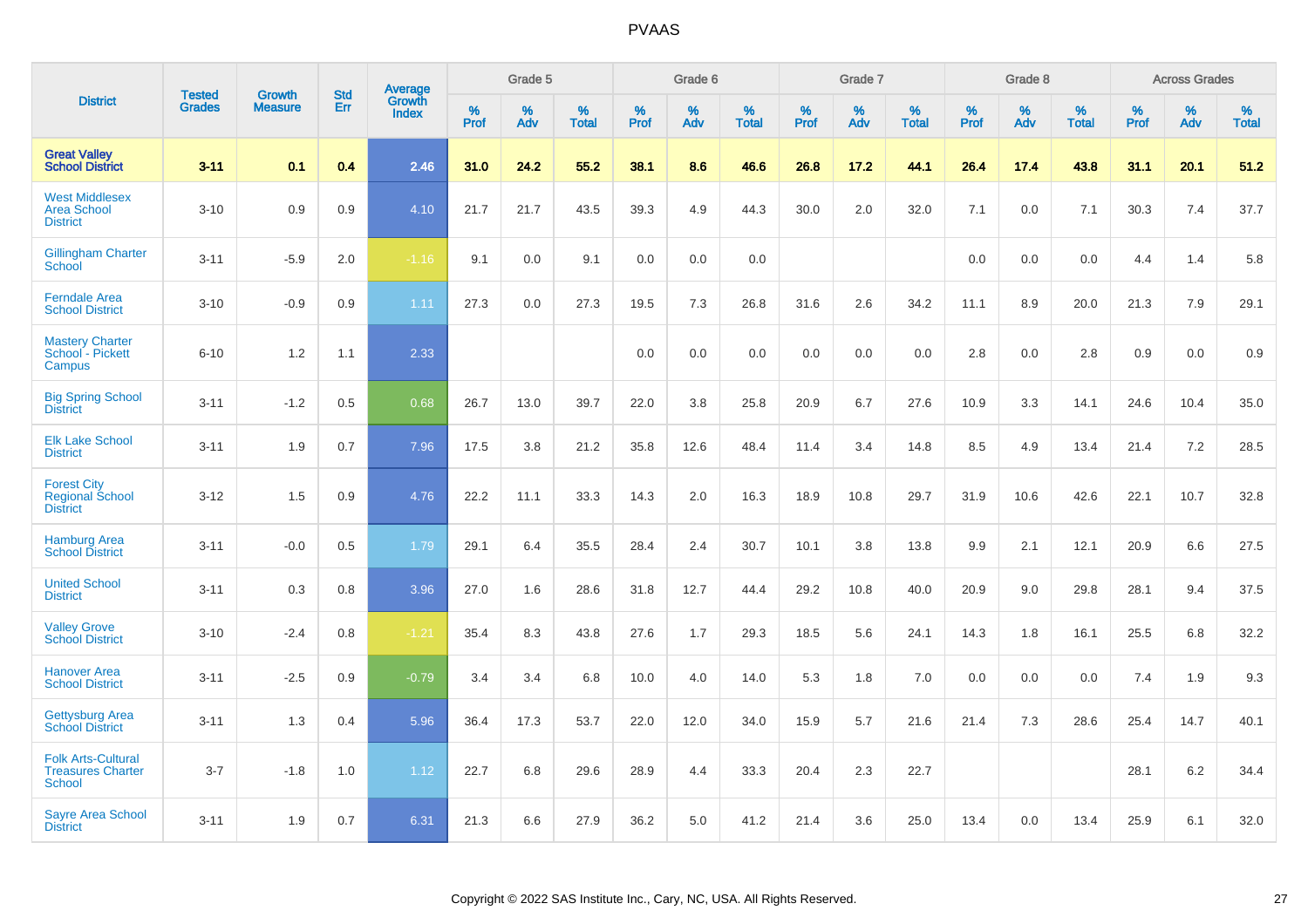|                                                                              |                                |                                 | <b>Std</b> | Average                       |           | Grade 5  |                   |           | Grade 6  |                   |           | Grade 7  |                   |           | Grade 8  |                   |           | <b>Across Grades</b> |                   |
|------------------------------------------------------------------------------|--------------------------------|---------------------------------|------------|-------------------------------|-----------|----------|-------------------|-----------|----------|-------------------|-----------|----------|-------------------|-----------|----------|-------------------|-----------|----------------------|-------------------|
| <b>District</b>                                                              | <b>Tested</b><br><b>Grades</b> | <b>Growth</b><br><b>Measure</b> | Err        | <b>Growth</b><br><b>Index</b> | %<br>Prof | %<br>Adv | %<br><b>Total</b> | %<br>Prof | %<br>Adv | %<br><b>Total</b> | %<br>Prof | %<br>Adv | %<br><b>Total</b> | %<br>Prof | %<br>Adv | %<br><b>Total</b> | %<br>Prof | %<br>Adv             | %<br><b>Total</b> |
| <b>Great Valley</b><br><b>School District</b>                                | $3 - 11$                       | 0.1                             | 0.4        | 2.46                          | 31.0      | 24.2     | 55.2              | 38.1      | 8.6      | 46.6              | 26.8      | 17.2     | 44.1              | 26.4      | 17.4     | 43.8              | 31.1      | 20.1                 | 51.2              |
| <b>Harmony Area</b><br><b>School District</b>                                | $3 - 10$                       | 0.9                             | 1.7        | 2.79                          | 31.2      | 6.2      | 37.5              | 41.7      | 4.2      | 45.8              | 0.0       | 0.0      | 0.0               |           |          |                   | 27.4      | 7.4                  | 34.7              |
| <b>Laurel School</b><br><b>District</b>                                      | $3 - 11$                       | $-0.4$                          | 0.7        | 1.59                          | 25.7      | 5.4      | 31.1              | 23.9      | 12.7     | 36.6              | 29.5      | 5.1      | 34.6              | 18.8      | 8.7      | 27.5              | 28.6      | 13.6                 | 42.2              |
| <b>Old Forge School</b><br><b>District</b>                                   | $3 - 12$                       | $-2.1$                          | 0.8        | 0.34                          | 11.8      | 2.9      | 14.7              | 11.3      | 0.0      | 11.3              | 19.0      | 4.8      | 23.8              | 5.9       | 0.0      | 5.9               | 14.0      | 2.9                  | 16.9              |
| <b>Universal Alcorn</b><br><b>Charter School</b>                             | $3 - 8$                        | $-0.7$                          | 0.8        | 0.93                          | 7.7       | 1.9      | 9.6               | 3.9       | 0.0      | 3.9               | 8.8       | 0.0      | 8.8               | 5.1       | 0.0      | 5.1               | 6.4       | 1.7                  | 8.1               |
| <b>Reach Cyber</b><br><b>Charter School</b>                                  | $3 - 11$                       | $-2.4$                          | 0.9        | $-0.45$                       | 19.4      | 9.7      | 29.0              | 9.1       | 0.0      | 9.1               | 17.0      | 3.8      | 20.8              | 17.5      | 5.3      | 22.8              | 21.3      | 4.7                  | 26.0              |
| <b>Cocalico School</b><br><b>District</b>                                    | $3 - 11$                       | 2.0                             | 0.4        | 5.70                          | 27.4      | 17.4     | 44.8              | 25.2      | 17.5     | 42.7              | 27.3      | 4.0      | 31.3              | 22.2      | $6.2\,$  | 28.4              | 28.3      | 12.1                 | 40.4              |
| <b>Waynesboro Area</b><br><b>School District</b>                             | $3 - 12$                       | $-0.5$                          | 0.4        | 2.30                          | 25.0      | 9.2      | 34.2              | 20.4      | 10.5     | 31.0              | 19.2      | 6.0      | 25.2              | 20.1      | 4.8      | 24.8              | 22.3      | 9.3                  | 31.6              |
| <b>Spring Cove</b><br><b>School District</b>                                 | $3 - 11$                       | 0.9                             | 0.5        | 5.97                          | 18.5      | 8.4      | 26.9              | 15.1      | 4.8      | 19.8              | 11.0      | 3.9      | 15.0              | 12.7      | 4.0      | 16.7              | 20.0      | 7.4                  | 27.4              |
| <b>Young Scholars Of</b><br>Western<br>Pennsylvania<br><b>Charter School</b> | $3 - 8$                        | $-0.4$                          | 1.1        | 1.25                          | 6.7       | 6.7      | 13.3              | 5.9       | 5.9      | 11.8              | 20.7      | 3.4      | 24.1              | 8.7       | 0.0      | 8.7               | 12.3      | 4.8                  | 17.1              |
| <b>Keystone School</b><br><b>District</b>                                    | $3 - 11$                       | $-1.0$                          | 0.8        | 1.11                          | 28.4      | 19.4     | 47.8              | 32.1      | 1.9      | 34.0              | 12.3      | 1.4      | 13.7              | 6.4       | 0.0      | 6.4               | 24.1      | 7.6                  | 31.6              |
| <b>New Castle Area</b><br><b>School District</b>                             | $3 - 12$                       | $-0.5$                          | 0.4        | 2.63                          | 4.3       | 0.5      | 4.8               | 3.3       | 1.9      | 5.2               | 7.7       | 1.4      | 9.1               | 3.3       | 0.9      | 4.2               | 4.4       | 1.1                  | 5.5               |
| <b>Vision Academy</b><br>Charter School                                      | $3 - 8$                        | 1.7                             | 1.1        | 3.72                          | 11.1      | 0.0      | 11.1              | 0.0       | 0.0      | 0.0               | 2.9       | 2.9      | 5.9               | 9.5       | 4.8      | 14.3              | 6.4       | 1.6                  | 8.0               |
| <b>Lower Moreland</b><br><b>Township School</b><br><b>District</b>           | $3 - 11$                       | 2.2                             | 0.5        | 4.65                          | 27.3      | 27.3     | 54.6              | 38.8      | 19.4     | 58.2              | 30.7      | 17.2     | 47.8              | 25.1      | 15.0     | 40.1              | 32.4      | 17.7                 | 50.0              |
| <b>Fairfield Area</b><br><b>School District</b>                              | $3 - 11$                       | $-1.2$                          | 0.8        | 1.99                          | 32.3      | 1.6      | 33.9              | 19.7      | 1.6      | 21.3              | 18.5      | 0.0      | 18.5              | 16.7      | 3.7      | 20.4              | 25.3      | 6.7                  | 32.0              |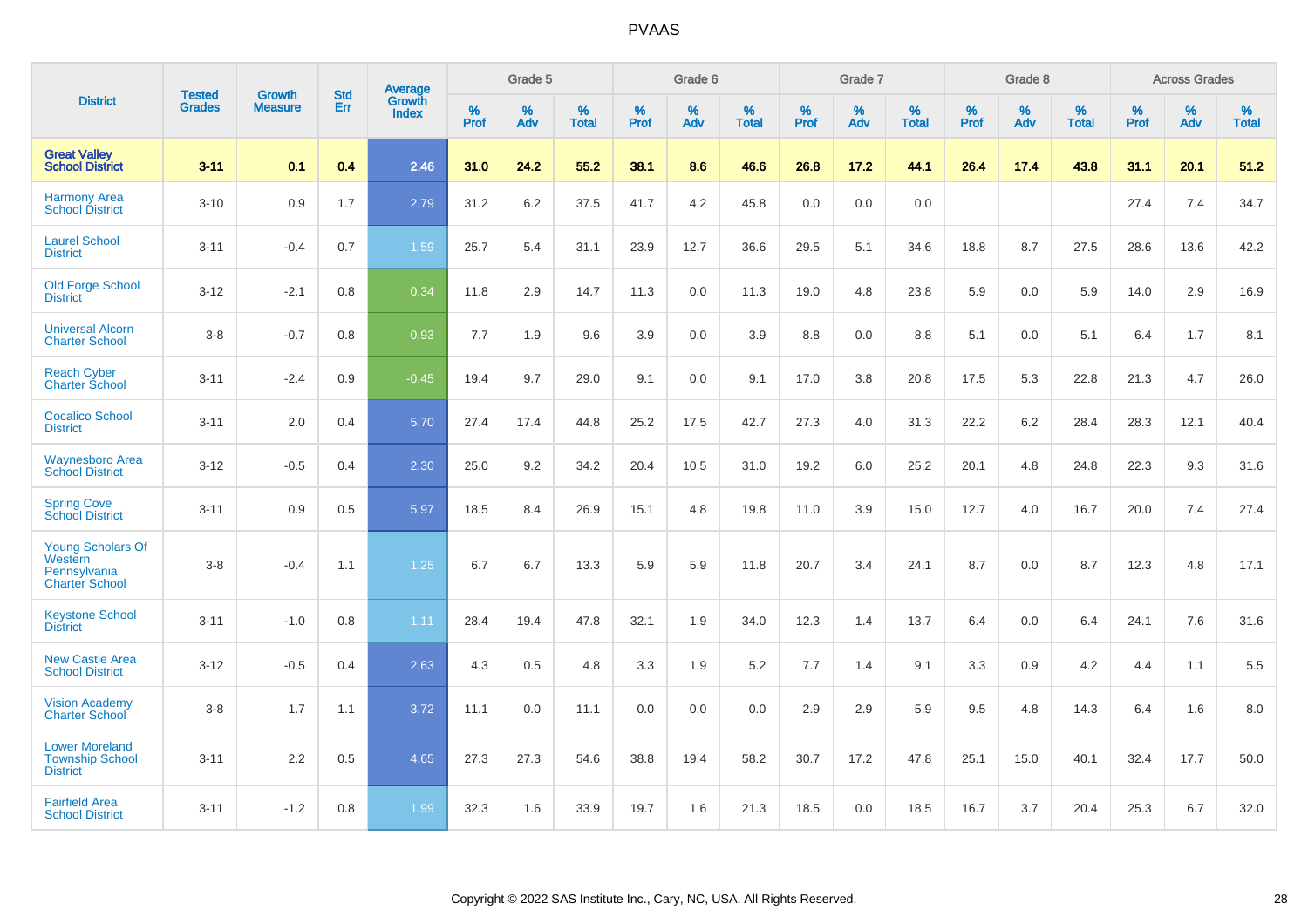|                                                             |                                |                          | <b>Std</b> |                                          |                     | Grade 5  |                      |              | Grade 6     |                      |              | Grade 7  |                      |              | Grade 8     |                      |              | <b>Across Grades</b> |                      |
|-------------------------------------------------------------|--------------------------------|--------------------------|------------|------------------------------------------|---------------------|----------|----------------------|--------------|-------------|----------------------|--------------|----------|----------------------|--------------|-------------|----------------------|--------------|----------------------|----------------------|
| <b>District</b>                                             | <b>Tested</b><br><b>Grades</b> | Growth<br><b>Measure</b> | Err        | <b>Average</b><br>Growth<br><b>Index</b> | $\%$<br><b>Prof</b> | %<br>Adv | $\%$<br><b>Total</b> | $\%$<br>Prof | $\%$<br>Adv | $\%$<br><b>Total</b> | $\%$<br>Prof | %<br>Adv | $\%$<br><b>Total</b> | $\%$<br>Prof | $\%$<br>Adv | $\%$<br><b>Total</b> | $\%$<br>Prof | $\%$<br>Adv          | $\%$<br><b>Total</b> |
| <b>Great Valley</b><br><b>School District</b>               | $3 - 11$                       | 0.1                      | 0.4        | 2.46                                     | 31.0                | 24.2     | 55.2                 | 38.1         | 8.6         | 46.6                 | 26.8         | 17.2     | 44.1                 | 26.4         | 17.4        | 43.8                 | 31.1         | 20.1                 | 51.2                 |
| <b>Grove City Area</b><br><b>School District</b>            | $3 - 12$                       | $-0.0$                   | 0.6        | 1.93                                     | 21.8                | 16.8     | 38.6                 | 29.0         | 12.1        | 41.1                 | 28.1         | 13.2     | 41.2                 | 19.5         | 8.5         | 28.0                 | 27.6         | 16.8                 | 44.3                 |
| <b>Russell Byers</b><br><b>Charter School</b>               | $3 - 8$                        | 1.5                      | 0.8        | 5.07                                     | 3.6                 | 0.0      | 3.6                  | 0.0          | 0.0         | 0.0                  | 0.0          | 0.0      | 0.0                  | 0.0          | 0.0         | 0.0                  | 3.2          | 1.9                  | 5.2                  |
| <b>Upper Dublin</b><br><b>School District</b>               | $3 - 12$                       | 0.6                      | 0.4        | 2.59                                     | 41.8                | 29.3     | 71.1                 | 38.5         | 24.8        | 63.3                 | 30.8         | 29.7     | 60.5                 | 24.1         | 14.8        | 38.9                 | 35.7         | 29.8                 | 65.5                 |
| <b>Everett Area</b><br><b>School District</b>               | $3 - 11$                       | $-1.4$                   | 0.7        | 1.92                                     | 27.6                | 6.9      | 34.5                 | 19.8         | 2.3         | 22.1                 | 13.9         | 1.0      | 14.8                 | 10.7         | 6.7         | 17.3                 | 19.7         | 5.5                  | 25.2                 |
| <b>Dunmore School</b><br><b>District</b>                    | $3 - 11$                       | $-0.4$                   | 0.7        | 1.48                                     | 26.4                | 9.7      | 36.1                 | 20.9         | 2.2         | 23.1                 | 10.4         | 0.9      | 11.3                 | 9.5          | 3.6         | 13.1                 | 18.9         | 6.1                  | 25.0                 |
| <b>Carlynton School</b><br><b>District</b>                  | $3 - 11$                       | $-1.3$                   | 0.7        | 0.95                                     | 16.3                | 10.9     | 27.2                 | 35.7         | 7.1         | 42.9                 | 9.5          | 3.8      | 13.3                 | 11.7         | 0.0         | 11.7                 | 20.9         | 6.7                  | 27.6                 |
| <b>Upper Perkiomen</b><br><b>School District</b>            | $3 - 11$                       | 2.0                      | 0.4        | 6.80                                     | 26.0                | 11.8     | 37.8                 | 23.0         | 6.1         | 29.1                 | 28.0         | 11.6     | 39.6                 | 22.9         | 10.0        | 32.8                 | 24.8         | 10.4                 | 35.1                 |
| <b>Bellwood-Antis</b><br><b>School District</b>             | $3 - 10$                       | 2.2                      | 0.6        | 5.68                                     | 18.9                | 4.4      | 23.3                 | 12.4         | 9.0         | 21.4                 | 29.4         | 15.3     | 44.7                 | 14.1         | 6.5         | 20.6                 | 21.6         | 9.9                  | 31.5                 |
| <b>Mars Area School</b><br><b>District</b>                  | $3 - 10$                       | 0.5                      | 0.4        | 6.45                                     | 31.3                | 20.9     | 52.2                 | 32.6         | 24.5        | 57.1                 | 23.8         | 16.5     | 40.4                 | 24.5         | 6.4         | 30.8                 | 32.3         | 21.1                 | 53.4                 |
| <b>Ephrata Area</b><br><b>School District</b>               | $3 - 11$                       | 0.9                      | 0.4        | 5.20                                     | 34.6                | 12.9     | 47.5                 | 24.8         | 8.0         | 32.8                 | 18.0         | 4.2      | 22.2                 | 18.9         | 4.3         | 23.1                 | 25.6         | 12.5                 | 38.1                 |
| <b>Bethel Park School</b><br><b>District</b>                | $3 - 11$                       | $-0.2$                   | 0.4        | 1.45                                     | 31.6                | 17.7     | 49.3                 | 27.0         | 17.1        | 44.1                 | 29.6         | 13.0     | 42.6                 | 27.1         | 8.9         | 36.0                 | 30.4         | 17.5                 | 48.0                 |
| <b>Stroudsburg Area</b><br><b>School District</b>           | $3 - 11$                       | $-0.2$                   | 0.4        | 3.95                                     | 17.5                | 9.2      | 26.8                 | 18.8         | 4.9         | 23.8                 | 21.6         | 2.7      | 24.3                 | 15.4         | 1.8         | 17.1                 | 20.2         | 6.4                  | 26.6                 |
| Conemaugh<br><b>Township Area</b><br><b>School District</b> | $3 - 12$                       | $-1.5$                   | 0.8        | 2.85                                     | 51.6                | 22.6     | 74.2                 | 23.0         | 16.4        | 39.3                 | 29.2         | 20.8     | 50.0                 | 28.8         | 5.5         | 34.2                 | 34.8         | 23.6                 | 58.4                 |
| <b>Brockway Area</b><br><b>School District</b>              | $3 - 11$                       | 2.7                      | 0.7        | 9.15                                     | 35.4                | 17.7     | 53.2                 | 29.4         | 36.8        | 66.2                 | 22.5         | 7.5      | 30.0                 | 20.8         | 5.6         | 26.4                 | 28.7         | 18.6                 | 47.4                 |
| <b>Clarion Area</b><br><b>School District</b>               | $3 - 11$                       | $-0.1$                   | 0.8        | 2.20                                     | 31.2                | 8.3      | 39.6                 | 32.1         | 7.1         | 39.3                 | 17.9         | 10.4     | 28.4                 | 28.1         | 3.5         | 31.6                 | 26.5         | 10.2                 | 36.8                 |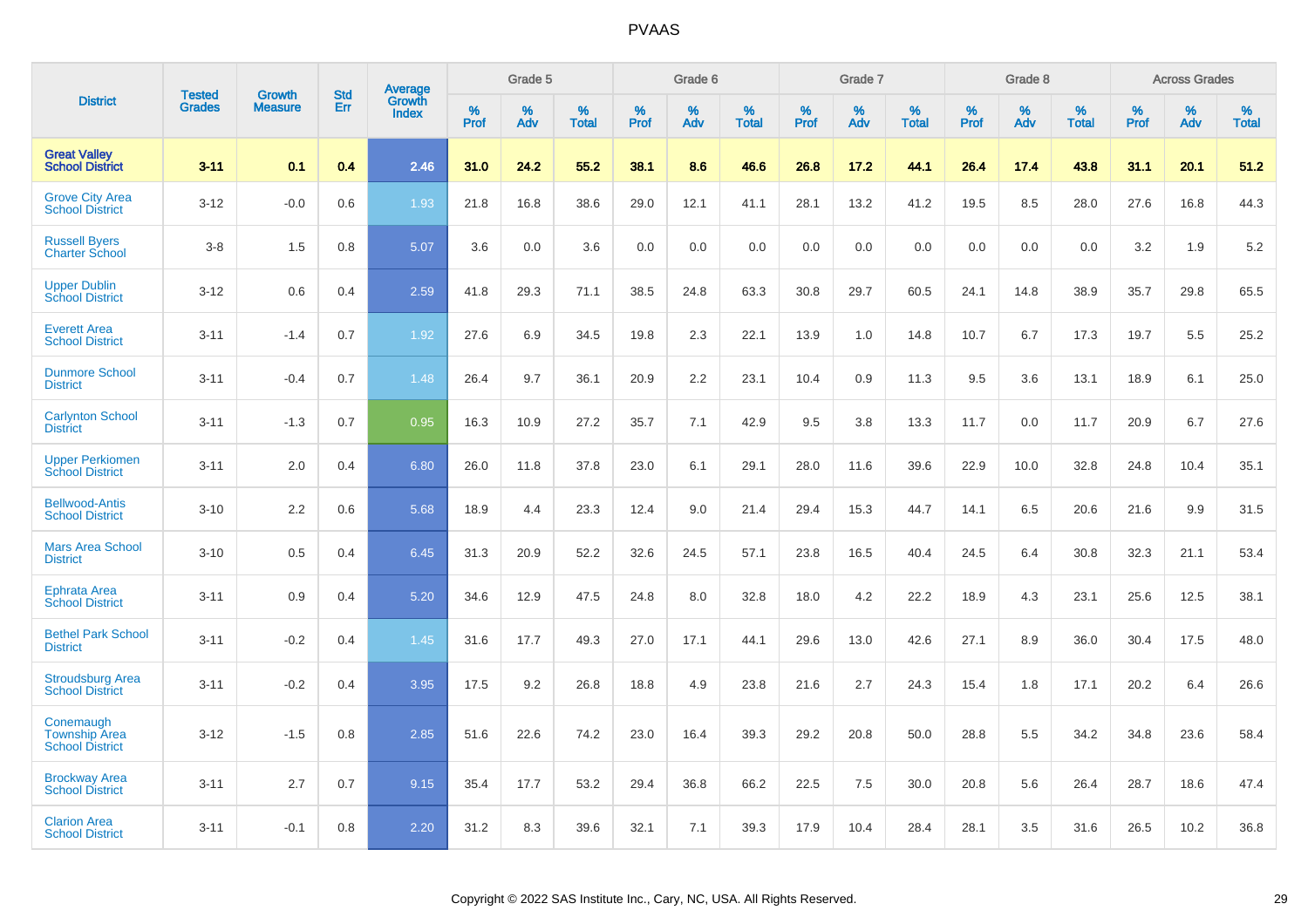|                                                                 | <b>Tested</b> | <b>Growth</b>  | <b>Std</b> | Average                |              | Grade 5  |                   |           | Grade 6  |                   |           | Grade 7  |                   |           | Grade 8  |                   |           | <b>Across Grades</b> |                   |
|-----------------------------------------------------------------|---------------|----------------|------------|------------------------|--------------|----------|-------------------|-----------|----------|-------------------|-----------|----------|-------------------|-----------|----------|-------------------|-----------|----------------------|-------------------|
| <b>District</b>                                                 | <b>Grades</b> | <b>Measure</b> | Err        | Growth<br><b>Index</b> | $\%$<br>Prof | %<br>Adv | %<br><b>Total</b> | %<br>Prof | %<br>Adv | %<br><b>Total</b> | %<br>Prof | %<br>Adv | %<br><b>Total</b> | %<br>Prof | %<br>Adv | %<br><b>Total</b> | %<br>Prof | %<br>Adv             | %<br><b>Total</b> |
| <b>Great Valley</b><br><b>School District</b>                   | $3 - 11$      | 0.1            | 0.4        | 2.46                   | 31.0         | 24.2     | 55.2              | 38.1      | 8.6      | 46.6              | 26.8      | 17.2     | 44.1              | 26.4      | 17.4     | 43.8              | 31.1      | 20.1                 | 51.2              |
| <b>Ridgway Area</b><br><b>School District</b>                   | $3 - 11$      | 4.4            | 0.8        | 5.42                   | 36.7         | 20.0     | 56.7              | 42.6      | 18.0     | 60.7              | 25.0      | 13.3     | 38.3              | 28.3      | 5.0      | 33.3              | 30.2      | 18.4                 | 48.6              |
| Montessori<br><b>Regional Charter</b><br>School                 | $3-6$         | $-2.6$         | 1.1        | $-1.45$                | 15.0         | 5.0      | 20.0              | 5.1       | 1.7      | 6.8               |           |          |                   |           |          |                   | 11.1      | 6.3                  | 17.3              |
| Greencastle-Antrim<br><b>School District</b>                    | $3 - 11$      | $-0.1$         | 0.4        | 2.26                   | 28.2         | 15.8     | 44.1              | 31.2      | 8.1      | 39.3              | 24.8      | 7.8      | 32.6              | 18.7      | 5.6      | 24.4              | 26.8      | 11.4                 | 38.2              |
| <b>Northwest Area</b><br><b>School District</b>                 | $3 - 10$      | 0.9            | 0.8        | 2.73                   | 17.3         | 1.9      | 19.2              | 19.3      | 3.5      | 22.8              | 7.3       | 1.8      | 9.1               | 5.4       | 0.0      | 5.4               | 13.2      | 1.5                  | 14.8              |
| <b>Aliquippa School</b><br><b>District</b>                      | $3 - 11$      | 0.1            | 0.8        | 2.83                   | 1.5          | 0.0      | 1.5               | 0.0       | 1.6      | 1.6               | 6.9       | 0.0      | 6.9               | 0.0       | 0.0      | 0.0               | 2.0       | 0.5                  | 2.6               |
| <b>Bethlehem Area</b><br><b>School District</b>                 | $3 - 11$      | 0.4            | 0.4        | 3.53                   | 16.6         | 11.7     | 28.3              | 13.0      | 2.9      | 15.9              | 14.3      | 5.3      | 19.6              | 9.9       | 3.9      | 13.8              | 18.1      | 8.8                  | 26.8              |
| <b>Propel Charter</b><br>School-Hazelwood                       | $3 - 8$       | $-1.6$         | $1.2$      | 1.36                   | 3.4          | 0.0      | 3.4               | 0.0       | 0.0      | 0.0               | 0.0       | 4.8      | 4.8               | 0.0       | 0.0      | 0.0               | 0.6       | 0.6                  | 1.3               |
| <b>Sto-Rox School</b><br><b>District</b>                        | $3 - 10$      | $-0.5$         | 0.9        | 2.11                   | 4.4          | 1.1      | 5.4               | 1.2       | 0.0      | 1.2               | 0.0       | 0.0      | 0.0               | 0.0       | 0.0      | 0.0               | 2.8       | 0.5                  | 3.3               |
| Tamaqua Area<br><b>School District</b>                          | $3 - 12$      | 2.4            | 0.5        | 6.23                   | 28.7         | 9.3      | 38.0              | 18.6      | 1.6      | 20.2              | 19.7      | $7.2\,$  | 27.0              | 11.4      | 2.1      | 13.5              | 22.6      | 5.9                  | 28.4              |
| <b>Susquenita School</b><br><b>District</b>                     | $3 - 11$      | 1.6            | 0.6        | 3.26                   | 23.8         | 15.6     | 39.3              | 15.4      | 5.8      | 21.2              | 19.2      | 5.0      | 24.2              | 12.3      | 5.7      | 17.9              | 23.0      | 9.7                  | 32.7              |
| <b>Northern York</b><br><b>County School</b><br><b>District</b> | $3 - 11$      | 1.3            | 0.4        | 6.31                   | 26.3         | 11.1     | 37.4              | 24.5      | 8.2      | 32.7              | 20.4      | 5.3      | 25.7              | 10.9      | 0.9      | 11.8              | 23.2      | 8.9                  | 32.1              |
| Independence<br><b>Charter School</b><br>West                   | $3 - 7$       | $-1.0$         | 1.7        | 1.35                   | 0.0          | 0.0      | 0.0               | 16.7      | 0.0      | 16.7              | 5.6       | 0.0      | 5.6               |           |          |                   | $6.2\,$   | 1.8                  | $8.0\,$           |
| <b>Sugar Valley Rural</b><br><b>Charter School</b>              | $3 - 11$      | $-0.5$         | 1.0        | 1.21                   | 26.3         | 5.3      | 31.6              | 8.3       | 0.0      | 8.3               | 5.1       | 2.6      | 7.7               | 2.8       | 0.0      | 2.8               | 16.0      | 2.8                  | 18.9              |
| <b>Mahanoy Area</b><br><b>School District</b>                   | $3 - 10$      | $-0.3$         | 0.8        | 3.34                   | 7.3          | 0.0      | 7.3               | 4.0       | 0.0      | 4.0               | 7.7       | 0.0      | 7.7               | 4.6       | 0.0      | 4.6               | 10.4      | 0.8                  | 11.1              |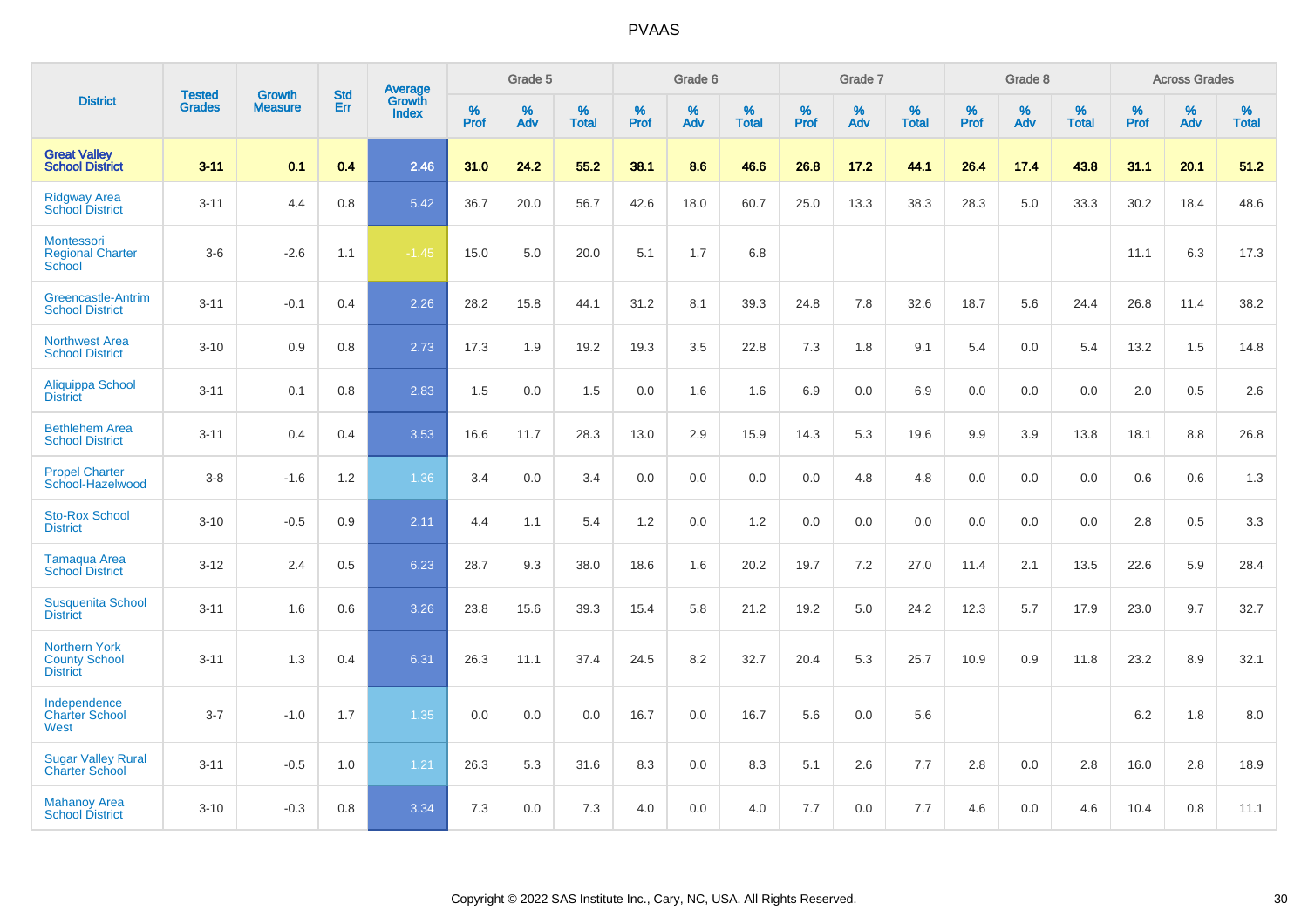|                                                                   |                                |                                 | <b>Std</b> |                                          |              | Grade 5  |                   |           | Grade 6  |                   |              | Grade 7  |                   |              | Grade 8  |                   |              | <b>Across Grades</b> |                   |
|-------------------------------------------------------------------|--------------------------------|---------------------------------|------------|------------------------------------------|--------------|----------|-------------------|-----------|----------|-------------------|--------------|----------|-------------------|--------------|----------|-------------------|--------------|----------------------|-------------------|
| <b>District</b>                                                   | <b>Tested</b><br><b>Grades</b> | <b>Growth</b><br><b>Measure</b> | Err        | <b>Average</b><br>Growth<br><b>Index</b> | $\%$<br>Prof | %<br>Adv | %<br><b>Total</b> | %<br>Prof | %<br>Adv | %<br><b>Total</b> | $\%$<br>Prof | %<br>Adv | %<br><b>Total</b> | $\%$<br>Prof | %<br>Adv | %<br><b>Total</b> | $\%$<br>Prof | %<br>Adv             | %<br><b>Total</b> |
| <b>Great Valley</b><br><b>School District</b>                     | $3 - 11$                       | 0.1                             | 0.4        | 2.46                                     | 31.0         | 24.2     | 55.2              | 38.1      | 8.6      | 46.6              | 26.8         | 17.2     | 44.1              | 26.4         | 17.4     | 43.8              | 31.1         | 20.1                 | 51.2              |
| <b>Turkeyfoot Valley</b><br><b>Area School</b><br><b>District</b> | $3 - 12$                       | $-0.8$                          | 1.3        | 1.22                                     | 18.2         | 0.0      | 18.2              | 14.3      | 0.0      | 14.3              | 30.0         | 0.0      | 30.0              | 12.5         | 4.2      | 16.7              | 20.0         | 2.6                  | 22.6              |
| <b>Saint Clair Area</b><br><b>School District</b>                 | $3 - 8$                        | 1.1                             | 0.9        | 4.46                                     | 28.3         | 13.2     | 41.5              | 24.0      | 4.0      | 28.0              | 19.2         | 7.7      | 26.9              | 12.5         | 2.5      | 15.0              | 24.2         | 7.2                  | 31.4              |
| <b>Tidioute</b><br><b>Community</b><br><b>Charter School</b>      | $3 - 11$                       | $-0.3$                          | 1.4        | 2.22                                     | 15.4         | 0.0      | 15.4              | 27.8      | 0.0      | 27.8              | 10.5         | 0.0      | 10.5              | 7.4          | 0.0      | 7.4               | 16.0         | 1.6                  | 17.6              |
| <b>Curwensville Area</b><br><b>School District</b>                | $3 - 11$                       | 1.8                             | 0.8        | 4.90                                     | 43.9         | 17.1     | 61.0              | 21.4      | 7.1      | 28.6              | 27.1         | 4.3      | 31.4              | 21.7         | 2.9      | 24.6              | 32.0         | 11.2                 | 43.3              |
| <b>Deer Lakes School</b><br><b>District</b>                       | $3 - 11$                       | 1.8                             | 0.6        | 7.57                                     | 21.1         | 6.5      | 27.6              | 24.4      | 10.6     | 35.0              | 25.4         | 19.2     | 44.6              | 24.5         | 3.9      | 28.4              | 26.2         | 10.7                 | 36.9              |
| <b>Mohawk Area</b><br><b>School District</b>                      | $3 - 11$                       | 1.9                             | 0.6        | 3.98                                     | 26.2         | 4.8      | 31.1              | 19.2      | 13.8     | 33.0              | 27.4         | 11.8     | 39.2              | 22.8         | 8.7      | 31.5              | 27.0         | 10.4                 | 37.4              |
| <b>East Penn School</b><br><b>District</b>                        | $3 - 11$                       | 0.8                             | 0.3        | 4.48                                     | 32.6         | 12.6     | 45.2              | 20.7      | 7.8      | 28.4              | 23.5         | 11.3     | 34.8              | 17.8         | 8.6      | 26.5              | 26.4         | 13.0                 | 39.4              |
| <b>Wellsboro Area</b><br><b>School District</b>                   | $3 - 11$                       | 3.0                             | 0.6        | 6.61                                     | 30.4         | 7.0      | 37.4              | 16.2      | 5.0      | 21.2              | 20.5         | 13.7     | 34.2              | 24.5         | 13.3     | 37.8              | 24.3         | 8.8                  | 33.1              |
| <b>California Area</b><br><b>School District</b>                  | $3 - 10$                       | $-1.0$                          | 0.8        | 3.04                                     | 27.3         | 5.4      | 32.7              | 13.8      | 0.0      | 13.8              | 24.6         | 1.8      | 26.3              | 20.4         | 5.6      | 25.9              | 22.4         | 4.3                  | 26.6              |
| <b>West Branch Area</b><br><b>School District</b>                 | $3 - 11$                       | 0.5                             | 0.8        | 1.82                                     | 16.1         | 3.2      | 19.4              | 7.8       | 4.7      | 12.5              | 19.7         | 14.5     | 34.2              | 18.8         | 6.2      | 25.0              | 18.7         | 7.8                  | 26.5              |
| <b>Union City Area</b><br><b>School District</b>                  | $3 - 12$                       | 0.2                             | 0.7        | 1.91                                     | 18.8         | 8.7      | 27.5              | 19.4      | 11.3     | 30.6              | 23.4         | 3.9      | 27.3              | 10.1         | 5.6      | 15.7              | 21.6         | 9.8                  | 31.4              |
| <b>West Oak Lane</b><br><b>Charter School</b>                     | $3 - 8$                        | 0.7                             | 0.7        | 1.55                                     | 2.6          | 1.3      | 3.8               | 6.1       | 0.0      | 6.1               | 6.9          | 1.4      | 8.3               | 0.0          | 1.9      | 1.9               | 6.1          | 0.7                  | 6.8               |
| <b>Littlestown Area</b><br><b>School District</b>                 | $3 - 11$                       | 1.5                             | 0.6        | 5.61                                     | 18.6         | 2.6      | 21.2              | 16.3      | 1.6      | 17.9              | 14.0         | 4.7      | 18.7              | 21.0         | 4.0      | 25.0              | 23.5         | 4.6                  | 28.1              |
| <b>Corry Area School</b><br><b>District</b>                       | $3 - 11$                       | $-1.0$                          | 0.5        | 0.08                                     | 25.4         | 7.9      | 33.3              | 25.2      | 3.6      | 28.8              | 17.4         | 5.1      | 22.5              | 15.8         | 1.4      | 17.1              | 23.2         | 7.5                  | 30.7              |
| <b>Northeast Bradford</b><br><b>School District</b>               | $3 - 10$                       | 1.9                             | 0.9        | 4.85                                     | 40.0         | 12.5     | 52.5              | 34.8      | 2.2      | 37.0              | 24.0         | 2.0      | 26.0              | 13.8         | 5.2      | 19.0              | 29.7         | 6.0                  | 35.7              |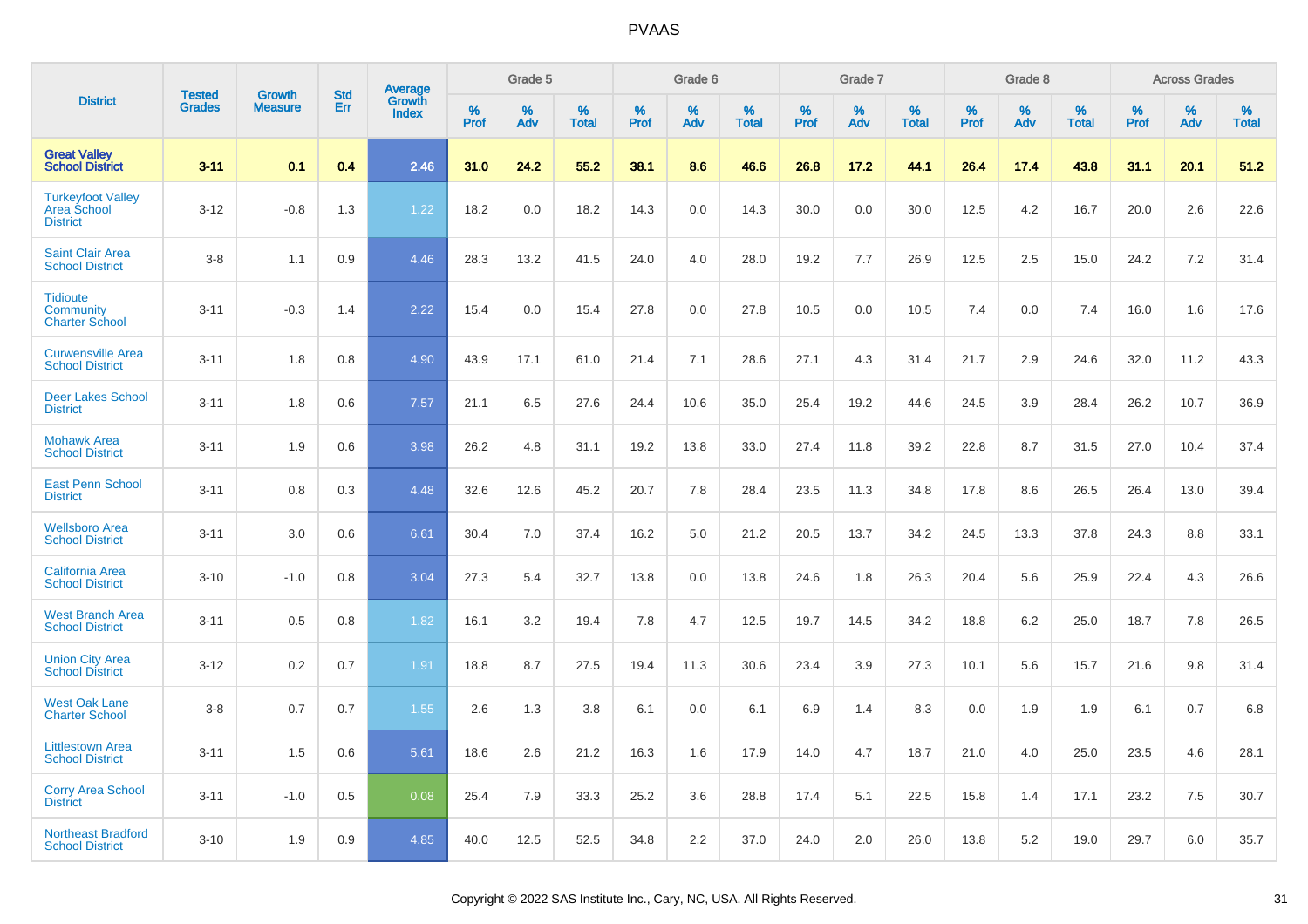|                                                                           | <b>Tested</b> | <b>Growth</b>  | <b>Std</b> | Average                |              | Grade 5  |                   |           | Grade 6  |                   |              | Grade 7  |                   |              | Grade 8  |                   |              | <b>Across Grades</b> |                   |
|---------------------------------------------------------------------------|---------------|----------------|------------|------------------------|--------------|----------|-------------------|-----------|----------|-------------------|--------------|----------|-------------------|--------------|----------|-------------------|--------------|----------------------|-------------------|
| <b>District</b>                                                           | <b>Grades</b> | <b>Measure</b> | Err        | Growth<br><b>Index</b> | $\%$<br>Prof | %<br>Adv | %<br><b>Total</b> | %<br>Prof | %<br>Adv | %<br><b>Total</b> | $\%$<br>Prof | %<br>Adv | %<br><b>Total</b> | $\%$<br>Prof | %<br>Adv | %<br><b>Total</b> | $\%$<br>Prof | $\%$<br>Adv          | %<br><b>Total</b> |
| <b>Great Valley</b><br><b>School District</b>                             | $3 - 11$      | 0.1            | 0.4        | 2.46                   | 31.0         | 24.2     | 55.2              | 38.1      | 8.6      | 46.6              | 26.8         | 17.2     | 44.1              | 26.4         | 17.4     | 43.8              | 31.1         | 20.1                 | 51.2              |
| <b>Carlisle Area</b><br><b>School District</b>                            | $3 - 11$      | 0.5            | 0.4        | 3.54                   | 22.0         | 8.3      | 30.3              | 20.5      | 3.3      | 23.8              | 18.9         | 7.6      | 26.5              | 11.6         | 5.6      | 17.1              | 21.3         | 7.2                  | 28.5              |
| <b>Greenville Area</b><br><b>School District</b>                          | $3 - 11$      | 0.3            | 0.7        | 2.17                   | 34.4         | 4.4      | 38.9              | 19.2      | 5.1      | 24.4              | 16.7         | 5.9      | 22.6              | 10.0         | 2.5      | 12.5              | 23.6         | 5.4                  | 29.1              |
| <b>Cranberry Area</b><br><b>School District</b>                           | $3 - 12$      | 0.9            | 0.7        | 2.03                   | 27.3         | 10.4     | 37.7              | 26.0      | 2.1      | 28.1              | 14.7         | 3.2      | 17.9              | 18.7         | 2.7      | 21.3              | 22.6         | 3.9                  | 26.5              |
| <b>Avon Grove</b><br><b>Charter School</b>                                | $3 - 11$      | 1.8            | 0.6        | 4.32                   | 22.1         | 6.6      | 28.7              | 29.9      | 11.7     | 41.6              | 27.2         | 9.8      | 37.0              | 13.9         | 2.0      | 15.8              | 24.3         | 10.2                 | 34.6              |
| <b>Penns Valley Area</b><br><b>School District</b>                        | $3 - 12$      | 5.2            | 0.6        | 10.29                  | 43.9         | 18.4     | 62.2              | 38.8      | 17.5     | 56.3              | 25.7         | 9.5      | 35.2              | 16.0         | 9.4      | 25.5              | 32.5         | 14.3                 | 46.8              |
| <b>Mifflinburg Area</b><br><b>School District</b>                         | $3 - 11$      | 2.1            | 0.6        | 5.49                   | 32.0         | 12.0     | 44.0              | 29.7      | 4.5      | 34.2              | 17.4         | 8.3      | 25.6              | 25.2         | 7.8      | 33.0              | 29.9         | 8.8                  | 38.6              |
| <b>Avella Area School</b><br><b>District</b>                              | $3 - 12$      | 1.2            | 1.0        | 2.47                   | 17.1         | 2.4      | 19.5              | 36.4      | 6.1      | 42.4              | 17.1         | 2.9      | 20.0              | 21.4         | 10.7     | 32.1              | 22.4         | 9.4                  | 31.8              |
| <b>Jersey Shore Area</b><br><b>School District</b>                        | $3 - 11$      | 1.3            | 0.5        | 4.52                   | 24.0         | 10.8     | 34.7              | 32.5      | 7.1      | 39.7              | 22.6         | 6.9      | 29.6              | 18.1         | 1.6      | 19.8              | 27.4         | 10.1                 | 37.6              |
| <b>Chester-Upland</b><br><b>School District</b>                           | $3 - 11$      | 0.1            | 0.7        | 2.70                   | 3.7          | 0.0      | 3.7               | 2.6       | 1.3      | 3.9               | 0.0          | 0.0      | 0.0               | 0.0          | 0.0      | 0.0               | 3.1          | 0.4                  | 3.4               |
| <b>Western Beaver</b><br><b>County School</b><br><b>District</b>          | $3 - 11$      | 3.4            | 1.1        | 5.38                   | 12.5         | 12.5     | 25.0              | 32.6      | 11.6     | 44.2              | 29.2         | 4.2      | 33.3              | 27.8         | 2.8      | 30.6              | 26.5         | 9.8                  | 36.3              |
| <b>Mastery Charter</b><br>School-Cleveland<br>Elementary                  | $3 - 8$       | $-1.3$         | 1.2        | 0.25                   | 3.8          | 7.7      | 11.5              | 5.9       | 0.0      | 5.9               | 3.6          | 0.0      | 3.6               | 3.8          | 3.8      | 7.7               | 2.4          | 1.8                  | 4.3               |
| <b>Erie Rise</b><br>Leadership<br><b>Academy Charter</b><br><b>School</b> | $3 - 8$       | $-0.6$         | 1.1        | 2.06                   | 6.9          | 0.0      | 6.9               | 0.0       | 0.0      | 0.0               | 0.0          | 0.0      | 0.0               | 0.0          | 0.0      | 0.0               | 1.6          | 1.0                  | 2.6               |
| <b>KIPP Philadelphia</b><br><b>Charter School</b>                         | $3 - 8$       | 0.0            | 0.9        | 3.74                   | 2.0          | 0.0      | 2.0               | 0.0       | 0.0      | 0.0               | 2.6          | 0.0      | 2.6               | 6.8          | 0.0      | 6.8               | 3.6          | 0.0                  | 3.6               |
| <b>Fox Chapel Area</b><br><b>School District</b>                          | $3 - 11$      | 1.4            | 0.4        | 5.89                   | 35.9         | 45.1     | 81.0              | 31.9      | 28.4     | 60.2              | 32.7         | 30.2     | 62.9              | 28.3         | 27.6     | 55.8              | 30.3         | 40.6                 | 70.9              |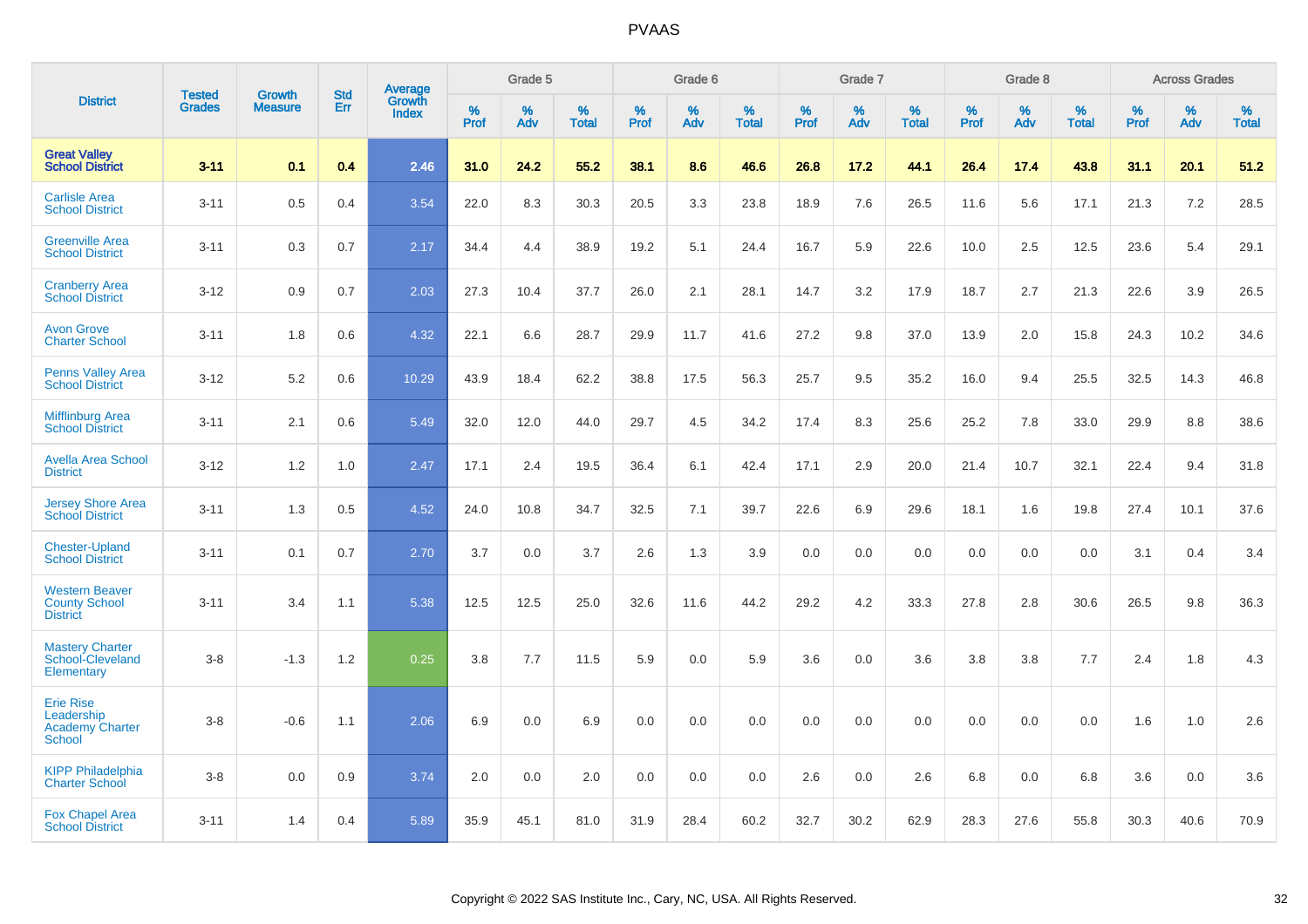|                                                                      | <b>Tested</b> | <b>Growth</b>  | <b>Std</b> | Average                |              | Grade 5  |                   |              | Grade 6  |                   |              | Grade 7  |                   |              | Grade 8  |                   |              | <b>Across Grades</b> |                   |
|----------------------------------------------------------------------|---------------|----------------|------------|------------------------|--------------|----------|-------------------|--------------|----------|-------------------|--------------|----------|-------------------|--------------|----------|-------------------|--------------|----------------------|-------------------|
| <b>District</b>                                                      | <b>Grades</b> | <b>Measure</b> | Err        | Growth<br><b>Index</b> | $\%$<br>Prof | %<br>Adv | %<br><b>Total</b> | $\%$<br>Prof | %<br>Adv | %<br><b>Total</b> | $\%$<br>Prof | %<br>Adv | %<br><b>Total</b> | $\%$<br>Prof | %<br>Adv | %<br><b>Total</b> | $\%$<br>Prof | %<br>Adv             | %<br><b>Total</b> |
| <b>Great Valley</b><br><b>School District</b>                        | $3 - 11$      | 0.1            | 0.4        | 2.46                   | 31.0         | 24.2     | 55.2              | 38.1         | 8.6      | 46.6              | 26.8         | 17.2     | 44.1              | 26.4         | 17.4     | 43.8              | 31.1         | 20.1                 | 51.2              |
| <b>Palmerton Area</b><br><b>School District</b>                      | $3 - 11$      | 3.0            | 0.6        | 9.28                   | 27.7         | 15.7     | 43.4              | 30.6         | 9.3      | 39.8              | 20.8         | 6.2      | 26.9              | 17.9         | 4.7      | 22.6              | 24.8         | 8.0                  | 32.8              |
| Eugenio Maria De<br><b>Hostos Charter</b><br><b>School</b>           | $3 - 8$       | $-1.0$         | 1.4        | 0.68                   | 13.0         | 0.0      | 13.0              | 5.6          | 5.6      | 11.1              | 4.4          | 8.7      | 13.0              | 28.6         | 7.1      | 35.7              | 9.3          | 3.4                  | 12.7              |
| <b>Mastery Charter</b><br>School - Gratz<br>Campus                   | $7 - 10$      | 1.0            | 1.4        | 3.30                   |              |          |                   |              |          |                   | 6.2          | $0.0\,$  | 6.2               | 2.4          | $0.0\,$  | 2.4               | 4.1          | $0.0\,$              | 4.1               |
| <b>Frederick Douglass</b><br><b>Mastery Charter</b><br><b>School</b> | $3 - 8$       | $-1.0$         | 1.2        | 2.52                   | 4.8          | 0.0      | 4.8               | 0.0          | 0.0      | 0.0               | 0.0          | 0.0      | 0.0               | 3.4          | 3.4      | 6.9               | 1.5          | 0.8                  | $2.3\,$           |
| <b>Wilmington Area</b><br><b>School District</b>                     | $3 - 11$      | $-0.8$         | 0.8        | 1.83                   | 36.8         | 10.5     | 47.4              | 12.7         | 1.6      | 14.3              | 29.4         | 3.9      | 33.3              | 13.6         | 3.4      | 17.0              | 26.8         | 7.9                  | 34.7              |
| <b>Mastery Charter</b><br>School-Mann<br>Campus                      | $3-6$         | 1.8            | 1.6        | 4.14                   | 4.0          | 4.0      | 8.0               | 5.4          | 2.7      | 8.1               |              |          |                   |              |          |                   | 2.2          | 1.4                  | 3.6               |
| <b>Allegheny Valley</b><br><b>School District</b>                    | $3 - 11$      | $-1.2$         | 0.8        | 1.14                   | 26.3         | 12.3     | 38.6              | 11.1         | 5.6      | 16.7              | 16.2         | 7.4      | 23.5              | 13.1         | 8.2      | 21.3              | 18.0         | 6.9                  | 24.9              |
| <b>Exeter Township</b><br><b>School District</b>                     | $3 - 11$      | 2.9            | 0.4        | 7.68                   | 28.6         | 10.1     | 38.7              | 26.9         | 9.0      | 35.9              | 23.5         | 6.7      | 30.2              | 19.9         | 8.5      | 28.4              | 25.7         | 9.5                  | 35.3              |
| <b>Lincoln Charter</b><br><b>School</b>                              | $3-5$         | $-2.5$         | 1.4        | $-1.78$                | 1.3          | 1.3      | 2.6               |              |          |                   |              |          |                   |              |          |                   | 3.6          | 0.8                  | 4.4               |
| <b>KIPP West</b><br>Philadelphia<br><b>Charter School</b>            | $3 - 8$       | $-2.0$         | 1.2        | 0.29                   | 3.2          | 0.0      | 3.2               | 0.0          | 0.0      | 0.0               | 0.0          | 0.0      | 0.0               | 0.0          | 0.0      | 0.0               | 2.6          | 0.0                  | 2.6               |
| <b>Galeton Area</b><br><b>School District</b>                        | $3 - 11$      | 2.7            | 1.3        | 4.78                   | 29.2         | 20.8     | 50.0              | 23.8         | 4.8      | 28.6              | 16.0         | 0.0      | 16.0              | 0.0          | 0.0      | 0.0               | 19.4         | 7.0                  | 26.4              |
| <b>Muncy School</b><br><b>District</b>                               | $3 - 11$      | 2.4            | 0.7        | 5.81                   | 36.7         | 8.3      | 45.0              | 32.5         | 14.3     | 46.8              | 29.0         | 15.9     | 44.9              | 23.3         | 6.7      | 30.0              | 31.5         | 13.1                 | 44.6              |
| <b>Northwestern</b><br><b>Lehigh School</b><br><b>District</b>       | $3 - 11$      | 0.6            | 0.5        | 3.03                   | 26.0         | 11.0     | 37.0              | 28.7         | 9.3      | 38.0              | 25.2         | 8.4      | 33.6              | 20.4         | 15.9     | 36.3              | 26.4         | 10.7                 | 37.2              |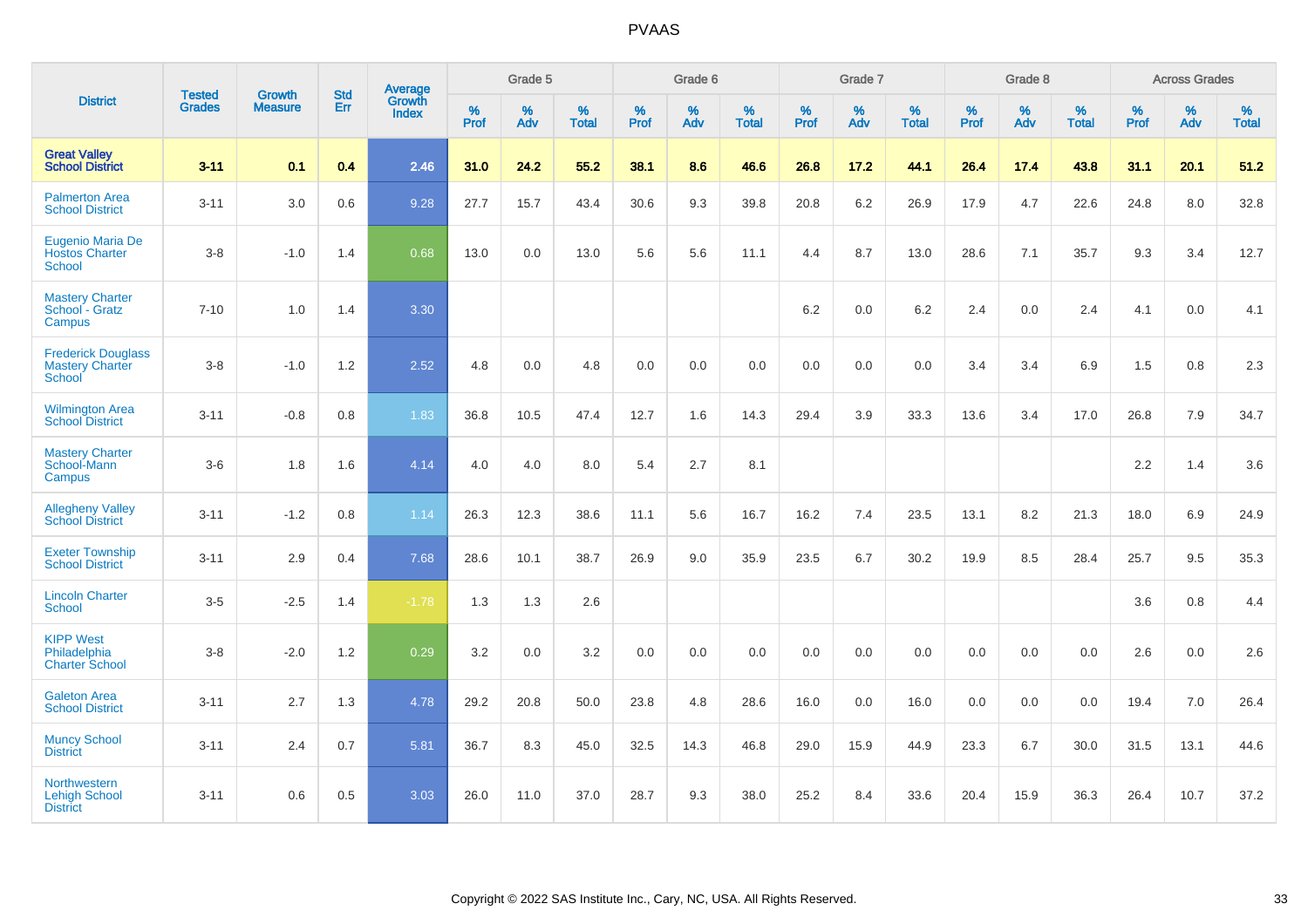|                                                                     | <b>Tested</b> | <b>Growth</b>  | <b>Std</b> |                                   |              | Grade 5  |                   |           | Grade 6  |                   |           | Grade 7  |                   |           | Grade 8  |                   |              | <b>Across Grades</b> |                   |
|---------------------------------------------------------------------|---------------|----------------|------------|-----------------------------------|--------------|----------|-------------------|-----------|----------|-------------------|-----------|----------|-------------------|-----------|----------|-------------------|--------------|----------------------|-------------------|
| <b>District</b>                                                     | <b>Grades</b> | <b>Measure</b> | <b>Err</b> | Average<br>Growth<br><b>Index</b> | $\%$<br>Prof | %<br>Adv | %<br><b>Total</b> | %<br>Prof | %<br>Adv | %<br><b>Total</b> | %<br>Prof | %<br>Adv | %<br><b>Total</b> | %<br>Prof | %<br>Adv | %<br><b>Total</b> | $\%$<br>Prof | %<br>Adv             | %<br><b>Total</b> |
| <b>Great Valley</b><br><b>School District</b>                       | $3 - 11$      | 0.1            | 0.4        | 2.46                              | 31.0         | 24.2     | 55.2              | 38.1      | 8.6      | 46.6              | 26.8      | 17.2     | 44.1              | 26.4      | 17.4     | 43.8              | 31.1         | 20.1                 | 51.2              |
| <b>Twin Valley School</b><br><b>District</b>                        | $3 - 12$      | 1.9            | 0.4        | 5.97                              | 37.8         | 14.0     | 51.9              | 28.6      | 8.2      | 36.9              | 29.5      | 15.0     | 44.5              | 24.9      | 11.2     | 36.1              | 32.2         | 17.8                 | 50.0              |
| <b>Bermudian Springs</b><br><b>School District</b>                  | $3 - 11$      | 0.4            | 0.6        | 2.79                              | 22.1         | 12.4     | 34.5              | 17.5      | 3.9      | 21.4              | 20.5      | 5.1      | 25.6              | 11.1      | 4.3      | 15.4              | 19.0         | 9.1                  | 28.1              |
| <b>Boys Latin Of</b><br>Philadelphia<br><b>Charter School</b>       | $6 - 12$      | 0.1            | 0.8        | 2.29                              |              |          |                   | 0.0       | 0.0      | 0.0               | 3.3       | 0.0      | 3.3               | 1.0       | 0.0      | 1.0               | 1.5          | 0.0                  | 1.5               |
| <b>Halifax Area</b><br><b>School District</b>                       | $3 - 11$      | 0.1            | 0.7        | 3.46                              | 26.8         | 14.1     | 40.8              | 18.5      | 3.7      | 22.2              | 9.1       | 3.9      | 13.0              | 5.3       | 1.3      | 6.6               | 17.3         | 7.4                  | 24.8              |
| <b>Brownsville Area</b><br><b>School District</b>                   | $3 - 12$      | $-0.6$         | 0.7        | 1.53                              | 17.3         | 4.0      | 21.3              | 7.2       | $1.2$    | 8.4               | 6.4       | 1.3      | 7.7               | 4.2       | 1.4      | 5.6               | 10.2         | 1.5                  | 11.7              |
| <b>Milton Area School</b><br><b>District</b>                        | $3 - 11$      | 0.2            | 0.5        | 2.24                              | 24.4         | 11.8     | 36.1              | 17.3      | 3.2      | 20.5              | 20.2      | 7.5      | 27.6              | 19.8      | 12.7     | 32.5              | 22.0         | 8.8                  | 30.9              |
| <b>Juniata County</b><br><b>School District</b>                     | $3 - 12$      | $-0.1$         | 0.5        | 1.50                              | 19.4         | 5.3      | 24.7              | 11.1      | 3.7      | 14.8              | 13.1      | 2.2      | 15.3              | 11.9      | 1.8      | 13.7              | 16.9         | 4.3                  | 21.2              |
| <b>Global Leadership</b><br><b>Academy Charter</b><br>School        | $3 - 8$       | $-3.1$         | 1.9        | $-0.47$                           | 0.0          | 0.0      | 0.0               |           |          |                   | 0.0       | 0.0      | 0.0               | 9.1       | 0.0      | 9.1               | 2.5          | 0.0                  | 2.5               |
| <b>Southern Tioga</b><br><b>School District</b>                     | $3 - 11$      | 0.3            | 0.6        | 3.78                              | 23.7         | 1.0      | 24.7              | 17.9      | 1.9      | 19.8              | $8.0\,$   | 2.2      | 10.2              | 10.8      | 2.5      | 13.3              | 18.0         | 4.1                  | 22.1              |
| <b>Eastern Lancaster</b><br><b>County School</b><br><b>District</b> | $3 - 12$      | 1.1            | 0.4        | 4.40                              | 23.8         | 8.3      | 32.0              | 14.7      | 3.1      | 17.8              | 15.7      | 3.6      | 19.3              | 16.7      | 5.9      | 22.6              | 21.1         | 6.7                  | 27.8              |
| Pennsylvania<br><b>Virtual Charter</b><br><b>School</b>             | $3 - 11$      | 3.5            | 0.6        | 6.19                              | 20.8         | 3.8      | 24.5              | 17.6      | 3.3      | 20.9              | 10.1      | 6.1      | 16.2              | 14.8      | 5.7      | 20.4              | 18.4         | 5.2                  | 23.5              |
| Loyalsock<br><b>Township School</b><br><b>District</b>              | $3 - 12$      | 3.7            | 0.6        | 7.24                              | 33.0         | 18.3     | 51.3              | 32.6      | 10.2     | 42.9              | 23.4      | 9.4      | 32.8              | 27.0      | 9.0      | 36.0              | 31.1         | 13.2                 | 44.4              |
| <b>Northern Cambria</b><br><b>School District</b>                   | $3 - 11$      | $-0.4$         | 0.8        | 3.23                              | 16.4         | 3.6      | 20.0              | 3.8       | 0.0      | 3.8               | 19.6      | 1.8      | 21.4              | 18.2      | 1.5      | 19.7              | 17.9         | 3.6                  | 21.4              |
| <b>Benton Area</b><br><b>School District</b>                        | $3 - 10$      | $-0.9$         | 0.9        | 0.54                              | 24.6         | 11.5     | 36.1              | 17.4      | 4.4      | 21.7              | 13.6      | 3.4      | 17.0              | 10.3      | 2.6      | 12.8              | 21.6         | 7.1                  | 28.7              |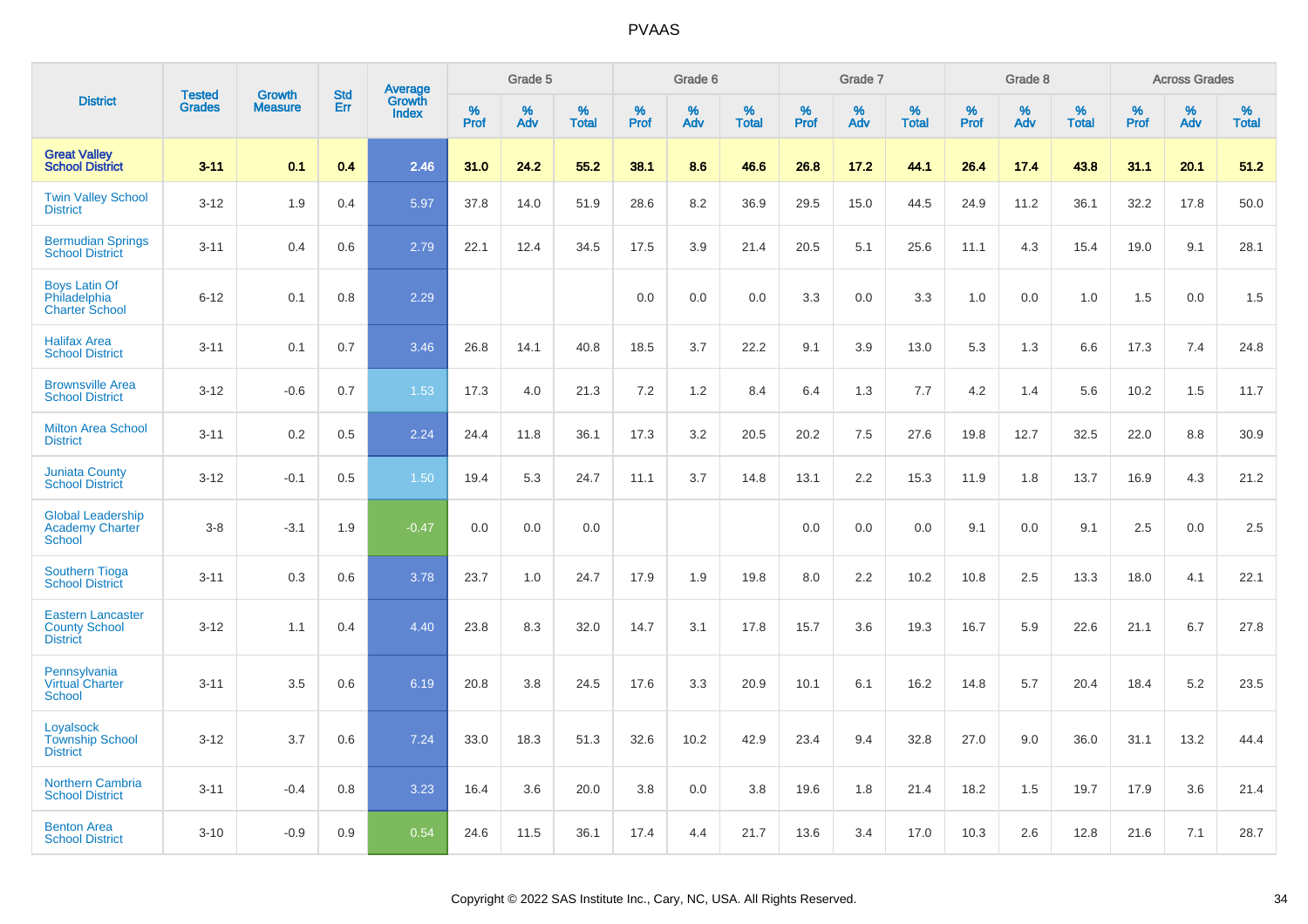|                                                                     |                                |                                 | <b>Std</b> | Average                |              | Grade 5  |                   |           | Grade 6  |                   |           | Grade 7  |                   |           | Grade 8  |                   |              | <b>Across Grades</b> |                   |
|---------------------------------------------------------------------|--------------------------------|---------------------------------|------------|------------------------|--------------|----------|-------------------|-----------|----------|-------------------|-----------|----------|-------------------|-----------|----------|-------------------|--------------|----------------------|-------------------|
| <b>District</b>                                                     | <b>Tested</b><br><b>Grades</b> | <b>Growth</b><br><b>Measure</b> | <b>Err</b> | Growth<br><b>Index</b> | $\%$<br>Prof | %<br>Adv | %<br><b>Total</b> | %<br>Prof | %<br>Adv | %<br><b>Total</b> | %<br>Prof | %<br>Adv | %<br><b>Total</b> | %<br>Prof | %<br>Adv | %<br><b>Total</b> | $\%$<br>Prof | %<br>Adv             | %<br><b>Total</b> |
| <b>Great Valley</b><br><b>School District</b>                       | $3 - 11$                       | 0.1                             | 0.4        | 2.46                   | 31.0         | 24.2     | 55.2              | 38.1      | 8.6      | 46.6              | 26.8      | 17.2     | 44.1              | 26.4      | 17.4     | 43.8              | 31.1         | 20.1                 | 51.2              |
| <b>Riverside Beaver</b><br><b>County School</b><br><b>District</b>  | $3 - 11$                       | 1.0                             | 0.6        | 4.05                   | 21.9         | 12.5     | 34.4              | 23.8      | 4.0      | 27.7              | 22.8      | 10.1     | 32.9              | 25.5      | 3.2      | 28.7              | 28.3         | 10.4                 | 38.7              |
| Claysburg-Kimmel<br><b>School District</b>                          | $3 - 11$                       | 3.0                             | 0.8        | 3.68                   | 29.7         | 6.2      | 35.9              | 30.0      | 2.0      | 32.0              | 21.8      | 1.8      | 23.6              | 10.5      | 1.8      | 12.3              | 24.4         | 5.7                  | 30.1              |
| <b>Union School</b><br><b>District</b>                              | $3 - 12$                       | 3.8                             | 1.0        | 7.42                   | 18.2         | 0.0      | 18.2              | 22.0      | 14.6     | 36.6              | 10.5      | 0.0      | 10.5              | 18.2      | 11.4     | 29.6              | 18.6         | 7.7                  | 26.3              |
| <b>Keystone</b><br><b>Education Center</b><br><b>Charter School</b> | $3 - 12$                       | $-4.8$                          | 3.2        | $-1.50$                |              |          |                   |           |          |                   |           |          |                   | 0.0       | 0.0      | 0.0               | 0.0          | 0.0                  | 0.0               |
| <b>Line Mountain</b><br><b>School District</b>                      | $3 - 11$                       | $-0.5$                          | 0.7        | 0.25                   | 19.7         | 12.1     | 31.8              | 15.3      | 2.8      | 18.1              | 13.3      | 6.1      | 19.4              | 9.9       | 2.8      | 12.7              | 17.8         | 7.7                  | 25.5              |
| <b>Quaker Valley</b><br><b>School District</b>                      | $3 - 11$                       | 0.6                             | 0.5        | 4.37                   | 36.4         | 23.6     | 60.0              | 32.5      | 20.8     | 53.3              | 36.4      | 11.2     | 47.6              | 26.5      | 7.6      | 34.1              | 34.0         | 24.3                 | 58.3              |
| <b>William Penn</b><br><b>School District</b>                       | $3 - 12$                       | 1.5                             | 0.5        | 5.98                   | 7.8          | 1.9      | 9.7               | 2.2       | 0.0      | 2.2               | 3.0       | 0.6      | 3.6               | 5.6       | 1.2      | 6.9               | 6.3          | 1.6                  | 7.9               |
| <b>Monessen City</b><br><b>School District</b>                      | $3 - 10$                       | $-1.5$                          | 1.1        | $-0.31$                | 5.3          | 0.0      | 5.3               | 2.6       | 0.0      | 2.6               | 0.0       | 0.0      | 0.0               | 0.0       | 0.0      | 0.0               | 3.9          | 0.6                  | 4.4               |
| <b>South Butler</b><br><b>County School</b><br><b>District</b>      | $3 - 10$                       | 0.6                             | 0.5        | 3.34                   | 35.1         | 12.8     | 48.0              | 22.9      | 5.0      | 27.9              | 21.2      | 11.4     | 32.6              | 13.3      | 1.6      | 14.8              | 27.0         | 11.2                 | 38.3              |
| <b>Hempfield Area</b><br><b>School District</b>                     | $3 - 12$                       | 2.3                             | 0.3        | 7.58                   | 34.6         | 13.8     | 48.4              | 24.6      | 14.9     | 39.6              | 30.2      | 13.5     | 43.7              | 26.8      | 10.7     | 37.5              | 30.5         | 16.4                 | 46.9              |
| <b>Tunkhannock Area</b><br><b>School District</b>                   | $3 - 11$                       | 1.2                             | 0.5        | 3.18                   | 19.8         | 8.8      | 28.7              | 22.7      | 2.3      | 25.0              | 12.6      | 5.5      | 18.1              | 14.7      | 1.4      | 16.1              | 18.1         | 5.2                  | 23.3              |
| <b>Forest Area School</b><br><b>District</b>                        | $3 - 11$                       | $-0.4$                          | 1.2        | 1.03                   | 43.5         | 4.4      | 47.8              | 19.0      | 0.0      | 19.0              | 13.8      | 0.0      | 13.8              | 3.1       | 0.0      | 3.1               | 23.4         | 5.5                  | 29.0              |
| <b>Franklin Regional</b><br><b>School District</b>                  | $3 - 11$                       | 0.3                             | 0.4        | 1.98                   | 39.6         | 22.0     | 61.7              | 33.2      | 19.3     | 52.5              | 27.9      | 18.3     | 46.2              | 25.8      | 8.1      | 33.9              | 31.7         | 25.0                 | 56.7              |
| Wilkinsburg<br><b>Borough School</b><br><b>District</b>             | $3 - 6$                        | 3.5                             | 1.4        | 5.04                   | 22.5         | 0.0      | 22.5              | 0.0       | 2.4      | 2.4               |           |          |                   |           |          |                   | 12.1         | 2.0                  | 14.1              |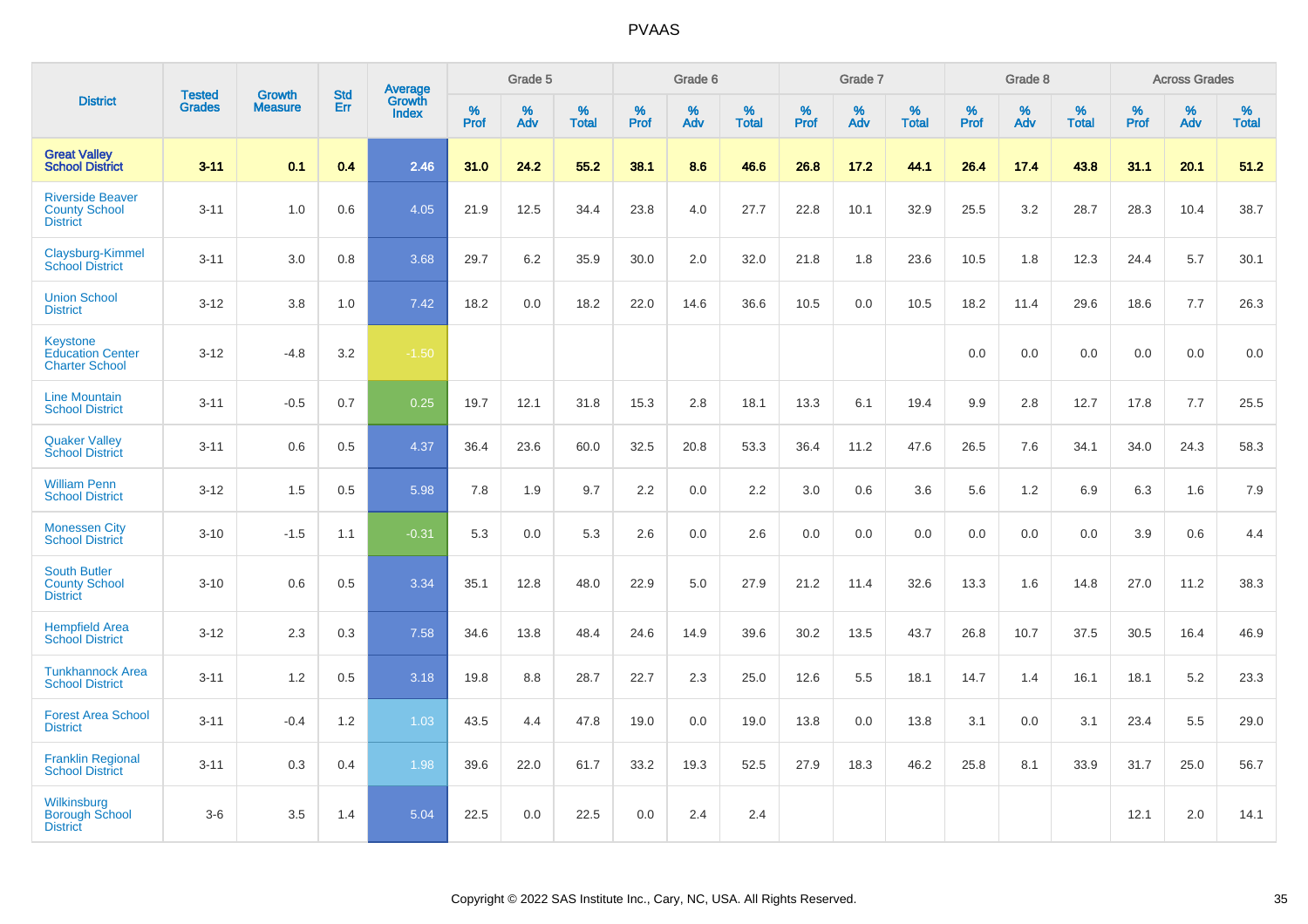|                                                                    | <b>Tested</b> | <b>Growth</b>  | <b>Std</b> | Average                |                     | Grade 5  |                   |                     | Grade 6  |                   |              | Grade 7  |                   |                     | Grade 8  |                   |                     | <b>Across Grades</b> |                   |
|--------------------------------------------------------------------|---------------|----------------|------------|------------------------|---------------------|----------|-------------------|---------------------|----------|-------------------|--------------|----------|-------------------|---------------------|----------|-------------------|---------------------|----------------------|-------------------|
| <b>District</b>                                                    | <b>Grades</b> | <b>Measure</b> | Err        | Growth<br><b>Index</b> | $\%$<br><b>Prof</b> | %<br>Adv | %<br><b>Total</b> | $\%$<br><b>Prof</b> | %<br>Adv | %<br><b>Total</b> | $\%$<br>Prof | %<br>Adv | %<br><b>Total</b> | $\%$<br><b>Prof</b> | %<br>Adv | %<br><b>Total</b> | $\%$<br><b>Prof</b> | %<br>Adv             | %<br><b>Total</b> |
| <b>Great Valley</b><br><b>School District</b>                      | $3 - 11$      | 0.1            | 0.4        | 2.46                   | 31.0                | 24.2     | 55.2              | 38.1                | 8.6      | 46.6              | 26.8         | 17.2     | 44.1              | 26.4                | 17.4     | 43.8              | 31.1                | 20.1                 | 51.2              |
| Allegheny-Clarion<br><b>Valley School</b><br><b>District</b>       | $3 - 10$      | 0.1            | 0.9        | 2.43                   | 19.5                | 7.3      | 26.8              | 14.6                | 1.8      | 16.4              | 4.8          | 0.0      | 4.8               | 8.6                 | 0.0      | 8.6               | 14.2                | 8.1                  | 22.3              |
| <b>Brookville Area</b><br><b>School District</b>                   | $3 - 11$      | 4.3            | 0.6        | 11.53                  | 16.8                | 13.9     | 30.7              | 28.1                | 16.8     | 44.9              | 13.8         | 2.4      | 16.3              | 19.4                | 9.3      | 28.7              | 21.6                | 9.4                  | 31.0              |
| <b>Southwest</b><br>Leadership<br><b>Academy Charter</b><br>School | $3 - 8$       | 0.7            | 1.0        | 2.49                   | 2.2                 | 0.0      | 2.2               | 2.9                 | 0.0      | 2.9               | 5.1          | 0.0      | 5.1               | 0.0                 | 0.0      | 0.0               | 5.7                 | 1.5                  | 7.2               |
| <b>Oswayo Valley</b><br><b>School District</b>                     | $3 - 12$      | 0.2            | 1.1        | 2.50                   | 27.6                | 20.7     | 48.3              | 25.9                | 7.4      | 33.3              | 25.9         | 11.1     | 37.0              | 25.8                | 16.1     | 41.9              | 30.6                | 20.6                 | 51.2              |
| <b>South Eastern</b><br><b>School District</b>                     | $3 - 11$      | 1.8            | 0.5        | 5.70                   | 21.6                | 15.9     | 37.5              | 25.4                | 14.4     | 39.9              | 20.8         | 3.9      | 24.7              | 20.4                | 5.2      | 25.6              | 26.2                | 11.6                 | 37.7              |
| <b>Union Area School</b><br><b>District</b>                        | $3 - 11$      | $-0.6$         | 0.9        | 1.34                   | 40.0                | 12.5     | 52.5              | 32.8                | $5.2\,$  | 37.9              | 26.3         | 3.5      | 29.8              | 17.8                | 0.0      | 17.8              | 30.2                | 7.4                  | 37.6              |
| Williamsburg<br><b>Community School</b><br><b>District</b>         | $3 - 11$      | 4.8            | 1.0        | 6.37                   | 25.0                | 12.5     | 37.5              | 34.3                | 8.6      | 42.9              | 26.2         | 4.8      | 31.0              | 40.6                | 0.0      | 40.6              | 28.1                | 8.4                  | 36.4              |
| <b>Slippery Rock Area</b><br><b>School District</b>                | $3 - 11$      | 1.4            | 0.5        | 3.52                   | 37.0                | 20.5     | 57.5              | 28.6                | 26.3     | 54.9              | 26.4         | 13.2     | 39.7              | 26.2                | 10.3     | 36.5              | 32.4                | 20.5                 | 53.0              |
| <b>Jeannette City</b><br><b>School District</b>                    | $3 - 11$      | 3.0            | 0.8        | 3.70                   | 12.5                | 0.0      | 12.5              | 22.6                | 1.9      | 24.5              | 12.9         | 4.8      | 17.7              | 15.4                | 3.8      | 19.2              | 16.1                | 3.6                  | 19.7              |
| <b>Urban Pathways 6-</b><br>12 Charter School                      | $6 - 11$      | $-1.8$         | 1.6        | 0.00                   |                     |          |                   | 0.0                 | 0.0      | 0.0               | 0.0          | 0.0      | 0.0               | 0.0                 | 0.0      | 0.0               | 0.0                 | 0.0                  | 0.0               |
| <b>Mastery Charter</b><br>School - Thomas<br>Campus                | $3 - 10$      | 1.5            | 0.9        | 4.14                   | 10.8                | 0.0      | 10.8              | 7.1                 | 2.4      | 9.5               | 7.0          | 0.0      | 7.0               | 2.2                 | 0.0      | 2.2               | 8.6                 | 0.8                  | 9.4               |
| <b>Iroquois School</b><br><b>District</b>                          | $3 - 11$      | 2.5            | 0.7        | 5.99                   | 36.7                | 10.1     | 46.8              | 20.7                | 17.1     | 37.8              | 11.5         | 9.4      | 20.8              | 21.0                | 6.0      | 27.0              | 23.5                | 11.1                 | 34.6              |
| <b>Red Lion Area</b><br><b>School District</b>                     | $3 - 11$      | 1.0            | 0.4        | 5.19                   | 24.8                | 8.9      | 33.7              | 20.6                | 5.3      | 25.9              | 16.7         | 9.1      | 25.8              | 14.5                | 6.6      | 21.0              | 23.3                | 8.6                  | 31.9              |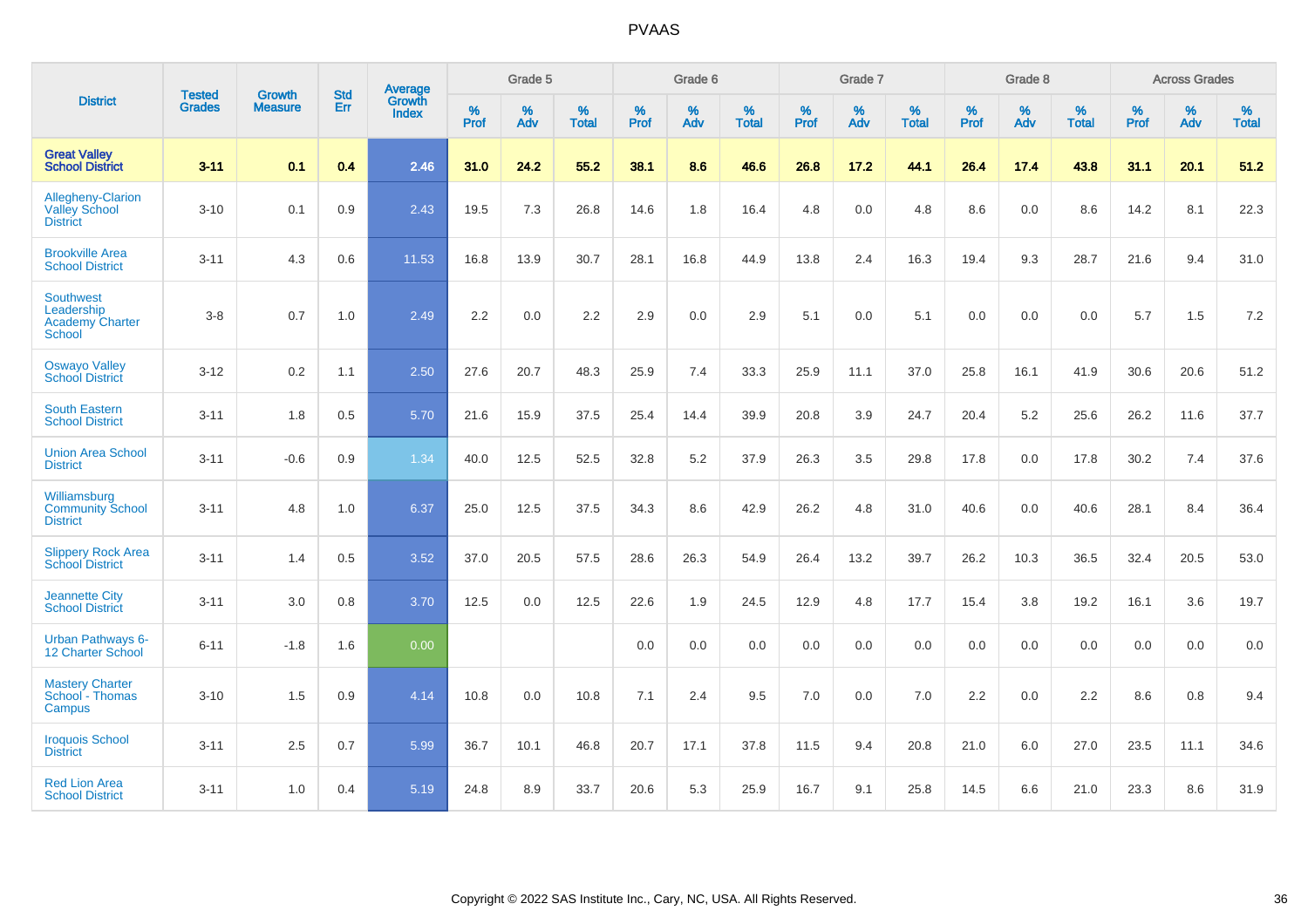|                                                     |                                |                                 | <b>Std</b> | Average                |           | Grade 5  |                      |           | Grade 6  |                   |           | Grade 7  |                   |           | Grade 8  |                   |           | <b>Across Grades</b> |                   |
|-----------------------------------------------------|--------------------------------|---------------------------------|------------|------------------------|-----------|----------|----------------------|-----------|----------|-------------------|-----------|----------|-------------------|-----------|----------|-------------------|-----------|----------------------|-------------------|
| <b>District</b>                                     | <b>Tested</b><br><b>Grades</b> | <b>Growth</b><br><b>Measure</b> | Err        | Growth<br><b>Index</b> | %<br>Prof | %<br>Adv | $\%$<br><b>Total</b> | %<br>Prof | %<br>Adv | %<br><b>Total</b> | %<br>Prof | %<br>Adv | %<br><b>Total</b> | %<br>Prof | %<br>Adv | %<br><b>Total</b> | %<br>Prof | %<br>Adv             | %<br><b>Total</b> |
| <b>Great Valley</b><br><b>School District</b>       | $3 - 11$                       | 0.1                             | 0.4        | 2.46                   | 31.0      | 24.2     | 55.2                 | 38.1      | 8.6      | 46.6              | 26.8      | 17.2     | 44.1              | 26.4      | 17.4     | 43.8              | 31.1      | 20.1                 | 51.2              |
| Achievement<br><b>House Charter</b><br>School       | $7 - 11$                       | $-0.3$                          | 1.5        | 0.79                   |           |          |                      |           |          |                   | 20.0      | 0.0      | 20.0              | 7.1       | 2.4      | 9.5               | 11.9      | 1.5                  | 13.4              |
| <b>Solanco School</b><br><b>District</b>            | $3 - 11$                       | 0.3                             | 0.4        | 2.53                   | 21.5      | 5.0      | 26.5                 | 12.6      | 5.6      | 18.1              | 17.0      | 7.4      | 24.4              | 11.9      | 2.9      | 14.8              | 20.0      | 7.2                  | 27.1              |
| <b>Annville-Cleona</b><br><b>School District</b>    | $3 - 12$                       | 0.4                             | 0.6        | 3.81                   | 33.8      | 12.5     | 46.2                 | 16.7      | 2.1      | 18.8              | 29.1      | 11.8     | 40.9              | 27.8      | 9.3      | 37.0              | 27.5      | 9.4                  | 36.9              |
| <b>Steelton-Highspire</b><br><b>School District</b> | $3 - 11$                       | 2.5                             | 0.7        | 4.46                   | 2.9       | 0.0      | 2.9                  | 0.0       | 0.0      | 0.0               | 0.0       | 0.0      | 0.0               | 0.0       | 0.0      | 0.0               | 0.8       | 0.4                  | 1.3               |
| <b>Dallastown Area</b><br><b>School District</b>    | $3 - 11$                       | 0.6                             | 0.3        | 3.62                   | 25.8      | 13.0     | 38.8                 | 31.1      | 11.5     | 42.6              | 23.7      | 7.8      | 31.6              | 19.0      | 9.4      | 28.4              | 27.7      | 14.8                 | 42.4              |
| <b>Newport School</b><br><b>District</b>            | $3 - 12$                       | 2.2                             | 0.8        | 4.70                   | 22.2      | 11.1     | 33.3                 | 25.0      | 6.9      | 31.9              | 15.9      | 0.0      | 15.9              | 27.4      | 4.8      | 32.3              | 24.8      | 6.9                  | 31.7              |
| <b>Juniata Valley</b><br><b>School District</b>     | $3 - 11$                       | 2.4                             | 0.9        | 4.64                   | 23.3      | 4.6      | 27.9                 | 5.4       | 3.6      | 8.9               | 21.0      | 5.3      | 26.3              | 12.5      | 2.1      | 14.6              | 18.7      | 5.0                  | 23.8              |
| <b>East Lycoming</b><br><b>School District</b>      | $3 - 11$                       | 2.6                             | 0.6        | 7.47                   | 36.1      | 23.5     | 59.7                 | 26.2      | 26.2     | 52.3              | 26.4      | 20.7     | 47.1              | 27.9      | 14.8     | 42.6              | 31.5      | 19.5                 | 51.0              |
| <b>Penn Manor</b><br><b>School District</b>         | $3 - 11$                       | 3.2                             | 0.3        | 9.54                   | 33.8      | 14.9     | 48.6                 | 28.7      | 15.2     | 43.9              | 25.5      | 13.2     | 38.7              | 30.2      | 11.0     | 41.2              | 31.4      | 16.9                 | 48.2              |
| <b>Baden Academy</b><br><b>Charter School</b>       | $3-6$                          | 0.1                             | 1.1        | 1.04                   | 20.6      | 4.8      | 25.4                 | 22.4      | 8.6      | 31.0              |           |          |                   |           |          |                   | 20.8      | 6.4                  | 27.2              |
| <b>Millcreek Township</b><br><b>School District</b> | $3 - 11$                       | 1.1                             | 0.3        | 8.82                   | 26.5      | 20.8     | 47.3                 | 23.1      | 9.4      | 32.4              | 22.1      | 14.3     | 36.4              | 21.6      | 13.0     | 34.7              | 25.4      | 15.9                 | 41.3              |
| <b>Jamestown Area</b><br><b>School District</b>     | $3 - 11$                       | 0.7                             | 1.2        | 2.23                   | 18.4      | 10.5     | 29.0                 | 16.7      | 0.0      | 16.7              | 24.1      | 3.4      | 27.6              | 19.0      | 0.0      | 19.0              | 18.3      | 6.1                  | 24.4              |
| <b>Eastern York</b><br><b>School District</b>       | $3 - 11$                       | $-0.5$                          | 0.5        | $-0.16$                | 29.5      | 11.0     | 40.5                 | 23.5      | 6.0      | 29.5              | 23.2      | 14.1     | 37.3              | 17.3      | 9.7      | 27.0              | 24.8      | 10.7                 | 35.4              |
| <b>Upper Adams</b><br><b>School District</b>        | $3 - 11$                       | 1.7                             | 0.6        | 5.68                   | 30.0      | 9.2      | 39.2                 | 18.0      | 7.7      | 25.6              | 18.1      | 1.9      | 20.0              | 11.4      | 3.8      | 15.3              | 22.6      | 6.3                  | 28.9              |
| <b>Discovery Charter</b><br>School                  | $3 - 8$                        | 2.6                             | 0.9        | 2.98                   | 8.5       | 2.1      | 10.6                 | 0.0       | 0.0      | 0.0               | 6.6       | 1.6      | 8.2               | 5.4       | $0.0\,$  | 5.4               | 5.2       | 1.1                  | 6.2               |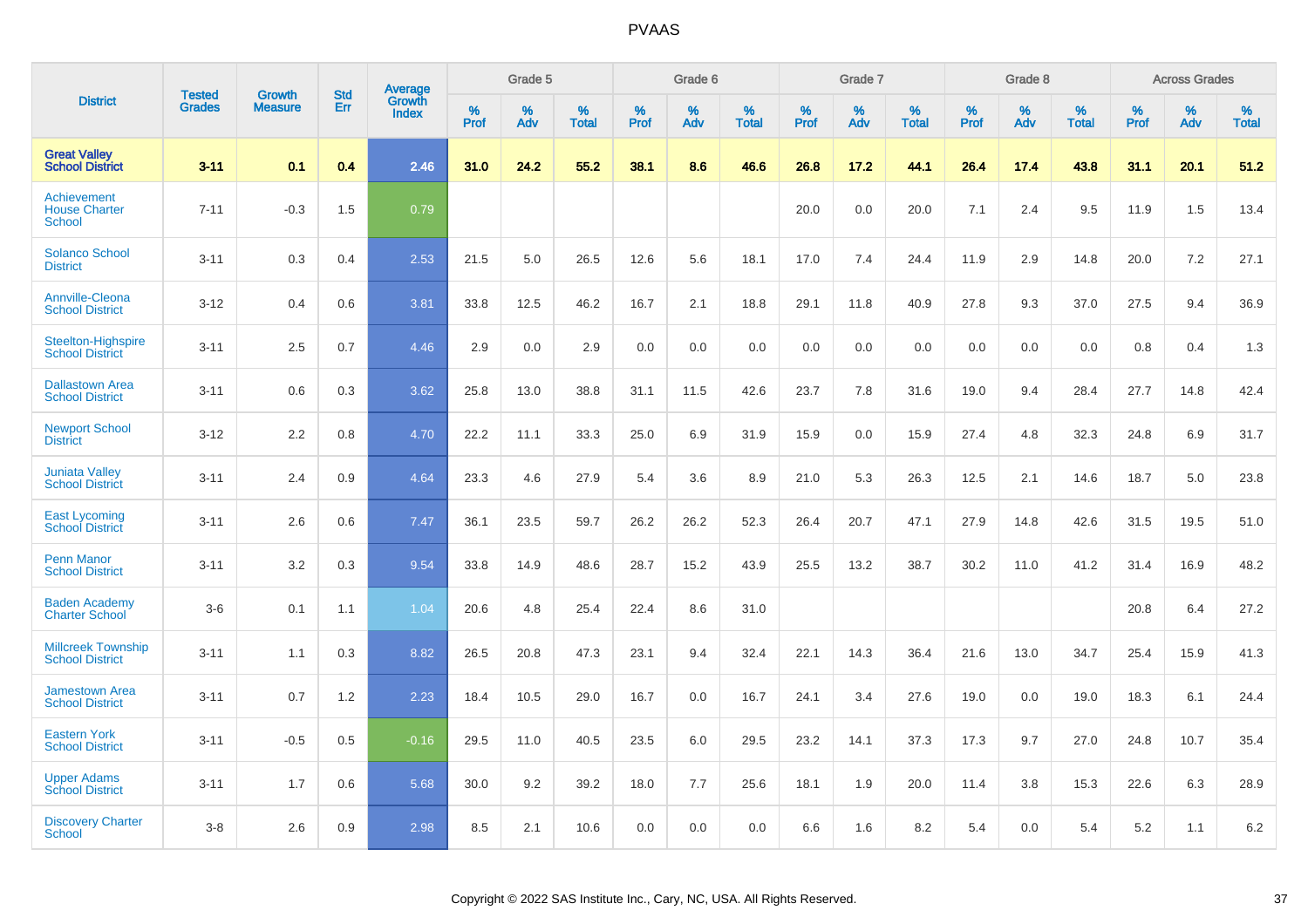|                                                                   | <b>Tested</b> | <b>Growth</b>  | <b>Std</b> | Average                |              | Grade 5  |                   |           | Grade 6  |                   |              | Grade 7  |                   |           | Grade 8  |                   |              | <b>Across Grades</b> |                   |
|-------------------------------------------------------------------|---------------|----------------|------------|------------------------|--------------|----------|-------------------|-----------|----------|-------------------|--------------|----------|-------------------|-----------|----------|-------------------|--------------|----------------------|-------------------|
| <b>District</b>                                                   | <b>Grades</b> | <b>Measure</b> | Err        | Growth<br><b>Index</b> | $\%$<br>Prof | %<br>Adv | %<br><b>Total</b> | %<br>Prof | %<br>Adv | %<br><b>Total</b> | $\%$<br>Prof | %<br>Adv | %<br><b>Total</b> | %<br>Prof | %<br>Adv | %<br><b>Total</b> | $\%$<br>Prof | %<br>Adv             | %<br><b>Total</b> |
| <b>Great Valley</b><br><b>School District</b>                     | $3 - 11$      | 0.1            | 0.4        | 2.46                   | 31.0         | 24.2     | 55.2              | 38.1      | 8.6      | 46.6              | 26.8         | 17.2     | 44.1              | 26.4      | 17.4     | 43.8              | 31.1         | 20.1                 | 51.2              |
| <b>Bloomsburg Area</b><br><b>School District</b>                  | $3 - 10$      | 1.2            | 0.6        | 3.43                   | 25.0         | 13.0     | 38.0              | 16.7      | 3.3      | 20.0              | 14.7         | 3.9      | 18.6              | 16.8      | 9.9      | 26.7              | 21.5         | 8.7                  | 30.2              |
| <b>Westmont Hilltop</b><br><b>School District</b>                 | $3 - 11$      | 2.7            | 0.6        | 6.24                   | 28.0         | 11.0     | 39.0              | 18.4      | 8.2      | 26.5              | 22.2         | 6.2      | 28.4              | 26.1      | 8.7      | 34.8              | 24.1         | 11.7                 | 35.7              |
| <b>Montrose Area</b><br><b>School District</b>                    | $3 - 10$      | 1.4            | 0.7        | 4.16                   | 19.4         | 19.4     | 38.8              | 27.2      | 4.4      | 31.5              | 25.0         | 4.4      | 29.4              | 14.5      | 2.4      | 16.9              | 24.4         | 7.4                  | 31.8              |
| <b>Universal</b><br><b>Creighton Charter</b><br>School            | $3 - 8$       | 1.1            | 0.7        | 2.15                   | 11.9         | 1.2      | 13.1              | 3.5       | 1.2      | 4.7               | 7.7          | 6.2      | 13.8              | 4.7       | 4.7      | 9.4               | 8.6          | 4.4                  | 13.1              |
| <b>Southern Columbia</b><br><b>Area School</b><br><b>District</b> | $3 - 11$      | 1.8            | 0.7        | 7.30                   | 34.7         | 9.7      | 44.4              | 18.8      | 5.2      | 24.0              | 29.0         | 14.0     | 43.0              | 15.4      | 2.2      | 17.6              | 28.0         | 10.6                 | 38.6              |
| <b>Shade-Central City</b><br><b>School District</b>               | $3 - 11$      | 1.4            | 1.4        | 2.94                   | 18.8         | 0.0      | 18.8              | 26.9      | 0.0      | 26.9              | 20.0         | 10.0     | 30.0              | 34.8      | 0.0      | 34.8              | 29.0         | 3.0                  | 32.1              |
| <b>Derry Township</b><br><b>School District</b>                   | $3 - 10$      | 4.3            | 1.3        | 7.27                   | 39.1         | 28.5     | 67.6              | 51.5      | 21.2     | 72.7              | 30.8         | 34.6     | 65.4              | 14.3      | 71.4     | 85.7              | 37.5         | 30.3                 | 67.8              |
| <b>Berlin</b><br><b>Brothersvalley</b><br><b>School District</b>  | $3 - 11$      | 2.2            | 0.8        | 3.87                   | 34.0         | 15.1     | 49.1              | 21.2      | 3.0      | 24.2              | 30.8         | 3.8      | 34.6              | 18.8      | 8.3      | 27.1              | 25.8         | 10.8                 | 36.6              |
| <b>Chestnut Ridge</b><br><b>School District</b>                   | $3 - 12$      | 4.2            | 0.6        | 7.56                   | 30.4         | 6.5      | 37.0              | 22.2      | 3.7      | 25.9              | 36.8         | 4.2      | 41.0              | 18.4      | 10.2     | 28.6              | 26.7         | 9.7                  | 36.4              |
| Springfield<br><b>Township School</b><br><b>District</b>          | $3 - 11$      | 1.7            | 0.5        | 5.78                   | 31.3         | 12.3     | 43.6              | 26.9      | 11.1     | 38.0              | 28.4         | 21.9     | 50.3              | 31.7      | 17.2     | 49.0              | 33.1         | 15.4                 | 48.5              |
| <b>Esperanza Cyber</b><br><b>Charter School</b>                   | $3 - 11$      | 0.4            | 1.3        | 1.00                   | 0.0          | 0.0      | 0.0               | 0.0       | 0.0      | 0.0               | 2.6          | 0.0      | 2.6               | 0.0       | 0.0      | 0.0               | 1.6          | 0.0                  | 1.6               |
| <b>Northern Tioga</b><br><b>School District</b>                   | $3 - 12$      | 3.4            | 0.5        | 10.12                  | 22.7         | 5.2      | 27.9              | 32.2      | 4.2      | 36.4              | 16.8         | 2.6      | 19.4              | 23.8      | 6.2      | 30.0              | 25.9         | 7.0                  | 32.8              |
| Lackawanna Trail<br><b>School District</b>                        | $3 - 10$      | 1.4            | 0.7        | 3.97                   | 21.8         | 9.1      | 30.9              | 34.3      | 10.4     | 44.8              | 12.7         | 11.3     | 23.9              | 11.8      | 6.6      | 18.4              | 24.2         | 11.5                 | 35.8              |
| <b>Pequea Valley</b><br><b>School District</b>                    | $3 - 11$      | 2.4            | 0.6        | 6.27                   | 15.6         | 6.4      | 22.0              | 14.0      | 2.2      | 16.1              | 11.7         | 2.3      | 14.1              | 13.1      | 2.0      | 15.2              | 16.9         | 3.8                  | 20.7              |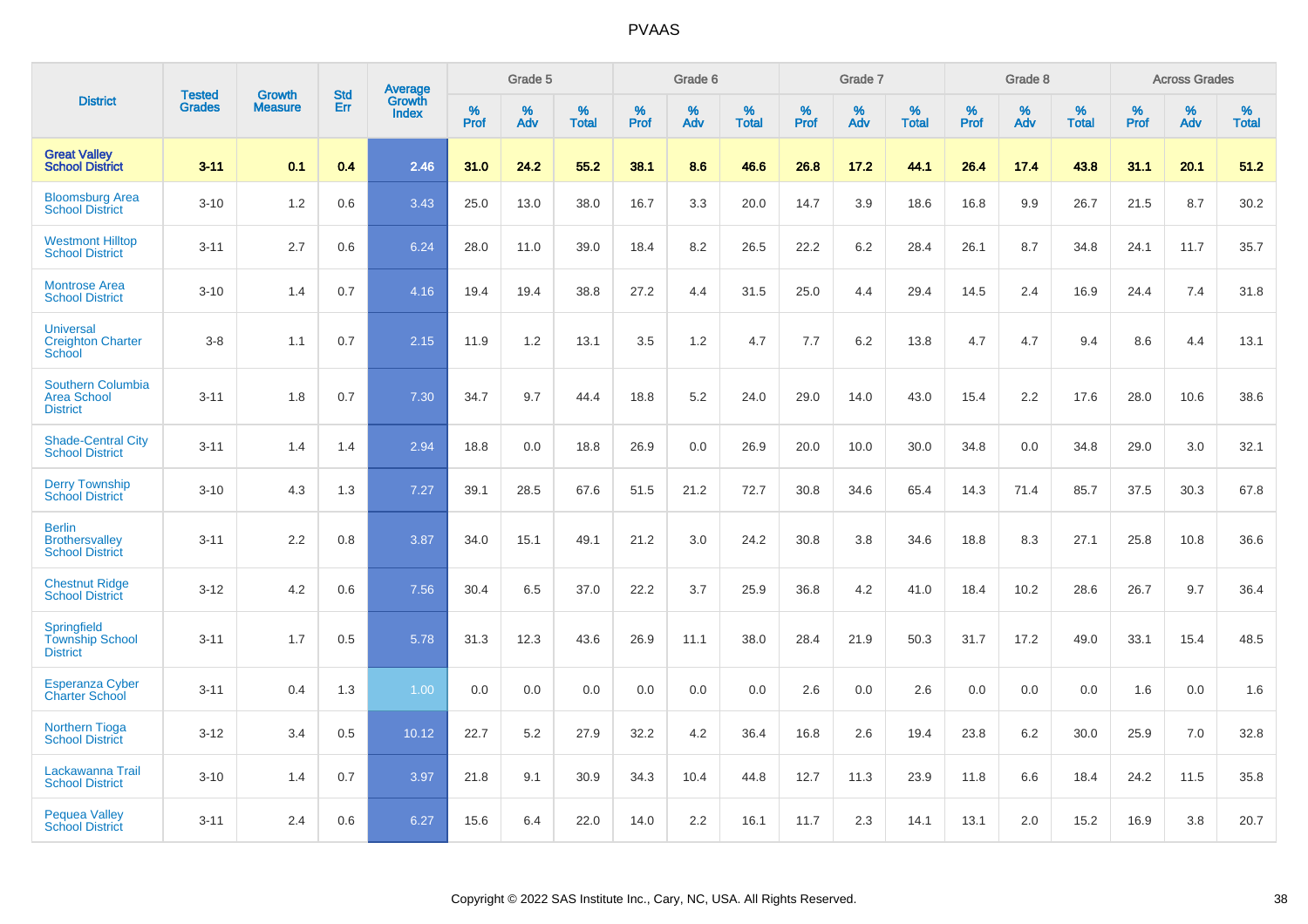|                                                                         |                                |                                 | <b>Std</b> | Average                |           | Grade 5  |                   |           | Grade 6  |                   |           | Grade 7  |                   |           | Grade 8  |                   |           | <b>Across Grades</b> |                   |
|-------------------------------------------------------------------------|--------------------------------|---------------------------------|------------|------------------------|-----------|----------|-------------------|-----------|----------|-------------------|-----------|----------|-------------------|-----------|----------|-------------------|-----------|----------------------|-------------------|
| <b>District</b>                                                         | <b>Tested</b><br><b>Grades</b> | <b>Growth</b><br><b>Measure</b> | <b>Err</b> | Growth<br><b>Index</b> | %<br>Prof | %<br>Adv | %<br><b>Total</b> | %<br>Prof | %<br>Adv | %<br><b>Total</b> | %<br>Prof | %<br>Adv | %<br><b>Total</b> | %<br>Prof | %<br>Adv | %<br><b>Total</b> | %<br>Prof | %<br>Adv             | %<br><b>Total</b> |
| <b>Great Valley</b><br><b>School District</b>                           | $3 - 11$                       | 0.1                             | 0.4        | 2.46                   | 31.0      | 24.2     | 55.2              | 38.1      | 8.6      | 46.6              | 26.8      | 17.2     | 44.1              | 26.4      | 17.4     | 43.8              | 31.1      | 20.1                 | 51.2              |
| <b>Centennial School</b><br><b>District</b>                             | $3 - 10$                       | 1.6                             | 0.3        | 5.91                   | 23.7      | 5.4      | 29.1              | 18.3      | 3.0      | 21.3              | 22.2      | 5.1      | 27.4              | 13.0      | 8.2      | 21.2              | 21.7      | 6.7                  | 28.4              |
| Kennett<br>Consolidated<br><b>School District</b>                       | $3 - 11$                       | 1.3                             | 0.4        | 6.12                   | 29.8      | 15.1     | 44.9              | 20.2      | 8.3      | 28.5              | 20.2      | 11.6     | 31.7              | 10.9      | 6.9      | 17.8              | 22.4      | 12.3                 | 34.7              |
| <b>Crawford Central</b><br><b>School District</b>                       | $3 - 11$                       | 1.9                             | 0.4        | 4.77                   | 24.2      | 7.9      | 32.1              | 15.7      | 3.8      | 19.6              | 16.7      | 3.7      | 20.4              | 9.0       | 2.6      | 11.6              | 18.4      | 5.5                  | 23.8              |
| <b>Memphis Street</b><br><b>Academy Charter</b><br>School @ JP<br>Jones | $5 - 8$                        | 0.7                             | 0.7        | 1.39                   | 0.0       | 3.2      | 3.2               | $0.0\,$   | 0.0      | 0.0               | 0.0       | 0.0      | 0.0               | 0.0       | 0.0      | 0.0               | 0.0       | 0.6                  | 0.6               |
| <b>Universal Vare</b><br><b>Charter School</b>                          | $6-8$                          | 1.8                             | 1.3        | 3.30                   |           |          |                   | 0.0       | 6.2      | 6.2               | 3.6       | 0.0      | 3.6               | 6.4       | 0.0      | 6.4               | 4.7       | 0.9                  | 5.7               |
| <b>Radnor Township</b><br><b>School District</b>                        | $3 - 12$                       | 4.4                             | 0.4        | 11.22                  | 34.0      | 41.4     | 75.4              | 41.7      | 25.4     | 67.1              | 34.3      | 31.8     | 66.2              | 35.0      | 21.5     | 56.5              | 36.8      | 31.8                 | 68.6              |
| Catasaugua Area<br><b>School District</b>                               | $3 - 12$                       | 1.1                             | 0.6        | 2.87                   | 12.0      | 5.4      | 17.4              | 22.7      | 4.0      | 26.7              | 9.8       | 4.9      | 14.7              | 8.9       | 3.3      | 12.2              | 15.4      | 4.4                  | 19.8              |
| Pennsylvania<br><b>Cyber Charter</b><br>School                          | $3 - 11$                       | 1.9                             | 0.5        | 4.83                   | 14.1      | 4.9      | 19.0              | 10.8      | 3.4      | 14.2              | 11.7      | 3.5      | 15.2              | 6.5       | 1.6      | 8.1               | 12.6      | 4.4                  | 17.1              |
| <b>Northern Potter</b><br><b>School District</b>                        | $3 - 12$                       | 2.0                             | 1.1        | 2.34                   | 26.7      | 3.3      | 30.0              | 9.3       | 2.3      | 11.6              | 29.0      | 12.9     | 41.9              | 11.1      | 0.0      | 11.1              | 18.7      | 7.4                  | 26.1              |
| <b>Greenwood School</b><br><b>District</b>                              | $3 - 11$                       | 3.3                             | 0.8        | 4.78                   | 30.3      | 13.6     | 43.9              | 32.1      | 7.6      | 39.6              | 9.1       | 1.8      | 10.9              | 25.9      | 14.8     | 40.7              | 28.8      | 15.4                 | 44.2              |
| <b>Mastery Charter</b><br>School <sup>-</sup> Smedley<br>Campus         | $3-6$                          | $-0.6$                          | 1.2        | $-0.35$                | 1.9       | 0.0      | 1.9               | 3.5       | 0.0      | 3.5               |           |          |                   |           |          |                   | 3.5       | 0.0                  | 3.5               |
| <b>Millville Area</b><br><b>School District</b>                         | $3 - 12$                       | 3.8                             | 0.9        | 5.21                   | 34.0      | 0.0      | 34.0              | 18.9      | 1.9      | 20.8              | 15.9      | 9.1      | 25.0              | 18.4      | 2.6      | 21.0              | 24.6      | 4.7                  | 29.3              |
| <b>Fell Charter School</b>                                              | $3 - 8$                        | 1.1                             | 2.2        | 1.36                   | 25.0      | 0.0      | 25.0              | 6.7       | 0.0      | 6.7               |           |          |                   |           |          |                   | 17.1      | 4.0                  | 21.0              |
| <b>Midland Borough</b><br><b>School District</b>                        | $3 - 8$                        | 2.3                             | 1.3        | 2.65                   | 10.3      | 6.9      | 17.2              | 13.6      | 0.0      | 13.6              | 14.3      | 0.0      | 14.3              | 9.5       | 4.8      | 14.3              | 15.7      | 2.9                  | 18.6              |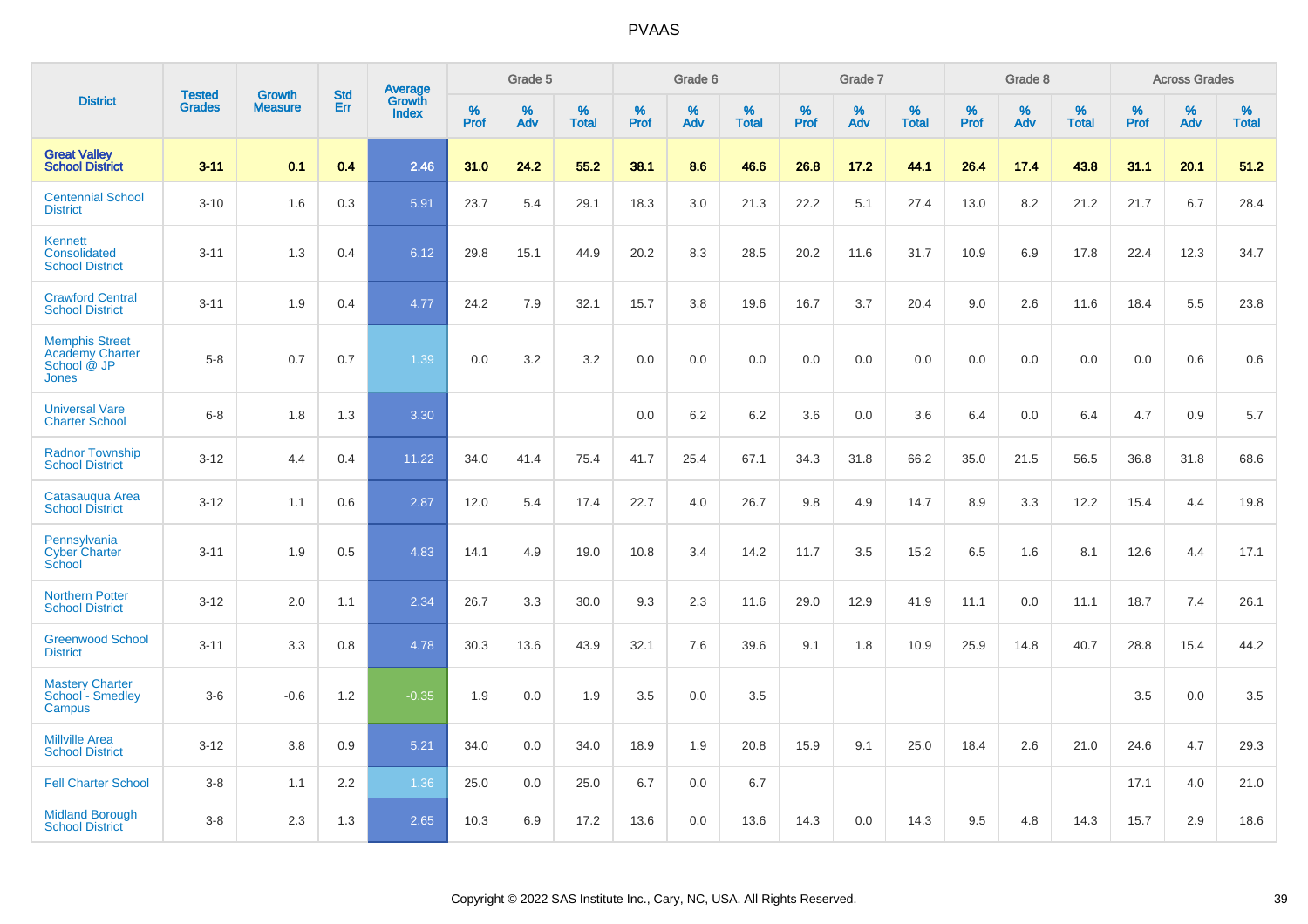|                                                                 | <b>Tested</b> | <b>Growth</b>  | <b>Std</b> |                                          |              | Grade 5  |                   |              | Grade 6  |                   |              | Grade 7  |                      |              | Grade 8  |                   |              | <b>Across Grades</b> |                   |
|-----------------------------------------------------------------|---------------|----------------|------------|------------------------------------------|--------------|----------|-------------------|--------------|----------|-------------------|--------------|----------|----------------------|--------------|----------|-------------------|--------------|----------------------|-------------------|
| <b>District</b>                                                 | <b>Grades</b> | <b>Measure</b> | <b>Err</b> | <b>Average</b><br>Growth<br><b>Index</b> | $\%$<br>Prof | %<br>Adv | %<br><b>Total</b> | $\%$<br>Prof | %<br>Adv | %<br><b>Total</b> | $\%$<br>Prof | %<br>Adv | $\%$<br><b>Total</b> | $\%$<br>Prof | %<br>Adv | %<br><b>Total</b> | $\%$<br>Prof | %<br>Adv             | %<br><b>Total</b> |
| <b>Great Valley</b><br><b>School District</b>                   | $3 - 11$      | 0.1            | 0.4        | 2.46                                     | 31.0         | 24.2     | 55.2              | 38.1         | 8.6      | 46.6              | 26.8         | 17.2     | 44.1                 | 26.4         | 17.4     | 43.8              | 31.1         | 20.1                 | 51.2              |
| <b>York City School</b><br><b>District</b>                      | $3 - 12$      | 1.6            | 0.3        | 5.64                                     | 2.5          | 1.0      | 3.5               | 2.0          | $0.2\,$  | 2.2               | 2.6          | 0.5      | 3.1                  | 1.4          | 0.2      | 1.6               | 2.8          | 0.6                  | 3.4               |
| <b>Coudersport Area</b><br><b>School District</b>               | $3 - 11$      | 1.4            | 0.9        | 1.96                                     | 35.7         | 3.6      | 39.3              | 16.7         | 4.8      | 21.4              | 18.9         | 5.7      | 24.5                 | 15.1         | 3.8      | 18.9              | 22.0         | 5.7                  | 27.7              |
| <b>Duquesne City</b><br><b>School District</b>                  | $3 - 8$       | 1.2            | 1.3        | 1.95                                     | 6.0          | 2.0      | 8.0               | 5.6          | 0.0      | 5.6               |              |          |                      |              |          |                   | 3.4          | 1.7                  | 5.0               |
| Hatboro-Horsham<br><b>School District</b>                       | $3 - 11$      | 0.6            | 0.4        | 1.72                                     | 26.2         | 8.5      | 34.7              | 30.0         | 11.1     | 41.1              | 20.8         | 5.2      | 26.0                 | 19.7         | 5.7      | 25.4              | 25.9         | 8.7                  | 34.6              |
| <b>Keystone</b><br><b>Academy Charter</b><br>School             | $3 - 8$       | 0.8            | 0.8        | 2.54                                     | 12.3         | 5.3      | 17.5              | 9.7          | 4.8      | 14.5              | 12.3         | 1.8      | 14.0                 | 6.8          | 1.7      | 8.5               | 12.4         | 2.8                  | 15.1              |
| <b>Northeastern York</b><br><b>School District</b>              | $3 - 11$      | 1.4            | 0.4        | 3.99                                     | 32.1         | 13.8     | 46.0              | 21.2         | 8.1      | 29.3              | 21.9         | 6.0      | 27.9                 | 29.2         | 15.0     | 44.1              | 27.8         | 13.2                 | 41.0              |
| <b>West Perry School</b><br><b>District</b>                     | $3 - 11$      | 2.7            | 0.5        | 6.23                                     | 22.5         | 15.9     | 38.4              | 20.9         | 5.7      | 26.6              | 14.0         | 6.7      | 20.7                 | 15.2         | 8.5      | 23.6              | 21.6         | 10.7                 | 32.3              |
| Punxsutawney<br><b>Area School</b><br><b>District</b>           | $3 - 11$      | 4.6            | 0.6        | 8.24                                     | 37.0         | 6.5      | 43.5              | 36.3         | 10.6     | 46.9              | 22.4         | 4.8      | 27.2                 | 20.5         | 7.1      | 27.6              | 27.8         | 11.1                 | 38.8              |
| <b>General Mclane</b><br><b>School District</b>                 | $3 - 11$      | 3.9            | 0.5        | 7.89                                     | 36.9         | 15.4     | 52.4              | 27.3         | 12.4     | 39.8              | 25.8         | 23.1     | 49.0                 | 26.9         | 7.7      | 34.6              | 30.2         | 16.6                 | 46.8              |
| Widener<br>Partnership<br><b>Charter School</b>                 | $3 - 7$       | 2.8            | 1.0        | 2.67                                     | 0.0          | 0.0      | 0.0               | 2.5          | 0.0      | 2.5               | 0.0          | 2.3      | 2.3                  |              |          |                   | 1.4          | 0.5                  | 1.9               |
| <b>Keystone Central</b><br><b>School District</b>               | $3 - 11$      | 1.5            | 0.4        | 3.98                                     | 18.6         | 8.5      | 27.1              | 20.9         | 8.6      | 29.5              | 10.9         | 3.3      | 14.1                 | 10.5         | 2.2      | 12.6              | 19.2         | 8.0                  | 27.2              |
| Pen Argyl Area<br><b>School District</b>                        | $3 - 12$      | 0.7            | 0.6        | 1.46                                     | 27.3         | 12.5     | 39.8              | 26.8         | 0.0      | 26.8              | 17.1         | 5.4      | 22.5                 | 14.8         | 5.9      | 20.8              | 23.5         | 8.4                  | 32.0              |
| <b>Young Scholars Of</b><br>Central PA Charter<br><b>School</b> | $3 - 8$       | 1.7            | $1.2$      | 2.40                                     | 31.8         | 9.1      | 40.9              | 8.0          | 4.0      | 12.0              | 28.6         | 14.3     | 42.9                 | 0.0          | 0.0      | 0.0               | 21.7         | 11.1                 | 32.8              |
| <b>Oley Valley School</b><br><b>District</b>                    | $3 - 11$      | 0.7            | 0.6        | 2.38                                     | 19.8         | 5.0      | 24.8              | 30.8         | 11.2     | 42.1              | 19.0         | 7.8      | 26.7                 | 12.8         | 2.3      | 15.1              | 25.2         | 6.6                  | 31.8              |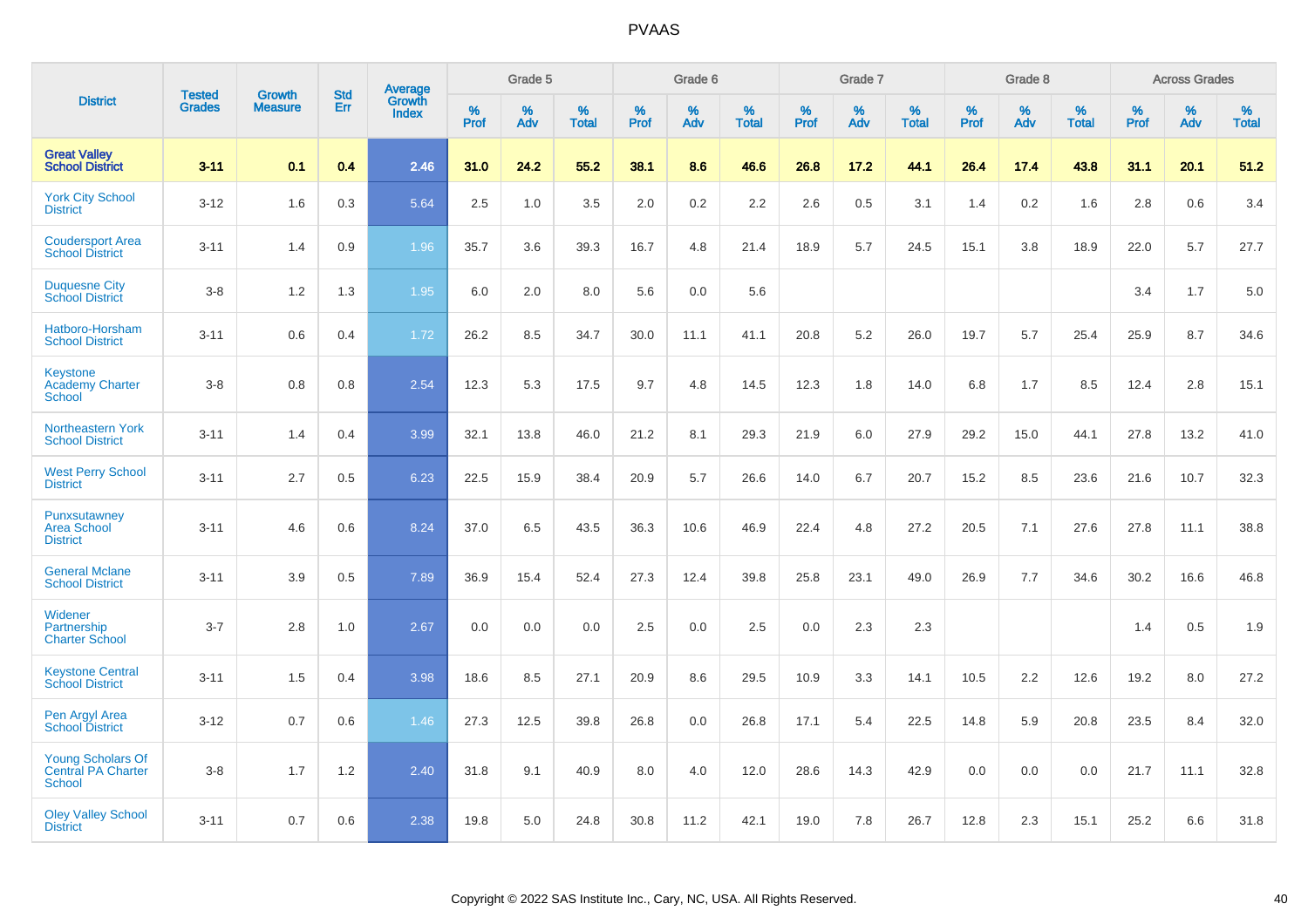|                                                                                          | <b>Tested</b> | <b>Growth</b>  | <b>Std</b> |                                          |              | Grade 5  |                   |              | Grade 6  |                   |              | Grade 7  |                   |              | Grade 8  |                   |              | <b>Across Grades</b> |                   |
|------------------------------------------------------------------------------------------|---------------|----------------|------------|------------------------------------------|--------------|----------|-------------------|--------------|----------|-------------------|--------------|----------|-------------------|--------------|----------|-------------------|--------------|----------------------|-------------------|
| <b>District</b>                                                                          | <b>Grades</b> | <b>Measure</b> | Err        | <b>Average</b><br>Growth<br><b>Index</b> | $\%$<br>Prof | %<br>Adv | %<br><b>Total</b> | $\%$<br>Prof | %<br>Adv | %<br><b>Total</b> | $\%$<br>Prof | %<br>Adv | %<br><b>Total</b> | $\%$<br>Prof | %<br>Adv | %<br><b>Total</b> | $\%$<br>Prof | %<br>Adv             | %<br><b>Total</b> |
| <b>Great Valley</b><br><b>School District</b>                                            | $3 - 11$      | 0.1            | 0.4        | 2.46                                     | 31.0         | 24.2     | 55.2              | 38.1         | 8.6      | 46.6              | 26.8         | 17.2     | 44.1              | 26.4         | 17.4     | 43.8              | 31.1         | 20.1                 | 51.2              |
| <b>Mastery Charter</b><br>School-Francis D.<br><b>Pastorius</b><br>Elementary            | $3 - 8$       | 0.3            | 1.3        | 0.60                                     | 3.8          | 0.0      | 3.8               | 3.7          | 0.0      | 3.7               | 0.0          | 0.0      | 0.0               | 0.0          | 0.0      | 0.0               | 3.1          | 0.0                  | 3.1               |
| <b>Mount Union Area</b><br><b>School District</b>                                        | $3 - 10$      | 3.0            | 0.7        | 5.20                                     | 11.7         | 4.3      | 16.0              | 12.4         | 0.0      | 12.4              | 13.4         | 2.4      | 15.8              | 0.0          | 1.2      | 1.2               | 12.2         | 3.3                  | 15.5              |
| <b>Robert Benjamin</b><br><b>Wiley Community</b><br><b>Charter School</b>                | $3 - 8$       | 2.8            | 0.8        | 3.93                                     | 7.0          | 2.3      | 9.3               | 0.0          | 0.0      | 0.0               | 7.3          | 0.0      | 7.3               | 4.4          | 0.0      | 4.4               | 5.7          | 1.7                  | 7.4               |
| <b>Center For Student</b><br><b>Learning Charter</b><br>School At<br>Pennsbury           | $6 - 12$      | $-0.6$         | 3.1        | $-0.20$                                  |              |          |                   |              |          |                   |              |          |                   | 0.0          | 0.0      | 0.0               | 3.4          | 0.0                  | 3.4               |
| <b>North East School</b><br><b>District</b>                                              | $3 - 11$      | 1.4            | 0.5        | 2.92                                     | 33.3         | 9.4      | 42.7              | 23.1         | 9.7      | 32.8              | 26.4         | 9.3      | 35.7              | 31.4         | 13.1     | 44.5              | 29.8         | 12.1                 | 41.8              |
| <b>Global Leadership</b><br><b>Academy Charter</b><br><b>School Southwest</b><br>at Huey | $3 - 8$       | 1.0            | 1.7        | 1.39                                     | 0.0          | 0.0      | 0.0               | 0.0          | 0.0      | 0.0               |              |          |                   | 0.0          | 0.0      | 0.0               | 0.0          | 0.0                  | 0.0               |
| <b>Hope For</b><br><b>Hyndman Charter</b><br>School                                      | $3 - 11$      | 4.1            | 1.8        | 3.10                                     |              |          |                   | 6.2          | 0.0      | 6.2               | 8.3          | 8.3      | 16.7              | 0.0          | 0.0      | 0.0               | 9.9          | $1.2$                | 11.1              |
| <b>Moshannon Valley</b><br><b>School District</b>                                        | $3 - 10$      | 2.3            | 0.8        | 2.85                                     | 19.6         | 13.0     | 32.6              | 14.8         | 18.5     | 33.3              | 21.0         | 4.8      | 25.8              | 16.9         | 6.2      | 23.1              | 19.9         | 8.5                  | 28.4              |
| Lake-Lehman<br><b>School District</b>                                                    | $3 - 11$      | 2.9            | 0.6        | 5.69                                     | 30.6         | 9.9      | 40.5              | 21.0         | 6.7      | 27.6              | 23.7         | 6.1      | 29.8              | 14.2         | 4.4      | 18.6              | 26.3         | 6.7                  | 33.1              |
| <b>Bellefonte Area</b><br><b>School District</b>                                         | $3 - 11$      | 3.1            | 0.5        | 7.49                                     | 32.7         | 22.0     | 54.8              | 31.6         | 7.3      | 39.0              | 23.4         | 5.5      | 29.0              | 14.8         | 9.9      | 24.8              | 28.6         | 15.7                 | 44.3              |
| <b>Premier Arts And</b><br><b>Science Charter</b><br>School                              | $3-5$         | $-0.1$         | 2.0        | $-0.05$                                  | 0.0          | 0.0      | 0.0               |              |          |                   |              |          |                   |              |          |                   | 3.8          | 1.0                  | 4.8               |
| Kane Area School<br><b>District</b>                                                      | $3 - 10$      | 3.7            | 0.7        | 6.38                                     | 21.1         | 19.7     | 40.8              | 14.1         | 3.1      | 17.2              | 29.8         | 17.9     | 47.8              | 6.1          | 1.2      | 7.3               | 21.5         | 9.0                  | 30.4              |
| <b>South Park School</b><br><b>District</b>                                              | $3 - 11$      | 3.3            | 0.6        | 5.37                                     | 33.3         | 11.9     | 45.2              | 27.8         | 11.3     | 39.2              | 21.8         | 16.8     | 38.7              | 24.0         | 8.6      | 32.7              | 28.8         | 10.4                 | 39.2              |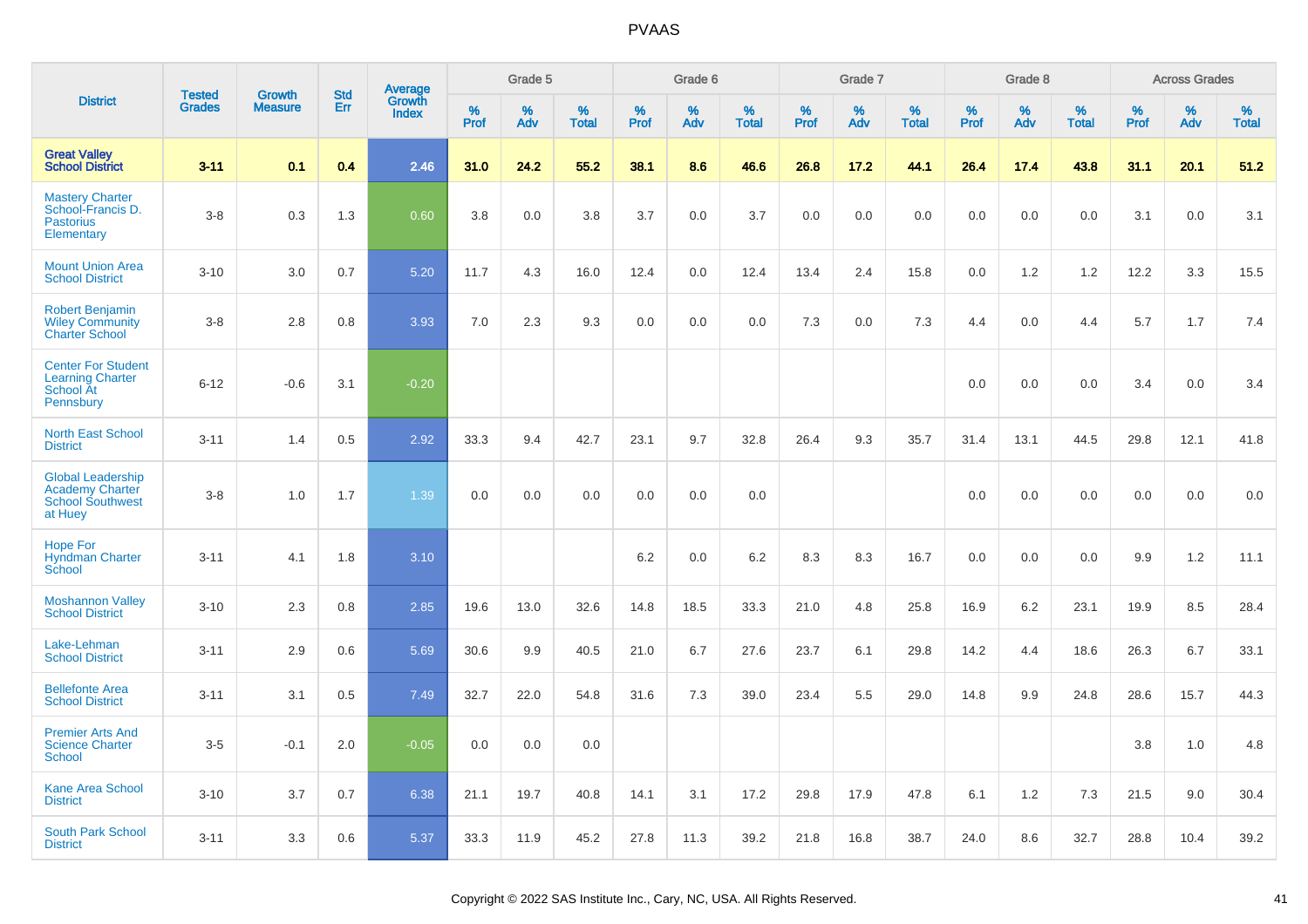|                                                                  | <b>Tested</b> | <b>Growth</b>  | <b>Std</b> | Average                |              | Grade 5  |                   |              | Grade 6  |                   |              | Grade 7  |                   |              | Grade 8  |                   |           | <b>Across Grades</b> |                   |
|------------------------------------------------------------------|---------------|----------------|------------|------------------------|--------------|----------|-------------------|--------------|----------|-------------------|--------------|----------|-------------------|--------------|----------|-------------------|-----------|----------------------|-------------------|
| <b>District</b>                                                  | <b>Grades</b> | <b>Measure</b> | Err        | Growth<br><b>Index</b> | $\%$<br>Prof | %<br>Adv | %<br><b>Total</b> | $\%$<br>Prof | %<br>Adv | %<br><b>Total</b> | $\%$<br>Prof | %<br>Adv | %<br><b>Total</b> | $\%$<br>Prof | %<br>Adv | %<br><b>Total</b> | %<br>Prof | %<br>Adv             | %<br><b>Total</b> |
| <b>Great Valley</b><br><b>School District</b>                    | $3 - 11$      | 0.1            | 0.4        | 2.46                   | 31.0         | 24.2     | 55.2              | 38.1         | 8.6      | 46.6              | 26.8         | 17.2     | 44.1              | 26.4         | 17.4     | 43.8              | 31.1      | 20.1                 | 51.2              |
| <b>Mastery Charter</b><br>School -<br><b>Shoemaker</b><br>Campus | $7 - 10$      | 1.9            | 1.6        | 1.76                   |              |          |                   |              |          |                   | 9.4          | 0.0      | 9.4               | 4.2          | 0.0      | 4.2               | 7.1       | 0.0                  | 7.1               |
| <b>Aspira Bilingual</b><br><b>Cyber Charter</b><br>School        | $3 - 11$      | 4.2            | 1.5        | 3.82                   |              |          |                   | 0.0          | 0.0      | 0.0               | 0.0          | 0.0      | 0.0               | 0.0          | 0.0      | 0.0               | 1.6       | 0.0                  | 1.6               |
| <b>Bear Creek</b><br><b>Community</b><br><b>Charter School</b>   | $3 - 8$       | 4.4            | 0.8        | 5.57                   | 30.8         | 9.6      | 40.4              | 19.6         | 13.7     | 33.3              | 23.1         | 5.8      | 28.8              | 18.4         | 0.0      | 18.4              | 27.2      | 7.9                  | 35.1              |
| <b>Souderton Charter</b><br>School<br>Collaborative              | $3-8$         | 4.0            | 1.3        | 4.28                   | 51.8         | 22.2     | 74.1              | 44.0         | 24.0     | 68.0              | 28.6         | 38.1     | 66.7              | 41.2         | 11.8     | 52.9              | 40.1      | 26.8                 | 66.9              |
| <b>Central Cambria</b><br><b>School District</b>                 | $3 - 11$      | 2.5            | 0.6        | 4.43                   | 32.5         | 14.5     | 47.0              | 19.5         | 8.0      | 27.4              | 20.2         | 8.8      | 29.0              | 16.5         | 10.2     | 26.8              | 23.8      | 11.4                 | 35.1              |
| <b>Farrell Area School</b><br><b>District</b>                    | $3 - 11$      | 5.3            | 1.0        | 7.64                   | 15.6         | 0.0      | 15.6              | 17.1         | 0.0      | 17.1              | 2.3          | 0.0      | 2.3               | 5.1          | 0.0      | 5.1               | 12.3      | 1.5                  | 13.8              |
| <b>Infinity Charter</b><br><b>School</b>                         | $3-8$         | 5.9            | 1.2        | 4.84                   | 40.9         | 31.8     | 72.7              | 46.2         | 11.5     | 57.7              | 41.7         | 45.8     | 87.5              | 38.1         | 19.0     | 57.1              | 38.7      | 29.6                 | 68.3              |
| <b>Penncrest School</b><br><b>District</b>                       | $3 - 11$      | 1.8            | 0.4        | 4.21                   | 19.7         | $6.2\,$  | 25.8              | 21.6         | 1.8      | 23.4              | 17.5         | 5.0      | 22.5              | 17.1         | 3.5      | 20.6              | 22.0      | 5.3                  | 27.3              |
| <b>Lehigh Valley Dual</b><br>Language Charter<br>School          | $3 - 8$       | 3.1            | 2.3        | 1.36                   | 0.0          | 0.0      | 0.0               | 7.7          | 0.0      | 7.7               |              |          |                   |              |          |                   | 4.2       | 0.0                  | 4.2               |
| <b>Avonworth School</b><br><b>District</b>                       | $3 - 10$      | 2.8            | 0.5        | 5.25                   | 33.8         | 25.5     | 59.3              | 37.7         | 12.3     | 50.0              | 31.5         | 13.8     | 45.4              | 35.8         | 14.2     | 50.0              | 35.2      | 20.0                 | 55.2              |
| <b>Bald Eagle Area</b><br><b>School District</b>                 | $3 - 11$      | 2.6            | 0.6        | 4.48                   | 35.2         | 14.8     | 50.0              | 25.7         | 8.9      | 34.6              | 17.0         | 6.8      | 23.7              | 15.0         | 10.6     | 25.7              | 25.1      | 13.7                 | 38.8              |
| <b>Young Scholars</b><br><b>Charter School</b>                   | $6 - 8$       | 2.6            | 0.8        | 3.60                   |              |          |                   | 1.8          | 0.0      | 1.8               | 4.6          | 0.0      | 4.6               | 0.0          | 0.0      | 0.0               | 2.0       | 0.0                  | 2.0               |
| <b>Riverside School</b><br><b>District</b>                       | $3 - 11$      | 4.3            | 0.6        | 7.08                   | 18.6         | 7.8      | 26.5              | 13.1         | 7.1      | 20.2              | 16.5         | 13.6     | 30.1              | 16.4         | 4.6      | 20.9              | 19.2      | 7.7                  | 27.0              |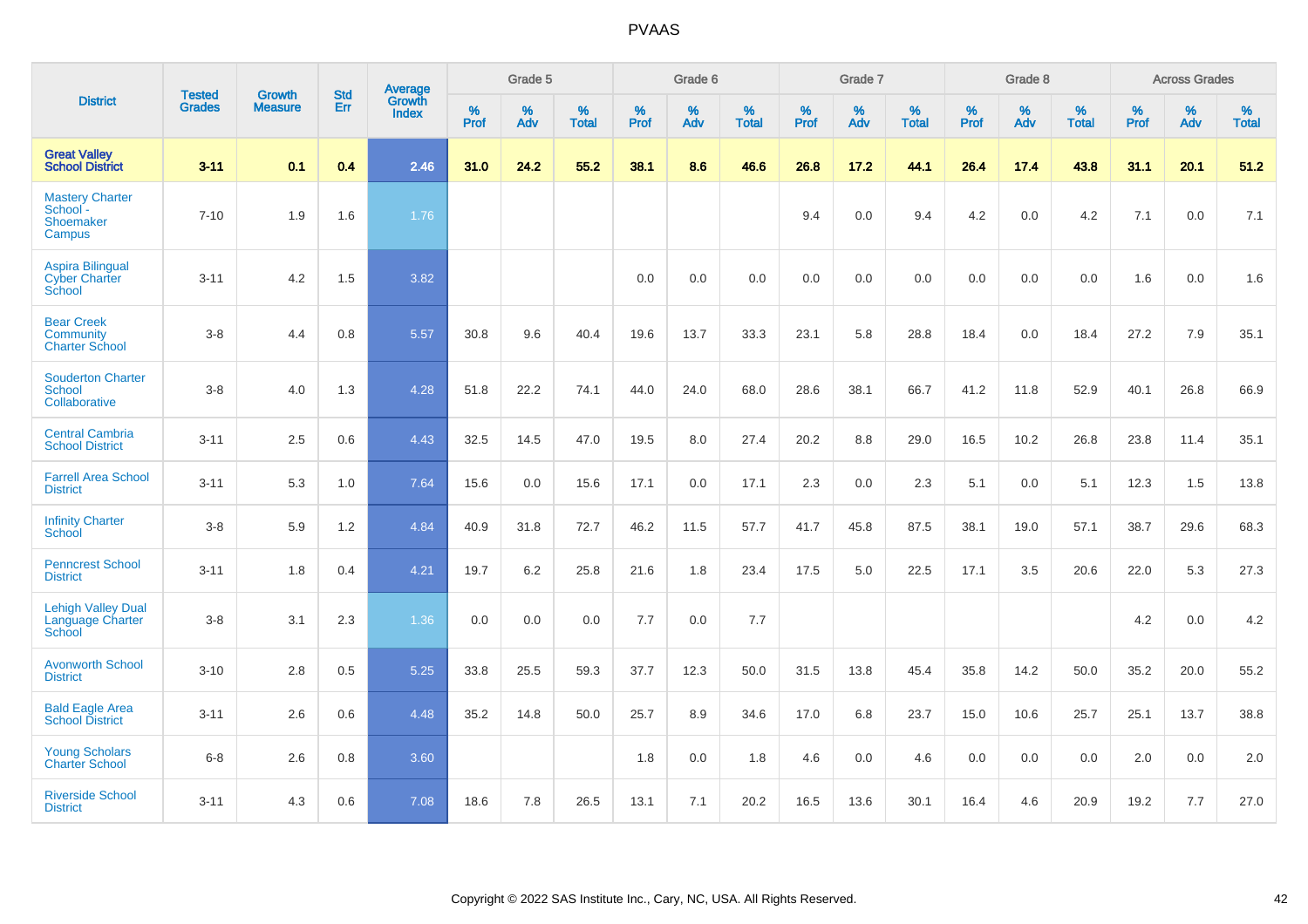|                                                                 |                                | <b>Growth</b>  | <b>Std</b> | Average                |              | Grade 5  |                   |           | Grade 6  |                   |           | Grade 7  |                   |           | Grade 8  |                   |           | <b>Across Grades</b> |                   |
|-----------------------------------------------------------------|--------------------------------|----------------|------------|------------------------|--------------|----------|-------------------|-----------|----------|-------------------|-----------|----------|-------------------|-----------|----------|-------------------|-----------|----------------------|-------------------|
| <b>District</b>                                                 | <b>Tested</b><br><b>Grades</b> | <b>Measure</b> | <b>Err</b> | Growth<br><b>Index</b> | $\%$<br>Prof | %<br>Adv | %<br><b>Total</b> | %<br>Prof | %<br>Adv | %<br><b>Total</b> | %<br>Prof | %<br>Adv | %<br><b>Total</b> | %<br>Prof | %<br>Adv | %<br><b>Total</b> | %<br>Prof | %<br>Adv             | %<br><b>Total</b> |
| <b>Great Valley</b><br><b>School District</b>                   | $3 - 11$                       | 0.1            | 0.4        | 2.46                   | 31.0         | 24.2     | 55.2              | 38.1      | 8.6      | 46.6              | 26.8      | 17.2     | 44.1              | 26.4      | 17.4     | 43.8              | 31.1      | 20.1                 | 51.2              |
| <b>Wayne Highlands</b><br><b>School District</b>                | $3 - 11$                       | 2.2            | 0.5        | 4.54                   | 36.4         | 14.3     | 50.7              | 31.5      | 11.4     | 43.0              | 25.6      | 14.3     | 39.9              | 27.6      | 4.9      | 32.5              | 29.9      | 16.0                 | 46.0              |
| <b>North Clarion</b><br><b>County School</b><br><b>District</b> | $3 - 12$                       | 5.1            | 0.9        | 5.51                   | 34.1         | 6.8      | 40.9              | 31.7      | 12.2     | 43.9              | 21.4      | 7.1      | 28.6              | 15.9      | 11.4     | 27.3              | 26.5      | 10.6                 | 37.1              |
| <b>Bradford Area</b><br><b>School District</b>                  | $3 - 12$                       | 4.4            | 0.5        | 9.21                   | 33.5         | 10.2     | 43.7              | 23.4      | 8.8      | 32.2              | 18.9      | 13.9     | 32.8              | 27.8      | 7.6      | 35.4              | 26.9      | 11.3                 | 38.3              |
| <b>New Day Charter</b><br><b>School</b>                         | $7 - 11$                       | 2.2            | 3.1        | 0.71                   |              |          |                   |           |          |                   |           |          |                   | 0.0       | 0.0      | 0.0               | 0.0       | 0.0                  | 0.0               |
| <b>Port Allegany</b><br><b>School District</b>                  | $3 - 11$                       | 1.7            | 0.7        | 2.30                   | 20.0         | 5.7      | 25.7              | 7.4       | 1.5      | 8.8               | 17.4      | 2.9      | 20.3              | 13.1      | 9.8      | 23.0              | 16.8      | 5.7                  | 22.5              |
| <b>Athens Area</b><br><b>School District</b>                    | $3 - 11$                       | 3.8            | 0.5        | 7.01                   | 31.2         | 6.2      | 37.5              | 28.2      | 5.9      | 34.1              | 22.2      | 5.2      | 27.4              | 19.3      | 10.7     | 30.0              | 26.5      | 8.2                  | 34.6              |
| <b>Provident Charter</b><br><b>School</b>                       | $3 - 8$                        | 3.6            | 1.0        | 3.98                   | 4.4          | 2.2      | 6.5               | 10.5      | 0.0      | 10.5              | 9.1       | 0.0      | 9.1               | 0.0       | 3.3      | 3.3               | 9.2       | 2.5                  | 11.7              |
| <b>Mastery Charter</b><br>School - Clymer<br>Elementary         | $3-6$                          | 1.9            | 1.5        | 1.23                   | 0.0          | 0.0      | 0.0               | 3.8       | 0.0      | 3.8               |           |          |                   |           |          |                   | 2.6       | 0.8                  | 3.4               |
| <b>Wattsburg Area</b><br><b>School District</b>                 | $3 - 11$                       | 4.1            | 0.6        | 6.55                   | 25.0         | 18.2     | 43.2              | 27.2      | 17.4     | 44.6              | 19.6      | 7.6      | 27.2              | 31.7      | 12.9     | 44.6              | 26.7      | 12.5                 | 39.2              |
| <b>Arts Academy</b><br>Elementary<br><b>Charter School</b>      | $3-5$                          | 1.7            | 1.9        | 0.91                   | 5.3          | 0.0      | 5.3               |           |          |                   |           |          |                   |           |          |                   | 5.1       | 0.0                  | 5.1               |
| <b>South Western</b><br><b>School District</b>                  | $3 - 12$                       | 2.8            | 0.4        | 7.84                   | 23.7         | 5.4      | 29.2              | 15.7      | 11.7     | 27.4              | 17.8      | 6.0      | 23.8              | 19.1      | 10.1     | 29.2              | 21.6      | 8.9                  | 30.4              |
| <b>Donegal School</b><br><b>District</b>                        | $3 - 12$                       | 3.0            | 0.5        | 6.51                   | 18.1         | 9.9      | 28.0              | 22.5      | 3.2      | 25.7              | 12.4      | 14.8     | 27.2              | 16.6      | 9.5      | 26.0              | 19.7      | 10.6                 | 30.3              |
| New Hope-<br><b>Solebury School</b><br><b>District</b>          | $3 - 11$                       | 4.2            | 0.6        | 6.75                   | 40.4         | 25.5     | 66.0              | 41.2      | 11.8     | 52.9              | 25.5      | 17.0     | 42.6              | 37.6      | 19.3     | 56.9              | 36.8      | 21.0                 | 57.8              |
| <b>West York Area</b><br><b>School District</b>                 | $3 - 12$                       | 2.3            | 0.4        | 5.18                   | 19.9         | 5.6      | 25.5              | 14.8      | 4.8      | 19.6              | 15.0      | 5.8      | 20.9              | 16.3      | 4.2      | 20.5              | 19.8      | 5.9                  | 25.6              |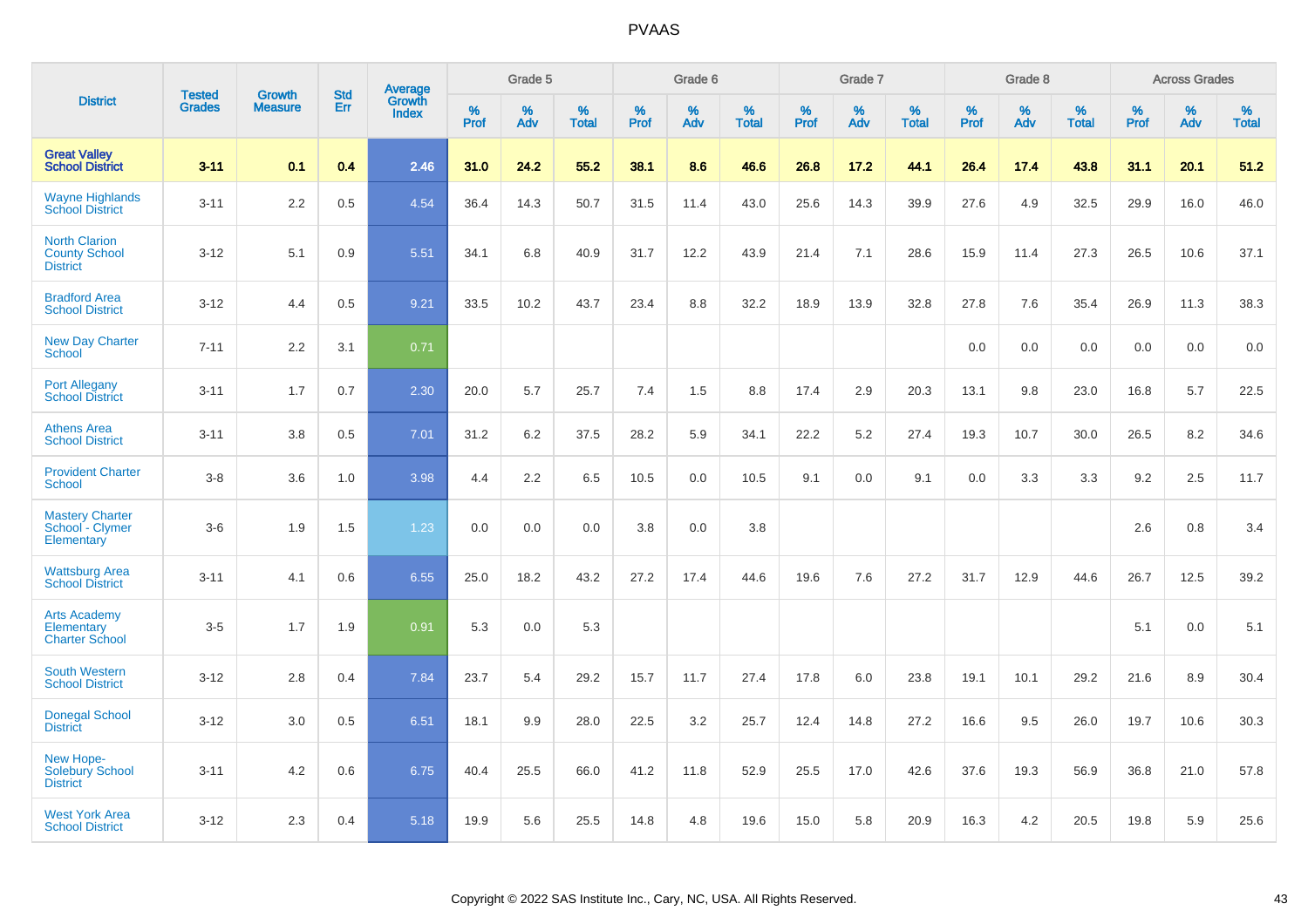|                                                              |                                |                                 | <b>Std</b> |                            |                     | Grade 5  |                   |                     | Grade 6  |                   |              | Grade 7  |                   |              | Grade 8  |                   |              | <b>Across Grades</b> |                      |
|--------------------------------------------------------------|--------------------------------|---------------------------------|------------|----------------------------|---------------------|----------|-------------------|---------------------|----------|-------------------|--------------|----------|-------------------|--------------|----------|-------------------|--------------|----------------------|----------------------|
| <b>District</b>                                              | <b>Tested</b><br><b>Grades</b> | <b>Growth</b><br><b>Measure</b> | Err        | Average<br>Growth<br>Index | $\%$<br><b>Prof</b> | %<br>Adv | %<br><b>Total</b> | $\%$<br><b>Prof</b> | %<br>Adv | %<br><b>Total</b> | $\%$<br>Prof | %<br>Adv | %<br><b>Total</b> | $\%$<br>Prof | %<br>Adv | %<br><b>Total</b> | $\%$<br>Prof | %<br>Adv             | $\%$<br><b>Total</b> |
| <b>Great Valley</b><br><b>School District</b>                | $3 - 11$                       | 0.1                             | 0.4        | 2.46                       | 31.0                | 24.2     | 55.2              | 38.1                | 8.6      | 46.6              | 26.8         | 17.2     | 44.1              | 26.4         | 17.4     | 43.8              | 31.1         | 20.1                 | 51.2                 |
| <b>Mountain View</b><br><b>School District</b>               | $3 - 11$                       | 5.6                             | 0.8        | 7.04                       | 28.3                | 1.7      | 30.0              | 16.3                | 2.0      | 18.4              | 25.9         | 7.4      | 33.3              | 27.1         | 8.5      | 35.6              | 21.4         | 4.2                  | 25.6                 |
| <b>Centre Learning</b><br>Community<br><b>Charter School</b> | $5 - 8$                        | 4.9                             | 2.0        | 2.45                       |                     |          |                   |                     |          |                   | 25.0         | 12.5     | 37.5              | 0.0          | 17.6     | 17.6              | 24.1         | 18.5                 | 42.6                 |
| <b>Bedford Area</b><br><b>School District</b>                | $3 - 11$                       | 3.8                             | 0.6        | 7.33                       | 34.4                | 4.2      | 38.7              | 32.2                | 7.8      | 40.0              | 25.4         | 8.8      | 34.2              | 24.2         | 7.8      | 32.0              | 31.3         | 10.5                 | 41.7                 |
| <b>Seven Generations</b><br><b>Charter School</b>            | $3-5$                          | 2.5                             | 2.0        | 1.26                       | 24.3                | 5.4      | 29.7              |                     |          |                   |              |          |                   |              |          |                   | 25.6         | 5.6                  | 31.2                 |
| <b>Richland School</b><br><b>District</b>                    | $3 - 11$                       | 3.8                             | 0.6        | 6.45                       | 40.8                | 21.4     | 62.1              | 40.4                | 10.6     | 51.1              | 39.8         | 10.9     | 50.8              | 25.5         | 13.2     | 38.7              | 36.6         | 16.5                 | 53.1                 |
| Tredyffrin-<br><b>Easttown School</b><br><b>District</b>     | $3 - 10$                       | 1.9                             | 0.4        | 4.37                       | 36.2                | 36.2     | 72.4              | 36.8                | 28.2     | 65.0              | 32.6         | 33.0     | 65.7              | 26.4         | 40.3     | 66.7              | 33.6         | 38.6                 | 72.2                 |
| <b>Karns City Area</b><br><b>School District</b>             | $3 - 11$                       | 3.6                             | 0.6        | 5.98                       | 23.6                | 9.0      | 32.6              | 29.6                | 1.1      | 30.7              | 22.4         | 3.4      | 25.9              | 16.8         | 3.7      | 20.6              | 24.0         | 3.2                  | 27.2                 |
| Shanksville-<br><b>Stonycreek School</b><br><b>District</b>  | $3 - 10$                       | 6.4                             | 1.4        | 4.61                       | 28.6                | 0.0      | 28.6              | 25.0                | 4.2      | 29.2              | 20.0         | 5.0      | 25.0              | 22.2         | 0.0      | 22.2              | 26.3         | 1.7                  | 28.0                 |
| <b>Mastery Charter</b><br>School John Wister<br>Elementary   | $3-5$                          | 3.9                             | 2.6        | 1.52                       | 5.0                 | 0.0      | 5.0               |                     |          |                   |              |          |                   |              |          |                   | 2.9          | 0.0                  | 2.9                  |
| <b>Universal Bluford</b><br><b>Charter School</b>            | $3-6$                          | 4.8                             | 1.4        | 4.14                       | 4.4                 | 0.0      | 4.4               | 2.7                 | 0.0      | 2.7               |              |          |                   |              |          |                   | 4.3          | 0.0                  | 4.3                  |
| <b>Dubois Area</b><br><b>School District</b>                 | $3 - 11$                       | 2.1                             | 0.4        | 5.38                       | 22.4                | 11.0     | 33.3              | 21.6                | 8.3      | 29.9              | 18.7         | 5.9      | 24.5              | 14.1         | 5.2      | 19.4              | 22.6         | 11.7                 | 34.2                 |
| Gettysburg<br><b>Montessori Charter</b><br>School            | $3-6$                          | 5.4                             | 1.9        | 2.75                       | 19.0                | 19.0     | 38.1              | 11.1                | 0.0      | 11.1              |              |          |                   |              |          |                   | 19.2         | 9.6                  | 28.7                 |
| <b>Warren County</b><br><b>School District</b>               | $3 - 11$                       | 2.7                             | 0.4        | 7.14                       | 21.0                | 7.4      | 28.4              | 15.7                | 3.7      | 19.3              | 12.0         | 0.7      | 12.6              | 13.8         | 2.9      | 16.7              | 17.7         | 4.3                  | 22.0                 |
| <b>Conneaut School</b><br><b>District</b>                    | $3 - 12$                       | 3.7                             | 0.5        | 6.95                       | 21.8                | 7.5      | 29.3              | 23.8                | 9.8      | 33.6              | 19.4         | 6.7      | 26.1              | 17.9         | 3.4      | 21.4              | 24.4         | 10.4                 | 34.8                 |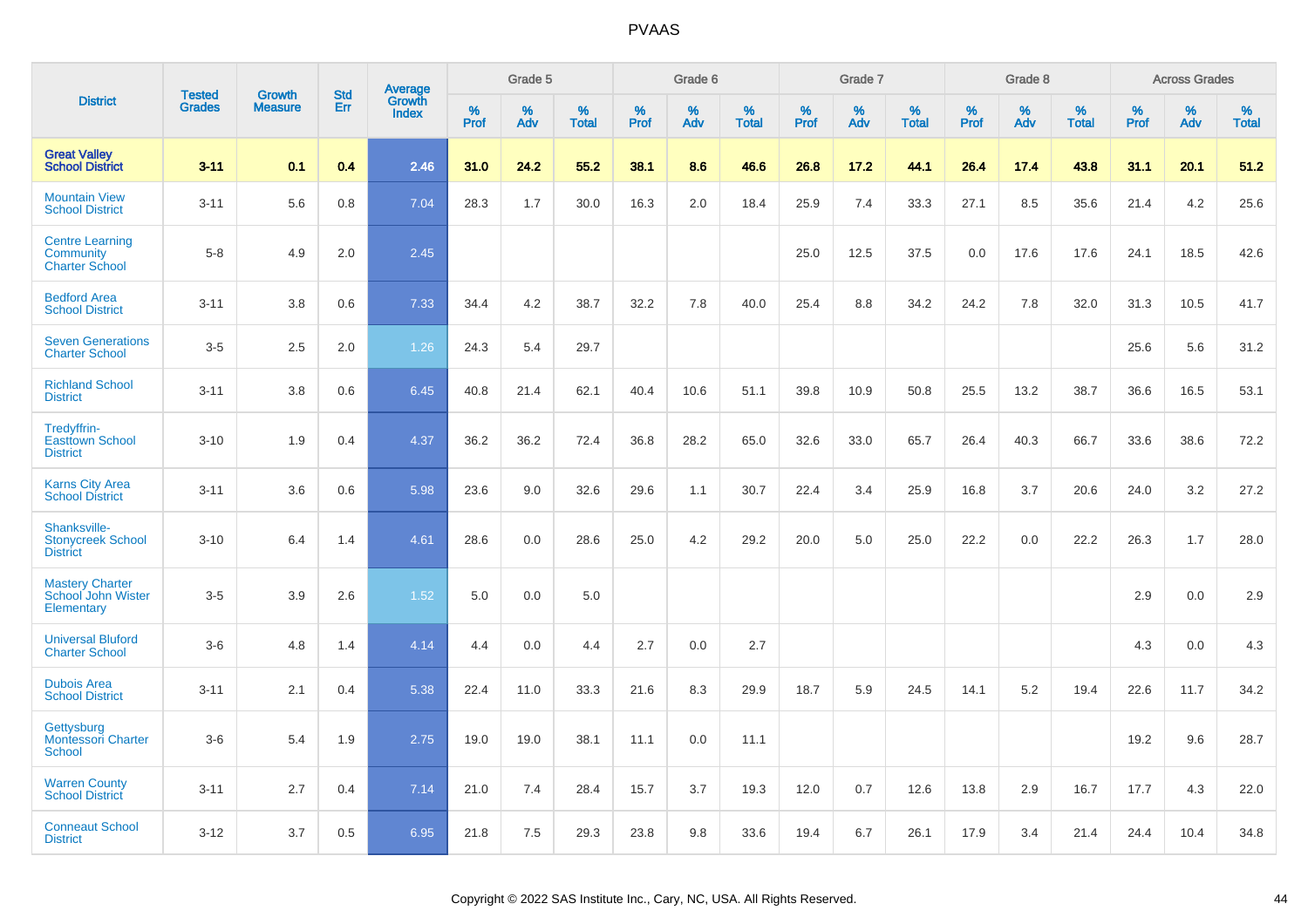|                                                                                              |                                |                                 |                   | Average                |              | Grade 5  |                   |           | Grade 6  |                   |              | Grade 7  |                   |           | Grade 8  |                   |           | <b>Across Grades</b> |                   |
|----------------------------------------------------------------------------------------------|--------------------------------|---------------------------------|-------------------|------------------------|--------------|----------|-------------------|-----------|----------|-------------------|--------------|----------|-------------------|-----------|----------|-------------------|-----------|----------------------|-------------------|
| <b>District</b>                                                                              | <b>Tested</b><br><b>Grades</b> | <b>Growth</b><br><b>Measure</b> | <b>Std</b><br>Err | Growth<br><b>Index</b> | $\%$<br>Prof | %<br>Adv | %<br><b>Total</b> | %<br>Prof | %<br>Adv | %<br><b>Total</b> | $\%$<br>Prof | %<br>Adv | %<br><b>Total</b> | %<br>Prof | %<br>Adv | %<br><b>Total</b> | %<br>Prof | %<br>Adv             | %<br><b>Total</b> |
| <b>Great Valley</b><br><b>School District</b>                                                | $3 - 11$                       | 0.1                             | 0.4               | 2.46                   | 31.0         | 24.2     | 55.2              | 38.1      | 8.6      | 46.6              | 26.8         | 17.2     | 44.1              | 26.4      | 17.4     | 43.8              | 31.1      | 20.1                 | 51.2              |
| <b>Montour School</b><br><b>District</b>                                                     | $3 - 11$                       | 5.0                             | 0.4               | 11.10                  | 31.8         | 25.1     | 57.0              | 30.6      | 24.5     | 55.1              | 26.3         | 30.1     | 56.5              | 26.6      | 30.6     | 57.3              | 31.2      | 26.8                 | 58.1              |
| <b>Hempfield School</b><br><b>District</b>                                                   | $3 - 11$                       | 3.5                             | 0.3               | 11.50                  | 32.6         | 14.9     | 47.5              | 27.8      | 18.0     | 45.8              | 22.6         | 18.5     | 41.1              | 24.4      | 18.7     | 43.1              | 27.9      | 18.3                 | 46.2              |
| <b>Smethport Area</b><br><b>School District</b>                                              | $3 - 12$                       | 7.1                             | 0.8               | 8.76                   | 29.2         | 8.3      | 37.5              | 24.6      | 8.8      | 33.3              | 16.9         | 6.2      | 23.1              | 22.6      | 4.8      | 27.4              | 22.1      | 9.4                  | 31.5              |
| <b>Midd-West School</b><br><b>District</b>                                                   | $3 - 11$                       | 4.5                             | 0.6               | 8.11                   | 29.8         | 11.2     | 41.0              | 35.1      | 9.9      | 45.0              | 18.2         | 14.1     | 32.3              | 21.6      | 8.0      | 29.6              | 27.0      | 9.8                  | 36.8              |
| <b>Austin Area School</b><br><b>District</b>                                                 | $3 - 11$                       | 10.1                            | 1.6               | 6.38                   | 23.1         | 15.4     | 38.5              | 30.8      | 7.7      | 38.5              | 40.0         | 0.0      | 40.0              | 31.2      | 0.0      | 31.2              | 26.0      | 6.8                  | 32.9              |
| <b>Easton Arts</b><br>Academy<br>Elementary<br><b>Charter School</b>                         | $3-5$                          | 4.8                             | 2.4               | 1.94                   | 4.2          | 16.7     | 20.8              |           |          |                   |              |          |                   |           |          |                   | 12.6      | 3.9                  | 16.5              |
| <b>Huntingdon Area</b><br><b>School District</b>                                             | $3 - 11$                       | 9.5                             | 0.5               | 17.36                  | 23.7         | 13.2     | 36.8              | 17.8      | 10.2     | 28.0              | 18.0         | 4.3      | 22.3              | 13.6      | 4.8      | 18.4              | 19.7      | 9.1                  | 28.8              |
| <b>Shikellamy School</b><br><b>District</b>                                                  | $3 - 10$                       | 2.8                             | 0.4               | 6.42                   | 24.3         | 11.4     | 35.7              | 18.3      | 8.4      | 26.7              | 18.0         | 7.7      | 25.8              | 11.5      | 7.8      | 19.3              | 21.2      | 9.8                  | 31.0              |
| <b>Lehighton Area</b><br><b>School District</b>                                              | $3 - 11$                       | 3.8                             | 0.5               | 7.54                   | 23.0         | 5.9      | 29.0              | 26.0      | 4.1      | 30.1              | 12.0         | 5.7      | 17.7              | 14.7      | 1.8      | 16.6              | 23.4      | 5.4                  | 28.8              |
| <b>Central Columbia</b><br><b>School District</b>                                            | $3 - 12$                       | 3.8                             | 0.5               | 7.42                   | 30.5         | 25.2     | 55.6              | 28.2      | 25.2     | 53.3              | 32.6         | 14.9     | 47.5              | 30.6      | 20.1     | 50.7              | 32.6      | 22.1                 | 54.7              |
| <b>Warwick School</b><br><b>District</b>                                                     | $3 - 11$                       | 4.0                             | 0.4               | 10.87                  | 35.6         | 9.6      | 45.2              | 30.7      | 6.4      | 37.0              | 22.5         | 7.2      | 29.7              | 13.2      | 3.6      | 16.8              | 25.6      | 9.8                  | 35.4              |
| <b>Upper Saint Clair</b><br><b>School District</b>                                           | $3 - 11$                       | 3.0                             | 0.4               | 7.98                   | 36.3         | 35.5     | 71.8              | 40.8      | 27.3     | 68.1              | 33.3         | 35.5     | 68.8              | 31.1      | 30.4     | 61.5              | 36.7      | 35.6                 | 72.3              |
| <b>Bangor Area</b><br><b>School District</b>                                                 | $3 - 12$                       | 4.2                             | 0.5               | 8.44                   | 20.3         | 24.8     | 45.1              | 26.7      | 14.0     | 40.7              | 20.4         | 13.6     | 34.0              | 23.2      | 6.0      | 29.1              | 27.2      | 17.9                 | 45.2              |
| <b>West Philadelphia</b><br><b>Achievement</b><br><b>Charter</b><br><b>Elementary School</b> | $3-5$                          | 4.2                             | 1.6               | 2.63                   | 6.7          | 0.0      | 6.7               |           |          |                   |              |          |                   |           |          |                   | 2.8       | 0.5                  | $3.2\,$           |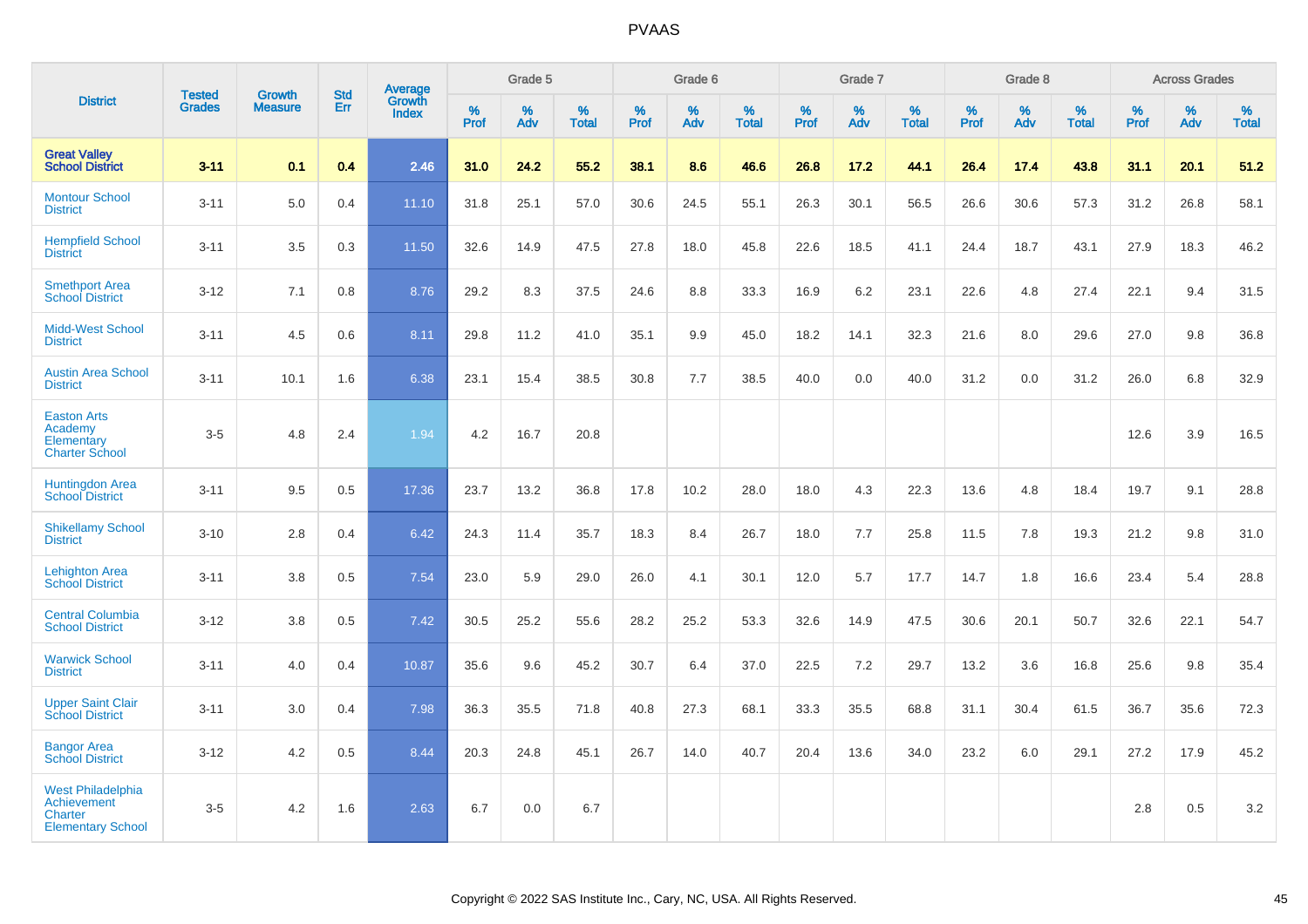|                                                                   | <b>Tested</b> | <b>Growth</b>  | <b>Std</b> | Average                       |           | Grade 5  |                   |           | Grade 6  |                   |           | Grade 7  |                   |           | Grade 8  |                   |           | <b>Across Grades</b> |                   |
|-------------------------------------------------------------------|---------------|----------------|------------|-------------------------------|-----------|----------|-------------------|-----------|----------|-------------------|-----------|----------|-------------------|-----------|----------|-------------------|-----------|----------------------|-------------------|
| <b>District</b>                                                   | <b>Grades</b> | <b>Measure</b> | Err        | <b>Growth</b><br><b>Index</b> | %<br>Prof | %<br>Adv | %<br><b>Total</b> | %<br>Prof | %<br>Adv | %<br><b>Total</b> | %<br>Prof | %<br>Adv | %<br><b>Total</b> | %<br>Prof | %<br>Adv | %<br><b>Total</b> | %<br>Prof | %<br>Adv             | %<br><b>Total</b> |
| <b>Great Valley</b><br><b>School District</b>                     | $3 - 11$      | 0.1            | 0.4        | 2.46                          | 31.0      | 24.2     | 55.2              | 38.1      | 8.6      | 46.6              | 26.8      | 17.2     | 44.1              | 26.4      | 17.4     | 43.8              | 31.1      | 20.1                 | 51.2              |
| Esperanza<br><b>Academy Charter</b><br>School                     | $4 - 11$      | 2.8            | 0.5        | 5.89                          |           |          |                   | 1.5       | 0.0      | 1.5               | 4.2       | 0.0      | 4.2               | 0.5       | 0.0      | 0.5               | 1.8       | 0.0                  | 1.8               |
| <b>Chester</b><br>Community<br><b>Charter School</b>              | $3 - 8$       | 3.5            | 0.6        | 6.06                          | 0.7       | 0.7      | 1.5               | 3.6       | 0.0      | 3.6               | 3.2       | 1.1      | 4.3               | 2.6       | 0.0      | 2.6               | 2.1       | 0.4                  | 2.5               |
| <b>Blacklick Valley</b><br><b>School District</b>                 | $3 - 11$      | 8.2            | 1.0        | 8.15                          | 24.1      | 6.9      | 31.0              | 34.2      | 10.5     | 44.7              | 16.7      | 0.0      | 16.7              | 14.3      | 4.8      | 19.0              | 22.6      | 9.5                  | 32.1              |
| <b>Saucon Valley</b><br><b>School District</b>                    | $3 - 11$      | 6.7            | 0.5        | 12.55                         | 32.0      | 25.4     | 57.4              | 33.6      | 11.0     | 44.5              | 31.1      | 12.1     | 43.2              | 32.8      | 16.0     | 48.8              | 31.2      | 18.8                 | 50.0              |
| <b>Universal Daroff</b><br><b>Charter School</b>                  | $3 - 8$       | 6.1            | 0.8        | 7.55                          | 1.6       | 1.6      | 3.2               | 0.0       | 0.0      | 0.0               | 2.2       | 0.0      | 2.2               | 3.6       | 0.0      | 3.6               | 2.2       | 0.3                  | 2.5               |
| <b>Bucks County</b><br><b>Montessori Charter</b><br><b>School</b> | $3-6$         | 9.5            | 1.8        | 5.15                          | 16.1      | 25.8     | 41.9              | 42.9      | 28.6     | 71.4              |           |          |                   |           |          |                   | 33.0      | 29.8                 | 62.8              |
| <b>Otto-Eldred School</b><br><b>District</b>                      | $3 - 11$      | 7.8            | 0.9        | 8.33                          | 23.8      | 28.6     | 52.4              | 45.0      | 12.5     | 57.5              | 20.0      | 15.6     | 35.6              | 25.0      | 6.2      | 31.2              | 28.3      | 13.9                 | 42.2              |
| <b>Vida Charter</b><br><b>School</b>                              | $3-6$         | 10.1           | 1.8        | 5.60                          | 23.1      | 19.2     | 42.3              | 16.7      | 11.1     | 27.8              |           |          |                   |           |          |                   | 20.4      | 7.8                  | 28.2              |
| <b>Lewisburg Area</b><br><b>School District</b>                   | $3 - 11$      | 6.7            | 0.6        | 12.13                         | 33.6      | 28.3     | 62.0              | 40.0      | 24.2     | 64.2              | 33.1      | 29.4     | 62.5              | 17.9      | 31.3     | 49.2              | 31.0      | 30.1                 | 61.1              |
| <b>Conestoga Valley</b><br><b>School District</b>                 | $3 - 11$      | 4.8            | 0.4        | 12.76                         | 21.3      | 12.6     | 33.8              | 24.9      | 7.7      | 32.7              | 20.4      | 14.0     | 34.4              | 23.0      | 13.5     | 36.5              | 24.2      | 13.5                 | 37.8              |
| <b>Homer-Center</b><br><b>School District</b>                     | $3 - 11$      | 10.3           | 0.8        | 13.11                         | 31.8      | 17.5     | 49.2              | 36.4      | 4.6      | 40.9              | 20.3      | 0.0      | 20.3              | 26.9      | 13.4     | 40.3              | 27.6      | 7.4                  | 35.0              |
| <b>Cumberland Valley</b><br><b>School District</b>                | $3 - 12$      | 3.8            | 0.2        | 15.85                         | 33.5      | 27.3     | 60.8              | 31.4      | 13.8     | 45.2              | 29.0      | 18.7     | 47.6              | 26.6      | 12.4     | 39.0              | 30.7      | 22.4                 | 53.2              |
| <b>Lower Merion</b><br><b>School District</b>                     | $3 - 11$      | 3.3            | 0.3        | 12.62                         | 27.6      | 48.2     | 75.8              | 31.4      | 37.3     | 68.6              | 33.9      | 31.3     | 65.2              | 33.0      | 28.3     | 61.3              | 31.2      | 40.9                 | 72.2              |
| <b>Circle Of Seasons</b><br><b>Charter School</b>                 | $3 - 8$       | 12.3           | 1.2        | 10.35                         | 20.0      | 5.7      | 25.7              | 16.7      | 6.7      | 23.3              | 25.0      | 11.1     | 36.1              |           |          |                   | 20.9      | 7.9                  | 28.8              |